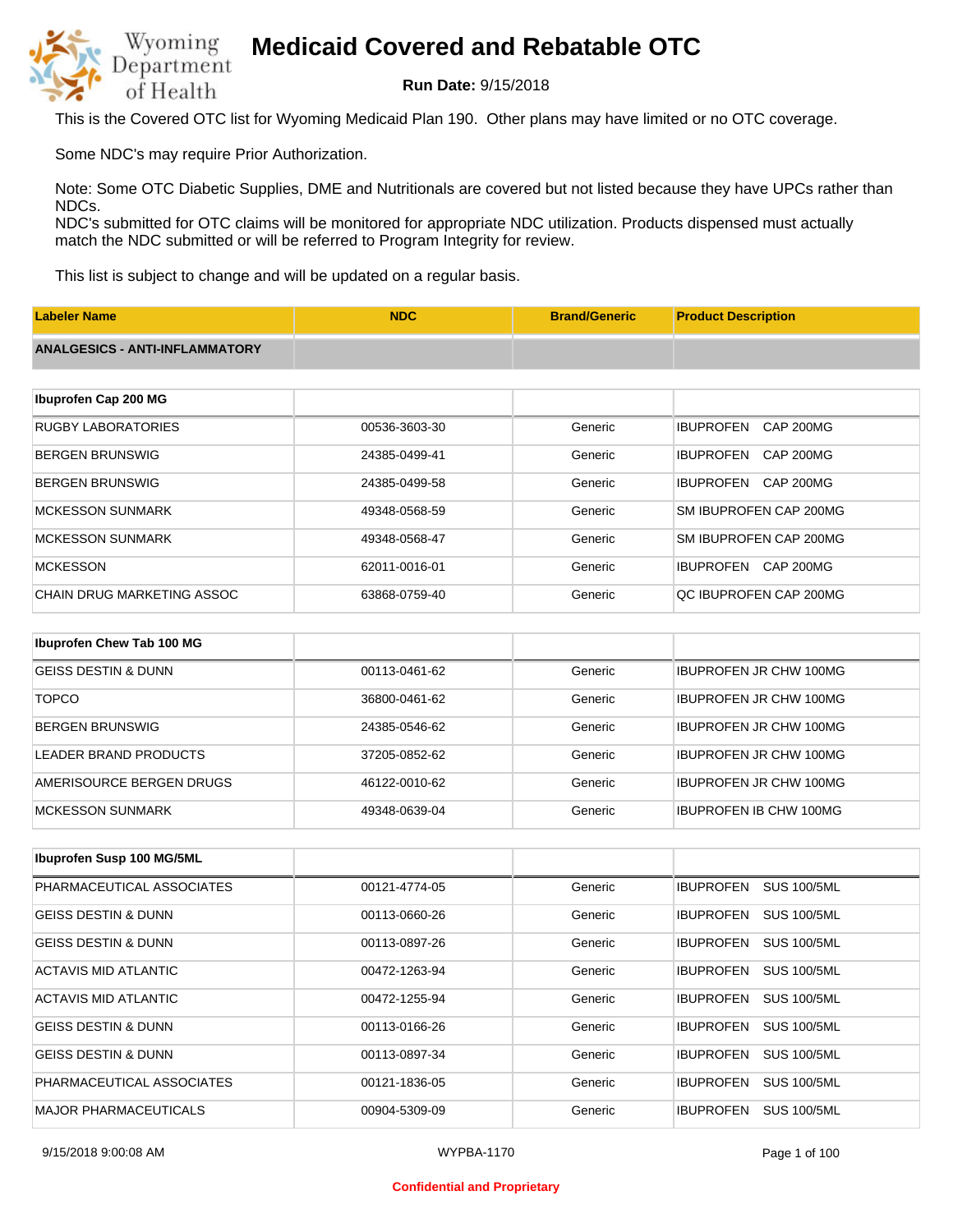| Wyoming                      | <b>Medicaid Covered and Rebatable OTC</b> |         |                                        |
|------------------------------|-------------------------------------------|---------|----------------------------------------|
| Department<br>of Health      | Run Date: 9/15/2018                       |         |                                        |
| <b>MAJOR PHARMACEUTICALS</b> | 00904-5577-20                             | Generic | IBUPROFEN SUS 100/5ML                  |
| ACTAVIS MID ATLANTIC         | 00472-1261-94                             | Generic | <b>IBUPROFEN</b><br><b>SUS 100/5ML</b> |
| <b>MAJOR PHARMACEUTICALS</b> | 00904-5309-20                             | Generic | <b>SUS 100/5ML</b><br><b>IBUPROFEN</b> |
| <b>SELECT BRAND</b>          | 15127-0978-04                             | Generic | <b>IBUPROFEN</b><br><b>SUS 100/5ML</b> |
| <b>BERGEN BRUNSWIG</b>       | 24385-0009-34                             | Generic | <b>IBUPROFEN</b><br><b>SUS 100/5ML</b> |
| <b>BERGEN BRUNSWIG</b>       | 24385-0361-26                             | Generic | <b>IBUPROFEN</b><br><b>SUS 100/5ML</b> |
| <b>BERGEN BRUNSWIG</b>       | 24385-0361-34                             | Generic | <b>IBUPROFEN</b><br><b>SUS 100/5ML</b> |
| <b>TOPCO</b>                 | 36800-0660-26                             | Generic | <b>IBUPROFEN</b><br><b>SUS 100/5ML</b> |
| LEADER BRAND PRODUCTS        | 37205-0848-26                             | Generic | <b>IBUPROFEN</b><br><b>SUS 100/5ML</b> |
| <b>BERGEN BRUNSWIG</b>       | 24385-0009-26                             | Generic | <b>IBUPROFEN</b><br><b>SUS 100/5ML</b> |
| <b>BERGEN BRUNSWIG</b>       | 24385-0372-26                             | Generic | <b>IBUPROFEN</b><br><b>SUS 100/5ML</b> |
| <b>TOPCO</b>                 | 36800-0897-26                             | Generic | <b>IBUPROFEN</b><br><b>SUS 100/5ML</b> |
| <b>SELECT BRAND</b>          | 15127-0900-04                             | Generic | <b>IBUPROFEN</b><br><b>SUS 100/5ML</b> |
| <b>BERGEN BRUNSWIG</b>       | 24385-0905-26                             | Generic | <b>IBUPROFEN</b><br><b>SUS 100/5ML</b> |
| <b>BERGEN BRUNSWIG</b>       | 24385-0905-34                             | Generic | <b>IBUPROFEN</b><br><b>SUS 100/5ML</b> |
| <b>TOPCO</b>                 | 36800-0166-26                             | Generic | <b>IBUPROFEN</b><br><b>SUS 100/5ML</b> |
| <b>LEADER BRAND PRODUCTS</b> | 37205-0282-26                             | Generic | <b>IBUPROFEN</b><br><b>SUS 100/5ML</b> |
| LEADER BRAND PRODUCTS        | 37205-0283-26                             | Generic | <b>IBUPROFEN</b><br><b>SUS 100/5ML</b> |
| PERRIGO PHARMACEUTICALS      | 45802-0133-26                             | Generic | <b>IBUPROFEN</b><br><b>SUS 100/5ML</b> |
| AMERISOURCE BERGEN DRUGS     | 46122-0110-26                             | Generic | <b>IBUPROFEN</b><br><b>SUS 100/5ML</b> |
| PERRIGO PHARMACEUTICALS      | 45802-0897-26                             | Generic | <b>IBUPROFEN</b><br><b>SUS 100/5ML</b> |
| PERRIGO PHARMACEUTICALS      | 45802-0897-34                             | Generic | IBUPROFEN SUS 100/5ML                  |
| <b>MCKESSON SUNMARK</b>      | 49348-0229-34                             | Generic | <b>IBUPROFEN SUS 100/5ML</b>           |
| LEADER BRAND PRODUCTS        | 37205-0643-26                             | Generic | <b>IBUPROFEN</b><br><b>SUS 100/5ML</b> |
| LEADER BRAND PRODUCTS        | 37205-0660-26                             | Generic | <b>IBUPROFEN</b><br><b>SUS 100/5ML</b> |
| PERRIGO PHARMACEUTICALS      | 45802-0140-26                             | Generic | <b>SUS 100/5ML</b><br><b>IBUPROFEN</b> |
| <b>MCKESSON SUNMARK</b>      | 49348-0229-37                             | Generic | <b>SUS 100/5ML</b><br><b>IBUPROFEN</b> |
| <b>MCKESSON SUNMARK</b>      | 49348-0499-34                             | Generic | <b>SUS 100/5ML</b><br><b>IBUPROFEN</b> |
| <b>MCKESSON SUNMARK</b>      | 49348-0500-34                             | Generic | <b>IBUPROFEN</b><br><b>SUS 100/5ML</b> |
| <b>MCKESSON SUNMARK</b>      | 49348-0876-34                             | Generic | <b>SUS 100/5ML</b><br><b>IBUPROFEN</b> |
| <b>MCKESSON</b>              | 62011-0010-01                             | Generic | <b>IBUPROFEN</b><br><b>SUS 100/5ML</b> |
| <b>MCKESSON</b>              | 62011-0030-02                             | Generic | <b>SUS 100/5ML</b><br><b>IBUPROFEN</b> |
| <b>MCKESSON</b>              | 62011-0011-01                             | Generic | <b>IBUPROFEN</b><br><b>SUS 100/5ML</b> |
| <b>MCKESSON</b>              | 62011-0030-01                             | Generic | <b>IBUPROFEN</b><br><b>SUS 100/5ML</b> |
| <b>MCKESSON</b>              | 62011-0214-01                             | Generic | <b>SUS 100/5ML</b><br><b>IBUPROFEN</b> |
| CHAIN DRUG MARKETING ASSOC   | 63868-0758-18                             | Generic | <b>SUS 100/5ML</b><br><b>IBUPROFEN</b> |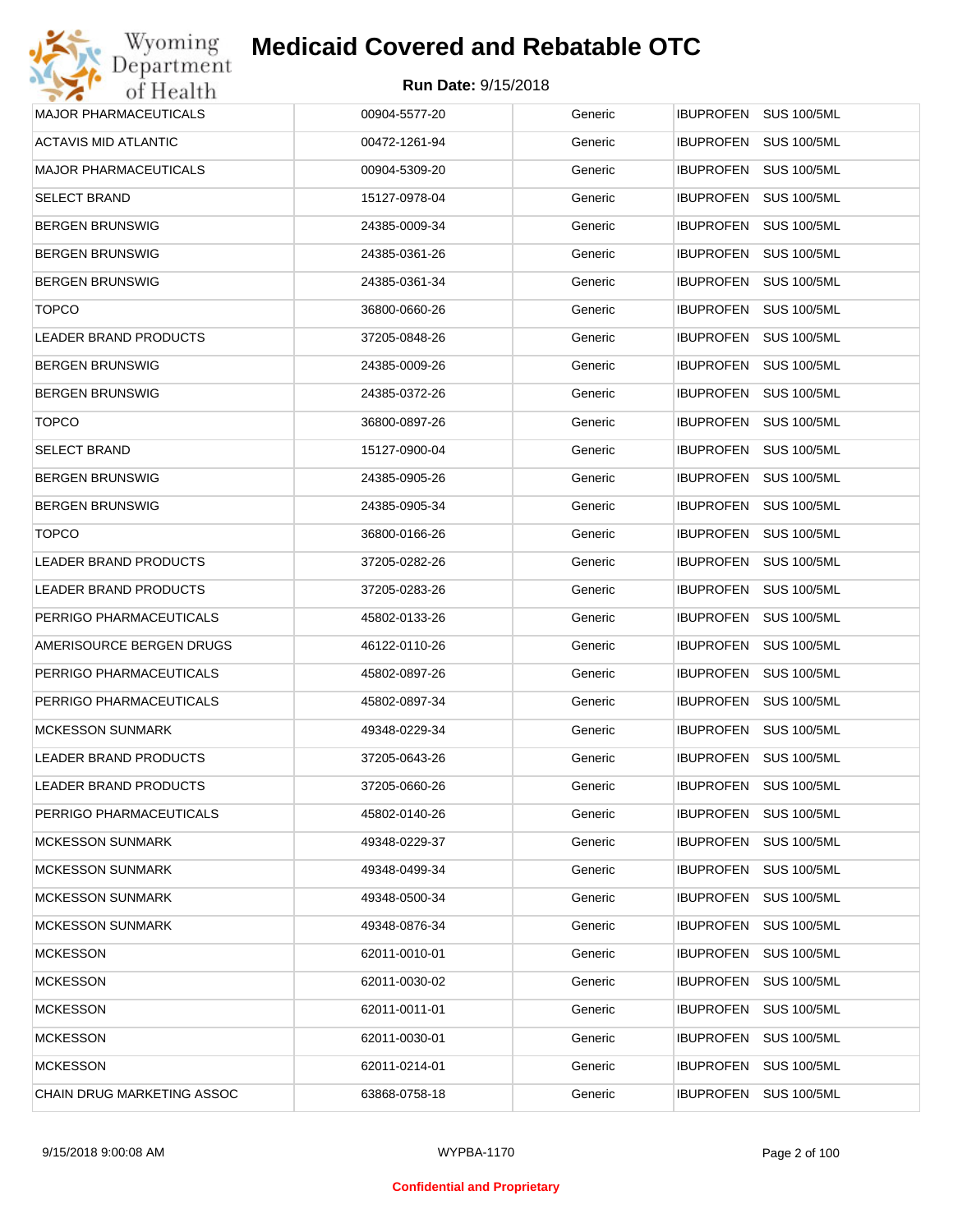| Wyoming<br><b>Medicaid Covered and Rebatable OTC</b><br>Department |                            |         |                  |                    |  |
|--------------------------------------------------------------------|----------------------------|---------|------------------|--------------------|--|
| of Health                                                          | <b>Run Date: 9/15/2018</b> |         |                  |                    |  |
| PRECISION DOSE, INC.                                               | 68094-0503-62              | Generic | <b>IBUPROFEN</b> | <b>SUS 100/5ML</b> |  |
| CHAIN DRUG MARKETING ASSOC                                         | 63868-0756-18              | Generic | <b>IBUPROFEN</b> | <b>SUS 100/5ML</b> |  |
| PRECISION DOSE, INC.                                               | 68094-0494-62              | Generic | <b>IBUPROFEN</b> | <b>SUS 100/5ML</b> |  |
| PRECISION DOSE, INC.                                               | 68094-0503-59              | Generic | <b>IBUPROFEN</b> | <b>SUS 100/5ML</b> |  |
| PRECISION DOSE, INC.                                               | 68094-0494-58              | Generic | <b>IBUPROFEN</b> | <b>SUS 100/5ML</b> |  |
| PRECISION DOSE, INC.                                               | 68094-0494-59              | Generic | <b>IBUPROFEN</b> | <b>SUS 100/5ML</b> |  |
| PRECISION DOSE, INC.                                               | 68094-0494-61              | Generic | <b>IBUPROFEN</b> | <b>SUS 100/5ML</b> |  |
| PRECISION DOSE, INC.                                               | 68094-0503-61              | Generic | <b>IBUPROFEN</b> | <b>SUS 100/5ML</b> |  |

| <b>Ibuprofen Susp 40 MG/ML</b>    |               |         |                                 |
|-----------------------------------|---------------|---------|---------------------------------|
| <b>GEISS DESTIN &amp; DUNN</b>    | 00113-0057-05 | Generic | <b>IBUPROFEN</b><br>DRO 50/1.25 |
| <b>MAJOR PHARMACEUTICALS</b>      | 00904-5463-35 | Generic | CHLD IBUPRFN DRO 40MG/ML        |
| <b>BERGEN BRUNSWIG</b>            | 24385-0550-10 | Generic | IBUPROFEN DRO 50/1.25           |
| <b>TOPCO</b>                      | 36800-0057-05 | Generic | <b>IBUPROFEN</b><br>DRO 50/1.25 |
| <b>TOPCO</b>                      | 36800-0255-10 | Generic | <b>IBUPROFEN</b><br>DRO 50/1.25 |
| PERRIGO PHARMACEUTICALS           | 45802-0057-05 | Generic | <b>IBUPROFEN</b><br>DRO 50/1.25 |
| <b>ACTAVIS</b>                    | 45963-0125-24 | Generic | <b>IBUPROFEN</b><br>DRO 50/1.25 |
| <b>LEADER BRAND PRODUCTS</b>      | 37205-0646-05 | Generic | <b>IBU-DROPS</b><br>DRO 40MG/ML |
| <b>LEADER BRAND PRODUCTS</b>      | 37205-0436-10 | Generic | <b>IBU-DROPS</b><br>DRO 50/1.25 |
| <b>ACTAVIS</b>                    | 45963-0125-23 | Generic | <b>IBUPROFEN</b><br>DRO 50/1.25 |
| <b>MCKESSON SUNMARK</b>           | 49348-0374-69 | Generic | <b>IBUPROFEN</b><br>DRO 50/1.25 |
| <b>MCKESSON SUNMARK</b>           | 49348-0642-27 | Generic | <b>IBUPROFEN</b><br>DRO 50/1.25 |
| <b>MCKESSON</b>                   | 62011-0012-01 | Generic | <b>IBUPROFEN</b><br>DRO 50/1.25 |
| <b>MCKESSON</b>                   | 62011-0004-01 | Generic | <b>IBUPROFEN</b><br>DRO 50/1.25 |
| <b>CHAIN DRUG MARKETING ASSOC</b> | 63868-0076-30 | Generic | <b>IBUPROFEN</b><br>DRO 50/1.25 |

| Ibuprofen Tab 200 MG           |               |         |                                      |
|--------------------------------|---------------|---------|--------------------------------------|
| <b>PERRIGO</b>                 | 00113-0074-71 | Generic | <b>IBUPROFEN</b><br><b>TAB 200MG</b> |
| <b>PERRIGO</b>                 | 00113-0074-78 | Generic | <b>TAB 200MG</b><br><b>IBUPROFEN</b> |
| <b>PERRIGO</b>                 | 00113-0647-62 | Generic | <b>IBUPROFEN</b><br><b>TAB 200MG</b> |
| <b>PERRIGO</b>                 | 00113-0647-71 | Generic | <b>TAB 200MG</b><br><b>IBUPROFEN</b> |
| <b>PERRIGO</b>                 | 00113-0604-78 | Generic | <b>IBUPROFEN</b><br><b>TAB 200MG</b> |
| <b>PERRIGO</b>                 | 00113-0604-90 | Generic | <b>IBUPROFEN</b><br><b>TAB 200MG</b> |
| <b>GEISS DESTIN &amp; DUNN</b> | 00113-0517-71 | Generic | <b>IBUPROFEN</b><br><b>TAB 200MG</b> |
| <b>PERRIGO</b>                 | 00113-0604-62 | Generic | <b>IBUPROFEN</b><br><b>TAB 200MG</b> |
| <b>PERRIGO</b>                 | 00113-0604-71 | Generic | <b>IBUPROFEN</b><br><b>TAB 200MG</b> |
| <b>PERRIGO</b>                 | 00113-0647-78 | Generic | <b>TAB 200MG</b><br><b>IBUPROFEN</b> |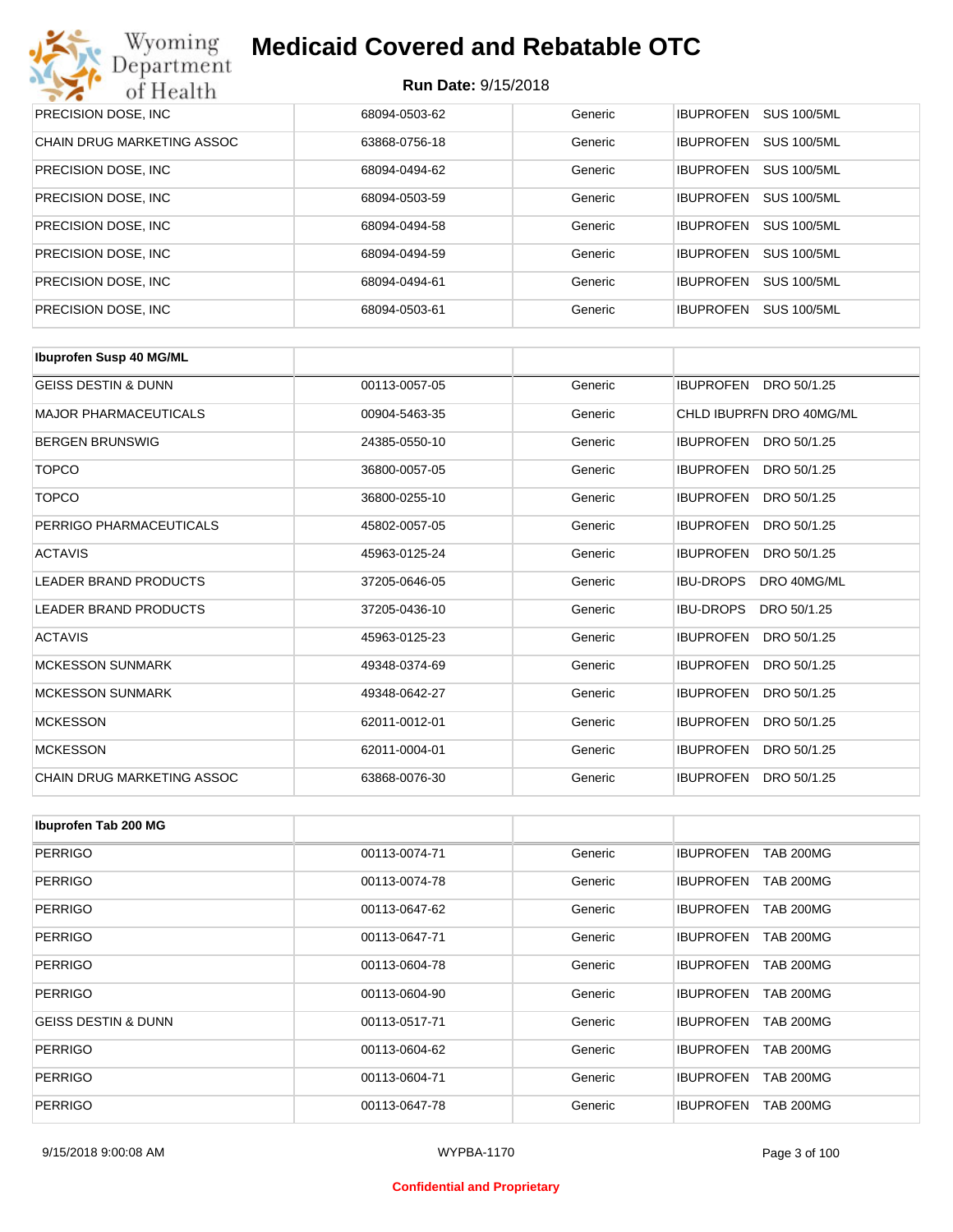| <b>MAJOR PHARMACEUTICALS</b> | 00904-7912-51 | Generic | IBUPROFEN TAB 200MG                  |
|------------------------------|---------------|---------|--------------------------------------|
| <b>RUGBY LABORATORIES</b>    | 00536-3587-01 | Generic | IBUPROFEN TAB 200MG                  |
| RUGBY LABORATORIES           | 00536-3587-06 | Generic | IBUPROFEN TAB 200MG                  |
| <b>MAJOR PHARMACEUTICALS</b> | 00904-7914-51 | Generic | IBU-200<br><b>TAB 200MG</b>          |
| <b>MAJOR PHARMACEUTICALS</b> | 00904-7914-61 | Generic | IBU-200<br><b>TAB 200MG</b>          |
| <b>MAJOR PHARMACEUTICALS</b> | 00904-7915-70 | Generic | IBUPROFEN TAB 200MG                  |
| <b>SELECT BRAND</b>          | 15127-0312-25 | Generic | SB IBUPROFEN TAB 200MG               |
| <b>SELECT BRAND</b>          | 15127-0335-24 | Generic | SB IBUPROFEN TAB 200MG               |
| <b>SELECT BRAND</b>          | 15127-0907-24 | Generic | SB IBUPROFEN TAB 200MG               |
| <b>MAJOR PHARMACEUTICALS</b> | 00904-7912-59 | Generic | <b>IBUPROFEN TAB 200MG</b>           |
| <b>SELECT BRAND</b>          | 15127-0335-01 | Generic | SB IBUPROFEN TAB 200MG               |
| PHARBEST PHARMACEUTICALS     | 16103-0393-08 | Generic | <b>IBUPROFEN TAB 200MG</b>           |
| <b>MAJOR PHARMACEUTICALS</b> | 00904-7915-24 | Generic | IBUPROFEN TAB 200MG                  |
| <b>MAJOR PHARMACEUTICALS</b> | 00904-7915-40 | Generic | IBUPROFEN TAB 200MG                  |
| <b>MAJOR PHARMACEUTICALS</b> | 00904-7915-51 | Generic | IBUPROFEN TAB 200MG                  |
| <b>MAJOR PHARMACEUTICALS</b> | 00904-7915-59 | Generic | IBUPROFEN TAB 200MG                  |
| <b>SELECT BRAND</b>          | 15127-0312-01 | Generic | SB IBUPROFEN TAB 200MG               |
| <b>SELECT BRAND</b>          | 15127-0312-24 | Generic | SB IBUPROFEN TAB 200MG               |
| <b>TOPCO</b>                 | 36800-0074-71 | Generic | <b>IBUPROFEN TAB 200MG</b>           |
| <b>TOPCO</b>                 | 36800-0074-78 | Generic | IBUPROFEN TAB 200MG                  |
| <b>BERGEN BRUNSWIG</b>       | 24385-0604-85 | Generic | IBUPROFEN TAB 200MG                  |
| <b>MAJOR PHARMACEUTICALS</b> | 00904-7914-59 | Generic | IBU-200<br><b>TAB 200MG</b>          |
| <b>MAJOR PHARMACEUTICALS</b> | 00904-7915-80 | Generic | IBUPROFEN TAB 200MG                  |
| <b>SELECT BRAND</b>          | 15127-0312-50 | Generic | SB IBUPROFEN TAB 200MG               |
| <b>SELECT BRAND</b>          | 15127-0335-50 | Generic | SB IBUPROFEN TAB 200MG               |
| <b>SELECT BRAND</b>          | 15127-0905-50 | Generic | SB IBUPROFEN TAB 200MG               |
| SELECT BRAND                 | 15127-0907-50 | Generic | SB IBUPROFEN TAB 200MG               |
| PHARBEST PHARMACEUTICALS     | 16103-0393-06 | Generic | IBUPROFEN TAB 200MG                  |
| <b>TOPCO</b>                 | 36800-0183-83 | Generic | IBUPROFEN<br><b>TAB 200MG</b>        |
| <b>TOPCO</b>                 | 36800-0517-71 | Generic | <b>IBUPROFEN</b><br>TAB 200MG        |
| <b>TOPCO</b>                 | 36800-0604-93 | Generic | IBUPROFEN<br><b>TAB 200MG</b>        |
| <b>TOPCO</b>                 | 36800-0647-71 | Generic | <b>IBUPROFEN</b><br>TAB 200MG        |
| <b>TOPCO</b>                 | 36800-0647-90 | Generic | IBUPROFEN<br>TAB 200MG               |
| LEADER BRAND PRODUCTS        | 37205-0341-71 | Generic | <b>IBUPROFEN</b><br>TAB 200MG        |
| <b>BERGEN BRUNSWIG</b>       | 24385-0059-78 | Generic | IBUPROFEN<br>TAB 200MG               |
| <b>BERGEN BRUNSWIG</b>       | 24385-0604-78 | Generic | <b>IBUPROFEN</b><br><b>TAB 200MG</b> |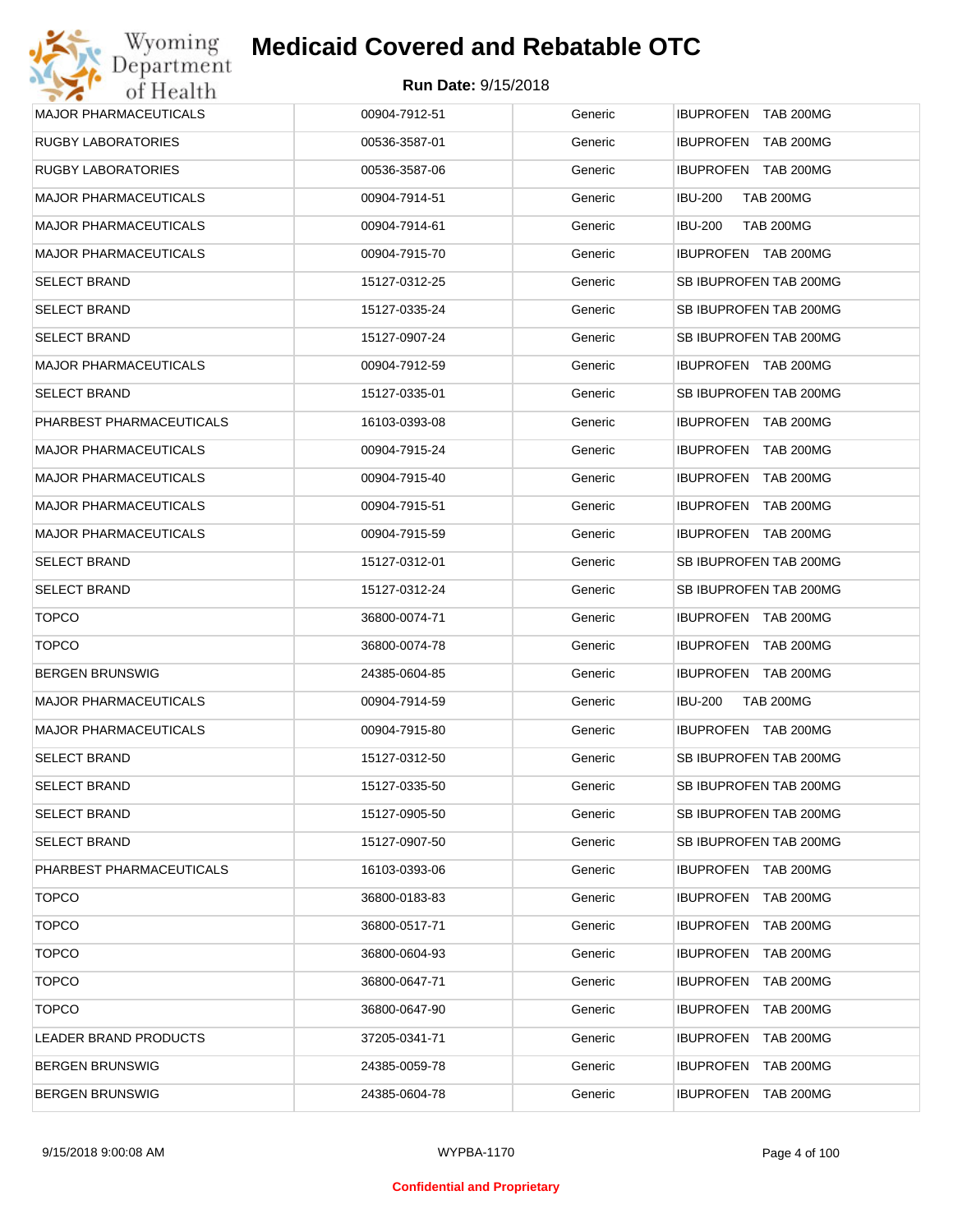

| <b>BERGEN BRUNSWIG</b>       | 24385-0604-90 | Generic | IBUPROFEN TAB 200MG               |
|------------------------------|---------------|---------|-----------------------------------|
| <b>BERGEN BRUNSWIG</b>       | 24385-0647-71 | Generic | IBUPROFEN TAB 200MG               |
| <b>TOPCO</b>                 | 36800-0517-78 | Generic | <b>IBUPROFEN TAB 200MG</b>        |
| <b>TOPCO</b>                 | 36800-0604-90 | Generic | IBUPROFEN TAB 200MG               |
| <b>TOPCO</b>                 | 36800-0647-62 | Generic | <b>IBUPROFEN TAB 200MG</b>        |
| <b>TOPCO</b>                 | 36800-0647-78 | Generic | IBUPROFEN TAB 200MG               |
| <b>BERGEN BRUNSWIG</b>       | 24385-0058-78 | Generic | <b>IBUPROFEN TAB 200MG</b>        |
| <b>BERGEN BRUNSWIG</b>       | 24385-0058-82 | Generic | IBUPROFEN TAB 200MG               |
| <b>BERGEN BRUNSWIG</b>       | 24385-0604-71 | Generic | <b>IBUPROFEN TAB 200MG</b>        |
| <b>BERGEN BRUNSWIG</b>       | 24385-0647-78 | Generic | IBUPROFEN TAB 200MG               |
| <b>TOPCO</b>                 | 36800-0604-62 | Generic | <b>IBUPROFEN TAB 200MG</b>        |
| <b>TOPCO</b>                 | 36800-0604-71 | Generic | IBUPROFEN TAB 200MG               |
| <b>TOPCO</b>                 | 36800-0604-78 | Generic | <b>IBUPROFEN TAB 200MG</b>        |
| <b>TOPCO</b>                 | 36800-0604-85 | Generic | IBUPROFEN TAB 200MG               |
| LEADER BRAND PRODUCTS        | 37205-0341-78 | Generic | <b>IBUPROFEN TAB 200MG</b>        |
| <b>LEADER BRAND PRODUCTS</b> | 37205-0345-71 | Generic | IBUPROFEN TAB 200MG               |
| LEADER BRAND PRODUCTS        | 37205-0345-78 | Generic | <b>IBUPROFEN TAB 200MG</b>        |
| LEADER BRAND PRODUCTS        | 37205-0350-71 | Generic | IBUPROFEN TAB 200MG               |
| <b>MCKESSON SUNMARK</b>      | 49348-0706-04 | Generic | <b>IBUPROFEN TAB 200MG</b>        |
| <b>MCKESSON SUNMARK</b>      | 49348-0706-10 | Generic | IBUPROFEN TAB 200MG               |
| <b>MCKESSON SUNMARK</b>      | 49348-0727-10 | Generic | SM IBUPROFEN TAB 200MG            |
| LEADER BRAND PRODUCTS        | 37205-0605-71 | Generic | IBUPROFEN TAB 200MG               |
| <b>MCKESSON SUNMARK</b>      | 49348-0706-09 | Generic | IBUPROFEN TAB 200MG               |
| <b>MCKESSON SUNMARK</b>      | 49348-0706-14 | Generic | IBUPROFEN TAB 200MG               |
| <b>MCKESSON SUNMARK</b>      | 49348-0196-09 | Generic | IBUPROFEN TAB 200MG               |
| <b>MCKESSON SUNMARK</b>      | 49348-0196-10 | Generic | <b>IBUPROFEN TAB 200MG</b>        |
| <b>MCKESSON SUNMARK</b>      | 49348-0196-35 | Generic | IBUPROFEN TAB 200MG               |
| <b>MCKESSON SUNMARK</b>      | 49348-0727-09 | Generic | SM IBUPROFEN TAB 200MG            |
| AMNEAL PHARMACEUTICALS       | 53746-0140-01 | Generic | IBUPROFEN TAB 200MG               |
| <b>MCKESSON</b>              | 62011-0015-01 | Generic | HM IBUPROFEN TAB 200MG            |
| AMNEAL PHARMACEUTICALS       | 53746-0140-10 | Generic | IBUPROFEN TAB 200MG               |
| <b>MCKESSON</b>              | 62011-0014-01 | Generic | HM IBUPROFEN TAB 200MG            |
| <b>MCKESSON</b>              | 62011-0014-02 | Generic | HM IBUPROFEN TAB 200MG            |
| <b>MCKESSON</b>              | 62011-0014-03 | Generic | HM IBUPROFEN TAB 200MG            |
| AUBURN PHARMACEUTICAL        | 62107-0002-01 | Generic | <b>TAB 200MG</b><br><b>PROVIL</b> |
| AUBURN PHARMACEUTICAL        | 62107-0002-50 | Generic | <b>PROVIL</b><br><b>TAB 200MG</b> |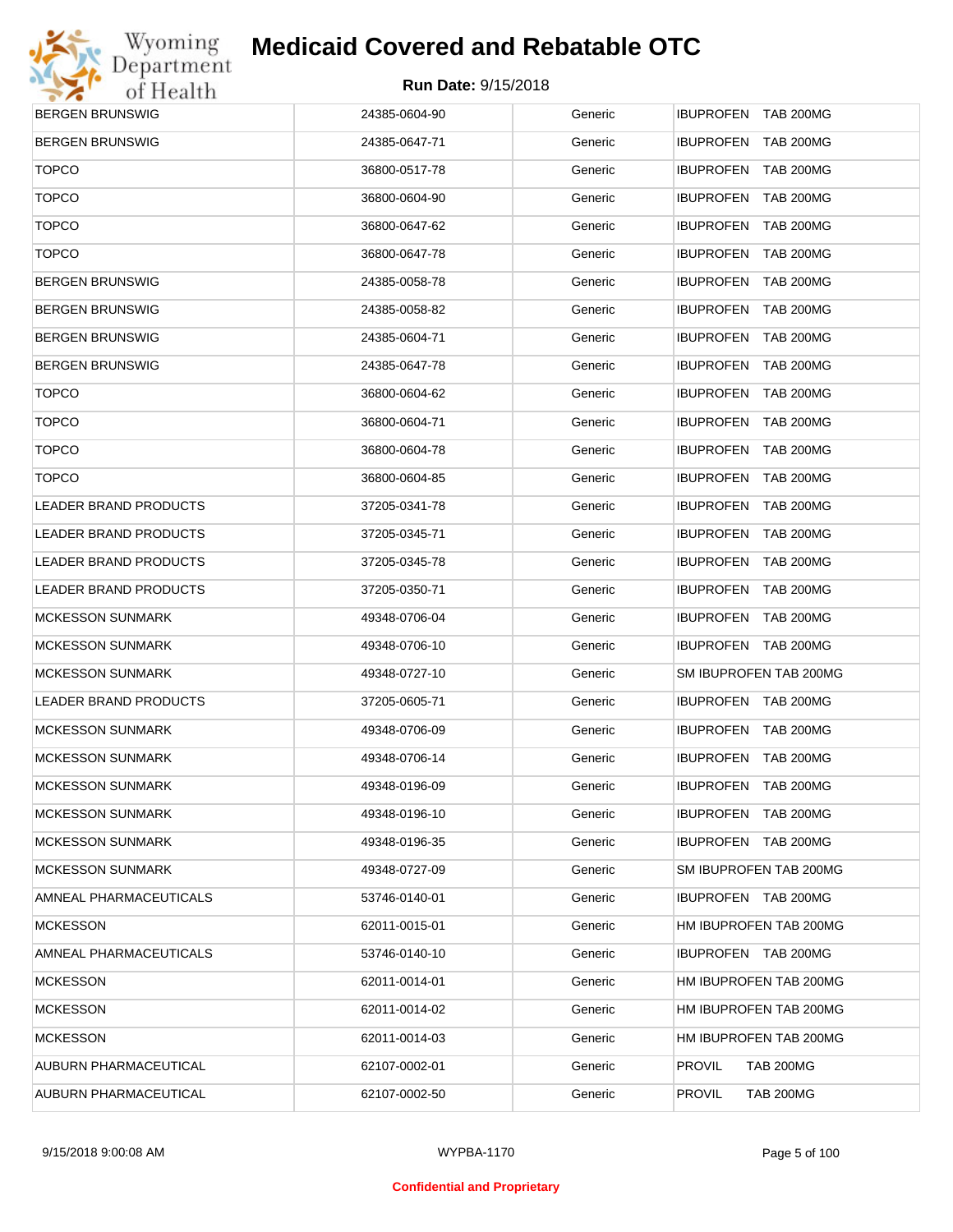#### **Run Date:** 9/15/2018

| Wyoming<br><b>Medicaid Covered and Rebatable OTC</b><br>Department |                            |         |                                      |  |  |
|--------------------------------------------------------------------|----------------------------|---------|--------------------------------------|--|--|
| of Health                                                          | <b>Run Date: 9/15/2018</b> |         |                                      |  |  |
| MCKESSON PACKAGING SERVICES                                        | 63739-0134-01              | Generic | <b>TAB 200MG</b><br><b>IBUPROFEN</b> |  |  |
| <b>MCKESSON</b>                                                    | 62011-0213-01              | Generic | HM IBUPROFEN TAB 200MG               |  |  |
| <b>MCKESSON</b>                                                    | 62011-0222-01              | Generic | HM IBUPROFEN TAB 200MG               |  |  |
| <b>MCKESSON</b>                                                    | 62011-0015-02              | Generic | HM IBUPROFEN TAB 200MG               |  |  |
| <b>MCKESSON</b>                                                    | 62011-0222-02              | Generic | HM IBUPROFEN TAB 200MG               |  |  |
| CHAIN DRUG MARKETING ASSOC                                         | 63868-0791-50              | Generic | OC IBUPROFEN TAB 200MG               |  |  |
| CHAIN DRUG MARKETING ASSOC                                         | 63868-0790-50              | Generic | OC IBUPROFEN TAB 200MG               |  |  |
| CHAIN DRUG MARKETING ASSOC                                         | 63868-0983-50              | Generic | OC IBUPROFEN TAB 200MG               |  |  |

| Naproxen Sodium Cap 220 MG |               |         |                        |
|----------------------------|---------------|---------|------------------------|
| LEADER BRAND PRODUCTS      | 37205-0854-58 | Generic | NAPROXEN SOD CAP 220MG |
| LEADER BRAND PRODUCTS      | 37205-0854-60 | Generic | NAPROXEN SOD CAP 220MG |
| AMERISOURCE BERGEN DRUGS   | 46122-0038-58 | Generic | NAPROXEN SOD CAP 220MG |
| AMERISOURCE BERGEN DRUGS   | 46122-0038-60 | Generic | NAPROXEN SOD CAP 220MG |
| <b>MCKESSON</b>            | 62011-0007-01 | Generic | NAPROXEN SOD CAP 220MG |

| Naproxen Sodium Tab 220 MG     |               |         |                        |
|--------------------------------|---------------|---------|------------------------|
| <b>GEISS DESTIN &amp; DUNN</b> | 00113-9490-78 | Generic | NAPROXEN SOD TAB 220MG |
| <b>GEISS DESTIN &amp; DUNN</b> | 00113-0368-62 | Generic | NAPROXEN SOD TAB 220MG |
| <b>GEISS DESTIN &amp; DUNN</b> | 00113-0368-71 | Generic | NAPROXEN SOD TAB 220MG |
| <b>GEISS DESTIN &amp; DUNN</b> | 00113-0368-78 | Generic | NAPROXEN SOD TAB 220MG |
| <b>GEISS DESTIN &amp; DUNN</b> | 00113-9490-62 | Generic | NAPROXEN SOD TAB 220MG |
| <b>GEISS DESTIN &amp; DUNN</b> | 00113-9490-71 | Generic | NAPROXEN SOD TAB 220MG |
| <b>RUGBY LABORATORIES</b>      | 00536-1022-01 | Generic | ALL DAY RELF TAB 220MG |
| <b>RUGBY LABORATORIES</b>      | 00536-1022-06 | Generic | ALL DAY RELF TAB 220MG |
| <b>RUGBY LABORATORIES</b>      | 00536-1023-01 | Generic | ALL DAY RELF TAB 220MG |
| <b>SELECT BRAND</b>            | 15127-0466-24 | Generic | NAPROXEN SOD TAB 220MG |
| <b>SELECT BRAND</b>            | 15127-0466-50 | Generic | NAPROXEN SOD TAB 220MG |
| <b>BERGEN BRUNSWIG</b>         | 24385-0490-71 | Generic | ALL DAY PAIN TAB 220MG |
| <b>SELECT BRAND</b>            | 15127-0466-01 | Generic | NAPROXEN SOD TAB 220MG |
| <b>TOPCO</b>                   | 36800-0368-62 | Generic | ALL DAY PAIN TAB 220MG |
| <b>TOPCO</b>                   | 36800-0368-71 | Generic | ALL DAY PAIN TAB 220MG |
| <b>TOPCO</b>                   | 36800-0368-78 | Generic | ALL DAY PAIN TAB 220MG |
| <b>TOPCO</b>                   | 36800-0368-82 | Generic | ALL DAY PAIN TAB 220MG |
| <b>TOPCO</b>                   | 36800-0490-62 | Generic | ALL DAY PAIN TAB 220MG |
| <b>TOPCO</b>                   | 36800-0490-78 | Generic | ALL DAY PAIN TAB 220MG |
| <b>BERGEN BRUNSWIG</b>         | 24385-0368-71 | Generic | ALL DAY PAIN TAB 220MG |

#### **Confidential and Proprietary**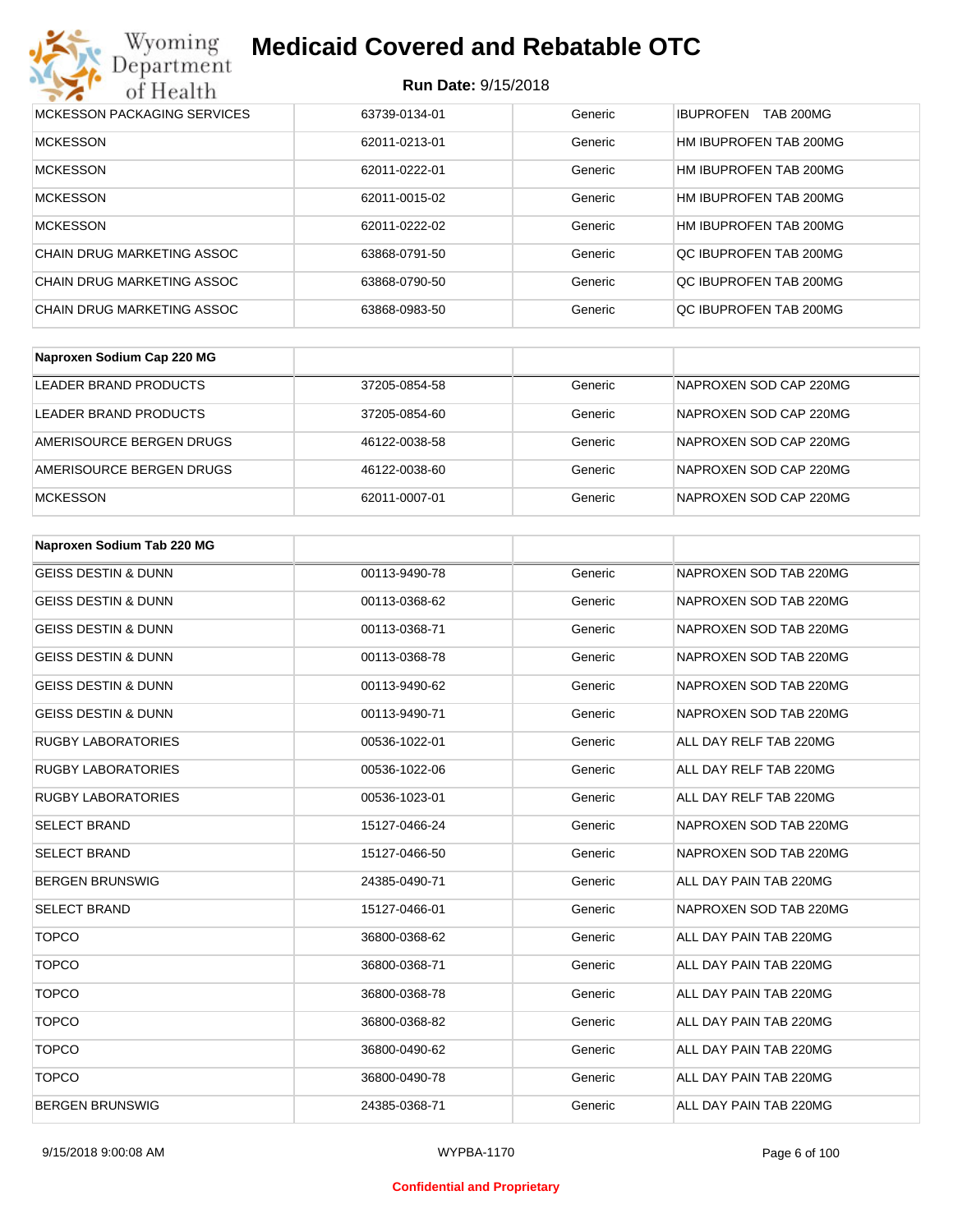

| BERGEN BRUNSWIG                 | 24385-0368-78 | Generic | ALL DAY PAIN TAB 220MG |
|---------------------------------|---------------|---------|------------------------|
| <b>BERGEN BRUNSWIG</b>          | 24385-0368-81 | Generic | ALL DAY PAIN TAB 220MG |
| <b>BERGEN BRUNSWIG</b>          | 24385-0490-78 | Generic | ALL DAY PAIN TAB 220MG |
| PERRIGO PHARMACEUTICALS         | 45802-0490-71 | Generic | NAPROXEN SOD TAB 220MG |
| PERRIGO PHARMACEUTICALS         | 45802-0490-78 | Generic | NAPROXEN SOD TAB 220MG |
| <b>MCKESSON SUNMARK</b>         | 49348-0306-09 | Generic | NAPROXEN SOD TAB 220MG |
| <b>MCKESSON</b>                 | 62011-0017-02 | Generic | NAPROXEN SOD TAB 220MG |
| <b>MCKESSON</b>                 | 62011-0017-01 | Generic | NAPROXEN SOD TAB 220MG |
| CHAIN DRUG MARKETING ASSOC      | 63868-0465-50 | Generic | NAPROXEN SOD TAB 220MG |
| CHAIN DRUG MARKETING ASSOC      | 63868-0465-01 | Generic | NAPROXEN SOD TAB 220MG |
| <b>ANALGESICS - NonNarcotic</b> |               |         |                        |

| Acetaminophen Cap 500 MG |               |         |              |           |
|--------------------------|---------------|---------|--------------|-----------|
| MAJOR PHARMACEUTICALS    | 00904-1987-60 | Generic | <b>MAPAP</b> | CAP 500MG |
| MAJOR PHARMACEUTICALS    | 00904-1987-80 | Generic | <b>MAPAP</b> | CAP 500MG |

| Acetaminophen Chew Tab 80 MG |               |         |                                  |
|------------------------------|---------------|---------|----------------------------------|
| <b>RUGBY LABORATORIES</b>    | 00536-1014-07 | Generic | <b>PAIN &amp; FEVER CHW 80MG</b> |
| <b>MAJOR PHARMACEUTICALS</b> | 00904-5256-46 | Generic | <b>MAPAP</b><br>CHW 80MG         |

| Acetaminophen Disintegrating Tab 160 MG |               |         |                           |
|-----------------------------------------|---------------|---------|---------------------------|
| MAJOR PHARMACEUTICALS                   | 00904-5754-24 | Generic | JUNIOR MAPAP TAB 160MG RT |
| MCKESSON SUNMARK                        | 49348-0063-04 | Generic | SM RPD MELT TAB 160MG     |
| <b>MCKESSON</b>                         | 62011-0230-01 | Generic | HM RPD MELT TAB 160MG     |
| CHAIN DRUG MARKETING ASSOC              | 63868-0158-24 | Generic | NON-ASA JR TAB 160MG      |

| Acetaminophen Disintegrating Tab 80 MG |               |         |                         |
|----------------------------------------|---------------|---------|-------------------------|
| MAJOR PHARMACEUTICALS                  | 00904-5791-46 | Generic | MAPAP CHILD TAB 80MG RT |
| IMAJOR PHARMACEUTICALS                 | 00904-5751-46 | Generic | CHLDS MAPAP TAB 80MG RT |
| LEADER BRAND PRODUCTS                  | 37205-0516-65 | Generic | CHLD PAIN RL TAB 80MG   |

| Acetaminophen Liquid 160 MG/5ML |               |         |                             |
|---------------------------------|---------------|---------|-----------------------------|
| WOMEN'S CHOICE PHARMACEUTICALS  | 00485-0057-08 | Generic | ED-APAP<br>LIQ 80MG/2.5     |
| <b>PAR PHARMACEUTICALS</b>      | 00603-0839-58 | Generic | Q-PAP<br>LIQ 160/5ML        |
| <b>MAJOR PHARMACEUTICALS</b>    | 00904-1985-16 | Generic | <b>MAPAP</b><br>LIQ 160/5ML |
| <b>PAR PHARMACEUTICALS</b>      | 00603-0840-94 | Generic | Q-PAP<br>LIQ 160/5ML        |
| <b>PAR PHARMACEUTICALS</b>      | 00603-0839-94 | Generic | Q-PAP<br>LIQ 160/5ML        |
| <b>MAJOR PHARMACEUTICALS</b>    | 00904-1985-00 | Generic | <b>MAPAP</b><br>LIQ 160/5ML |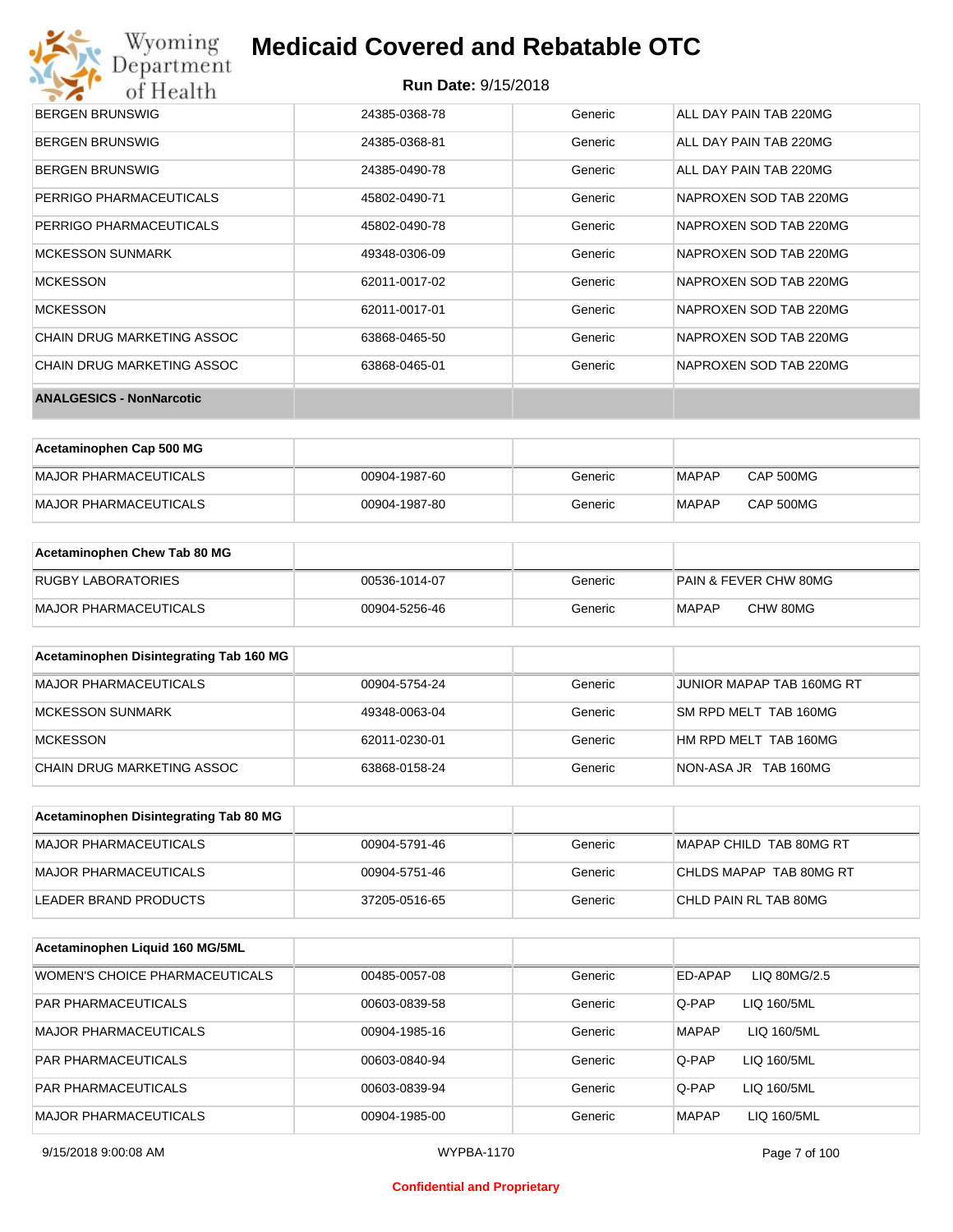

| <b>MAJOR PHARMACEUTICALS</b>    | 00904-1985-20 | Generic      | <b>MAPAP</b><br>LIQ 160/5ML           |
|---------------------------------|---------------|--------------|---------------------------------------|
| <b>SILARX</b>                   | 54838-0144-40 | Generic      | CHLD SILAPAP LIQ 160/5ML              |
| <b>SILARX</b>                   | 54838-0144-70 | Generic      | CHLD SILAPAP LIQ 160/5ML              |
| <b>SILARX</b>                   | 54838-0144-80 | Generic      | CHLD SILAPAP LIQ 160/5ML              |
| <b>METHOD PHARMACEUTICALS</b>   | 58657-0520-16 | Generic      | <b>ACETAMIN</b><br>LIQ 160/5ML        |
| Acetaminophen Liquid 167 MG/5ML |               |              |                                       |
| <b>MAJOR PHARMACEUTICALS</b>    | 00904-5847-09 | Generic      | MAPAP APAP LIQ 500/15ML               |
|                                 |               |              |                                       |
| Acetaminophen Soln 100 MG/ML    |               |              |                                       |
| PAR PHARMACEUTICALS             | 00603-0838-73 | Generic      | Q-PAP INFANT DRO 80/0.8ML             |
| <b>SILARX</b>                   | 54838-0145-30 | <b>Brand</b> | INF SILAPAP DRO 80/0.8ML              |
| <b>SILARX</b>                   | 54838-0145-15 | <b>Brand</b> | INF SILAPAP DRO 80/0.8ML              |
|                                 |               |              |                                       |
| Acetaminophen Soln 160 MG/5ML   |               |              |                                       |
| PHARMACEUTICAL ASSOCIATES       | 00121-0657-11 | Generic      | <b>SOL 160/5ML</b><br><b>ACETAMIN</b> |
| PHARMACEUTICAL ASSOCIATES       | 00121-0657-21 | Generic      | <b>SOL 160/5ML</b><br>ACETAMIN        |
| PHARMACEUTICAL ASSOCIATES       | 00121-0657-05 | Generic      | <b>SOL 160/5ML</b><br>ACETAMIN        |
| <b>RUGBY LABORATORIES</b>       | 00536-0122-85 | Generic      | PAIN & FEVER SOL 160/5ML              |
| <b>RUGBY LABORATORIES</b>       | 00536-0122-97 | Generic      | PAIN & FEVER SOL 160/5ML              |
| Acetaminophen Suppos 120 MG     |               |              |                                       |
|                                 |               |              |                                       |
| G & W LABS                      | 00713-0118-50 | Generic      | <b>SUP 120MG</b><br><b>ACEPHEN</b>    |
| G & W LABS                      | 00713-0118-01 | Generic      | <b>ACEPHEN</b><br><b>SUP 120MG</b>    |
| G & W LABS                      | 00713-0118-12 | Generic      | <b>ACEPHEN</b><br><b>SUP 120MG</b>    |
| <b>PERRIGO</b>                  | 45802-0732-30 | Generic      | SUP 120MG<br>ACETAMIN                 |
| <b>PERRIGO</b>                  | 45802-0732-33 | Generic      | <b>ACETAMIN</b><br><b>SUP 120MG</b>   |
| <b>TARO</b>                     | 51672-2115-02 | Generic      | <b>SUP 120MG</b><br><b>FEVERALL</b>   |
| <b>TARO</b>                     | 51672-2115-04 | Generic      | <b>SUP 120MG</b><br><b>FEVERALL</b>   |
| Acetaminophen Suppos 325 MG     |               |              |                                       |
|                                 |               |              |                                       |
| G & W LABS                      | 00713-0164-01 | Generic      | <b>SUP 325MG</b><br><b>ACEPHEN</b>    |
| G & W LABS                      | 00713-0164-12 | Generic      | <b>SUP 325MG</b><br><b>ACEPHEN</b>    |
| G & W LABS                      | 00713-0164-50 | Generic      | <b>SUP 325MG</b><br>ACEPHEN           |
| <b>TARO</b>                     | 51672-2116-04 | Generic      | <b>FEVERALL</b><br><b>SUP 325MG</b>   |
| <b>TARO</b>                     | 51672-2116-02 | Generic      | SUP 325MG<br><b>FEVERALL</b>          |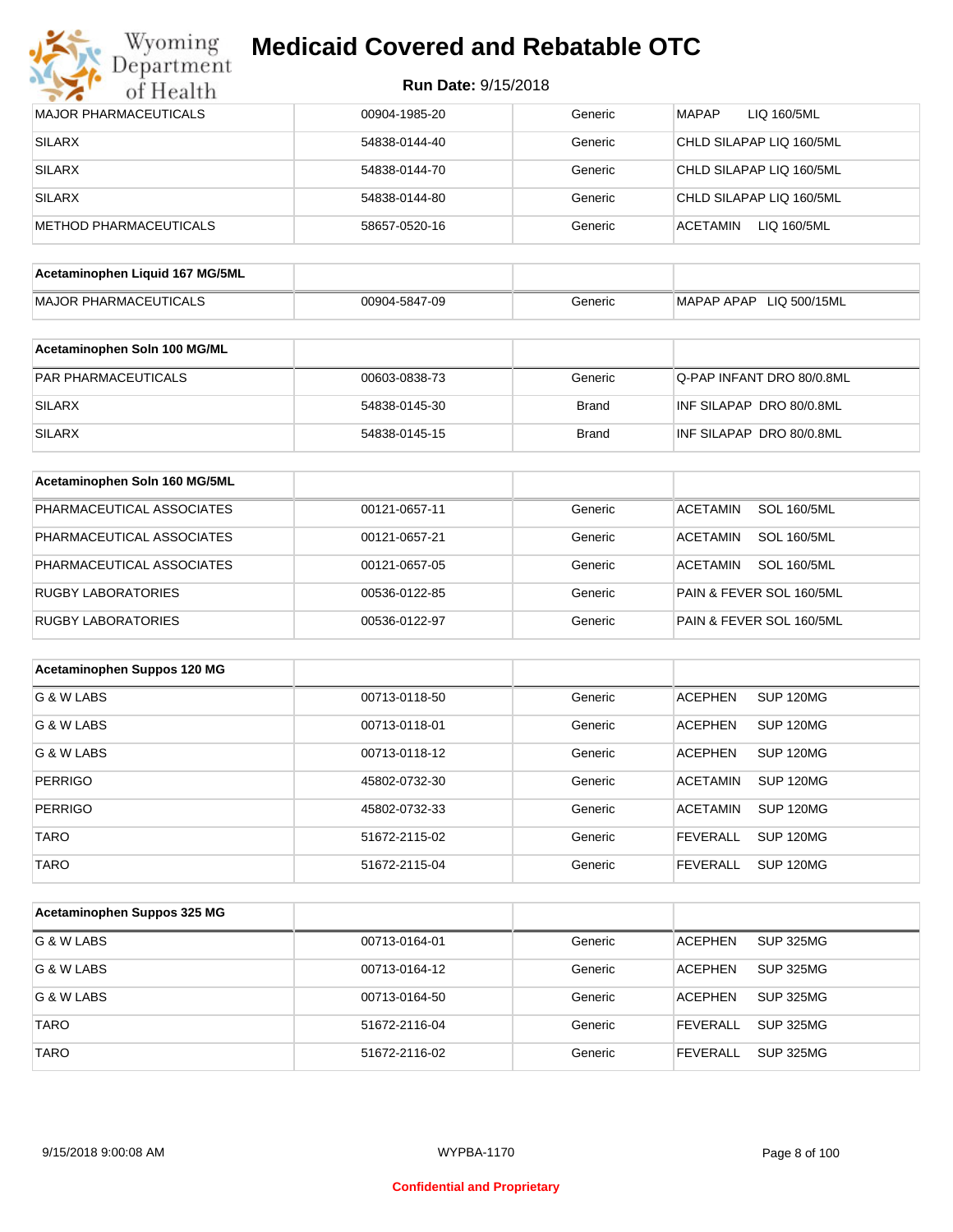

| Acetaminophen Suppos 650 MG    |               |              |                              |  |
|--------------------------------|---------------|--------------|------------------------------|--|
| G & W LABS                     | 00713-0165-12 | Generic      | <b>ACEPHEN</b><br>SUP 650MG  |  |
| G & W LABS                     | 00713-0165-50 | Generic      | <b>ACEPHEN</b><br>SUP 650MG  |  |
| G & W LABS                     | 00713-0165-01 | Generic      | <b>ACEPHEN</b><br>SUP 650MG  |  |
| <b>PERRIGO</b>                 | 45802-0730-30 | Generic      | <b>ACETAMIN</b><br>SUP 650MG |  |
| <b>PERRIGO</b>                 | 45802-0730-32 | Generic      | <b>ACETAMIN</b><br>SUP 650MG |  |
| <b>PERRIGO</b>                 | 45802-0730-33 | Generic      | ACETAMIN<br><b>SUP 650MG</b> |  |
| <b>TARO</b>                    | 51672-2117-04 | Generic      | <b>FEVERALL</b><br>SUP 650MG |  |
|                                |               |              |                              |  |
| Acetaminophen Suppos 80 MG     |               |              |                              |  |
| <b>TARO</b>                    | 51672-2114-04 | <b>Brand</b> | FEVERALL INF SUP 80MG        |  |
| <b>TARO</b>                    | 51672-2114-02 | Brand        | FEVERALL INF SUP 80MG        |  |
|                                |               |              |                              |  |
| Acetaminophen Susp 160 MG/5ML  |               |              |                              |  |
| PERRIGO PHARMACEUTICALS        | 00113-0105-26 | Generic      | PAIN RELIEF SUS 160/5ML      |  |
| <b>GEISS DESTIN &amp; DUNN</b> | 00113-0608-26 | Generic      | PAIN & FEVER SUS 160/5ML     |  |
| PHARMACEUTICAL ASSOCIATES      | 00121-1781-05 | Generic      | ACETAMINOPHN SUS 160/5ML     |  |
| GEISS DESTIN & DUNN            | 00113-0212-26 | Generic      | PAIN & FEVER SUS 160/5ML     |  |
| <b>PERRIGO</b>                 | 00113-0590-10 | Generic      | PAIN & FEVER SUS 160/5ML     |  |
| <b>RUGBY LABORATORIES</b>      | 00536-3606-96 | Generic      | PAIN & FEVER SUS 160/5ML     |  |
| <b>MAJOR PHARMACEUTICALS</b>   | 00904-6308-20 | Generic      | MAPAP CHILD SUS 160/5ML      |  |
| PAR PHARMACEUTICALS            | 00603-0841-54 | Generic      | Q-PAP CHILD SUS 160/5ML      |  |
| PAR PHARMACEUTICALS            | 00603-0842-54 | Generic      | Q-PAP CHILD SUS 160/5ML      |  |
| PAR PHARMACEUTICALS            | 00603-0843-54 | Generic      | Q-PAP CHILD SUS 160/5ML      |  |
| <b>BERGEN BRUNSWIG</b>         | 24385-0130-26 | Generic      | PAIN RELIEF SUS 160/5ML      |  |
| <b>TOPCO</b>                   | 36800-0105-26 | Generic      | PAIN RELIEF SUS 160/5ML      |  |
| <b>TOPCO</b>                   | 36800-0130-26 | Generic      | PAIN RELIEF SUS 160/5ML      |  |
| <b>TOPCO</b>                   | 36800-0175-26 | Generic      | PAIN RELIEF SUS 160/5ML      |  |
| <b>LEADER BRAND PRODUCTS</b>   | 37205-0575-16 | Generic      | PAIN & FEVER SUS 160/5ML     |  |
| LEADER BRAND PRODUCTS          | 37205-0576-16 | Generic      | PAIN & FEVER SUS 160/5ML     |  |
| <b>LEADER BRAND PRODUCTS</b>   | 37205-0577-16 | Generic      | PAIN & FEVER SUS 160/5ML     |  |
| <b>LEADER BRAND PRODUCTS</b>   | 37205-0676-26 | Generic      | PAIN & FEVER SUS 160/5ML     |  |
| PERRIGO PHARMACEUTICALS        | 45802-0203-26 | Generic      | ACETAMINOPHN SUS 160/5ML     |  |
| PERRIGO PHARMACEUTICALS        | 45802-0201-26 | Generic      | ACETAMINOPHN SUS 160/5ML     |  |
| AMERISOURCE BERGEN DRUGS       | 46122-0042-46 | Generic      | PAIN & FEVER SUS 160/5ML     |  |
| AMERISOURCE BERGEN DRUGS       | 46122-0106-26 | Generic      | PAIN RELIEF SUS 160/5ML      |  |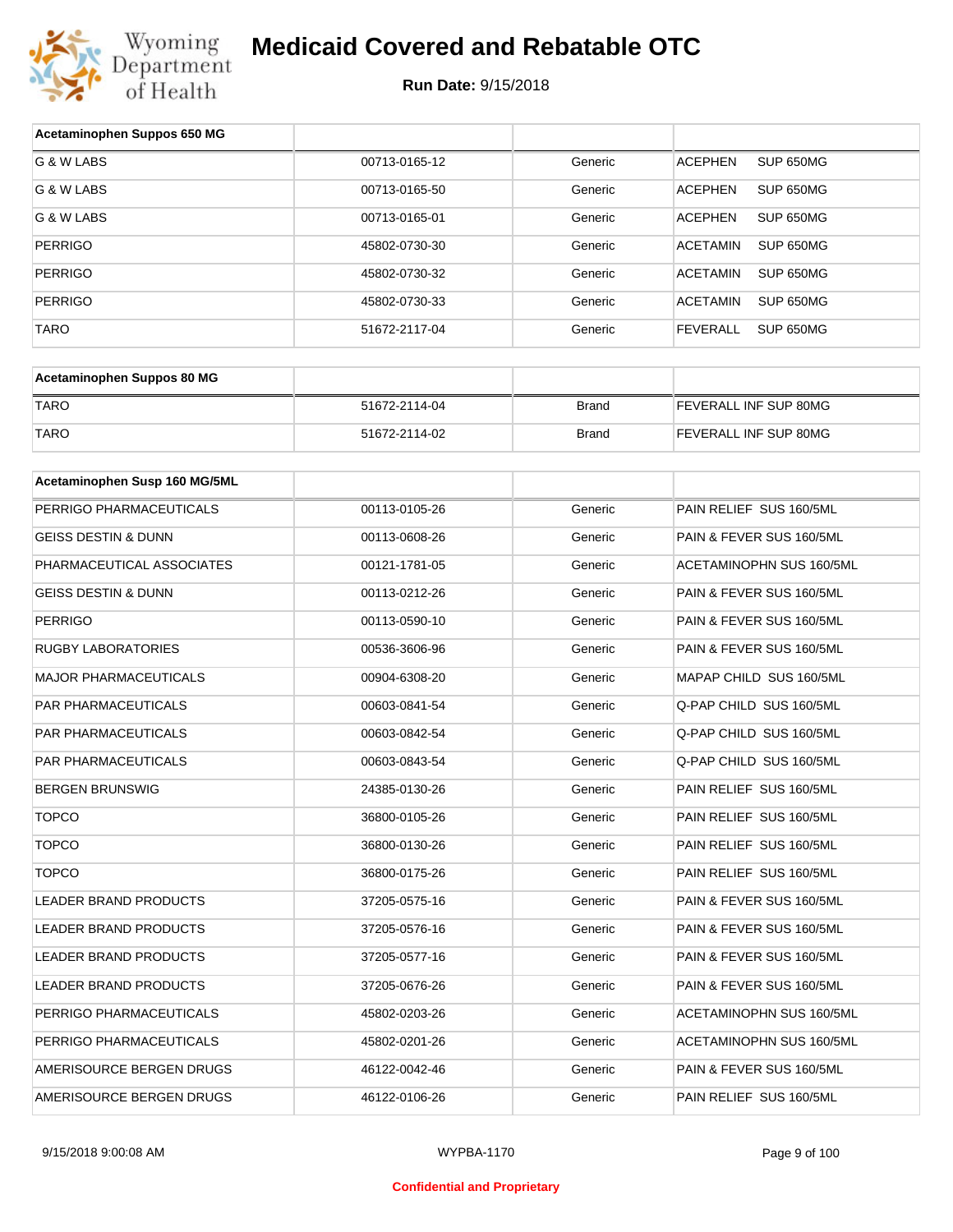| Wyoming<br>Department      | <b>Medicaid Covered and Rebatable OTC</b> |         |                          |
|----------------------------|-------------------------------------------|---------|--------------------------|
| of Health                  | Run Date: 9/15/2018                       |         |                          |
| AMERISOURCE BERGEN DRUGS   | 46122-0210-26                             | Generic | PAIN & FEVER SUS 160/5ML |
| AMERISOURCE BERGEN DRUGS   | 46122-0212-26                             | Generic | PAIN & FEVER SUS 160/5ML |
| AMERISOURCE BERGEN DRUGS   | 46122-0056-03                             | Generic | PAIN & FEVER SUS 160/5ML |
| AMERISOURCE BERGEN DRUGS   | 46122-0209-26                             | Generic | PAIN & FEVER SUS 160/5ML |
| <b>MCKESSON SUNMARK</b>    | 49348-0325-34                             | Generic | PAIN & FEVER SUS 160/5ML |
| <b>MCKESSON SUNMARK</b>    | 49348-0430-30                             | Generic | PAIN & FEVER SUS 160/5ML |
| <b>MCKESSON SUNMARK</b>    | 49348-0119-34                             | Generic | PAIN & FEVER SUS 160/5ML |
| AMERISOURCE BERGEN DRUGS   | 46122-0042-03                             | Generic | PAIN & FEVER SUS 160/5ML |
| AMERISOURCE BERGEN DRUGS   | 46122-0105-26                             | Generic | PAIN & FEVER SUS 160/5ML |
| AMERISOURCE BERGEN DRUGS   | 46122-0211-26                             | Generic | PAIN & FEVER SUS 160/5ML |
| AMERISOURCE BERGEN DRUGS   | 46122-0214-26                             | Generic | PAIN & FEVER SUS 160/5ML |
| <b>MCKESSON SUNMARK</b>    | 49348-0081-30                             | Generic | PAIN & FEVER SUS 160/5ML |
| <b>MCKESSON SUNMARK</b>    | 49348-0123-34                             | Generic | PAIN & FEVER SUS 160/5ML |
| AMERISOURCE BERGEN DRUGS   | 46122-0050-46                             | Generic | PAIN RELIEF SUS 160/5ML  |
| <b>MCKESSON</b>            | 62011-0002-01                             | Generic | PAIN & FEVER SUS 160/5ML |
| <b>MCKESSON</b>            | 62011-0029-01                             | Generic | PAIN RELIEF SUS 160/5ML  |
| <b>MCKESSON</b>            | 62011-0247-01                             | Generic | PAIN & FEVER SUS 160/5ML |
| <b>MCKESSON</b>            | 62011-0001-01                             | Generic | PAIN & FEVER SUS 160/5ML |
| <b>MCKESSON</b>            | 62011-0022-01                             | Generic | PAIN & FEVER SUS 160/5ML |
| <b>MCKESSON</b>            | 62011-0183-01                             | Generic | PAIN & FEVER SUS 160/5ML |
| PRECISION DOSE, INC        | 68094-0586-58                             | Generic | ACETAMINOPHN SUS 160/5ML |
| PRECISION DOSE, INC        | 68094-0587-58                             | Generic | ACETAMINOPHN SUS 160/5ML |
| PRECISION DOSE, INC        | 68094-0587-59                             | Generic | ACETAMINOPHN SUS 160/5ML |
| PRECISION DOSE, INC        | 68094-0587-61                             | Generic | ACETAMINOPHN SUS 160/5ML |
| PRECISION DOSE, INC        | 68094-0587-62                             | Generic | ACETAMINOPHN SUS 160/5ML |
| PRECISION DOSE, INC        | 68094-0588-62                             | Generic | ACETAMINOPHN SUS 325MG   |
| CHAIN DRUG MARKETING ASSOC | 63868-0175-26                             | Generic | NON-ASPIRIN SUS 160/5ML  |
| CHAIN DRUG MARKETING ASSOC | 63868-0176-26                             | Generic | NON-ASPIRIN SUS 160/5ML  |
| PRECISION DOSE, INC.       | 68094-0588-59                             | Generic | ACETAMINOPHN SUS 325MG   |

| Acetaminophen Susp 80 MG/0.8ML |               |         |                          |
|--------------------------------|---------------|---------|--------------------------|
| <b>TOPCO</b>                   | 36800-0008-05 | Generic | PAIN RELIEF DRO 80/0.8ML |
| <b>TOPCO</b>                   | 36800-0289-10 | Generic | PAIN RELIEF DRO 80/0.8ML |
| <b>TOPCO</b>                   | 36800-0289-05 | Generic | PAIN RELIEF DRO 80/0.8ML |

| Acetaminophen Tab 325 MG  |               |         |       |                  |
|---------------------------|---------------|---------|-------|------------------|
| <b>PAR PHARMACEUTICAL</b> | 00603-0263-29 | Generic | Q-PAP | <b>TAB 325MG</b> |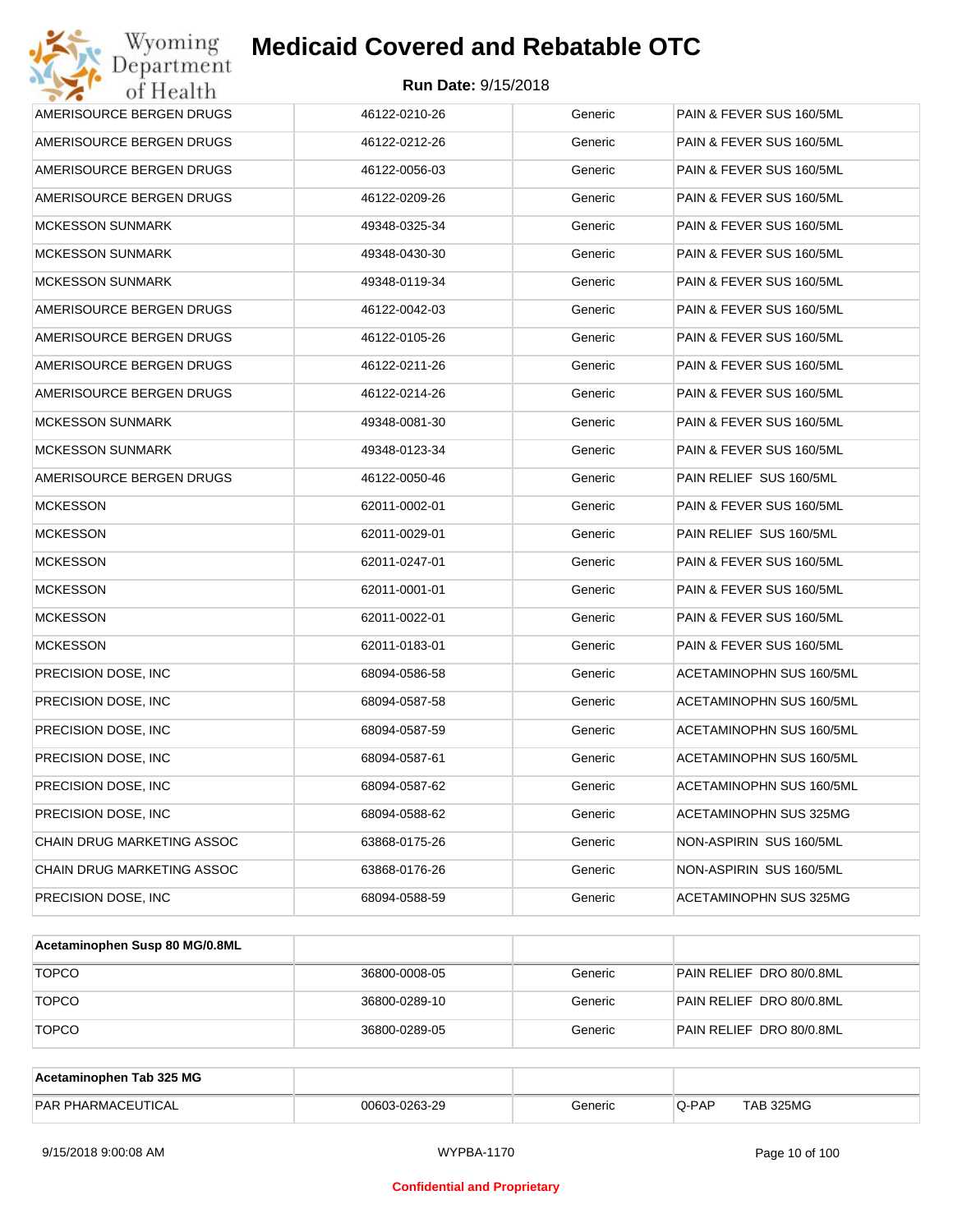## Wyoming<br>Department<br>of Health **Medicaid Covered and Rebatable OTC**

#### **Run Date:** 9/15/2018

| <b>MAJOR PHARMACEUTICALS</b>       | 00904-1982-80 | Generic | <b>MAPAP</b><br><b>TAB 325MG</b> |
|------------------------------------|---------------|---------|----------------------------------|
| <b>RUGBY LABORATORIES</b>          | 00536-3222-01 | Generic | PAIN & FEVER TAB 325MG           |
| <b>RUGBY LABORATORIES</b>          | 00536-3222-10 | Generic | PAIN & FEVER TAB 325MG           |
| PAR PHARMACEUTICAL                 | 00603-0263-32 | Generic | Q-PAP<br><b>TAB 325MG</b>        |
| <b>MAJOR PHARMACEUTICALS</b>       | 00904-1982-51 | Generic | <b>MAPAP</b><br><b>TAB 325MG</b> |
| <b>MAJOR PHARMACEUTICALS</b>       | 00904-1982-59 | Generic | <b>MAPAP</b><br><b>TAB 325MG</b> |
| <b>MAJOR PHARMACEUTICALS</b>       | 00904-1982-60 | Generic | <b>MAPAP</b><br><b>TAB 325MG</b> |
| <b>MAJOR PHARMACEUTICALS</b>       | 00904-1982-61 | Generic | <b>MAPAP</b><br><b>TAB 325MG</b> |
| <b>SELECT BRAND</b>                | 15127-0072-08 | Generic | NON-ASPIRIN TAB 325MG            |
| PHARBEST PHARMACEUTICALS           | 16103-0353-08 | Generic | PHARBETOL TAB 325MG              |
| <b>BERGEN BRUNSWIG</b>             | 24385-0403-78 | Generic | PAIN RELIEF TAB 325MG            |
| <b>SELECT BRAND</b>                | 15127-0072-24 | Generic | NON-ASPIRIN TAB 325MG            |
| PHARBEST PHARMACEUTICALS           | 16103-0353-07 | Generic | PHARBETOL TAB 325MG              |
| <b>TOPCO</b>                       | 36800-0403-78 | Generic | PAIN RELIEF TAB 325MG            |
| PHARBEST PHARMACEUTICALS           | 16103-0353-11 | Generic | PHARBETOL TAB 325MG              |
| AMERISOURCE BERGEN DRUGS           | 46122-0247-78 | Generic | PAIN RELIEF TAB 325MG            |
| <b>MCKESSON SUNMARK</b>            | 49348-0973-10 | Generic | PAIN RELIEVE TAB 325MG           |
| AUBURN PHARMACEUTICAL              | 62107-0052-10 | Generic | TACTINAL<br><b>TAB 325MG</b>     |
| <b>MCKESSON PACKAGING SERVICES</b> | 63739-0440-01 | Generic | ACETAMIN<br><b>TAB 325MG</b>     |
| <b>MCKESSON</b>                    | 62011-0032-01 | Generic | PAIN RELIEVE TAB 325MG           |
| AUBURN PHARMACEUTICAL              | 62107-0052-01 | Generic | TACTINAL<br><b>TAB 325MG</b>     |
| CHAIN DRUG CONSORTIUM              | 68016-0246-00 | Generic | NON-ASPIRIN TAB 325MG            |
|                                    |               |         |                                  |
| Acetaminophen Tab 500 MG           |               |         |                                  |
| <b>PERRIGO</b>                     | 00113-0227-71 | Generic | PAIN RELIEF TAB 500MG            |
| PERRIGO                            | 00113-0484-71 | Generic | PAIN RELIEF TAB 500MG            |
| <b>PERRIGO</b>                     | 00113-0484-90 | Generic | PAIN RELIEF TAB 500MG            |
| <b>PERRIGO</b>                     | 00113-0484-62 | Generic | PAIN RELIEF TAB 500MG            |
| <b>PERRIGO</b>                     | 00113-0484-78 | Generic | PAIN RELIEF TAB 500MG            |
| <b>RUGBY LABORATORIES</b>          | 00536-3231-10 | Generic | PAIN & FEVER TAB 500MG           |
| PAR PHARMACEUTICAL                 | 00603-0268-29 | Generic | Q-PAP<br>TAB 500MG               |
| PAR PHARMACEUTICAL                 | 00603-0268-32 | Generic | Q-PAP<br>TAB 500MG               |
| <b>RUGBY LABORATORIES</b>          | 00536-3231-01 | Generic | PAIN & FEVER TAB 500MG           |
| <b>MAJOR PHARMACEUTICALS</b>       | 00904-1983-59 | Generic | <b>MAPAP</b><br>TAB 500MG        |
| MAJOR PHARMACEUTICALS              | 00904-1983-60 | Generic | MAPAP<br>TAB 500MG               |
| <b>MAJOR PHARMACEUTICALS</b>       | 00904-1983-80 | Generic | <b>MAPAP</b><br>TAB 500MG        |
| MAJOR PHARMACEUTICALS              | 00904-1983-94 | Generic | <b>MAPAP</b><br><b>TAB 500MG</b> |

#### **Confidential and Proprietary**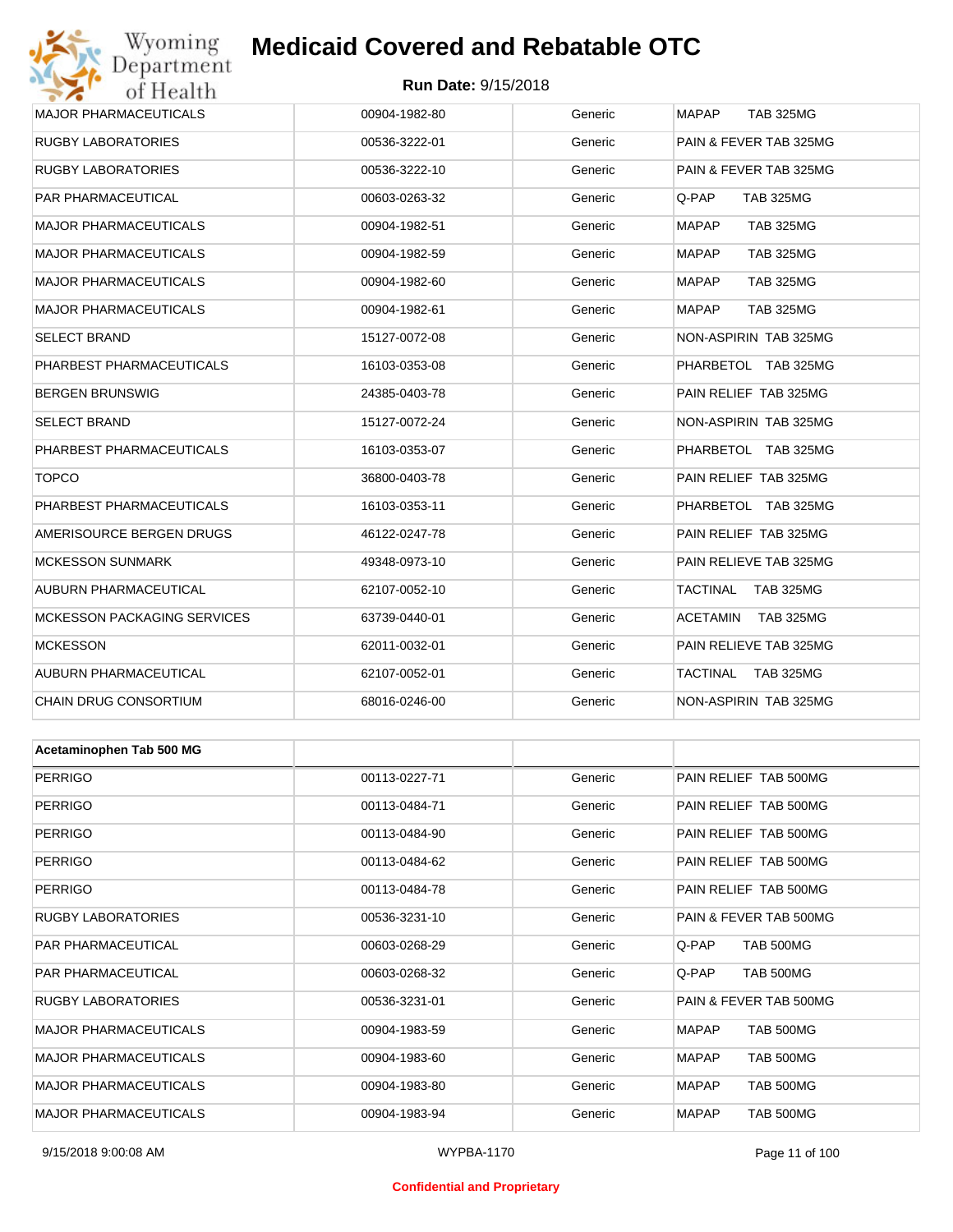| <b>MAJOR PHARMACEUTICALS</b> | 00904-5816-60 | Generic | <b>MAPAP</b><br>TAB 500MG/RR |
|------------------------------|---------------|---------|------------------------------|
| <b>MAJOR PHARMACEUTICALS</b> | 00904-1983-40 | Generic | MAPAP<br>TAB 500MG           |
| RUGBY LABORATORIES           | 00536-3218-01 | Generic | PAIN & FEVER TAB 500MG       |
| RUGBY LABORATORIES           | 00536-3218-10 | Generic | PAIN & FEVER TAB 500MG       |
| <b>MAJOR PHARMACEUTICALS</b> | 00904-1988-59 | Generic | MAPAP<br>TAB 500MG           |
| <b>MAJOR PHARMACEUTICALS</b> | 00904-1988-60 | Generic | MAPAP<br>TAB 500MG           |
| <b>MAJOR PHARMACEUTICALS</b> | 00904-1988-61 | Generic | MAPAP<br>TAB 500MG           |
| <b>MAJOR PHARMACEUTICALS</b> | 00904-1988-80 | Generic | MAPAP<br>TAB 500MG           |
| <b>MAJOR PHARMACEUTICALS</b> | 00904-1983-24 | Generic | MAPAP<br>TAB 500MG           |
| <b>MAJOR PHARMACEUTICALS</b> | 00904-1983-51 | Generic | MAPAP<br>TAB 500MG           |
| <b>SELECT BRAND</b>          | 15127-0735-08 | Generic | NON-ASPIRIN TAB 500MG        |
| <b>SELECT BRAND</b>          | 15127-0735-16 | Generic | NON-ASPIRIN TAB 500MG        |
| <b>SELECT BRAND</b>          | 15127-0730-06 | Generic | NON-ASPIRIN TAB 500MG        |
| <b>SELECT BRAND</b>          | 15127-0730-21 | Generic | NON-ASPIRIN TAB 500MG        |
| SELECT BRAND                 | 15127-0735-05 | Generic | NON-ASPIRIN TAB 500MG        |
| <b>BERGEN BRUNSWIG</b>       | 24385-0145-71 | Generic | PAIN RELIEF TAB 500MG        |
| <b>BERGEN BRUNSWIG</b>       | 24385-0484-71 | Generic | PAIN RELIEF TAB 500MG        |
| <b>BERGEN BRUNSWIG</b>       | 24385-0484-78 | Generic | PAIN RELIEF TAB 500MG        |
| <b>BERGEN BRUNSWIG</b>       | 24385-0484-90 | Generic | PAIN RELIEF TAB 500MG        |
| <b>TOPCO</b>                 | 36800-0010-78 | Generic | PAIN RELIEF TAB 500MG        |
| <b>TOPCO</b>                 | 36800-0046-62 | Generic | PAIN RELIEVE TAB 500MG       |
| <b>TOPCO</b>                 | 36800-0046-71 | Generic | PAIN RELIEVE TAB 500MG       |
| <b>TOPCO</b>                 | 36800-0046-78 | Generic | PAIN RELIEVE TAB 500MG       |
| <b>TOPCO</b>                 | 36800-0046-83 | Generic | PAIN RELIEVE TAB 500MG       |
| <b>BERGEN BRUNSWIG</b>       | 24385-0484-47 | Generic | PAIN RELIEF TAB 500MG        |
| <b>SELECT BRAND</b>          | 15127-0735-09 | Generic | NON-ASPIRIN TAB 500MG        |
| <b>TOPCO</b>                 | 36800-0405-78 | Generic | PAIN RELIEF TAB 500MG        |
| <b>TOPCO</b>                 | 36800-0484-62 | Generic | PAIN RELIEF TAB 500MG        |
| <b>TOPCO</b>                 | 36800-0484-78 | Generic | PAIN RELIEF TAB 500MG        |
| LEADER BRAND PRODUCTS        | 37205-0594-78 | Generic | PAIN RELIEVE TAB 500MG       |
| <b>TOPCO</b>                 | 36800-0010-71 | Generic | PAIN RELIEF TAB 500MG        |
| <b>TOPCO</b>                 | 36800-0405-72 | Generic | PAIN RELIEF TAB 500MG        |
| <b>TOPCO</b>                 | 36800-0484-71 | Generic | PAIN RELIEF TAB 500MG        |
| PHARBEST PHARMACEUTICALS     | 16103-0376-06 | Generic | PHARBETOL TAB 500MG          |
| PHARBEST PHARMACEUTICALS     | 16103-0376-08 | Generic | PHARBETOL TAB 500MG          |
| PHARBEST PHARMACEUTICALS     | 16103-0376-11 | Generic | PHARBETOL TAB 500MG          |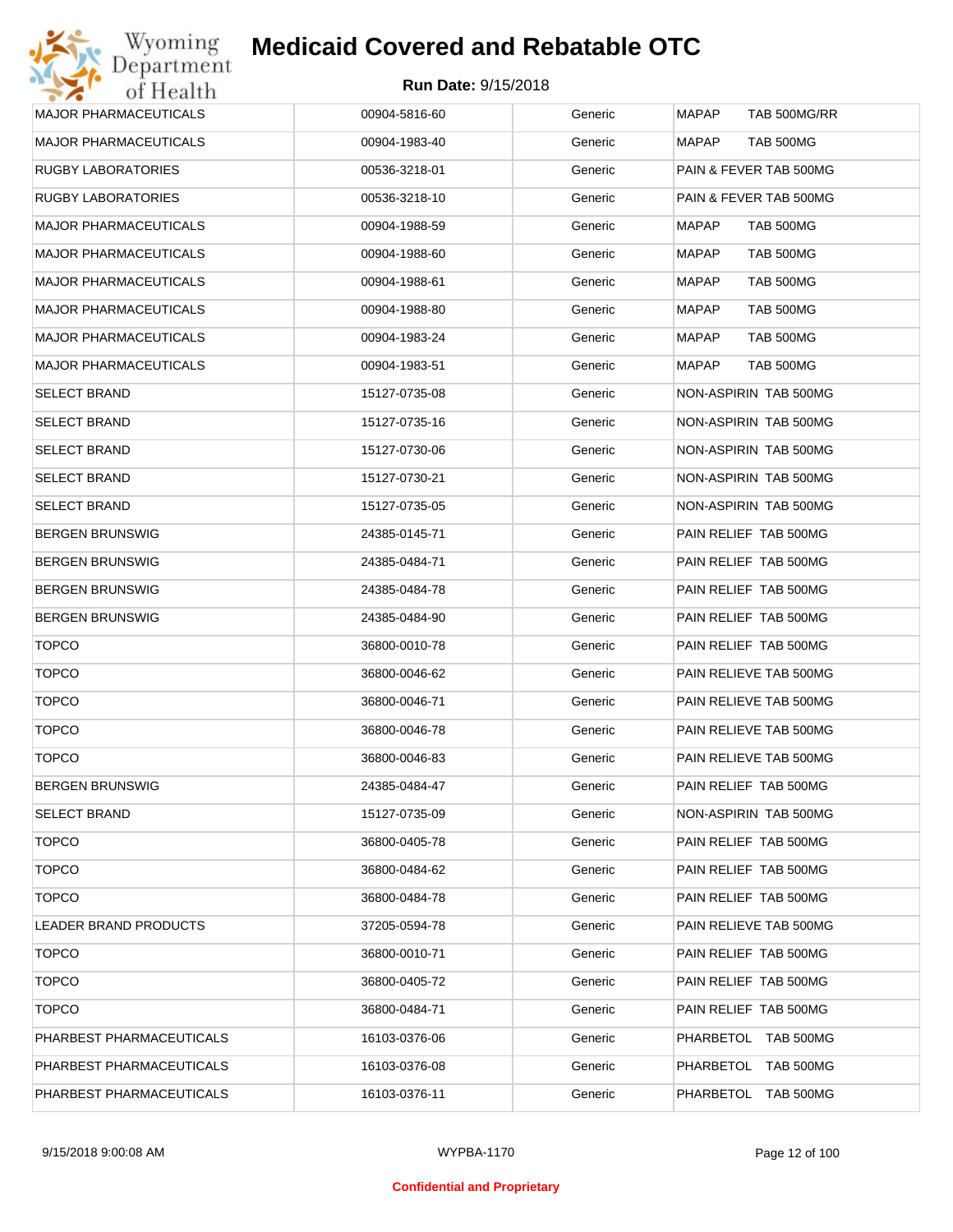

# Wyoming<br>Department<br>of Health

## **Medicaid Covered and Rebatable OTC**

| <b>TOPCO</b>               | 36800-0227-71 | Generic | PAIN RELIEF TAB 500MG        |
|----------------------------|---------------|---------|------------------------------|
| <b>TOPCO</b>               | 36800-0227-78 | Generic | PAIN RELIEF TAB 500MG        |
| <b>TOPCO</b>               | 36800-0484-90 | Generic | PAIN RELIEF TAB 500MG        |
| LEADER BRAND PRODUCTS      | 37205-0593-71 | Generic | PAIN RELIEVE TAB 500MG       |
| LEADER BRAND PRODUCTS      | 37205-0593-78 | Generic | PAIN RELIEVE TAB 500MG       |
| LEADER BRAND PRODUCTS      | 37205-0594-71 | Generic | PAIN RELIEVE TAB 500MG       |
| LEADER BRAND PRODUCTS      | 37205-0980-71 | Generic | PAIN RELIEVE TAB 500MG/RR    |
| LEADER BRAND PRODUCTS      | 37205-0980-78 | Generic | PAIN RELIEVE TAB 500MG/RR    |
| PERRIGO PHARMACEUTICALS    | 45802-0484-78 | Generic | ACETAMIN<br>TAB 500MG        |
| PERRIGO PHARMACEUTICALS    | 45802-0484-90 | Generic | ACETAMIN<br>TAB 500MG        |
| MCKESSON SUNMARK           | 49348-0730-10 | Generic | PAIN RELIEVE TAB 500MG       |
| LEADER BRAND PRODUCTS      | 37205-0594-90 | Generic | PAIN RELIEVE TAB 500MG       |
| MCKESSON SUNMARK           | 49348-0042-09 | Generic | PAIN RELIEVE TAB 500MG       |
| MCKESSON SUNMARK           | 49348-0730-09 | Generic | PAIN RELIEVE TAB 500MG       |
| AMERISOURCE BERGEN DRUGS   | 46122-0178-78 | Generic | PAIN RELIEVE TAB 500MG       |
| MCKESSON SUNMARK           | 49348-0042-10 | Generic | PAIN RELIEVE TAB 500MG       |
| MCKESSON SUNMARK           | 49348-0042-14 | Generic | PAIN RELIEVE TAB 500MG       |
| MCKESSON SUNMARK           | 49348-0998-10 | Generic | PAIN RELIEVE TAB 500MG       |
| <b>MCKESSON</b>            | 62011-0023-01 | Generic | PAIN RELIEF TAB 500MG        |
| <b>MCKESSON</b>            | 62011-0027-01 | Generic | PAIN RELIEF TAB 500MG        |
| AUBURN PHARMACEUTICAL      | 62107-0051-10 | Generic | TACTINAL<br>TAB 500MG        |
| AUBURN PHARMACEUTICAL      | 62107-0050-01 | Generic | TACTINAL<br>TAB 500MG        |
| AUBURN PHARMACEUTICAL      | 62107-0050-10 | Generic | <b>TACTINAL</b><br>TAB 500MG |
| AUBURN PHARMACEUTICAL      | 62107-0051-01 | Generic | <b>TACTINAL</b><br>TAB 500MG |
| MCKESSON                   | 62011-0023-03 | Generic | PAIN RELIEF TAB 500MG        |
| <b>MCKESSON</b>            | 62011-0049-01 | Generic | PAIN RELIEF TAB 500MG        |
| CHAIN DRUG MARKETING ASSOC | 63868-0987-10 | Generic | NON-ASPIRIN TAB 500MG/RR     |
| CHAIN DRUG MARKETING ASSOC | 63868-0987-50 | Generic | NON-ASPIRIN TAB 500MG/RR     |
| CHAIN DRUG MARKETING ASSOC | 63868-0503-50 | Generic | NON-ASPIRIN TAB 500MG        |
| CHAIN DRUG MARKETING ASSOC | 63868-0507-01 | Generic | NON-ASPIRIN TAB 500MG        |
|                            |               |         |                              |

| Acetaminophen Tab ER 650 MG    |               |         |                        |
|--------------------------------|---------------|---------|------------------------|
| PERRIGO                        | 00113-0544-62 | Generic | ARTHRTS PAIN TAB 650MG |
| <b>GEISS DESTIN &amp; DUNN</b> | 00113-0217-71 | Generic | PAIN RELIEF TAB 650MG  |
| PERRIGO                        | 00113-0544-71 | Generic | ARTHRTS PAIN TAB 650MG |
| MAJOR PHARMACEUTICALS          | 00904-5769-60 | Generic | ARTHRTS PAIN TAB 650MG |
| <b>TOPCO</b>                   | 36800-0217-78 | Generic | 8 HOUR PAIN TAB 650MG  |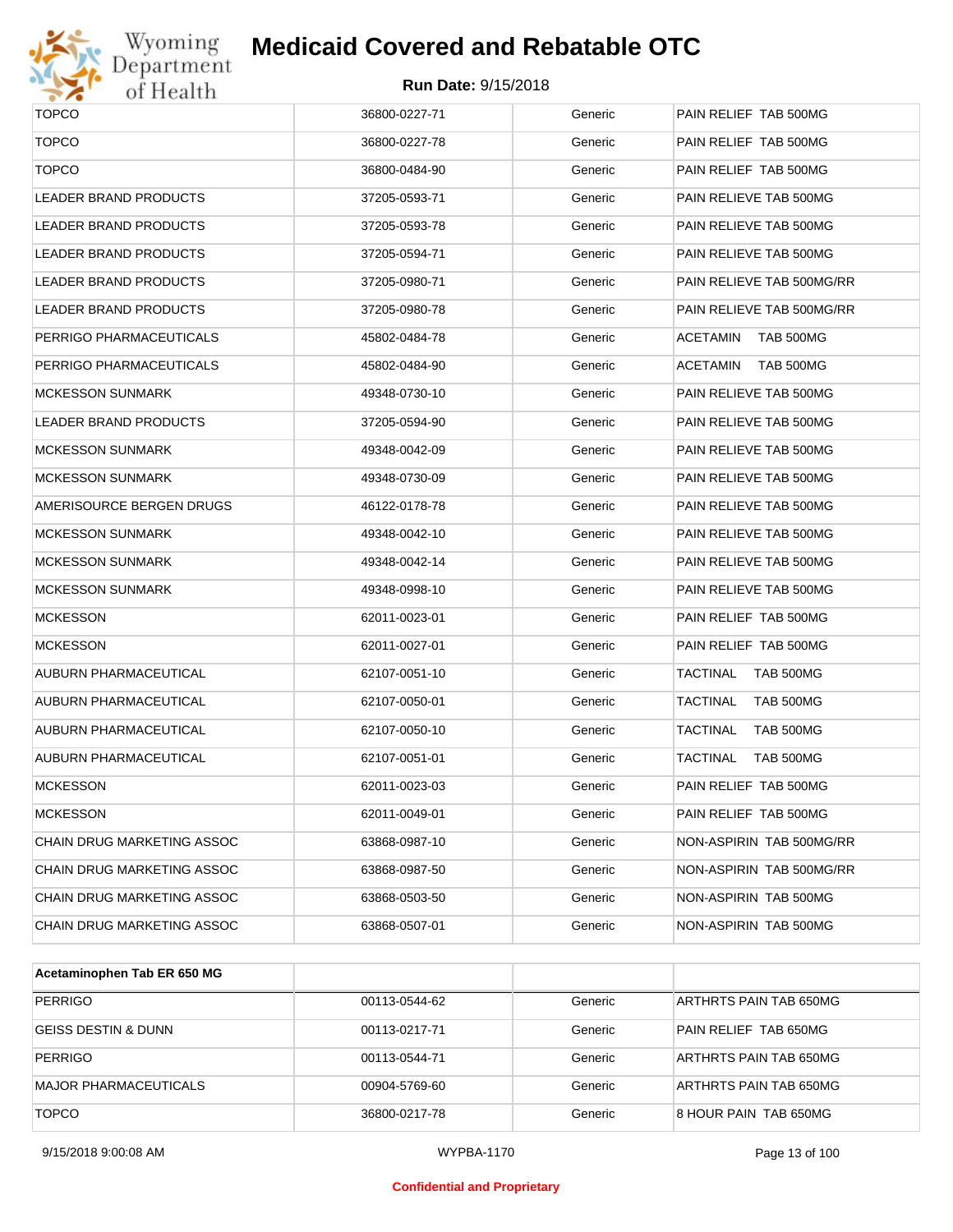

## Wyoming<br>Department<br>of Health

## **Medicaid Covered and Rebatable OTC**

#### **Run Date:** 9/15/2018

| $\bullet$ $\bullet$<br><u>UI TIUGILII</u> |               |         |                             |  |  |
|-------------------------------------------|---------------|---------|-----------------------------|--|--|
| <b>TOPCO</b>                              | 36800-0966-47 | Generic | ARTHRTS PAIN TAB 650MG      |  |  |
| <b>TOPCO</b>                              | 36800-0544-71 | Generic | ARTHRTS PAIN TAB 650MG      |  |  |
| LEADER BRAND PRODUCTS                     | 37205-0034-78 | Generic | ARTHRTS PAIN TAB 650MG      |  |  |
| <b>TOPCO</b>                              | 36800-0544-62 | Generic | ARTHRTS PAIN TAB 650MG      |  |  |
| <b>TOPCO</b>                              | 36800-0544-78 | Generic | ARTHRTS PAIN TAB 650MG      |  |  |
| <b>BERGEN BRUNSWIG</b>                    | 24385-0629-71 | Generic | ARTHRTS PAIN TAB 650MG      |  |  |
| BERGEN BRUNSWIG                           | 24385-0629-78 | Generic | ARTHRTS PAIN TAB 650MG      |  |  |
| AMERISOURCE BERGEN DRUGS                  | 46122-0062-71 | Generic | 8 HOUR PAIN TAB 650MG       |  |  |
| AMERISOURCE BERGEN DRUGS                  | 46122-0170-81 | Generic | ARTHRTS PAIN TAB 650MG      |  |  |
| MCKESSON SUNMARK                          | 49348-0924-10 | Generic | 8 HOUR PAIN TAB 650MG       |  |  |
| MCKESSON SUNMARK                          | 49348-0921-09 | Generic | ARTHRTS PAIN TAB 650MG      |  |  |
| MCKESSON SUNMARK                          | 49348-0921-10 | Generic | ARTHRTS PAIN TAB 650MG      |  |  |
| LEADER BRAND PRODUCTS                     | 37205-0477-78 | Generic | 8 HOUR PAIN TAB 650MG       |  |  |
| AMERISOURCE BERGEN DRUGS                  | 46122-0062-78 | Generic | 8 HOUR PAIN TAB 650MG       |  |  |
| OHM LABS                                  | 51660-0333-01 | Generic | ARTHRTS PAIN TAB 650MG      |  |  |
| OHM LABS                                  | 51660-0333-50 | Generic | ARTHRTS PAIN TAB 650MG      |  |  |
| MCKESSON SUNMARK                          | 49348-0924-09 | Generic | 8 HOUR PAIN TAB 650MG       |  |  |
| <b>MCKESSON</b>                           | 62011-0026-01 | Generic | ARTHRTS PAIN TAB 650MG      |  |  |
| AMERICAN HEALTH PACKAGING                 | 68084-0777-25 | Generic | ACETAMIN<br>TAB 650MG       |  |  |
| CHAIN DRUG MARKETING ASSOC                | 63868-0089-01 | Generic | ARTHRTS PAIN TAB 650MG      |  |  |
| CHAIN DRUG MARKETING ASSOC                | 63868-0089-50 | Generic | ARTHRTS PAIN TAB 650MG      |  |  |
| AMERICAN HEALTH PACKAGING                 | 68084-0777-95 | Generic | ACETAMIN<br>TAB 650MG       |  |  |
|                                           |               |         |                             |  |  |
| <b>Aspirin Chew Tab 81 MG</b>             |               |         |                             |  |  |
| <b>GEISS DESTIN &amp; DUNN</b>            | 00113-0467-68 | Generic | <b>ASPIRIN</b><br>CHW 81MG  |  |  |
| GEISS DESTIN & DUNN                       | 00113-0274-68 | Generic | <b>ASPIRIN</b><br>CHW 81MG  |  |  |
| RUGBY LABORATORIES                        | 00536-1008-36 | Generic | <b>ASPIRIN</b><br>CHW 81MG  |  |  |
| PAR PHARMACEUTICAL                        | 00603-0024-36 | Generic | ASPIRIN<br>CHW 81MG         |  |  |
| MAJOR PHARMACEUTICALS                     | 00904-4040-73 | Generic | <b>ASPIRIN</b><br>CHW 81MG  |  |  |
| PHARBEST PHARMACEUTICALS                  | 16103-0366-11 | Generic | <b>ASPIRIN</b><br>CHW 81MG  |  |  |
| SELECT BRAND                              | 15127-0241-36 | Generic | SB CHILD ASA CHW 81MG       |  |  |
| MAJOR PHARMACEUTICALS                     | 00904-6288-89 | Generic | <b>ASPIRIN LOW CHW 81MG</b> |  |  |
| BERGEN BRUNSWIG                           | 24385-0278-68 | Generic | GNP ASPIRIN CHW 81MG        |  |  |
| PHARBEST PHARMACEUTICALS                  | 16103-0366-05 | Generic | ASPIRIN<br>CHW 81MG         |  |  |
| <b>TOPCO</b>                              | 36800-0259-68 | Generic | <b>ASPIRIN</b><br>CHW 81MG  |  |  |

BERGEN BRUNSWIG 
24385-0028-68 Generic GNP ASPIRIN CHW 81MG BERGEN BRUNSWIG 24385-0364-68 Generic GNP ASPIRIN CHW 81MG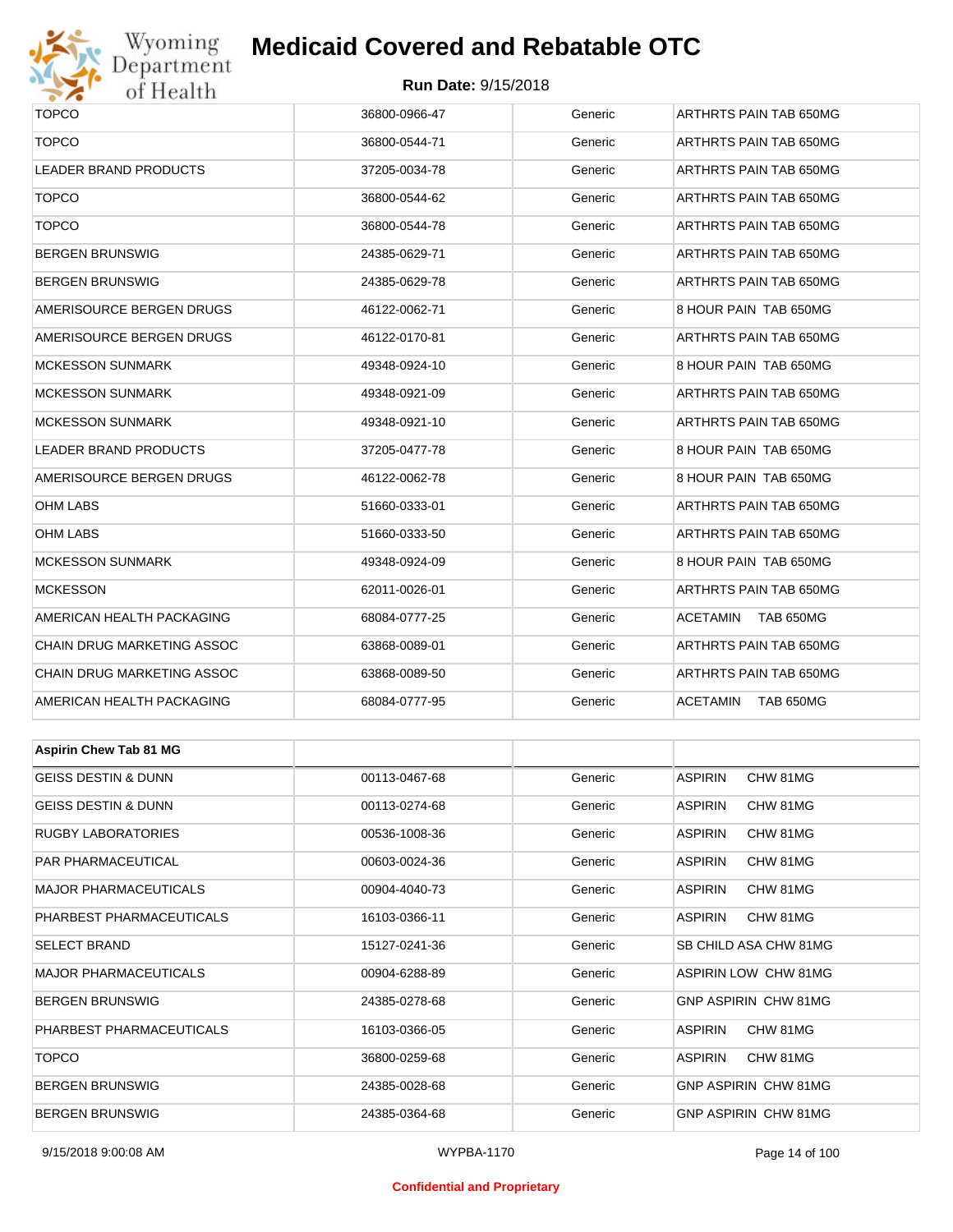

| <b>TOPCO</b>            | 36800-0467-68 | Generic | ASPIRIN LOW CHW 81MG  |
|-------------------------|---------------|---------|-----------------------|
| <b>TOPCO</b>            | 36800-0274-68 | Generic | ASPIRIN LOW CHW 81MG  |
| LEADER BRAND PRODUCTS   | 37205-0369-68 | Generic | ASPIRIN<br>CHW 81MG   |
| LEADER BRAND PRODUCTS   | 37205-0467-68 | Generic | CHILD ASA CHW 81MG    |
| <b>MCKESSON SUNMARK</b> | 49348-0191-07 | Generic | SM CHILD ASA CHW 81MG |
| LEADER BRAND PRODUCTS   | 37205-0708-68 | Generic | CHILD ASA CHW 81MG    |
| <b>MCKESSON SUNMARK</b> | 49348-0757-07 | Generic | SM ASPIRIN CHW 81MG   |
| <b>MCKESSON SUNMARK</b> | 49348-0498-07 | Generic | SM ASPIRIN CHW 81MG   |
| TIME-CAP LABS           | 49483-0334-63 | Generic | ASPIRIN LOW CHW 81MG  |
| <b>MCKESSON</b>         | 62011-0021-01 | Generic | HM ASPIRIN CHW 81MG   |
| <b>MCKESSON</b>         | 62011-0028-01 | Generic | HM ASPIRIN CHW 81MG   |
| AUBURN PHARMACEUTICAL   | 62107-0026-36 | Generic | CHILD ASA LS CHW 81MG |
| <b>MCKESSON</b>         | 62011-0212-01 | Generic | HM ASPIRIN CHW 81MG   |
|                         |               |         |                       |

| <b>Aspirin Suppos 300 MG</b> |               |         |                |           |
|------------------------------|---------------|---------|----------------|-----------|
| PERRIGO                      | 00574-7034-12 | Generic | <b>ASPIRIN</b> | SUP 300MG |

| <b>Aspirin Suppos 600 MG</b> |               |         |          |           |
|------------------------------|---------------|---------|----------|-----------|
| PERRIGO                      | 00574-7036-12 | Generic | ⊪ASPIRIN | SUP 600MG |

| Aspirin Tab 325 MG             |               |         |                                    |
|--------------------------------|---------------|---------|------------------------------------|
| <b>GEISS DESTIN &amp; DUNN</b> | 00113-0416-78 | Generic | <b>ASPIRIN</b><br><b>TAB 325MG</b> |
| <b>GEISS DESTIN &amp; DUNN</b> | 00113-0416-87 | Generic | <b>ASPIRIN</b><br><b>TAB 325MG</b> |
| <b>GEISS DESTIN &amp; DUNN</b> | 00113-0416-90 | Generic | <b>ASPIRIN</b><br><b>TAB 325MG</b> |
| <b>RUGBY LABORATORIES</b>      | 00536-1053-05 | Generic | <b>ASPIRIN</b><br><b>TAB 325MG</b> |
| <b>RUGBY LABORATORIES</b>      | 00536-1053-01 | Generic | <b>ASPIRIN</b><br><b>TAB 325MG</b> |
| <b>RUGBY LABORATORIES</b>      | 00536-3305-01 | Generic | <b>ASPIRIN</b><br><b>TAB 325MG</b> |
| <b>MAJOR PHARMACEUTICALS</b>   | 00904-2009-60 | Generic | <b>ASPIRIN</b><br><b>TAB 325MG</b> |
| <b>RUGBY LABORATORIES</b>      | 00536-3305-10 | Generic | <b>ASPIRIN</b><br><b>TAB 325MG</b> |
| <b>RUGBY LABORATORIES</b>      | 00536-1054-29 | Generic | <b>TAB 325MG</b><br><b>ASPIRIN</b> |
| <b>MAJOR PHARMACEUTICALS</b>   | 00904-2009-40 | Generic | <b>ASPIRIN</b><br><b>TAB 325MG</b> |
| <b>SELECT BRAND</b>            | 15127-0738-05 | Generic | SB ASPIRIN TAB 325MG               |
| <b>SELECT BRAND</b>            | 15127-0738-10 | Generic | SB ASPIRIN TAB 325MG               |
| <b>SELECT BRAND</b>            | 15127-0738-21 | Generic | SB ASPIRIN TAB 325MG               |
| <b>SELECT BRAND</b>            | 15127-0738-01 | Generic | SB ASPIRIN TAB 325MG               |
| PHARBEST PHARMACEUTICALS       | 16103-0365-11 | Generic | <b>ASPIRIN</b><br><b>TAB 325MG</b> |
| PHARBEST PHARMACEUTICALS       | 16103-0365-08 | Generic | <b>ASPIRIN</b><br><b>TAB 325MG</b> |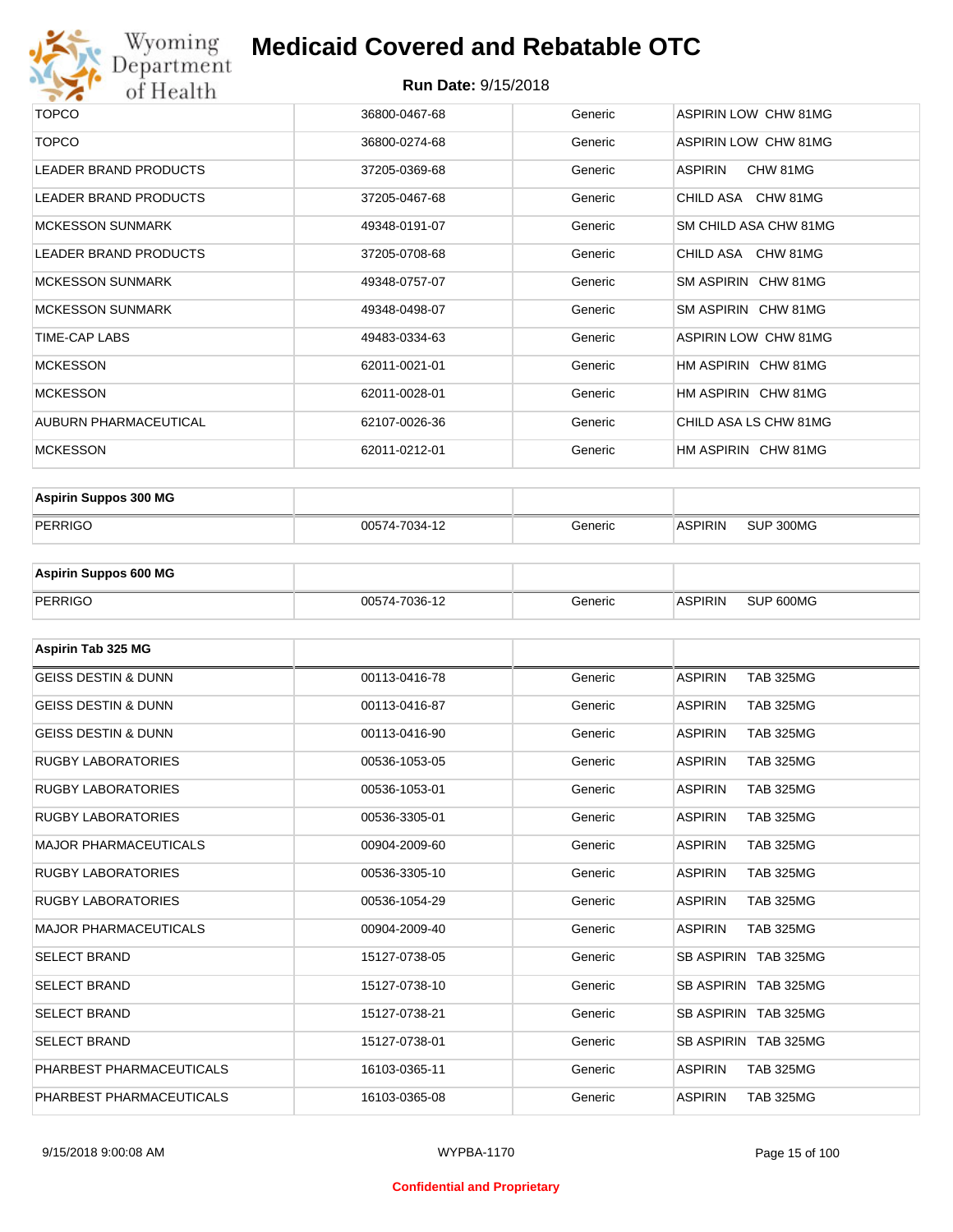# Wyoming<br>Department<br>of Health

## **Medicaid Covered and Rebatable OTC**

| <b>MCKESSON SUNMARK</b>    | 49348-0001-14 | Generic | SM ASPIRIN TAB 325MG               |
|----------------------------|---------------|---------|------------------------------------|
| <b>MCKESSON SUNMARK</b>    | 49348-0001-23 | Generic | SM ASPIRIN TAB 325MG               |
| <b>MCKESSON SUNMARK</b>    | 49348-0001-10 | Generic | SM ASPIRIN TAB 325MG               |
| TIME-CAP LABS              | 49483-0011-10 | Generic | <b>ASPIRIN</b><br><b>TAB 325MG</b> |
| <b>MCKESSON</b>            | 62011-0020-01 | Generic | HM ASPIRIN TAB 325MG               |
| CHAIN DRUG MARKETING ASSOC | 63868-0352-03 | Generic | OC ASPIRIN TAB 325MG               |
| CHAIN DRUG MARKETING ASSOC | 63868-0352-10 | Generic | OC ASPIRIN TAB 325MG               |

| Aspirin Tab Delayed Release 325 MG |               |         |                                |
|------------------------------------|---------------|---------|--------------------------------|
| <b>MAJOR PHARMACEUTICALS</b>       | 00904-2011-59 | Generic | <b>ASPIRIN</b><br>TAB 325MG EC |
| <b>MAJOR PHARMACEUTICALS</b>       | 00904-2013-60 | Generic | <b>ASPIRIN</b><br>TAB 325MG EC |
| <b>MAJOR PHARMACEUTICALS</b>       | 00904-2013-72 | Generic | <b>ASPIRIN</b><br>TAB 325MG EC |
| <b>RUGBY LABORATORIES</b>          | 00536-3313-01 | Generic | <b>ASPIRIN</b><br>TAB 325MG EC |
| <b>RUGBY LABORATORIES</b>          | 00536-3313-10 | Generic | <b>ASPIRIN</b><br>TAB 325MG EC |
| <b>PAR PHARMACEUTICAL</b>          | 00603-0169-21 | Generic | <b>ASPIRIN</b><br>TAB 325MG EC |
| PAR PHARMACEUTICAL                 | 00603-0169-32 | Generic | <b>ASPIRIN</b><br>TAB 325MG EC |
| <b>PAR PHARMACEUTICAL</b>          | 00603-0168-21 | Generic | <b>ASPIRIN</b><br>TAB 325MG EC |
| <b>MAJOR PHARMACEUTICALS</b>       | 00904-2013-80 | Generic | <b>ASPIRIN</b><br>TAB 325MG EC |
| PHARBEST PHARMACEUTICALS           | 16103-0357-08 | Generic | <b>ASPIRIN</b><br>TAB 325MG EC |
| PHARBEST PHARMACEUTICALS           | 16103-0357-11 | Generic | <b>ASPIRIN</b><br>TAB 325MG EC |
| <b>TOPCO</b>                       | 36800-0429-02 | Generic | <b>ASPIRIN</b><br>TAB 325MG EC |
| <b>LEADER BRAND PRODUCTS</b>       | 37205-0429-96 | Generic | <b>ASPIRIN</b><br>TAB 325MG EC |
| <b>BERGEN BRUNSWIG</b>             | 24385-0429-02 | Generic | GNP ASPIRIN TAB 325MG EC       |
| <b>BERGEN BRUNSWIG</b>             | 24385-0429-90 | Generic | GNP ASPIRIN TAB 325MG EC       |
| LEADER BRAND PRODUCTS              | 37205-0429-87 | Generic | <b>ASPIRIN</b><br>TAB 325MG EC |
| <b>MCKESSON SUNMARK</b>            | 49348-0937-14 | Generic | SM ASPIRIN TAB 325MG EC        |
| <b>TIME-CAP LABS</b>               | 49483-0331-10 | Generic | <b>ASPIRIN</b><br>TAB 325MG EC |
| <b>WAL-MART</b>                    | 50844-0227-12 | Generic | EQ ASPIRIN TAB 325MG EC        |
| <b>MCKESSON SUNMARK</b>            | 49348-0937-82 | Generic | SM ASPIRIN TAB 325MG EC        |
| <b>TIME-CAP LABS</b>               | 49483-0331-01 | Generic | <b>ASPIRIN</b><br>TAB 325MG EC |
| MCKESSON PACKAGING SERVICES        | 63739-0523-01 | Generic | <b>ASPIRIN</b><br>TAB 325MG EC |
| AUBURN PHARMACEUTICAL              | 62107-0028-01 | Generic | <b>ECPIRIN</b><br>TAB 325MG EC |
| <b>MCKESSON</b>                    | 62011-0040-01 | Generic | <b>ASPIRIN</b><br>TAB 325MG EC |
| <b>AUBURN PHARMACEUTICAL</b>       | 62107-0028-32 | Generic | <b>ECPIRIN</b><br>TAB 325MG EC |
|                                    |               |         |                                |

| Aspirin Tab Delayed Release 81 MG |               |         |                |             |
|-----------------------------------|---------------|---------|----------------|-------------|
| <b>RUGBY LABORATORIES</b>         | 00536-1004-41 | Generic | <b>ASPIRIN</b> | TAB 81MG EC |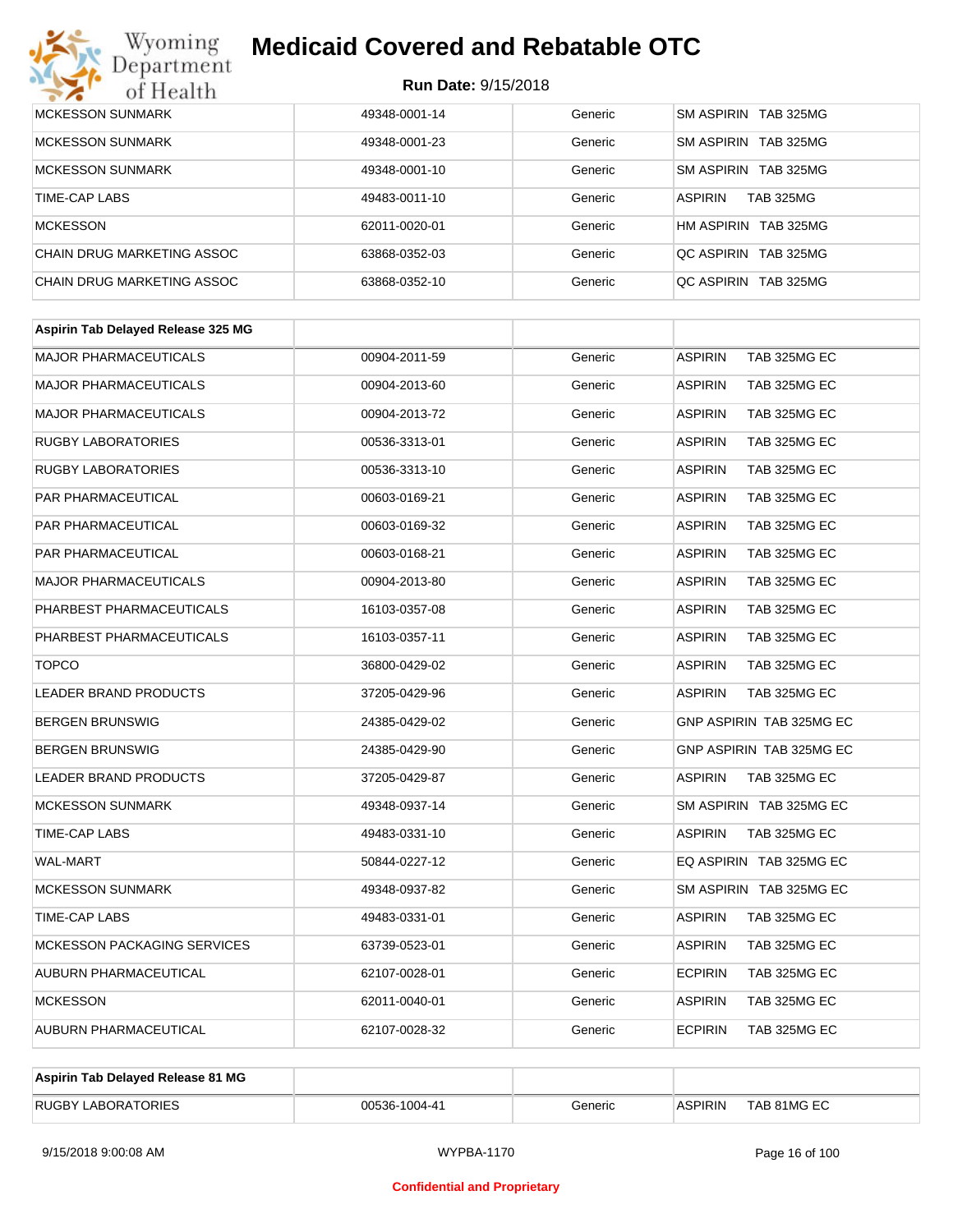| <b>PAR PHARMACEUTICAL</b>          | 00603-0026-22 | Generic | ASPIRIN LOW TAB 81MG EC        |  |  |
|------------------------------------|---------------|---------|--------------------------------|--|--|
| PAR PHARMACEUTICAL                 | 00603-0026-32 | Generic | ASPIRIN LOW TAB 81MG EC        |  |  |
| <b>MAJOR PHARMACEUTICALS</b>       | 00904-7704-70 | Generic | ASPIR-LOW TAB 81MG EC          |  |  |
| <b>RUGBY LABORATORIES</b>          | 00536-1004-10 | Generic | ASPIRIN<br>TAB 81MG EC         |  |  |
| <b>SELECT BRAND</b>                | 15127-0228-65 | Generic | <b>ASPIRIN</b><br>TAB 81MG EC  |  |  |
| <b>SELECT BRAND</b>                | 15127-0228-94 | Generic | ASPIRIN LOW TAB 81MG EC        |  |  |
| <b>MAJOR PHARMACEUTICALS</b>       | 00904-7704-80 | Generic | ASPIR-LOW TAB 81MG EC          |  |  |
| <b>MAJOR PHARMACEUTICALS</b>       | 00904-7704-18 | Generic | ASPIR-LOW TAB 81MG EC          |  |  |
| PHARBEST PHARMACEUTICALS           | 16103-0356-09 | Generic | <b>ASPIRIN</b><br>TAB 81MG EC  |  |  |
| PHARBEST PHARMACEUTICALS           | 16103-0356-11 | Generic | <b>ASPIRIN</b><br>TAB 81MG EC  |  |  |
| TOPCO                              | 36800-0277-48 | Generic | ASPIRIN LOW TAB 81MG EC        |  |  |
| AMERISOURCE BERGEN DRUGS           | 46122-0180-87 | Generic | ASPIRIN LOW TAB 81MG EC        |  |  |
| AMERISOURCE BERGEN DRUGS           | 46122-0182-48 | Generic | <b>GNP ASPIRIN TAB 81MG EC</b> |  |  |
| MCKESSON SUNMARK                   | 49348-0980-15 | Generic | SM ASPIRIN TAB 81MG EC         |  |  |
| <b>MCKESSON SUNMARK</b>            | 49348-0980-23 | Generic | SM ASPIRIN TAB 81MG EC         |  |  |
| <b>MCKESSON SUNMARK</b>            | 49348-0980-53 | Generic | SM ASPIRIN TAB 81MG EC         |  |  |
| <b>MCKESSON SUNMARK</b>            | 49348-0981-15 | Generic | SM ASPIRIN TAB 81MG EC         |  |  |
| AMERISOURCE BERGEN DRUGS           | 46122-0180-76 | Generic | ASPIRIN LOW TAB 81MG EC        |  |  |
| TIME-CAP LABS                      | 49483-0387-10 | Generic | ASPIRIN LOW TAB 81MG EC        |  |  |
| TIME-CAP LABS                      | 49483-0387-12 | Generic | ASPIRIN LOW TAB 81MG EC        |  |  |
| <b>MCKESSON</b>                    | 62011-0003-01 | Generic | ASPIRIN LOW TAB 81MG EC        |  |  |
| <b>MCKESSON</b>                    | 62011-0019-01 | Generic | ASPIRIN LOW TAB 81MG EC        |  |  |
| <b>MCKESSON PACKAGING SERVICES</b> | 63739-0522-01 | Generic | ASPIRIN<br>TAB 81MG EC         |  |  |
| <b>MCKESSON PACKAGING SERVICES</b> | 63739-0522-10 | Generic | <b>ASPIRIN</b><br>TAB 81MG EC  |  |  |
| AUBURN PHARMACEUTICAL              | 62107-0027-26 | Generic | ASPIR-81<br>TAB 81MG EC        |  |  |
| <b>AUBURN PHARMACEUTICAL</b>       | 62107-0027-32 | Generic | ASPIR-81<br>TAB 81MG EC        |  |  |
|                                    |               |         |                                |  |  |

| Magnesium Salicylate Tab 500 MG |               |         |                               |
|---------------------------------|---------------|---------|-------------------------------|
| <b>SELECT BRAND</b>             | 15127-0448-24 | Generic | <b>ISB BACKACHE TAB 500MG</b> |
| <b>ANTACIDS</b>                 |               |         |                               |

| Alum & Mag Hydroxide-Simethicone Chew<br>Tab 200-200-25 MG |               |         |                        |
|------------------------------------------------------------|---------------|---------|------------------------|
| RUGBY LABORATORIES                                         | 00536-1011-01 | Generic | <b>CHW</b><br>ALMACONE |
| MAJOR PHARMACEUTICALS                                      | 00904-0478-60 | Generic | MINTOX PLUS CHW        |

| Alum & Mag Hydroxide-Simethicone Susp<br>200-200-20 MG/5ML |               |         |                          |
|------------------------------------------------------------|---------------|---------|--------------------------|
| PERRIGO                                                    | 00113-0357-40 | Generic | ANTACID PLUS SUS GAS REL |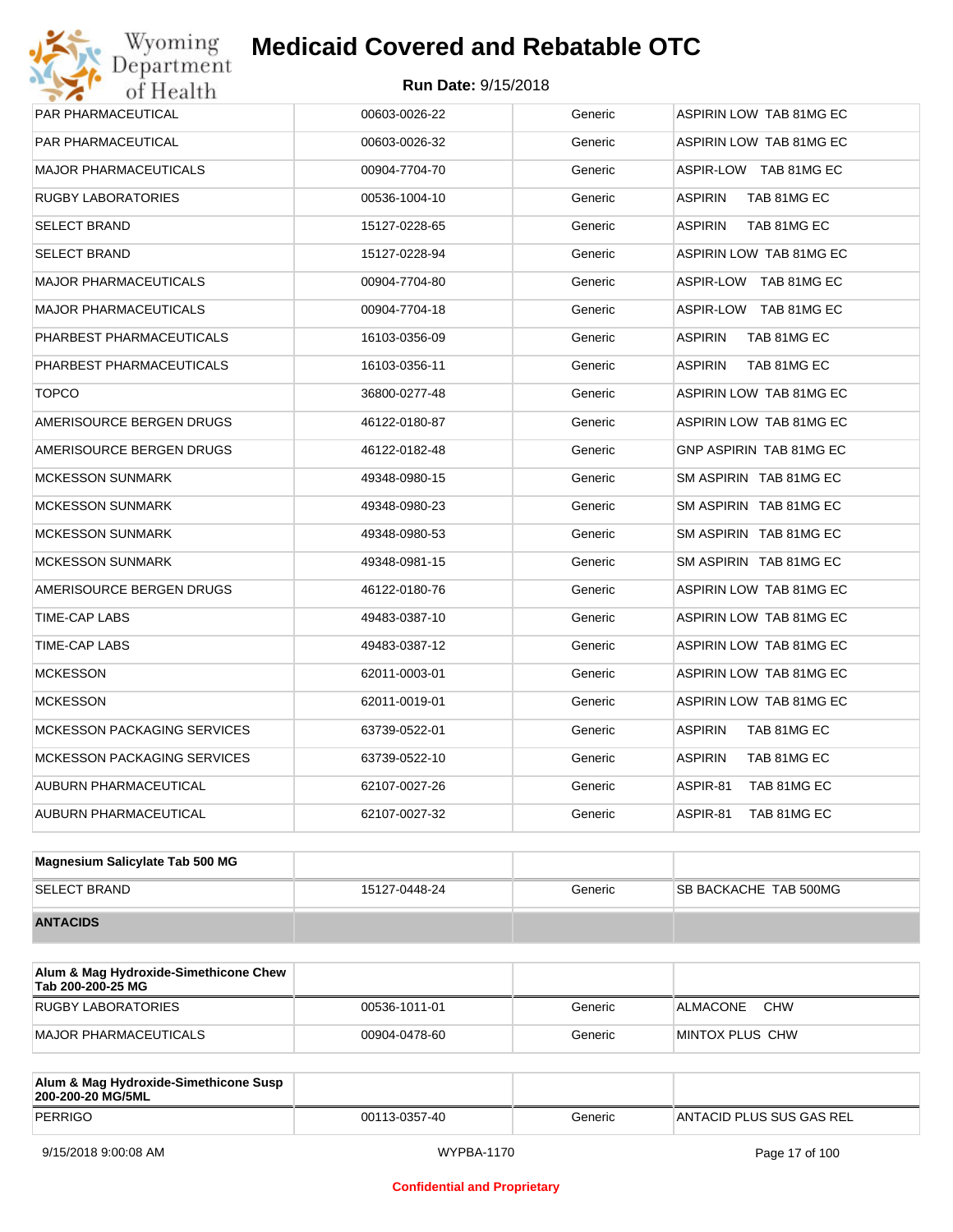

| Wyoming                           | <b>Medicaid Covered and Rebatable OTC</b> |         |                                     |  |
|-----------------------------------|-------------------------------------------|---------|-------------------------------------|--|
| Department<br>of Health           | <b>Run Date: 9/15/2018</b>                |         |                                     |  |
| PHARMACEUTICAL ASSOCIATES         | 00121-1761-30                             | Generic | MAG-AL PLUS LIQ                     |  |
| <b>PERRIGO</b>                    | 00113-0851-40                             | Generic | <b>ANTACID</b><br><b>SUS</b>        |  |
| <b>MAJOR PHARMACEUTICALS</b>      | 00904-0004-14                             | Generic | MI-ACID<br><b>SUS</b>               |  |
| <b>RUGBY LABORATORIES</b>         | 00536-0025-83                             | Generic | <b>ALMACONE</b><br><b>SUS</b>       |  |
| <b>RUGBY LABORATORIES</b>         | 00536-1945-83                             | Generic | SUS<br><b>RULOX</b>                 |  |
| <b>MAJOR PHARMACEUTICALS</b>      | 00904-5721-14                             | Generic | SUS<br><b>MINTOX</b>                |  |
| <b>SELECT BRAND</b>               | 15127-0883-52                             | Generic | SB ANTACID/ SUS ANTIGAS             |  |
| <b>BERGEN BRUNSWIG</b>            | 24385-0356-40                             | Generic | <b>GNP ANTACID SUS ANTI-GAS</b>     |  |
| <b>TOPCO</b>                      | 36800-0357-40                             | Generic | ANTACID PLUS SUS GAS REL            |  |
| LEADER BRAND PRODUCTS             | 37205-0314-40                             | Generic | <b>ANTACID</b><br><b>SUS REG ST</b> |  |
| <b>BERGEN BRUNSWIG</b>            | 24385-0357-40                             | Generic | <b>GNP MASANTI SUS REG ST</b>       |  |
| <b>TOPCO</b>                      | 36800-0851-40                             | Generic | <b>ANTACID FAST SUS RELIEF</b>      |  |
| <b>MCKESSON SUNMARK</b>           | 49348-0019-39                             | Generic | <b>SM ANTACID/ SUS ANTIGAS</b>      |  |
| <b>MCKESSON SUNMARK</b>           | 49348-0020-39                             | Generic | SM ANTACID SUS ANTI-GAS             |  |
| <b>LEADER BRAND PRODUCTS</b>      | 37205-0530-40                             | Generic | <b>ANTACID FAST SUS ACTING</b>      |  |
| <b>MCKESSON</b>                   | 62011-0147-01                             | Generic | HM ANTACID SUS ANTI-GAS             |  |
| <b>MCKESSON</b>                   | 62011-0148-01                             | Generic | HM ANTACID SUS ANTI-GAS             |  |
| <b>CHAIN DRUG MARKETING ASSOC</b> | 63868-0694-57                             | Generic | QC ANTACID SUS                      |  |
| <b>CHAIN DRUG MARKETING ASSOC</b> | 63868-0712-57                             | Generic | QC ANTACID SUS ANTI-GAS             |  |

| Alum & Mag Hydroxide-Simethicone Susp<br>400-400-40 MG/5ML |               |         |                                       |
|------------------------------------------------------------|---------------|---------|---------------------------------------|
| <b>GEISS DESTIN &amp; DUNN</b>                             | 00113-0340-40 | Generic | ANTACID PLUS SUS GAS REL              |
| PHARMACEUTICAL ASSOCIATES                                  | 00121-1762-30 | Generic | MAG-AL PLUS LIO XS                    |
| <b>RUGBY LABORATORIES</b>                                  | 00536-0015-83 | Generic | ALMACONE DBL SUS STRENGTH             |
| PERRIGO PHARMACEUTICALS                                    | 00113-0588-40 | Generic | <b>ANTACID</b><br><b>SUS ANTI-GAS</b> |
| <b>MAJOR PHARMACEUTICALS</b>                               | 00904-0005-14 | Generic | MI-ACID<br><b>SUS MAX ST</b>          |
| <b>MAJOR PHARMACEUTICALS</b>                               | 00904-5725-14 | Generic | <b>MINTOX</b><br><b>SUS MAX ST</b>    |
| <b>SELECT BRAND</b>                                        | 15127-0745-52 | Generic | ANTACID/ANTI SUS - GAS DS             |
| <b>BERGEN BRUNSWIG</b>                                     | 24385-0340-40 | Generic | <b>GNP MASANTI SUS MAX ST</b>         |
| <b>LEADER BRAND PRODUCTS</b>                               | 37205-0535-40 | Generic | <b>ANTACID</b><br><b>SUS MAX ST</b>   |
| <b>BERGEN BRUNSWIG</b>                                     | 24385-0362-40 | Generic | <b>GNP ANTACID SUS CHERRY</b>         |
| <b>TOPCO</b>                                               | 36800-0340-40 | Generic | ANTACID PLUS SUS ANTI-GAS             |
| <b>TOPCO</b>                                               | 36800-0588-40 | Generic | <b>ANTACID</b><br><b>SUS MAX ST</b>   |
| <b>LEADER BRAND PRODUCTS</b>                               | 37205-0536-40 | Generic | <b>ANTACID</b><br><b>SUS MAX ST</b>   |
| <b>MCKESSON</b>                                            | 62011-0122-01 | Generic | ADVANCED<br><b>SUS ANTACID</b>        |
| <b>MCKESSON</b>                                            | 62011-0149-01 | Generic | HM ANTACID<br>SUS ANTI-GAS            |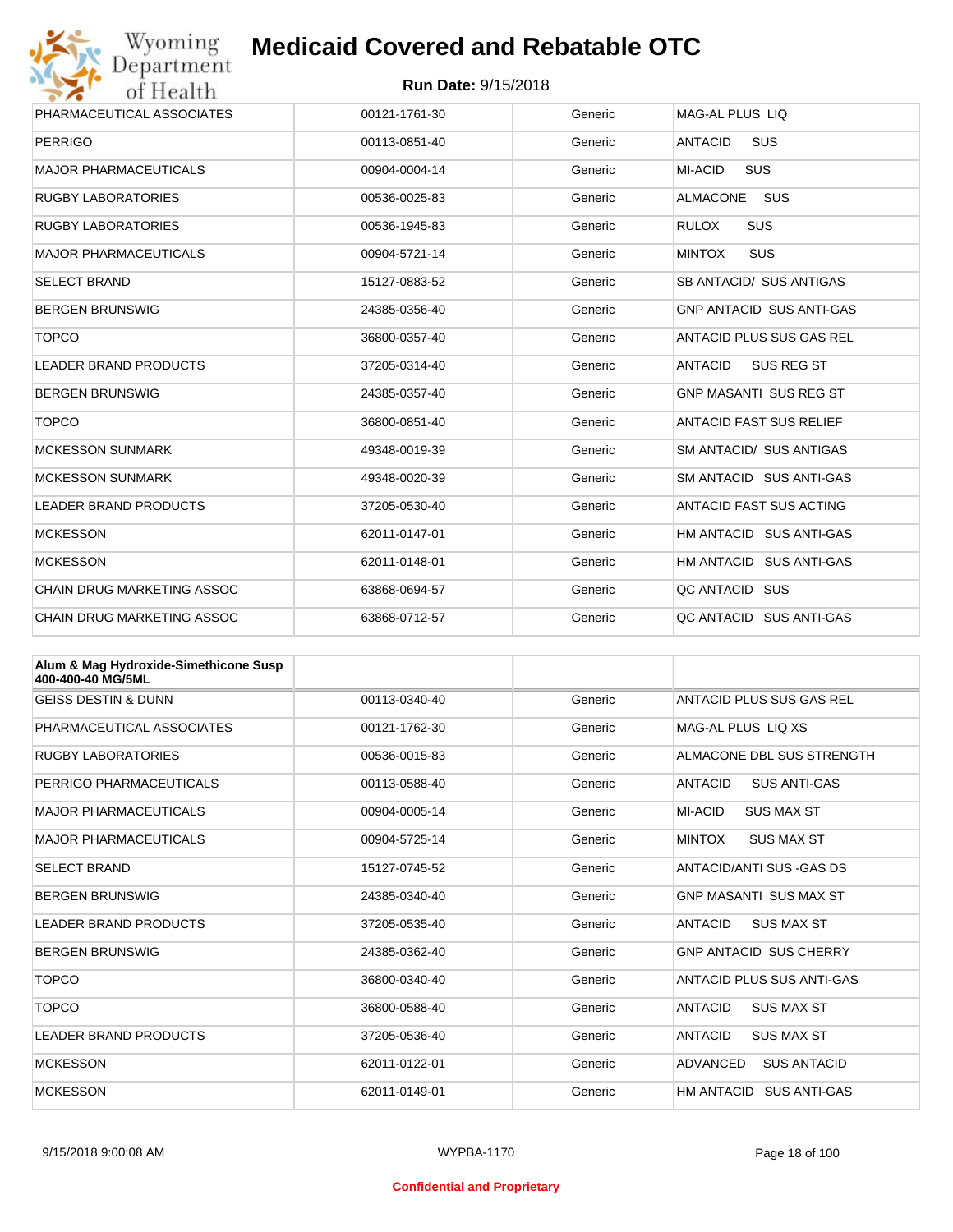

| Aluminum & Magnesium Hydroxides Susp<br>200-200 MG/5ML          |               |              |                                |
|-----------------------------------------------------------------|---------------|--------------|--------------------------------|
| PHARMACEUTICAL ASSOCIATES                                       | 00121-1760-30 | <b>Brand</b> | MAG-AL<br>LIQ                  |
| Aluminum Hydroxide Gel Susp 320                                 |               |              |                                |
| MG/5ML                                                          |               |              |                                |
| <b>RUGBY LABORATORIES</b>                                       | 00536-0091-85 | Generic      | ALUM HYDROX SUS 320/5ML        |
| Aluminum Hydroxide-Magnesium<br>Carbonate Chew Tab 160-105 MG   |               |              |                                |
| GLAXO CONSUMER HEALTHCARE L.P.                                  | 00135-0098-26 | <b>Brand</b> | <b>GAVISCON</b><br>CHW EX-STR  |
| GLAXO CONSUMER HEALTHCARE L.P.                                  | 00135-0430-03 | <b>Brand</b> | <b>GAVISCON</b><br>CHW EX-STR  |
| <b>MAJOR PHARMACEUTICALS</b>                                    | 00904-5365-60 | Generic      | <b>ACID GONE</b><br><b>CHW</b> |
| AMERISOURCE BERGEN DRUGS                                        | 46122-0150-78 | Generic      | GNP ANTACID CHW 160-105        |
|                                                                 |               |              |                                |
| Aluminum Hydroxide-Magnesium<br>Carbonate Susp 508-475 MG/10ML  |               |              |                                |
| <b>GLAXO CONSUMER HEALTHCARE L.P.</b>                           | 00135-0095-41 | <b>Brand</b> | SUS<br><b>GAVISCON</b>         |
|                                                                 |               |              |                                |
| Aluminum Hydroxide-Magnesium<br>Carbonate Susp 95-358 MG/15ML   |               |              |                                |
| <b>GLAXO CONSUMER HEALTHCARE L.P.</b>                           | 00135-0094-41 | <b>Brand</b> | <b>GAVISCON</b><br><b>SUS</b>  |
| <b>MAJOR PHARMACEUTICALS</b>                                    | 00904-7727-14 | Generic      | ACID GONE SUS                  |
|                                                                 |               |              |                                |
| Aluminum Hydroxide-Magnesium<br>Trisilicate Chew Tab 80-14.2 MG |               |              |                                |
| GLAXO CONSUMER HEALTHCARE L.P.                                  | 00135-0096-26 | <b>Brand</b> | <b>GAVISCON</b><br><b>CHW</b>  |
|                                                                 |               |              |                                |
| <b>Calcium Carbonate (Antacid) Chew Tab</b><br>1000 MG          |               |              |                                |
| <b>GLAXO CONSUMER HEALTHCARE L.P.</b>                           | 00135-0118-14 | <b>Brand</b> | TUMS ULTRA CHW 1000MG          |
| GLAXO CONSUMER HEALTHCARE L.P.                                  | 00135-0118-83 | <b>Brand</b> | TUMS ULTRA CHW 1000MG          |
| PERRIGO PHARMACEUTICALS                                         | 00113-0595-23 | Generic      | CAL ANTACID CHW 1000MG         |
| GLAXO CONSUMER HEALTHCARE L.P.                                  | 00135-0181-05 | Brand        | TUMS ULTRA CHW 1000MG          |
| GLAXO CONSUMER HEALTHCARE L.P.                                  | 00135-0180-14 | Brand        | TUMS ULTRA CHW 1000MG          |
| GLAXO CONSUMER HEALTHCARE L.P.                                  | 00135-0181-01 | Brand        | TUMS ULTRA CHW 1000MG          |
| GLAXO CONSUMER HEALTHCARE L.P.                                  | 00135-0181-02 | Brand        | TUMS ULTRA CHW 1000MG          |
| GLAXO CONSUMER HEALTHCARE L.P.                                  | 00135-0181-03 | Brand        | TUMS ULTRA CHW 1000MG          |
| GLAXO CONSUMER HEALTHCARE L.P.                                  | 00135-0228-01 | Brand        | TUMS ULTRA CHW 1000MG          |
| GLAXO CONSUMER HEALTHCARE L.P.                                  | 00135-0180-02 | Brand        | TUMS ULTRA CHW 1000MG          |
| GLAXO CONSUMER HEALTHCARE L.P.                                  | 00135-0181-14 | Brand        | TUMS ULTRA CHW 1000MG          |
| <b>TOPCO</b>                                                    | 36800-0595-23 | Generic      | CALC ANTACID CHW 1000MG        |
| LEADER BRAND PRODUCTS                                           | 37205-0333-69 | Generic      | CAL ANTACID CHW 1000MG         |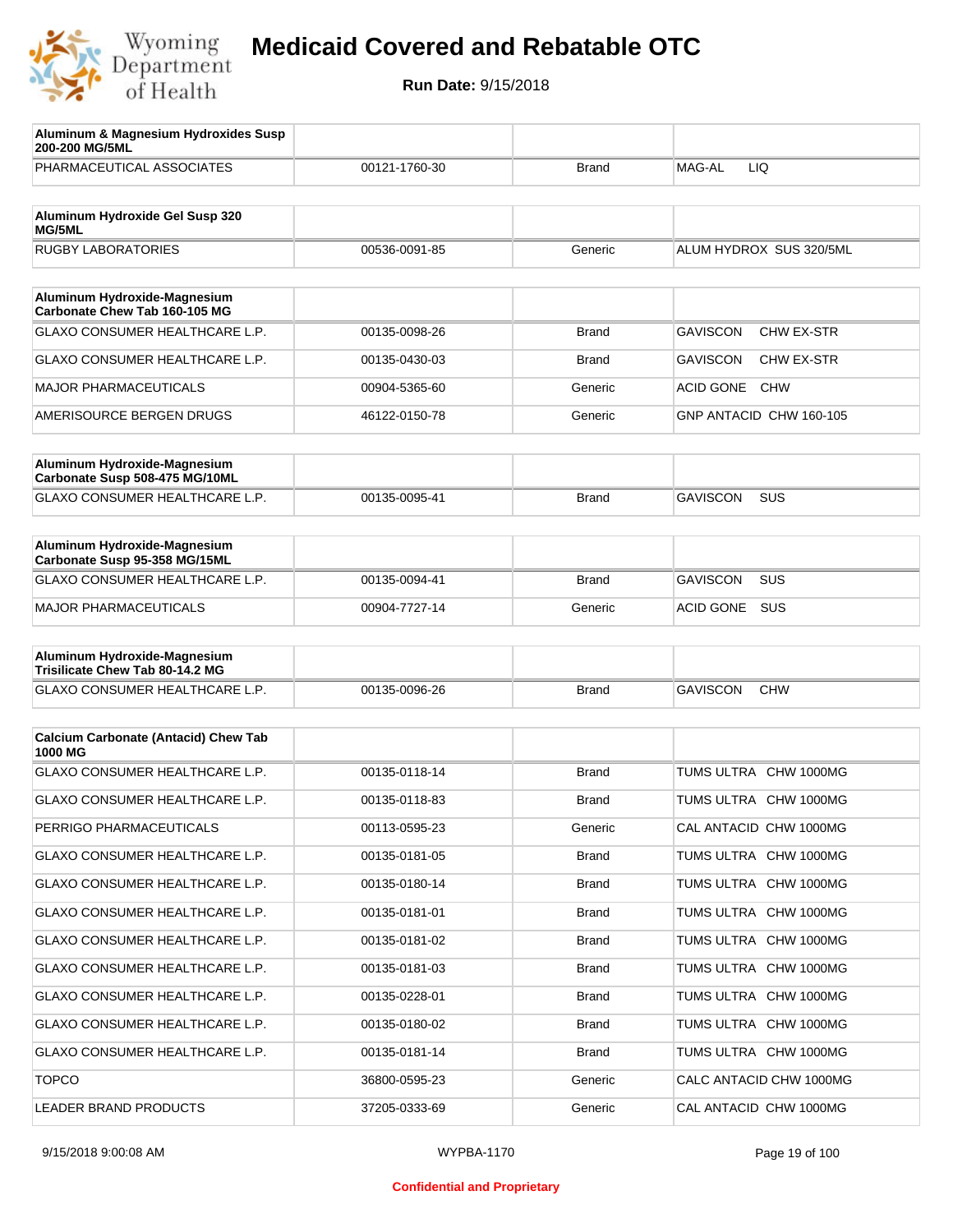

| <b>MCKESSON SUNMARK</b>                                            | 49348-0959-16 | Generic      | SM ANTACID CHW 1000MG       |
|--------------------------------------------------------------------|---------------|--------------|-----------------------------|
| <b>Calcium Carbonate (Antacid) Chew Tab</b><br>1177 MG (471 MG Ca) |               |              |                             |
| GLAXO CONSUMER HEALTHCARE L.P.                                     | 00135-0560-01 | <b>Brand</b> | TUMS CHW DEL CHW 1177MG     |
| <b>Calcium Carbonate (Antacid) Chew Tab</b><br>500 MG              |               |              |                             |
| PERRIGO PHARMACEUTICALS                                            | 00113-0485-47 | Generic      | <b>ANTACID</b><br>CHW 500MG |
| GLAXO CONSUMER HEALTHCARE L.P.                                     | 00135-0070-48 | <b>Brand</b> | TUMS<br>CHW 500MG           |
| GLAXO CONSUMER HEALTHCARE L.P.                                     | 00135-0071-27 | <b>Brand</b> | TUMS<br>CHW 500MG           |
| GLAXO CONSUMER HEALTHCARE L.P.                                     | 00135-0071-48 | <b>Brand</b> | TUMS<br>CHW 500MG           |
| <b>GLAXO CONSUMER HEALTHCARE L.P.</b>                              | 00135-0070-03 | <b>Brand</b> | TUMS<br>CHW 500MG           |
| PERRIGO PHARMACEUTICALS                                            | 00113-0478-47 | Generic      | CALC ANTACID CHW 500MG      |
| <b>GLAXO CONSUMER HEALTHCARE L.P.</b>                              | 00135-0522-03 | Generic      | TUMS FRESHER CHW 500MG      |
| <b>RUGBY LABORATORIES</b>                                          | 00536-1048-15 | Generic      | <b>ANTACID</b><br>CHW 500MG |
| <b>GLAXO CONSUMER HEALTHCARE L.P.</b>                              | 00135-0070-27 | <b>Brand</b> | TUMS<br>CHW 500MG           |
| <b>MAJOR PHARMACEUTICALS</b>                                       | 00904-6412-92 | Generic      | CALC ANTACID CHW 500MG      |
| <b>RUGBY LABORATORIES</b>                                          | 00536-1007-15 | Generic      | CAL-GEST<br>CHW 500MG       |
| <b>MAJOR PHARMACEUTICALS</b>                                       | 00904-1257-92 | Generic      | CALC ANTACID CHW 500MG      |
| <b>SELECT BRAND</b>                                                | 15127-0210-24 | Generic      | <b>ANTACID</b><br>CHW 500MG |
| <b>SELECT BRAND</b>                                                | 15127-0211-24 | Generic      | <b>ANTACID</b><br>CHW 500MG |
| LEADER BRAND PRODUCTS                                              | 37205-0200-47 | Generic      | <b>ANTACID</b><br>CHW 500MG |
| LEADER BRAND PRODUCTS                                              | 37205-0210-47 | Generic      | <b>ANTACID</b><br>CHW 500MG |
| <b>TOPCO</b>                                                       | 36800-0478-47 | Generic      | <b>ANTACID</b><br>CHW 500MG |
| <b>TOPCO</b>                                                       | 36800-0485-47 | Generic      | CALC ANTACID CHW 500MG      |
| <b>MCKESSON SUNMARK</b>                                            | 49348-0957-21 | Generic      | CALC ANTACID CHW 500MG      |
| <b>MCKESSON SUNMARK</b>                                            | 49348-0958-21 | Generic      | CALC ANTACID CHW 500MG      |
| <b>MCKESSON</b>                                                    | 62011-0132-01 | Generic      | CALC ANTACID CHW 500MG      |
|                                                                    |               |              |                             |
| <b>Calcium Carbonate (Antacid) Chew Tab</b><br>750 MG              |               |              |                             |
| GLAXO CONSUMER HEALTHCARE L.P.                                     | 00135-0074-07 | <b>Brand</b> | TUMS EXTRA CHW 750MG        |
|                                                                    |               |              |                             |

| GLAXO CONSUMER HEALTHCARE L.P.        | 00135-0074-22 | <b>Brand</b> | TUMS EXTRA CHW 750MG        |
|---------------------------------------|---------------|--------------|-----------------------------|
| <b>GLAXO CONSUMER HEALTHCARE L.P.</b> | 00135-0140-03 | Brand        | TUMS F-X<br>CHW 750MG       |
| <b>GLAXO CONSUMER HEALTHCARE L.P.</b> | 00135-0178-02 | <b>Brand</b> | CHW 750MG<br>TUMS F-X       |
| <b>GLAXO CONSUMER HEALTHCARE L.P.</b> | 00135-0178-03 | <b>Brand</b> | TUMS E-X<br>CHW 750MG       |
| <b>GLAXO CONSUMER HEALTHCARE L.P.</b> | 00135-0178-08 | <b>Brand</b> | CHW 750MG<br>TUMS F-X       |
| PERRIGO PHARMACEUTICALS               | 00113-0489-80 | Generic      | CHW 750MG<br><b>ANTACID</b> |
| <b>GLAXO CONSUMER HEALTHCARE L.P.</b> | 00135-0074-24 | Brand        | TUMS EXTRA CHW 750MG        |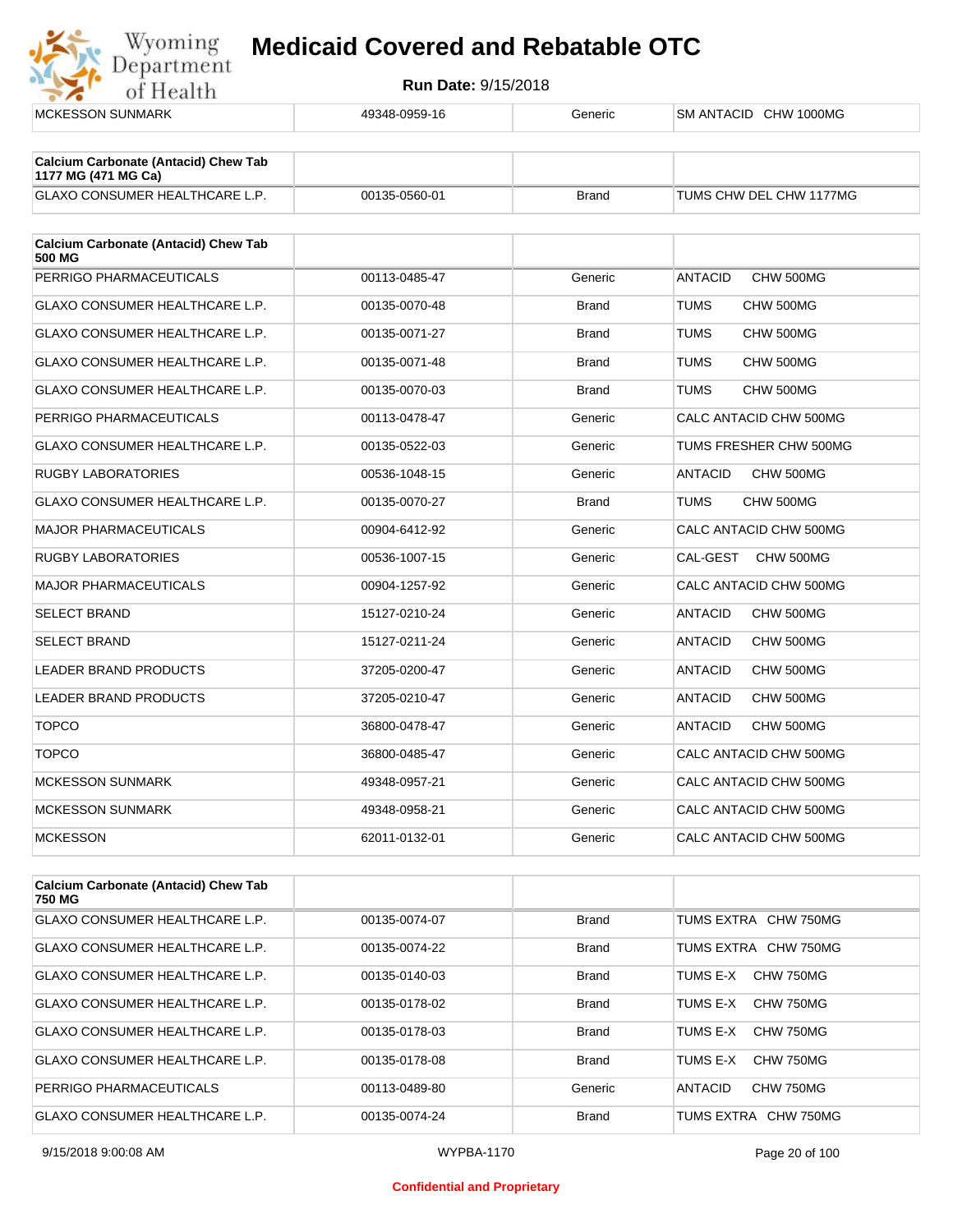| Wyoming<br>Department                 | <b>Medicaid Covered and Rebatable OTC</b> |              |                             |
|---------------------------------------|-------------------------------------------|--------------|-----------------------------|
| of Health                             | <b>Run Date: 9/15/2018</b>                |              |                             |
| <b>GLAXO CONSUMER HEALTHCARE L.P.</b> | 00135-0074-46                             | <b>Brand</b> | TUMS EXTRA CHW 750MG        |
| GLAXO CONSUMER HEALTHCARE L.P.        | 00135-0246-02                             | Brand        | TUMS SMOOTHI CHW 750MG      |
| GLAXO CONSUMER HEALTHCARE L.P.        | 00135-0456-03                             | Brand        | TUMS SMOOTHI CHW 750MG      |
| PERRIGO PHARMACEUTICALS               | 00113-0179-80                             | Generic      | CALC ANTACID CHW 750MG      |
| GLAXO CONSUMER HEALTHCARE L.P.        | 00135-0154-05                             | <b>Brand</b> | TUMS E-X<br>CHW 750MG       |
| GLAXO CONSUMER HEALTHCARE L.P.        | 00135-0469-01                             | <b>Brand</b> | TUMS KIDS CHW 750MG         |
| GLAXO CONSUMER HEALTHCARE L.P.        | 00135-0245-02                             | Generic      | TUMS SMOOTHI CHW 750MG      |
| GLAXO CONSUMER HEALTHCARE L.P.        | 00135-0246-01                             | <b>Brand</b> | TUMS SMOOTHI CHW 750MG      |
| PERRIGO PHARMACEUTICALS               | 00113-0468-80                             | Generic      | ANTACID<br>CHW 750MG        |
| GLAXO CONSUMER HEALTHCARE L.P.        | 00135-0074-25                             | <b>Brand</b> | TUMS EXTRA CHW 750MG        |
| GLAXO CONSUMER HEALTHCARE L.P.        | 00135-0076-25                             | <b>Brand</b> | TUMS E-X<br>CHW 750MG       |
| GLAXO CONSUMER HEALTHCARE L.P.        | 00135-0140-01                             | Brand        | TUMS E-X<br>CHW 750MG       |
| GLAXO CONSUMER HEALTHCARE L.P.        | 00135-0178-09                             | <b>Brand</b> | TUMS E-X<br>CHW 750MG       |
| GLAXO CONSUMER HEALTHCARE L.P.        | 00135-0243-02                             | Brand        | TUMS SMOOTHI CHW 750MG      |
| <b>RUGBY LABORATORIES</b>             | 00536-1050-22                             | Generic      | CALC ANTACID CHW 750MG      |
| <b>MAJOR PHARMACEUTICALS</b>          | 00904-5513-79                             | Generic      | CALC ANTACID CHW 750MG      |
| <b>MAJOR PHARMACEUTICALS</b>          | 00904-7695-91                             | Generic      | CALC ANTACID CHW 750MG      |
| <b>RUGBY LABORATORIES</b>             | 00536-1049-22                             | Generic      | CALC ANTACID CHW 750MG      |
| <b>SELECT BRAND</b>                   | 15127-0212-96                             | Generic      | ANTACID<br>CHW 750MG        |
| <b>SELECT BRAND</b>                   | 15127-0207-37                             | Generic      | ANTACID<br>CHW 750MG        |
| <b>TOPCO</b>                          | 36800-0468-80                             | Generic      | CALC ANTACID CHW 750MG      |
| <b>TOPCO</b>                          | 36800-0489-80                             | Generic      | CALC ANTACID CHW 750MG      |
| <b>BERGEN BRUNSWIG</b>                | 24385-0106-80                             | Generic      | ANTACID<br>CHW 750MG        |
| <b>TOPCO</b>                          | 36800-0179-80                             | Generic      | CALC ANTACID CHW 750MG      |
| LEADER BRAND PRODUCTS                 | 37205-0706-80                             | Generic      | ANTACID<br>CHW 750MG        |
| LEADER BRAND PRODUCTS                 | 37205-0205-80                             | Generic      | <b>ANTACID</b><br>CHW 750MG |
| <b>MCKESSON SUNMARK</b>               | 49348-0954-34                             | Generic      | CALC ANTACID CHW 750MG      |
| <b>MCKESSON</b>                       | 62011-0229-01                             | Generic      | CALC ANTACID CHW 750MG      |
| <b>MCKESSON</b>                       | 62011-0131-01                             | Generic      | CALC ANTACID CHW 750MG      |

| Calcium Carbonate (Antacid) Susp 1250<br><b>MG/5ML</b> |               |         |                           |
|--------------------------------------------------------|---------------|---------|---------------------------|
| <b>HIKMA</b>                                           | 00054-3117-63 | Generic | CALCIUM CARB SUS 1250/5ML |
| PHARMACEUTICAL ASSOCIATES                              | 00121-0766-16 | Generic | CALCIUM CARB SUS 1250/5ML |
| PHARMACEUTICAL ASSOCIATES                              | 00121-4766-05 | Generic | CALCIUM CARB SUS 1250/5ML |

| Calcium Carbonate (Antacid) Tab 648 MG |               |         |                        |
|----------------------------------------|---------------|---------|------------------------|
| <b>RUGBY LABORATORIES</b>              | 00536-1024-10 | Generic | CALCIUM CARB TAB 648MG |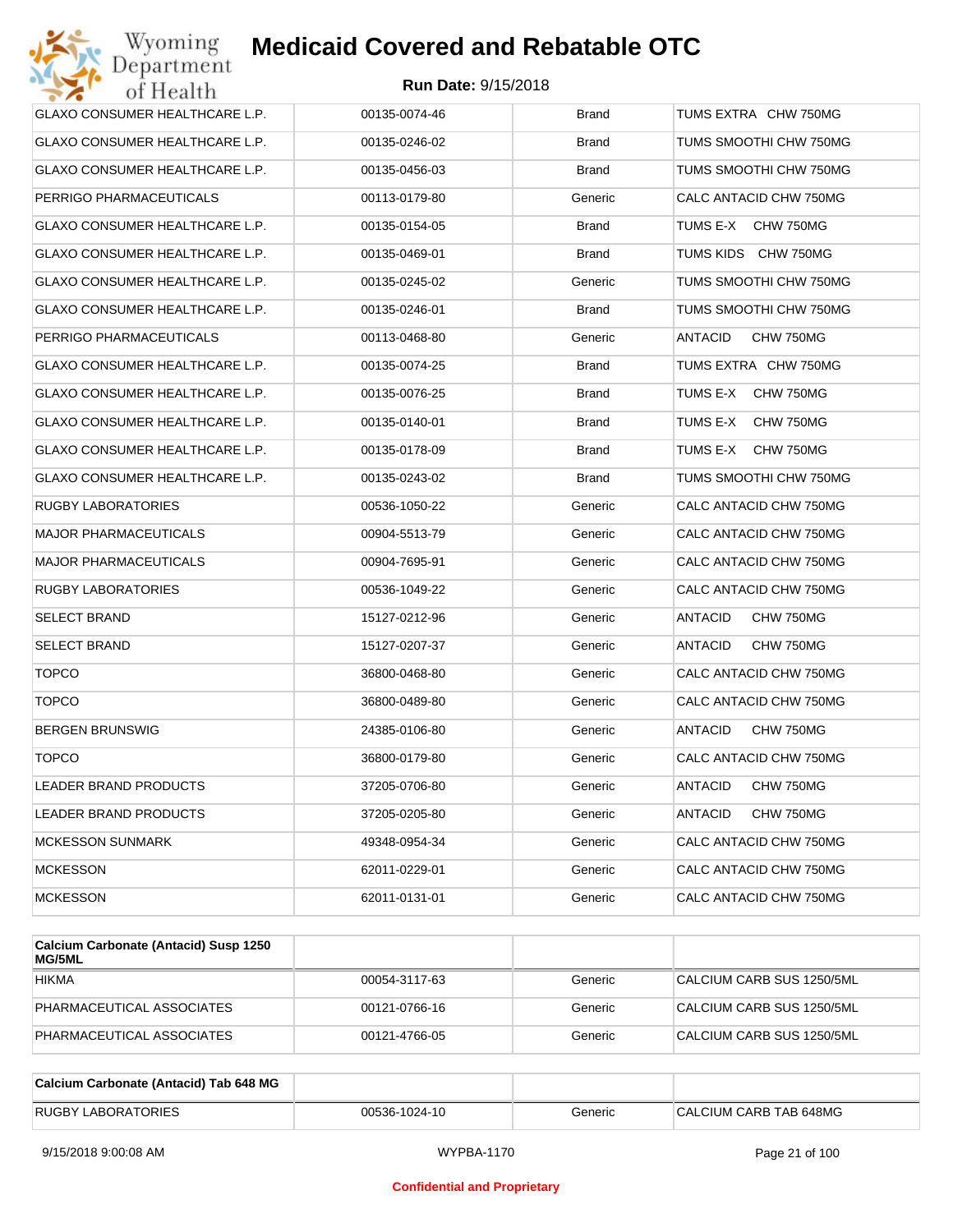

| Calcium Carbonate-Mag Hydroxide Chew<br>Tab 550-110 MG      |               |              |                              |
|-------------------------------------------------------------|---------------|--------------|------------------------------|
| AMERISOURCE BERGEN DRUGS                                    | 46122-0153-47 | Generic      | GNP ANTACID CHW 550-110      |
| <b>Calcium Carbonate-Mag Hydroxide Chew</b>                 |               |              |                              |
| Tab 700-300 MG                                              |               |              |                              |
| <b>MAJOR PHARMACEUTICALS</b>                                | 00904-5115-71 | <b>Brand</b> | <b>MI-ACID</b><br><b>CHW</b> |
| <b>Calcium Carbonate-Simethicone Chew Tab</b><br>1000-60 MG |               |              |                              |
| AMERISOURCE BERGEN DRUGS                                    | 46122-0151-75 | Generic      | ANT/ANTI-GAS CHW 1000-60     |
| Magnesium Oxide Tab 400 MG                                  |               |              |                              |
| PAR PHARMACEUTICALS                                         | 00603-0209-22 | Generic      | MAG OXIDE TAB 400MG          |
| Magnesium Oxide Tab 420 MG                                  |               |              |                              |
| PAR PHARMACEUTICALS                                         | 00603-0213-21 | Generic      | MAG OXIDE TAB 420MG          |
| Sodium Bicarbonate Tab 325 MG                               |               |              |                              |
| <b>RUGBY LABORATORIES</b>                                   | 00536-1046-10 | Generic      | SODIUM BICAR TAB 325MG       |
|                                                             |               |              |                              |
| Sodium Bicarbonate Tab 650 MG                               |               |              |                              |
| <b>RUGBY LABORATORIES</b>                                   | 00536-1047-10 | Generic      | SODIUM BICAR TAB 650MG       |
| <b>RUGBY LABORATORIES</b>                                   | 00536-4544-10 | Generic      | SODIUM BICAR TAB 650MG       |
| RISING PHARMACEUTICALS                                      | 64980-0182-10 | Generic      | SODIUM BICAR TAB 10GR        |
| <b>ANTIASTHMATIC AND BRONCHODILATOR</b><br><b>AGENTS</b>    |               |              |                              |
| <b>Ephedrine Sulfate Cap 25 MG</b>                          |               |              |                              |
| <b>HIKMA</b>                                                | 00143-3145-01 | Generic      | EPHEDRINE SU CAP 25MG        |
|                                                             |               |              |                              |
| Racepinephrine HCI Soln Nebu 2.25%<br>(Base Equivalent)     |               |              |                              |
| NEPHRON PHARMACEUTICALS CORP.                               | 00487-5901-10 | <b>Brand</b> | S <sub>2</sub><br>NEB 2.25%  |
| NEPHRON PHARMACEUTICALS CORP.                               | 00487-5901-99 | <b>Brand</b> | S <sub>2</sub><br>NEB 2.25%  |
| <b>ANTIDIABETICS</b>                                        |               |              |                              |

| Insulin NPH & Regular Susp Pen-Inj 100<br>Unit/ML (70-30) |               |       |                                |
|-----------------------------------------------------------|---------------|-------|--------------------------------|
| LILLY                                                     | 00002-8803-01 | Brand | INJ 70/30KWP<br><b>HUMULIN</b> |
| LILLY                                                     | 00002-8803-59 | Brand | INJ 70/30KWP<br><b>HUMULIN</b> |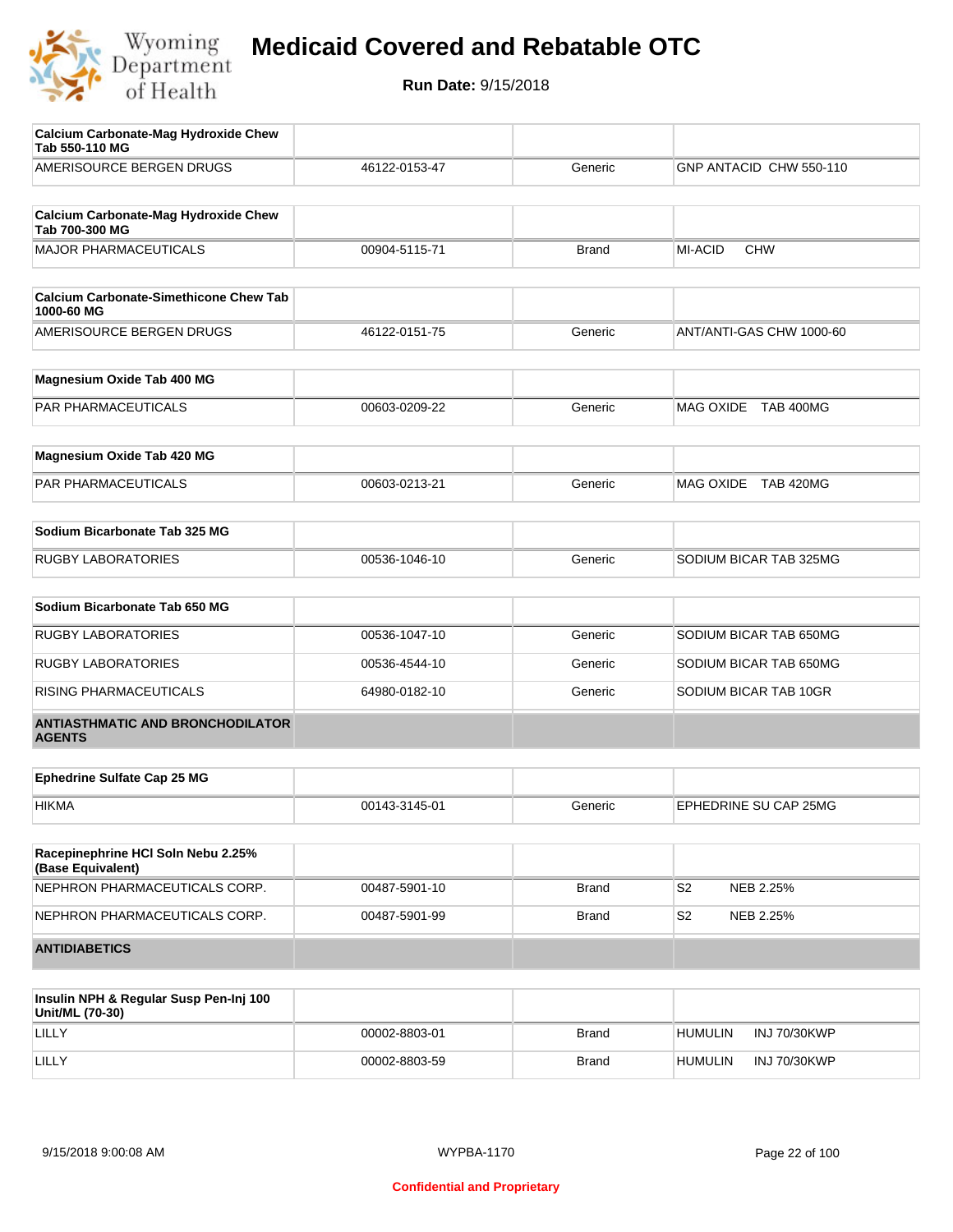

| Insulin NPH (Human) (Isophane) Inj 100<br>Unit/ML |               |              |                          |
|---------------------------------------------------|---------------|--------------|--------------------------|
| LILLY                                             | 00002-8315-01 | <b>Brand</b> | INJ U-100<br>HUMULIN N   |
| LILLY                                             | 00002-8315-17 | <b>Brand</b> | HUMULIN N<br>INJ U-100   |
| <b>NOVO NORDISK</b>                               | 00169-1834-11 | <b>Brand</b> | NOVOLIN N INJ U-100      |
| <b>NOVO NORDISK</b>                               | 00169-1834-02 | <b>Brand</b> | INJ RELION<br>inovolin n |

| Insulin NPH (Human) (Isophane) Susp Pen-<br>injector 100 Unit/ML |               |       |                        |
|------------------------------------------------------------------|---------------|-------|------------------------|
| LILLY                                                            | 00002-8805-01 | Brand | HUMULIN N INJ U-100KWP |
| LILLY                                                            | 00002-8805-59 | Brand | HUMULIN N INJ U-100KWP |

| Insulin NPH Isophane & Regular Human Inj<br>100 Unit/ML (70-30) |               |              |                             |
|-----------------------------------------------------------------|---------------|--------------|-----------------------------|
| LILLY                                                           | 00002-8715-01 | <b>Brand</b> | <b>HUMULIN</b><br>INJ 70/30 |
| NOVO NORDISK                                                    | 00169-1837-02 | <b>Brand</b> | NOVOLIN70/30 INJ RELION     |
| NOVO NORDISK                                                    | 00169-1837-11 | <b>Brand</b> | <b>NOVOLIN</b><br>INJ 70/30 |
| LILLY                                                           | 00002-8715-17 | <b>Brand</b> | <b>HUMULIN</b><br>INJ 70/30 |

| Insulin Regular (Human) Inj 100 Unit/ML |               |              |                         |
|-----------------------------------------|---------------|--------------|-------------------------|
| LILLY                                   | 00002-8215-01 | <b>Brand</b> | HUMULIN R INJ U-100     |
| NOVO NORDISK                            | 00169-1833-11 | <b>Brand</b> | NOVOLIN R INJ U-100     |
| LILLY                                   | 00002-8215-17 | <b>Brand</b> | HUMULIN R INJ U-100     |
| NOVO NORDISK                            | 00169-1833-02 | <b>Brand</b> | NOVOLIN R<br>INJ RELION |
| <b>ANTIDIARRHEAL/PROBIOTIC AGENTS</b>   |               |              |                         |

| <b>Bismuth Subsalicylate Chew Tab 262 MG</b> |               |         |                               |
|----------------------------------------------|---------------|---------|-------------------------------|
| <b>PAR PHARMACEUTICAL</b>                    | 00603-0235-16 | Generic | PINK BISMUTH CHW 262MG        |
| <b>MAJOR PHARMACEUTICALS</b>                 | 00904-1315-46 | Generic | BISMATROL<br><b>CHW 262MG</b> |
| <b>RUGBY LABORATORIES</b>                    | 00536-1021-07 | Generic | PEPTIC RELF CHW 262MG         |
| <b>BERGEN BRUNSWIG</b>                       | 24385-0024-65 | Generic | PINK BISMUTH CHW 262MG        |
| <b>TOPCO</b>                                 | 36800-0469-65 | Generic | STOMACH RELF CHW 262MG        |
| <b>MCKESSON SUNMARK</b>                      | 49348-0953-44 | Generic | STOMACH RELF CHW 262MG        |
| <b>LEADER BRAND PRODUCTS</b>                 | 37205-0720-65 | Generic | PINK BISMUTH CHW 262MG        |
| <b>MCKESSON</b>                              | 62011-0140-01 | Generic | STOMACH RELF CHW 262MG        |

| Bismuth Subsalicylate Susp 262 MG/15ML |               |         |                           |
|----------------------------------------|---------------|---------|---------------------------|
| PERRIGO                                | 00113-0302-34 | Generic | STOMACH RELF SUS 262/15ML |
| PERRIGO                                | 00113-0302-40 | Generic | STOMACH RELF SUS 262/15ML |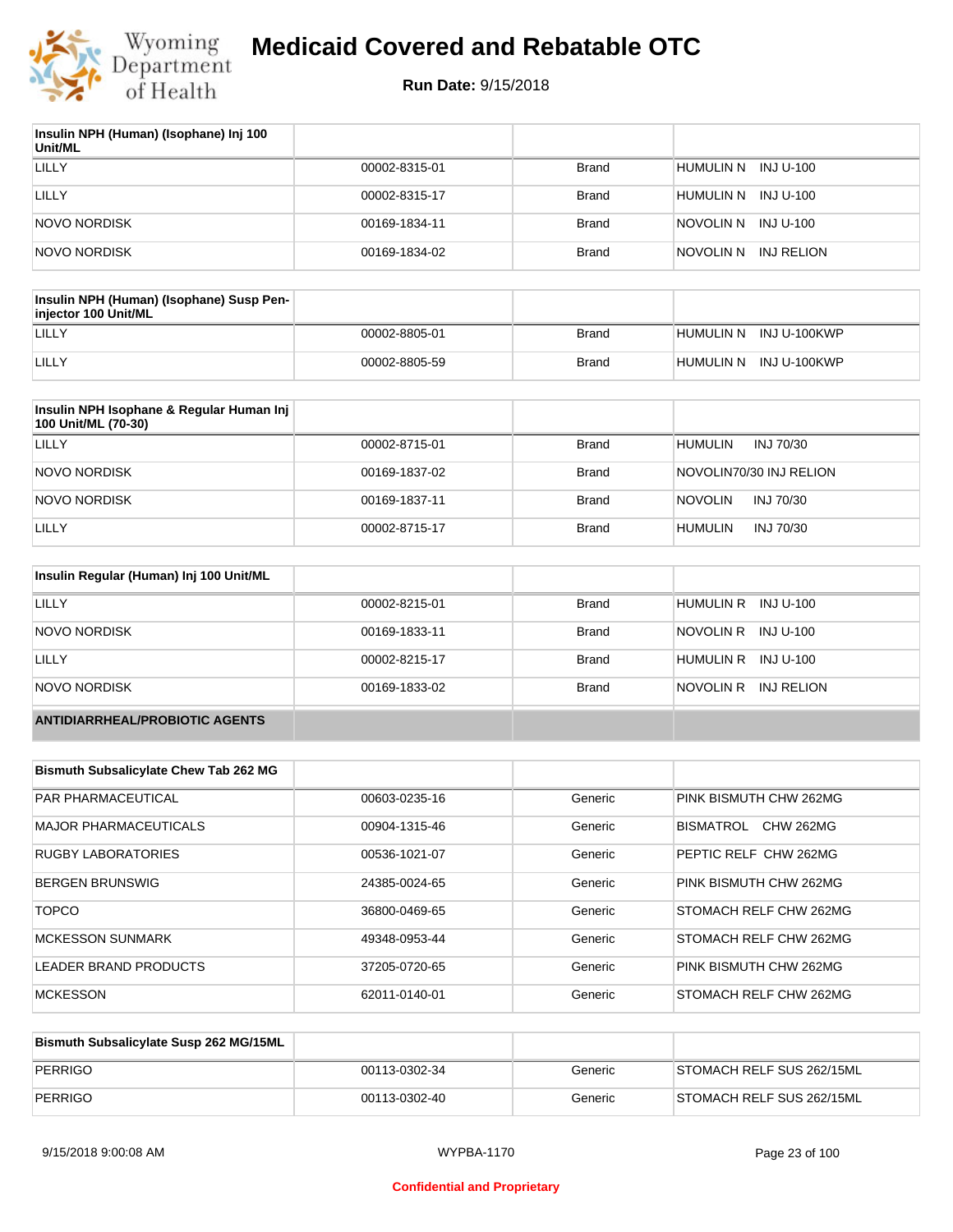## Wyoming<br>Department<br>of Health **Medicaid Covered and Rebatable OTC**

| <b>MAJOR PHARMACEUTICALS</b> | 00904-5709-09 | Generic | KAO-TIN<br>SUS 262/15ML   |
|------------------------------|---------------|---------|---------------------------|
| <b>MAJOR PHARMACEUTICALS</b> | 00904-5709-16 | Generic | KAO-TIN<br>SUS 262/15ML   |
| <b>RUGBY LABORATORIES</b>    | 00536-1810-59 | Generic | PEPTIC RELF SUS 262/15ML  |
| <b>MAJOR PHARMACEUTICALS</b> | 00904-1313-09 | Generic | BISMATROL<br>SUS 262/15ML |
| <b>SELECT BRAND</b>          | 15127-0550-68 | Generic | SB BISMUTH SUS 262/15ML   |
| <b>BERGEN BRUNSWIG</b>       | 24385-0302-26 | Generic | STOMACH RELF SUS 262/15ML |
| <b>TOPCO</b>                 | 36800-0302-40 | Generic | STOMACH RELF SUS 262/15ML |
| <b>TOPCO</b>                 | 36800-0302-34 | Generic | STOMACH RELF SUS 262/15ML |
| <b>BERGEN BRUNSWIG</b>       | 24385-0302-34 | Generic | STOMACH RELF SUS 262/15ML |
| <b>MCKESSON SUNMARK</b>      | 49348-0922-37 | Generic | SM STOMACH SUS 262/15ML   |
| <b>MCKESSON</b>              | 62011-0126-01 | Generic | STOMACH RELF SUS 262/15ML |

| Bismuth Subsalicylate Susp 525 MG/15ML |               |         |                                  |
|----------------------------------------|---------------|---------|----------------------------------|
| PERRIGO PHARMACEUTICALS                | 00113-0337-34 | Generic | STOMACH RELF SUS 525/15ML        |
| MAJOR PHARMACEUTICALS                  | 00904-1314-09 | Generic | SUS 525/15ML<br><b>BISMATROL</b> |
| <b>SELECT BRAND</b>                    | 15127-0555-68 | Generic | BISMUTH MS SUS 525/15ML          |
| <b>TOPCO</b>                           | 36800-0337-34 | Generic | STOMACH RELF SUS 525/15ML        |
| <b>BERGEN BRUNSWIG</b>                 | 24385-0337-34 | Generic | STOMACH RELF SUS 525/15ML        |
| <b>TOPCO</b>                           | 36800-0337-40 | Generic | STOMACH RELF SUS 525/15ML        |
| <b>MCKESSON</b>                        | 62011-0127-01 | Generic | STOMACH RELF SUS 525/15ML        |

| <b>Bismuth Subsalicylate Tab 262 MG</b> |               |         |                        |
|-----------------------------------------|---------------|---------|------------------------|
| BERGEN BRUNSWIG                         | 24385-0017-58 | Generic | PINK BISMUTH TAB 262MG |
| <b>IMCKESSON SUNMARK</b>                | 49348-0511-59 | Generic | STOMACH RELF TAB 262MG |

| Loperamide HCI Cap 2 MG  |               |         |                      |
|--------------------------|---------------|---------|----------------------|
| AMERISOURCE BERGEN DRUGS | 46122-0207-62 | Generic | ANTI-DIARRHE CAP 2MG |
| IMCKESSON SUNMARK        | 49348-0752-04 | Generic | ANTI-DIARRHE CAP 2MG |
| <b>IMCKESSON</b>         | 62011-0158-01 | Generic | LOPERAMIDE CAP 2MG   |

| Loperamide HCI Liq 1 MG/5ML (0.2 MG/ML) |               |         |                        |
|-----------------------------------------|---------------|---------|------------------------|
| HI-TECH                                 | 50383-0618-11 | Generic | LOPERAMIDE LIQ 1MG/5ML |
| HI-TECH                                 | 50383-0618-04 | Generic | LOPERAMIDE LIQ 1MG/5ML |
| HI-TECH                                 | 50383-0618-06 | Generic | LOPERAMIDE LIQ 1MG/5ML |
| HI-TECH                                 | 50383-0618-05 | Generic | LOPERAMIDE LIQ 1MG/5ML |
| HI-TECH                                 | 50383-0618-10 | Generic | LOPERAMIDE LIQ 1MG/5ML |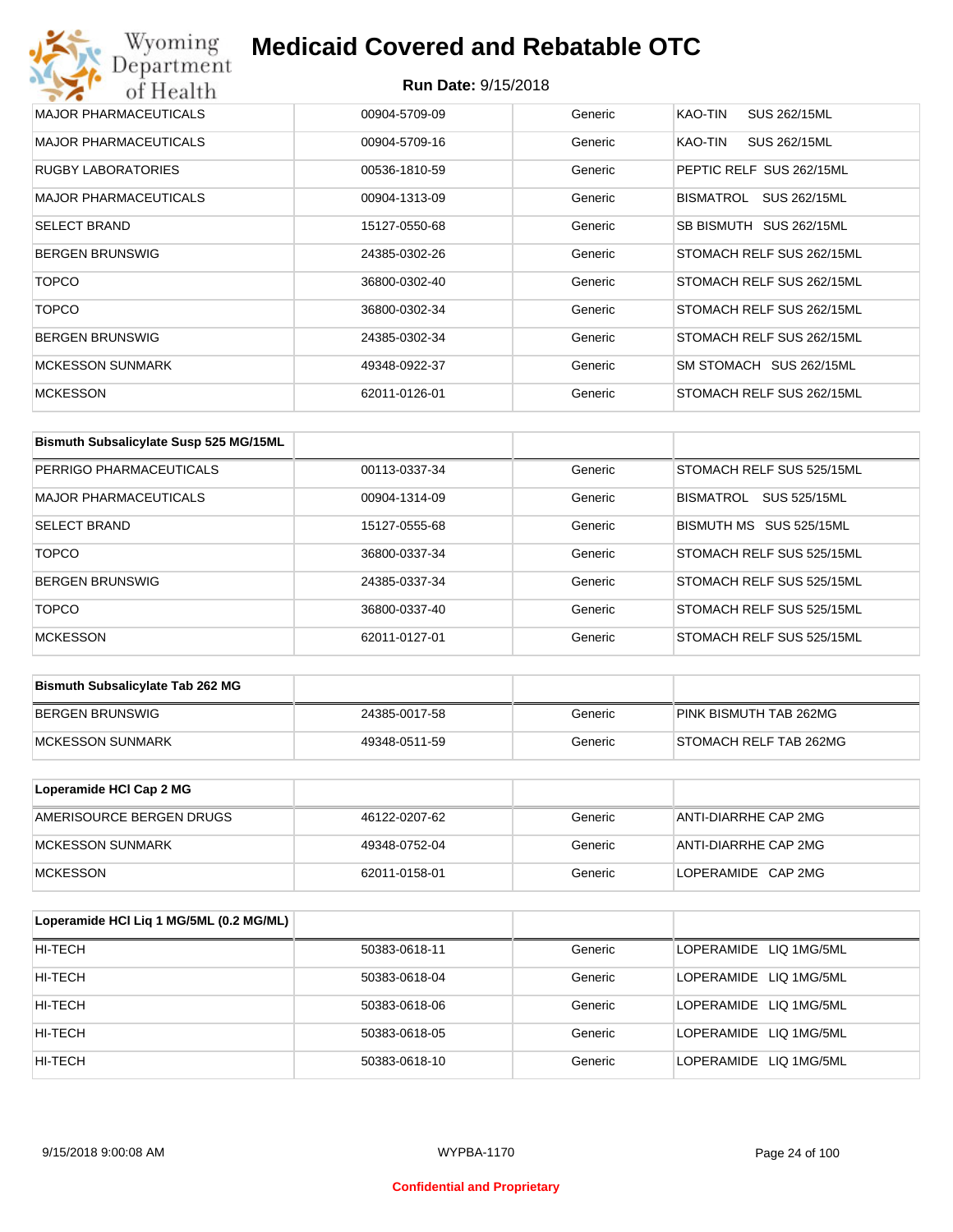

**Loperamide HCl Liq 1 MG/7.5ML**

## **Medicaid Covered and Rebatable OTC**

| PERRIGO PHARMACEUTICALS      | 00113-0645-26 | Generic | LOPERAMIDE SUS 1MG/7.5      |  |
|------------------------------|---------------|---------|-----------------------------|--|
| <b>MAJOR PHARMACEUTICALS</b> | 00904-6256-20 | Generic | LOPERAMIDE SUS 1MG/7.5      |  |
| AMERISOURCE BERGEN DRUGS     | 46122-0111-26 | Generic | LOPERAMIDE SUS 1MG/7.5      |  |
| <b>MCKESSON SUNMARK</b>      | 49348-0999-34 | Generic | LOPERAMIDE SUS 1MG/7.5      |  |
| <b>MCKESSON</b>              | 62011-0236-01 | Generic | LOPERAMIDE LIQ 1MG/7.5      |  |
| <b>MCKESSON</b>              | 62011-0151-01 | Generic | LOPERAMIDE SUS 1MG/7.5      |  |
| PRECISION DOSE, INC          | 68094-0107-59 | Generic | LOPERAMIDE SUS 1MG/7.5      |  |
| PRECISION DOSE, INC          | 68094-0108-59 | Generic | LOPERAMIDE SUS 1MG/7.5      |  |
| PRECISION DOSE, INC          | 68094-0107-62 | Generic | LOPERAMIDE SUS 1MG/7.5      |  |
| PRECISION DOSE, INC          | 68094-0108-62 | Generic | LOPERAMIDE SUS 1MG/7.5      |  |
|                              |               |         |                             |  |
| Loperamide HCI Tab 2 MG      |               |         |                             |  |
| PERRIGO PHARMACEUTICALS      | 00113-0224-62 | Generic | ANTI-DIARRHE TAB 2MG        |  |
| PERRIGO PHARMACEUTICALS      | 00113-0224-91 | Generic | ANTI-DIARRHE TAB 2MG        |  |
| PERRIGO PHARMACEUTICALS      | 00113-0224-53 | Generic | <b>ANTI-DIARRHE TAB 2MG</b> |  |
| PERRIGO PHARMACEUTICALS      | 00113-0224-89 | Generic | ANTI-DIARRHE TAB 2MG        |  |
| <b>MAJOR PHARMACEUTICALS</b> | 00904-7725-12 | Generic | ANTI-DIARRHE TAB 2MG        |  |
| <b>SELECT BRAND</b>          | 15127-0338-12 | Generic | ANTI-DIARRHE TAB 2MG        |  |
| <b>BERGEN BRUNSWIG</b>       | 24385-0554-62 | Generic | ANTI-DIARRHE TAB 2MG        |  |
| <b>BERGEN BRUNSWIG</b>       | 24385-0554-67 | Generic | ANTI-DIARRHE TAB 2MG        |  |
| <b>MAJOR PHARMACEUTICALS</b> | 00904-7725-24 | Generic | ANTI-DIARRHE TAB 2MG        |  |
| <b>SELECT BRAND</b>          | 15127-0338-66 | Generic | ANTI-DIARRHE TAB 2MG        |  |
| <b>TOPCO</b>                 | 36800-0224-53 | Generic | <b>ANTI-DIARRHE TAB 2MG</b> |  |
| <b>TOPCO</b>                 | 36800-0224-80 | Generic | ANTI-DIARRHE TAB 2MG        |  |
| <b>LEADER BRAND PRODUCTS</b> | 37205-0370-67 | Generic | ANTI-DIARRHE TAB 2MG        |  |
| <b>BERGEN BRUNSWIG</b>       | 24385-0554-53 | Generic | ANTI-DIARRHE TAB 2MG        |  |
| <b>TOPCO</b>                 | 36800-0224-62 | Generic | ANTI-DIARRHE TAB 2MG        |  |
| <b>BERGEN BRUNSWIG</b>       | 24385-0386-89 | Generic | ANTI-DIARRHE TAB 2MG        |  |
| <b>TOPCO</b>                 | 36800-0224-91 | Generic | ANTI-DIARRHE TAB 2MG        |  |
| <b>LEADER BRAND PRODUCTS</b> | 37205-0370-53 | Generic | ANTI-DIARRHE TAB 2MG        |  |
| <b>MCKESSON SUNMARK</b>      | 49348-0529-04 | Generic | SM ANTI-DIAR TAB 2MG        |  |
| <b>MCKESSON SUNMARK</b>      | 49348-0529-08 | Generic | SM ANTI-DIAR TAB 2MG        |  |
| <b>MCKESSON SUNMARK</b>      | 49348-0529-34 | Generic | SM ANTI-DIAR TAB 2MG        |  |
| LEADER BRAND PRODUCTS        | 37205-0370-89 | Generic | ANTI-DIARRHE TAB 2MG        |  |
| AMERISOURCE BERGEN DRUGS     | 46122-0169-08 | Generic | ANTI-DIARRHE TAB 2MG        |  |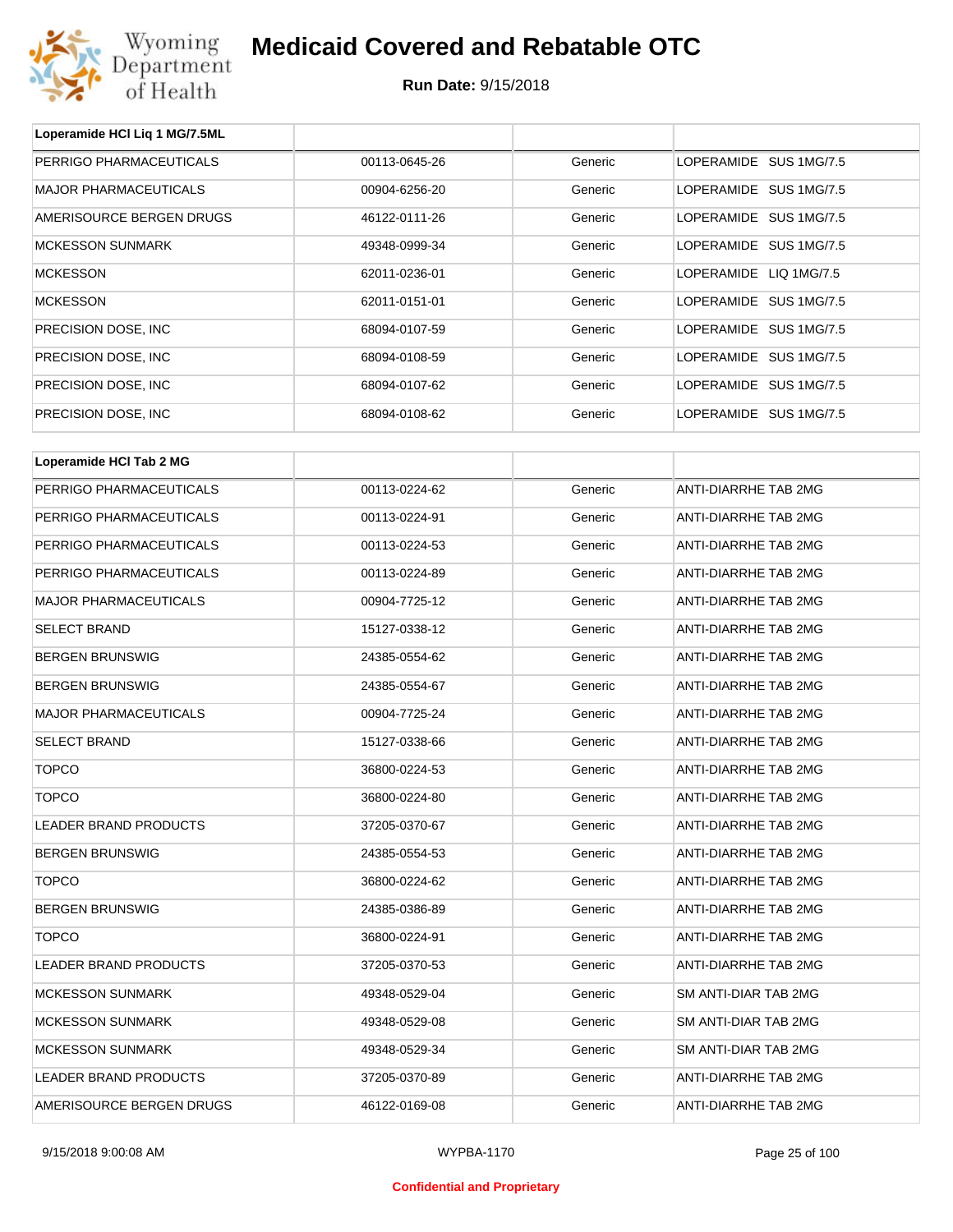

| MCKESSON SUNMARK           | 49348-0529-02 | Generic | SM ANTI-DIAR TAB 2MG |
|----------------------------|---------------|---------|----------------------|
| <b>MCKESSON</b>            | 62011-0150-01 | Generic | ANTI-DIARRHE TAB 2MG |
| <b>MCKESSON</b>            | 62011-0150-03 | Generic | ANTI-DIARRHE TAB 2MG |
| <b>MCKESSON</b>            | 62011-0150-02 | Generic | ANTI-DIARRHE TAB 2MG |
| CHAIN DRUG MARKETING ASSOC | 63868-0338-12 | Generic | ANTI-DIARRHE TAB 2MG |
| CHAIN DRUG MARKETING ASSOC | 63868-0338-24 | Generic | ANTI-DIARRHE TAB 2MG |
| CHAIN DRUG MARKETING ASSOC | 63868-0338-60 | Generic | ANTI-DIARRHE TAB 2MG |
| <b>ANTIHISTAMINES</b>      |               |         |                      |

| Brompheniramine Maleate Liquid 1 MG/ML |               |       |                 |            |
|----------------------------------------|---------------|-------|-----------------|------------|
| <b>JAYMAC PHARMACEUTICAL LLC</b>       | 64661-0031-30 | Brand | <b>J-TAN PD</b> | DRO 1MG/ML |

| Cetirizine HCI Chew Tab 10 MG |               |         |                       |
|-------------------------------|---------------|---------|-----------------------|
| MAJOR PHARMACEUTICALS         | 00904-5879-12 | Generic | ALL DAY ALLG CHW 10MG |
| SANDOZ                        | 00781-5284-64 | Generic | CETIRIZINE CHW 10MG   |
| <b>SUN PHARMACEUTICALS</b>    | 47335-0344-83 | Generic | CETIRIZINE CHW 10MG   |

| Cetirizine HCI Chew Tab 5 MG |               |         |                    |
|------------------------------|---------------|---------|--------------------|
| SANDOZ                       | 00781-5283-64 | Generic | CETIRIZINE CHW 5MG |
| <b>SUN PHARMACEUTICALS</b>   | 47335-0343-83 | Generic | CETIRIZINE CHW 5MG |

| Cetirizine HCI Oral Soln 1 MG/ML (5<br>MG/5ML) |               |         |                          |
|------------------------------------------------|---------------|---------|--------------------------|
| PERRIGO PHARMACEUTICALS                        | 00113-0974-26 | Generic | ALL DAY ALLG SOL 5MG/5ML |
| <b>MAJOR PHARMACEUTICALS</b>                   | 00904-5828-20 | Generic | ALL DAY ALLG SOL 1MG/ML  |
| <b>MAJOR PHARMACEUTICALS</b>                   | 00904-6372-20 | Generic | ALL DAY ALLG SOL 1MG/ML  |
| <b>BERGEN BRUNSWIG</b>                         | 24385-0188-26 | Generic | ALL DAY ALLG SOL 1MG/ML  |
| <b>TOPCO</b>                                   | 36800-0974-26 | Generic | ALL DAY ALLG SOL 5MG/5ML |
| <b>LEADER BRAND PRODUCTS</b>                   | 37205-0591-26 | Generic | ALLERGY RELF SOL 5MG/5ML |
| LEADER BRAND PRODUCTS                          | 37205-0826-26 | Generic | ALL DAY ALLG SOL 1MG/ML  |
| AMERISOURCE BERGEN DRUGS                       | 46122-0101-26 | Generic | ALL DAY ALLG SOL 5MG/5ML |
| <b>MCKESSON SUNMARK</b>                        | 49348-0326-34 | Generic | ALL DAY ALLG SOL 5MG/5ML |
| LEADER BRAND PRODUCTS                          | 37205-0855-26 | Generic | ALL DAY ALLG SOL 5MG/5ML |
| PERRIGO PHARMACEUTICALS                        | 45802-0974-26 | Generic | CETIRIZINE SOL 1MG/ML    |
| AMERISOURCE BERGEN DRUGS                       | 46122-0020-26 | Generic | ALL DAY ALLG SOL 1MG/ML  |
| <b>MCKESSON SUNMARK</b>                        | 49348-0078-34 | Generic | ALL DAY ALLG SOL 5MG/5ML |
| <b>MCKESSON SUNMARK</b>                        | 49348-0934-34 | Generic | ALL DAY ALLG SOL 5MG/5ML |
| <b>SILARX</b>                                  | 54838-0552-40 | Generic | CETIRIZINE SOL 5MG/5ML   |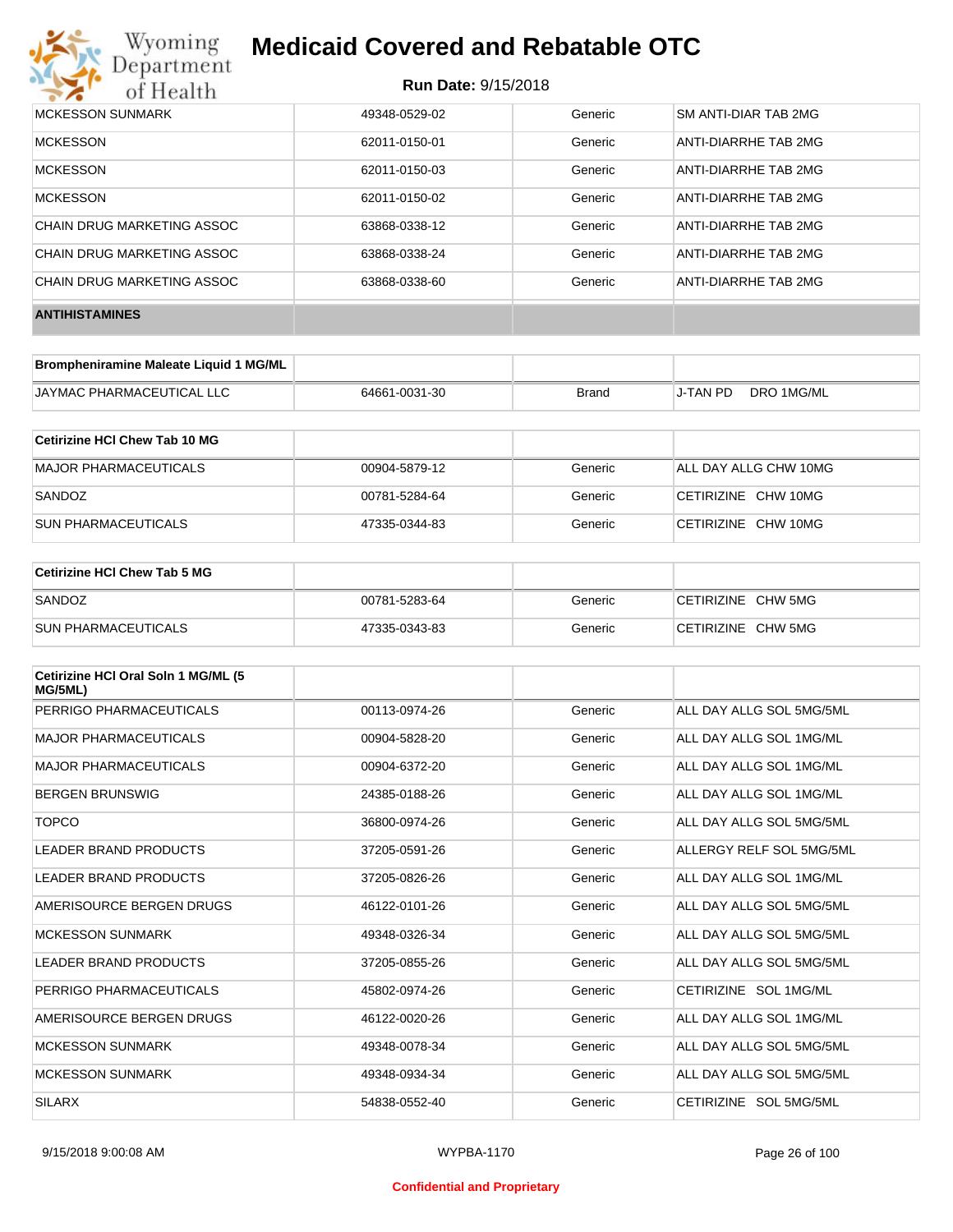

| <b>TARO</b>          | 51672-2088-08 | Generic | CETIRIZINE SOL 1MG/ML   |
|----------------------|---------------|---------|-------------------------|
| <b>MCKESSON</b>      | 62011-0051-01 | Generic | CETIRIZINE SOL 5MG/5ML  |
| <b>MCKESSON</b>      | 62011-0054-01 | Generic | ALLERGY COMP SOL 1MG/ML |
| <b>TARO</b>          | 51672-2102-08 | Generic | CETIRIZINE SOL 5MG/5ML  |
| <b>MCKESSON</b>      | 62011-0093-01 | Generic | CETIRIZINE SOL 5MG/5ML  |
| PRECISION DOSE, INC. | 68094-0720-62 | Generic | CETIRIZINE SOL 5MG/5ML  |
| PRECISION DOSE, INC. | 68094-0720-59 | Generic | CETIRIZINE SOL 5MG/5ML  |

| 00113-9458-39 | Generic | ALL DAY ALLG TAB 10MG          |
|---------------|---------|--------------------------------|
| 00113-9458-66 | Generic | ALL DAY ALLG TAB 10MG          |
| 00378-3637-05 | Generic | CETIRIZINE TAB 10MG            |
| 00536-4088-07 | Generic | CETIRIZINE TAB 10MG            |
| 00536-4088-11 | Generic | CETIRIZINE TAB 10MG            |
| 00536-4088-88 | Generic | CETIRIZINE TAB 10MG            |
| 00781-1684-01 | Generic | CETIRIZINE TAB 10MG            |
| 00904-5852-60 | Generic | ALL DAY ALLG TAB 10MG          |
| 00904-5852-89 | Generic | ALL DAY ALLG TAB 10MG          |
| 00536-1041-05 | Generic | CETIRIZINE TAB 10MG            |
| 00378-3637-01 | Generic | CETIRIZINE TAB 10MG            |
| 00904-5852-61 | Generic | CETIRIZINE TAB 10MG            |
| 16714-0271-03 | Generic | CETIRIZINE TAB 10MG            |
| 15127-0909-14 | Generic | SB ALLERGY TAB 10MG            |
| 15127-0909-30 | Generic | SB ALLERGY TAB 10MG            |
| 16571-0402-10 | Generic | CETIRIZINE TAB 10MG            |
| 16571-0402-50 | Generic | CETIRIZINE TAB 10MG            |
| 00904-5852-41 | Generic | ALL DAY ALLG TAB 10MG          |
| 00904-5852-43 | Generic | ALL DAY ALLG TAB 10MG          |
| 00904-5852-46 | Generic | ALL DAY ALLG TAB 10MG          |
| 24385-0998-65 | Generic | GNP ALL DAY TAB ALLERGY        |
| 24385-0998-74 | Generic | GNP ALL DAY TAB ALLERGY        |
| 24385-0998-75 | Generic | <b>GNP ALL DAY TAB ALLERGY</b> |
| 16714-0271-02 | Generic | CETIRIZINE TAB 10MG            |
| 36800-0458-87 | Generic | ALL DAY ALLG TAB 10MG          |
| 36800-0458-95 | Generic | ALL DAY ALLG TAB 10MG          |
| 36800-0458-47 | Generic | ALL DAY ALLG TAB 10MG          |
| 36800-0458-72 | Generic | ALL DAY ALLG TAB 10MG          |
|               |         |                                |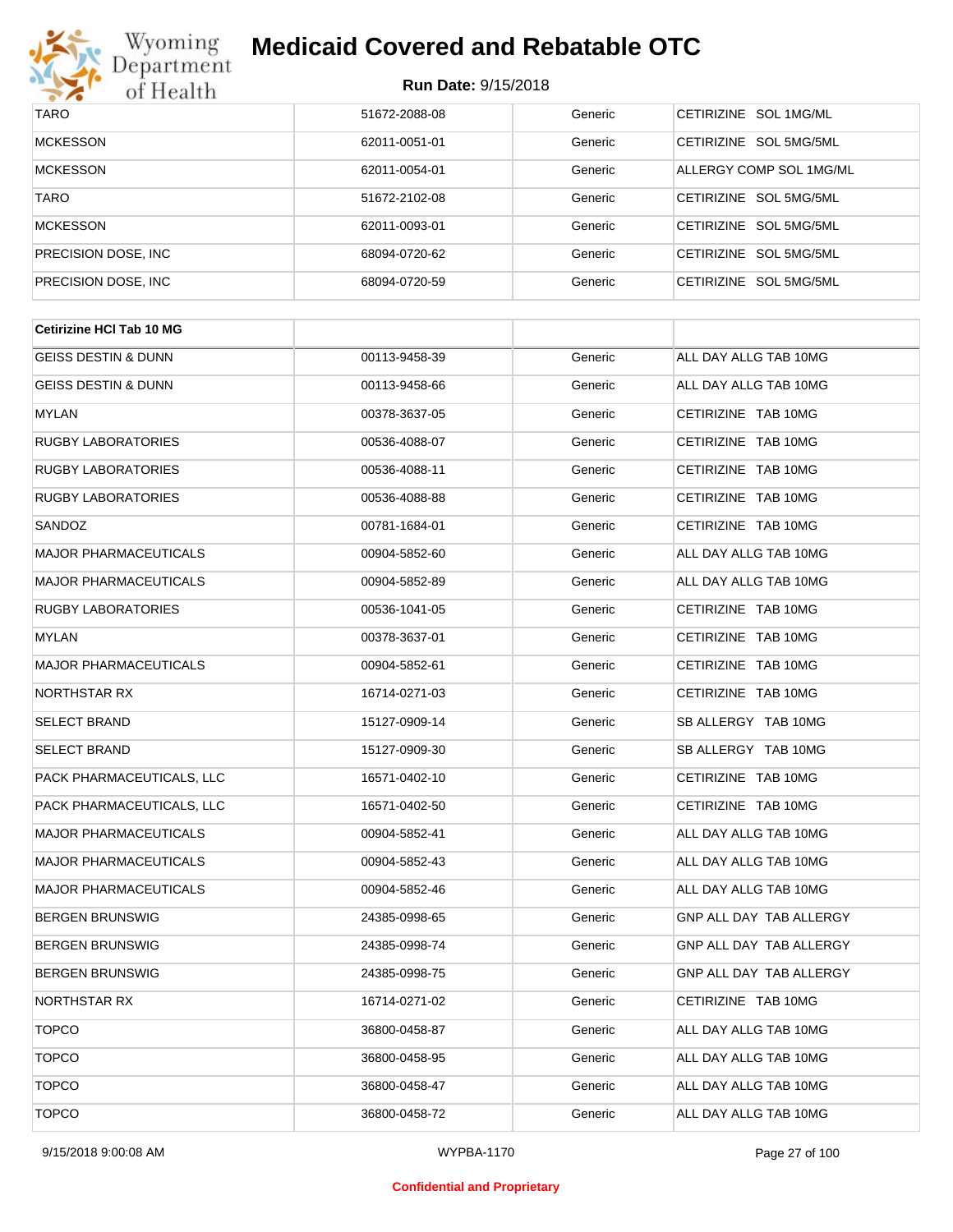

| <b>TOPCO</b>                  | 36800-0458-39 | Generic | ALL DAY ALLG TAB 10MG  |
|-------------------------------|---------------|---------|------------------------|
| <b>TOPCO</b>                  | 36800-0458-66 | Generic | ALL DAY ALLG TAB 10MG  |
| <b>TOPCO</b>                  | 36800-0458-13 | Generic | ALL DAY ALLG TAB 10MG  |
| <b>PERRIGO</b>                | 45802-0919-87 | Generic | CETIRIZINE TAB 10MG    |
| <b>MCKESSON SUNMARK</b>       | 49348-0939-12 | Generic | SM ALL DAY TAB ALLERGY |
| <b>MCKESSON SUNMARK</b>       | 49348-0939-44 | Generic | SM ALL DAY TAB ALLERGY |
| <b>PERRIGO</b>                | 45802-0919-39 | Generic | CETIRIZINE TAB 10MG    |
| <b>OHM LABS</b>               | 51660-0939-54 | Generic | CETIRIZINE TAB 10MG    |
| <b>MYLAN INSTITUTIONAL</b>    | 51079-0597-01 | Generic | CETIRIZINE TAB 10MG    |
| <b>MCKESSON SUNMARK</b>       | 49348-0984-46 | Generic | SM ALL DAY TAB ALLERGY |
| <b>MYLAN INSTITUTIONAL</b>    | 51079-0597-20 | Generic | CETIRIZINE TAB 10MG    |
| <b>MCKESSON</b>               | 62011-0052-01 | Generic | ALL DAY ALLG TAB 10MG  |
| <b>MCKESSON</b>               | 62011-0052-02 | Generic | ALL DAY ALLG TAB 10MG  |
| DR.REDDY'S LABORATORIES, INC. | 55111-0699-90 | Generic | CETIRIZINE TAB 10MG    |
| <b>APOTEX</b>                 | 60505-2633-01 | Generic | CETIRIZINE TAB 10MG    |
| <b>APOTEX</b>                 | 60505-2633-08 | Generic | CETIRIZINE TAB 10MG    |
| <b>MCKESSON</b>               | 62011-0205-02 | Generic | ALL DAY ALLG TAB 10MG  |
| CHAIN DRUG MARKETING ASSOC    | 63868-0132-90 | Generic | QC ALLERGY TAB 10MG    |
| CHAIN DRUG MARKETING ASSOC    | 63868-0132-14 | Generic | QC ALLERGY TAB 10MG    |
| CHAIN DRUG MARKETING ASSOC    | 63868-0132-30 | Generic | QC ALLERGY TAB 10MG    |

| Cetirizine HCI Tab 5 MG   |               |         |                    |
|---------------------------|---------------|---------|--------------------|
| <b>MYLAN</b>              | 00378-3635-01 | Generic | CETIRIZINE TAB 5MG |
| SANDOZ                    | 00781-1683-01 | Generic | CETIRIZINE TAB 5MG |
| PACK PHARMACEUTICALS, LLC | 16571-0401-10 | Generic | CETIRIZINE TAB 5MG |

| <b>Chlorcyclizine HCI Tab 25 MG</b> |               |       |        |          |
|-------------------------------------|---------------|-------|--------|----------|
| MAGNA PHARMACEUTICALS. INC          | 58407-0025-30 | Brand | ⊣AHIST | TAB 25MG |

| <b>Chlorpheniramine Maleate Liquid 2 MG/ML</b> |               |              |                                |
|------------------------------------------------|---------------|--------------|--------------------------------|
| <b>WOMEN'S CHOICE PHARMACEUTICALS</b>          | 00485-0094-02 | <b>Brand</b> | <b>LED CHLORPED LIQ 2MG/ML</b> |

| <b>Chlorpheniramine Maleate Syrup 2</b><br>MG/5ML |               |         |                         |
|---------------------------------------------------|---------------|---------|-------------------------|
| WOMEN'S CHOICE PHARMACEUTICALS                    | 00485-0098-04 | Generic | ED CHLORPED SYP JR      |
| RUGBY LABORATORIES                                | 00536-1025-47 | Generic | ALLER-CHLOR SYP 2MG/5ML |
| WOMEN'S CHOICE PHARMACEUTICALS                    | 00485-0098-16 | Generic | ED CHLORPED SYP JR      |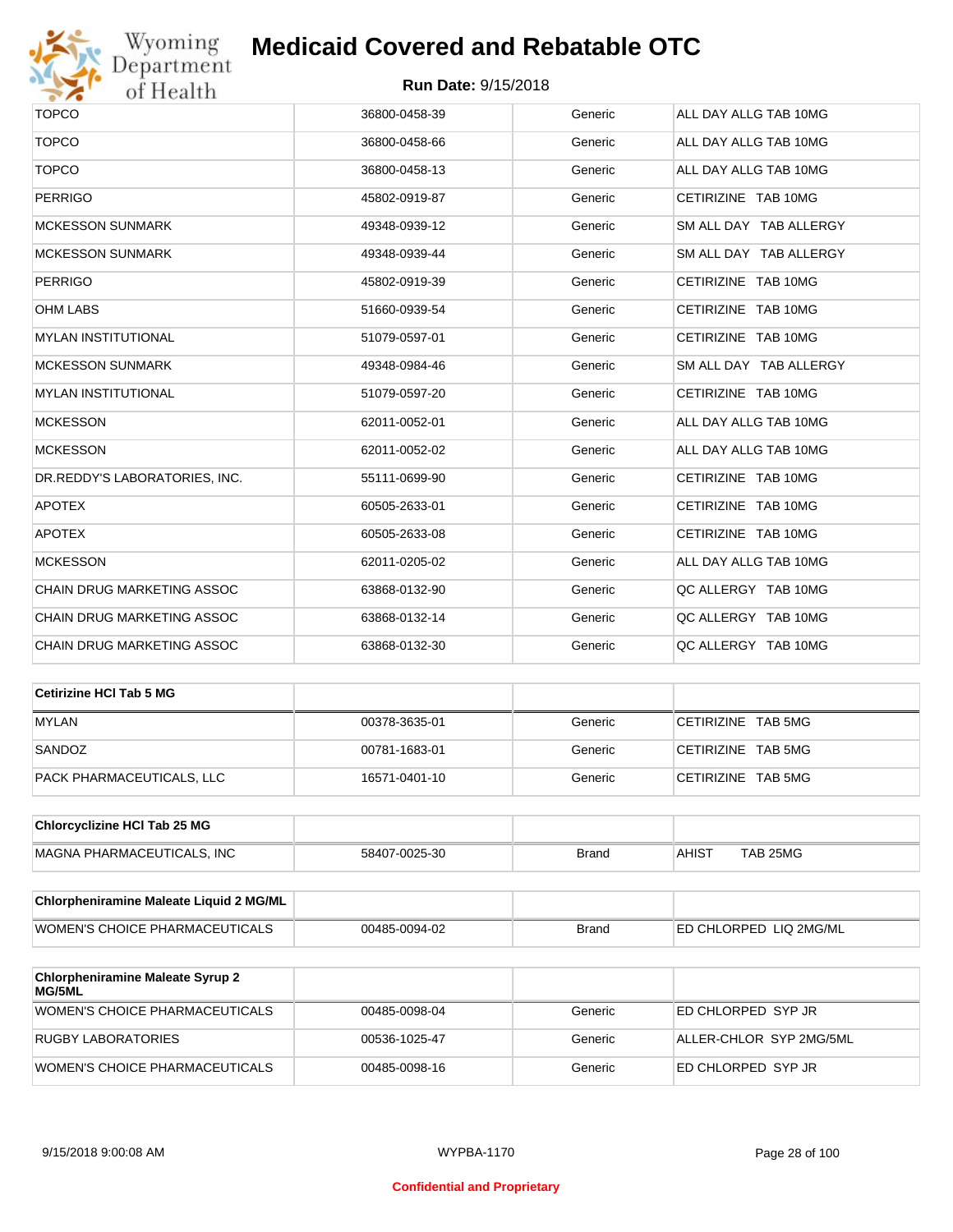

| <b>Chlorpheniramine Maleate Tab 4 MG</b> |               |         |                           |
|------------------------------------------|---------------|---------|---------------------------|
| WOMEN'S CHOICE PHARMACEUTICALS           | 00485-0085-01 | Generic | ED-CHLORTAN TAB 4MG       |
| <b>RUGBY LABORATORIES</b>                | 00536-1006-01 | Generic | ALLER-CHLOR TAB 4MG       |
| <b>MAJOR PHARMACEUTICALS</b>             | 00904-0012-24 | Generic | TAB 4MG<br><b>ALLERGY</b> |
| <b>MAJOR PHARMACEUTICALS</b>             | 00904-0012-59 | Generic | <b>ALLERGY</b><br>TAB 4MG |
| <b>MAJOR PHARMACEUTICALS</b>             | 00904-0012-61 | Generic | TAB 4MG<br><b>ALLERGY</b> |
| <b>RUGBY LABORATORIES</b>                | 00536-1006-35 | Generic | ALLER-CHLOR TAB 4MG       |
| <b>RUGBY LABORATORIES</b>                | 00536-1006-10 | Generic | ALLER-CHLOR TAB 4MG       |
| <b>RUGBY LABORATORIES</b>                | 00536-3467-10 | Generic | ALLER-CHLOR TAB 4MG       |
| <b>MAJOR PHARMACEUTICALS</b>             | 00904-0012-80 | Generic | ALLERGY<br>TAB 4MG        |
| <b>SELECT BRAND</b>                      | 15127-0821-09 | Generic | CHLORPHENIR TAB 4MG       |
| <b>BERGEN BRUNSWIG</b>                   | 24385-0463-78 | Generic | GNP ALLERGY TAB 4MG       |
| <b>TOPCO</b>                             | 36800-0463-62 | Generic | TAB 4MG<br><b>ALLERGY</b> |
| <b>BERGEN BRUNSWIG</b>                   | 24385-0463-62 | Generic | GNP ALLERGY TAB 4MG       |
| <b>LEADER BRAND PRODUCTS</b>             | 37205-0215-62 | Generic | <b>ALLERGY</b><br>TAB 4MG |
| <b>LEADER BRAND PRODUCTS</b>             | 37205-0215-78 | Generic | <b>ALLERGY</b><br>TAB 4MG |
| <b>MCKESSON SUNMARK</b>                  | 49348-0025-10 | Generic | SM ALLERGY TAB 4MG        |
| <b>MCKESSON SUNMARK</b>                  | 49348-0025-04 | Generic | SM ALLERGY TAB 4MG        |
| <b>TIME-CAP LABS</b>                     | 49483-0242-01 | Generic | ALLERGY-TIME TAB 4MG      |
| <b>TIME-CAP LABS</b>                     | 49483-0242-10 | Generic | ALLERGY-TIME TAB 4MG      |
| <b>MCKESSON</b>                          | 62011-0059-01 | Generic | HM ALLERGY TAB 4MG        |

| Chlorpheniramine Maleate Tab ER 12 MG |               |         |                         |
|---------------------------------------|---------------|---------|-------------------------|
| IKVK TECH                             | 10702-0017-06 | Generic | CHLORPHENIR TAB 12MG CR |
| IKVK TECH                             | 10702-0017-24 | Generic | CHLORPHENIR TAB 12MG CR |
| LEADER BRAND PRODUCTS                 | 37205-0117-62 | Generic | TAB 12MG CR<br>ALLERGY  |

| <b>Clemastine Fumarate Tab 1.34 MG (1 MG</b><br>Base Equiv) |               |         |                          |
|-------------------------------------------------------------|---------------|---------|--------------------------|
| PERRIGO PHARMACEUTICALS                                     | 00113-0282-73 | Generic | DAYHIST ALRG TAB 12 HOUR |
| SANDOZ                                                      | 00781-1358-01 | Generic | CLEMASTINE TAB 1.34MG    |
| <b>BERGEN BRUNSWIG</b>                                      | 24385-0183-51 | Generic | GNP DAYHIST TAB 1.34MG   |
| <b>TOPCO</b>                                                | 36800-0282-51 | Generic | DAYHIST ALRG TAB 12 HOUR |
| LEADER BRAND PRODUCTS                                       | 37205-0228-73 | Generic | ALLERHIST-1 TAB 1.34MG   |
| MCKESSON SUNMARK                                            | 49348-0686-03 | Generic | ALLERGY RELF TAB 1.34MG  |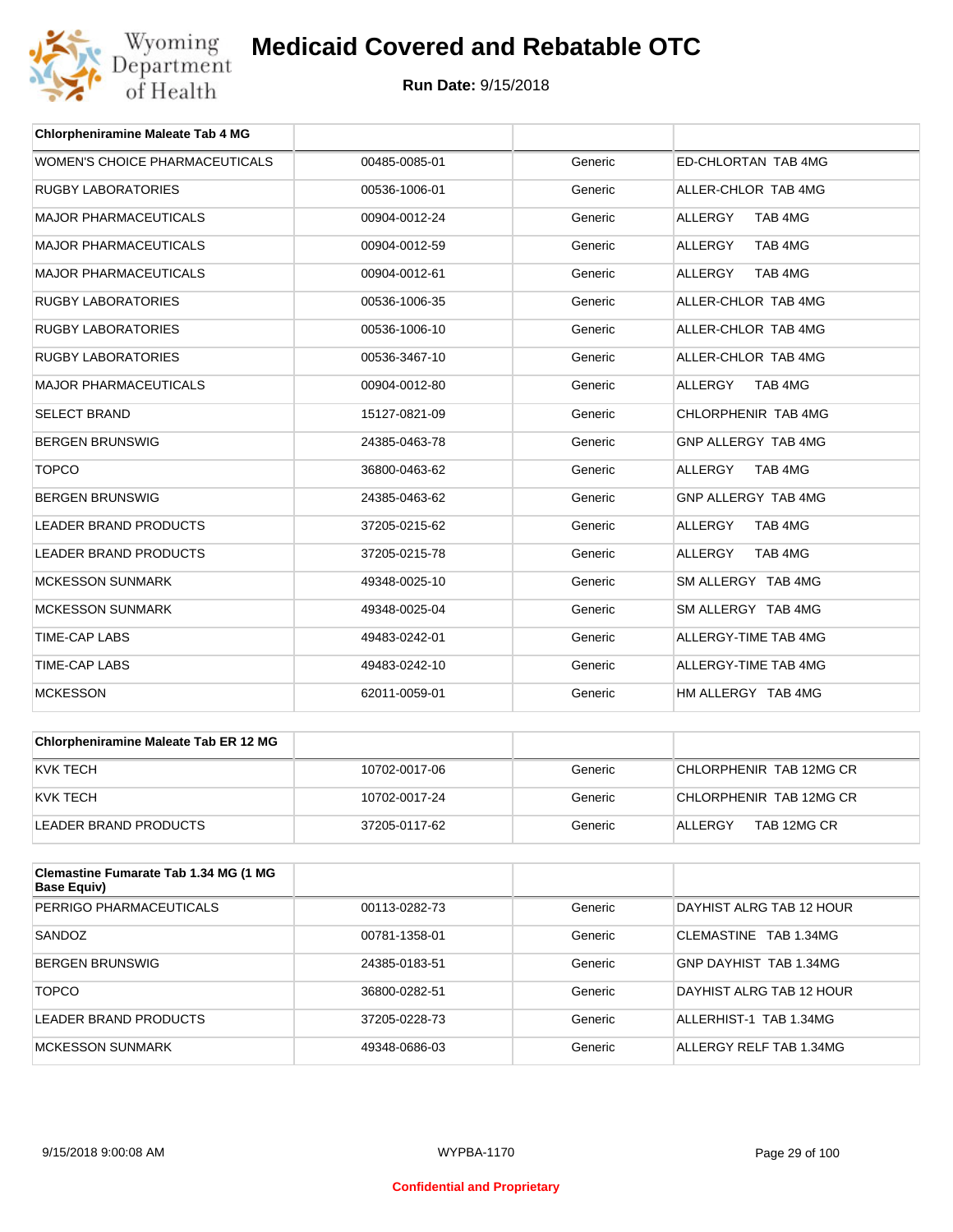

| Dexbrompheniramine Maleate Tab 2 MG |               |              |                             |
|-------------------------------------|---------------|--------------|-----------------------------|
| POLY PHARMACEUTICALS                | 50991-0783-60 | <b>Brand</b> | ALA-HIST IR TAB 2MG         |
|                                     |               |              |                             |
| Diphenhydramine HCI Cap 25 MG       |               |              |                             |
| <b>GEISS DESTIN &amp; DUNN</b>      | 00113-0462-62 | Generic      | ALLERGY RELF CAP 25MG       |
| SANDOZ                              | 00185-0648-01 | Generic      | DIPHENHYDRAM CAP 25MG       |
| <b>PAR PHARMACEUTICALS</b>          | 00603-3339-21 | Generic      | DIPHENHYDRAM CAP 25MG       |
| PAR PHARMACEUTICALS                 | 00603-3339-32 | Generic      | DIPHENHYDRAM CAP 25MG       |
| <b>MAJOR PHARMACEUTICALS</b>        | 00904-5306-60 | Generic      | BANOPHEN<br>CAP 25MG        |
| SANDOZ                              | 00185-0648-10 | Generic      | DIPHENHYDRAM CAP 25MG       |
| <b>RUGBY LABORATORIES</b>           | 00536-1010-01 | Generic      | DIPHENHIST CAP 25MG         |
| PAR PHARMACEUTICAL                  | 00603-0241-18 | Generic      | Q-DRYL<br>CAP 25MG          |
| <b>MAJOR PHARMACEUTICALS</b>        | 00904-5306-61 | Generic      | DIPHENHYDRAM CAP 25MG       |
| <b>MAJOR PHARMACEUTICALS</b>        | 00904-5306-80 | Generic      | BANOPHEN<br>CAP 25MG        |
| <b>MAJOR PHARMACEUTICALS</b>        | 00904-2035-24 | Generic      | <b>BANOPHEN</b><br>CAP 25MG |
| CONTRACT PHARMACAL CORPORATION      | 10267-0835-04 | Generic      | DIPHENHYDRAM CAP 25MG       |
| <b>SELECT BRAND</b>                 | 15127-0283-48 | Generic      | ALLERGY<br>CAP 25MG         |
| PHARBEST PHARMACEUTICALS            | 16103-0348-03 | Generic      | PHARBEDRYL CAP 25MG         |
| CONTRACT PHARMACAL CORPORATION      | 10267-0835-01 | Generic      | DIPHENHYDRAM CAP 25MG       |
| PHARBEST PHARMACEUTICALS            | 16103-0348-08 | Generic      | PHARBEDRYL CAP 25MG         |
| PHARBEST PHARMACEUTICALS            | 16103-0348-11 | Generic      | PHARBEDRYL CAP 25MG         |
| <b>SELECT BRAND</b>                 | 15127-0283-24 | Generic      | ALLERGY<br>CAP 25MG         |
| <b>TOPCO</b>                        | 36800-0462-62 | Generic      | ALLERGY<br>CAP 25MG         |
| <b>TOPCO</b>                        | 36800-0462-67 | Generic      | ALLERGY<br>CAP 25MG         |
| <b>TOPCO</b>                        | 36800-0462-78 | Generic      | ALLERGY<br>CAP 25MG         |
| BERGEN BRUNSWIG                     | 24385-0462-62 | Generic      | GNP ALLERGY CAP 25MG        |
| <b>BERGEN BRUNSWIG</b>              | 24385-0462-78 | Generic      | GNP ALLERGY CAP 25MG        |
| <b>MCKESSON SUNMARK</b>             | 49348-0971-10 | Generic      | ALLERGY RELF CAP 25MG       |
| <b>MCKESSON</b>                     | 62011-0056-01 | Generic      | CAP 25MG<br>ALLERGY         |
| CHAIN DRUG MARKETING ASSOC          | 63868-0087-01 | Generic      | COMP ALLERGY CAP 25MG       |
| CHAIN DRUG MARKETING ASSOC          | 63868-0087-24 | Generic      | COMP ALLERGY CAP 25MG       |
| <b>MCKESSON</b>                     | 62011-0056-03 | Generic      | CAP 25MG<br>ALLERGY         |
| <b>SDA LABORATORIES INC</b>         | 66424-0020-01 | Generic      | DIPHENHYDRAM CAP 25MG       |
| <b>SDA LABORATORIES INC</b>         | 66424-0020-10 | Generic      | DIPHENHYDRAM CAP 25MG       |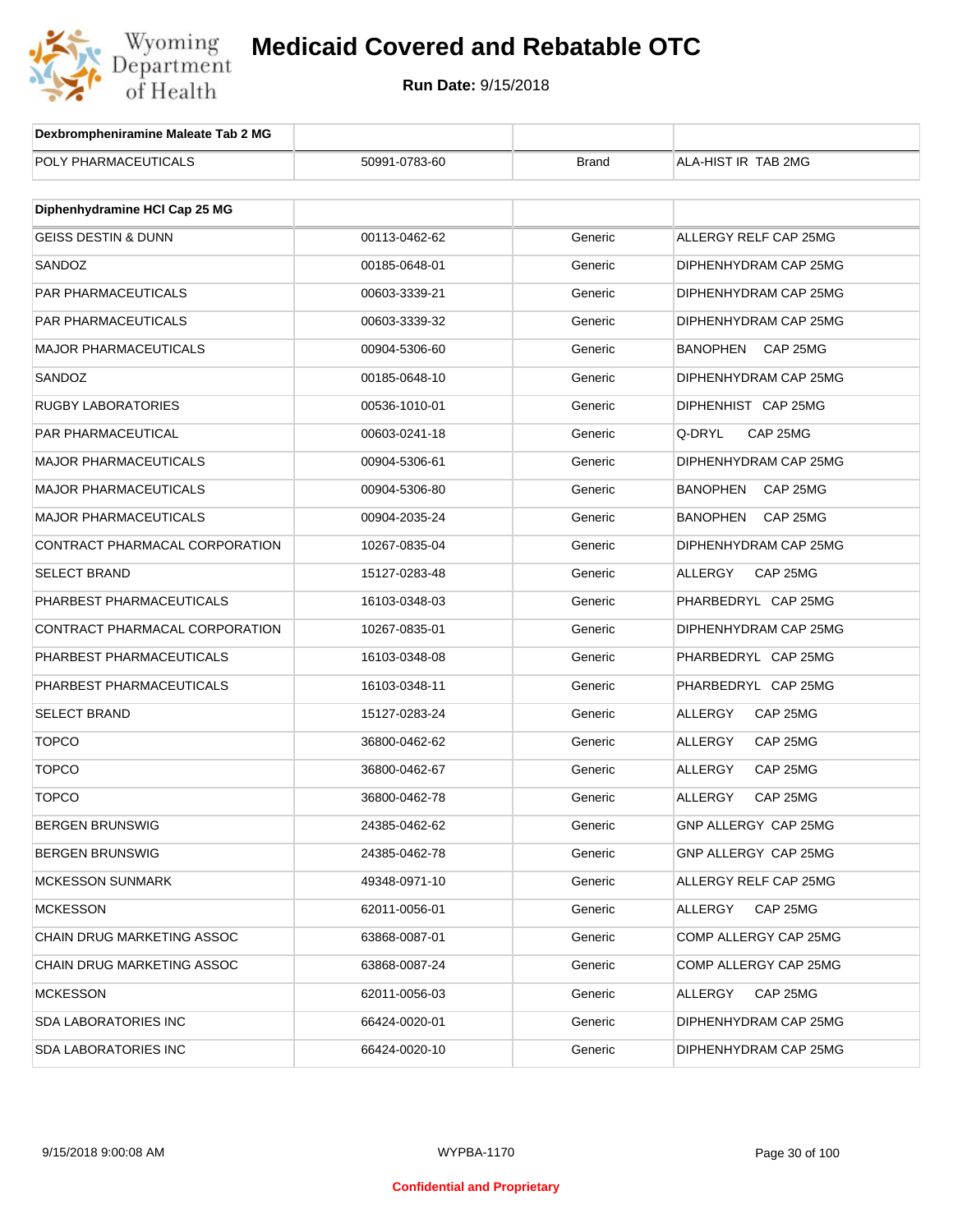

| Diphenhydramine HCI Cap 50 MG          |               |         |                                 |
|----------------------------------------|---------------|---------|---------------------------------|
| SANDOZ                                 | 00185-0649-10 | Generic | DIPHENHYDRAM CAP 50MG           |
| SANDOZ                                 | 00185-0649-01 | Generic | DIPHENHYDRAM CAP 50MG           |
| PAR PHARMACEUTICALS                    | 00603-3340-21 | Generic | DIPHENHYDRAM CAP 50MG           |
| <b>MAJOR PHARMACEUTICALS</b>           | 00904-2056-61 | Generic | DIPHENHYDRAM CAP 50MG           |
| PAR PHARMACEUTICALS                    | 00603-3340-32 | Generic | DIPHENHYDRAM CAP 50MG           |
| <b>MAJOR PHARMACEUTICALS</b>           | 00904-5307-60 | Generic | <b>BANOPHEN</b><br>CAP 50MG     |
| <b>MAJOR PHARMACEUTICALS</b>           | 00904-5307-80 | Generic | <b>BANOPHEN</b><br>CAP 50MG     |
| PHARBEST PHARMACEUTICALS               | 16103-0347-11 | Generic | PHARBEDRYL CAP 50MG             |
| <b>SDA LABORATORIES INC</b>            | 66424-0021-01 | Generic | DIPHENHYDRAM CAP 50MG           |
| <b>SDA LABORATORIES INC</b>            | 66424-0021-10 | Generic | DIPHENHYDRAM CAP 50MG           |
| Diphenhydramine HCI Liquid 12.5 MG/5ML |               |         |                                 |
| <b>GEISS DESTIN &amp; DUNN</b>         | 00113-0379-26 | Generic | ALLERGY RELF LIQ 12.5/5ML       |
| <b>RUGBY LABORATORIES</b>              | 00536-0770-85 | Generic | DIPHENHIST LIQ 12.5/5ML         |
| <b>RUGBY LABORATORIES</b>              | 00536-0770-97 | Generic | DIPHENHIST LIQ 12.5/5ML         |
| PAR PHARMACEUTICALS                    | 00603-0823-94 | Generic | Q-DRYL<br>LIQ 12.5/5ML          |
| <b>MAJOR PHARMACEUTICALS</b>           | 00904-1228-00 | Generic | <b>BANOPHEN</b><br>LIQ 12.5/5ML |
| PAR PHARMACEUTICALS                    | 00603-0823-54 | Generic | Q-DRYL<br>LIQ 12.5/5ML          |
| PAR PHARMACEUTICALS                    | 00603-0823-81 | Generic | Q-DRYL<br>LIQ 12.5/5ML          |
| <b>MAJOR PHARMACEUTICALS</b>           | 00904-1228-20 | Generic | <b>BANOPHEN</b><br>LIQ 12.5/5ML |
| PAR PHARMACEUTICALS                    | 00603-0823-58 | Generic | Q-DRYL<br>LIQ 12.5/5ML          |
| <b>MAJOR PHARMACEUTICALS</b>           | 00904-5174-16 | Generic | <b>BANOPHEN</b><br>LIQ 12.5/5ML |
| <b>BERGEN BRUNSWIG</b>                 | 24385-0379-26 | Generic | CHLD ALLERGY LIQ 12.5/5ML       |
| <b>LEADER BRAND PRODUCTS</b>           | 37205-0565-26 | Generic | ALLERGY<br>LIQ 12.5/5ML         |
| TOPCO                                  | 36800-0379-26 | Generic | CHLD ALLERGY LIQ 12.5/5ML       |
| <b>TOPCO</b>                           | 36800-0379-34 | Generic | CHLD ALLERGY LIQ 12.5/5ML       |
| <b>MCKESSON SUNMARK</b>                | 49348-0045-34 | Generic | ALLERGY RELF LIQ 12.5/5ML       |
| LEADER BRAND PRODUCTS                  | 37205-0565-34 | Generic | ALLERGY<br>LIQ 12.5/5ML         |
| <b>MCKESSON SUNMARK</b>                | 49348-0045-37 | Generic | ALLERGY RELF LIQ 12.5/5ML       |
| SILARX                                 | 54838-0135-40 | Generic | SILADRYL ALR LIQ 12.5/5ML       |
| <b>SILARX</b>                          | 54838-0135-70 | Generic | SILADRYL ALR LIQ 12.5/5ML       |
| <b>SILARX</b>                          | 54838-0135-80 | Generic | SILADRYL ALR LIQ 12.5/5ML       |
| <b>MCKESSON</b>                        | 62011-0057-01 | Generic | ALLERGY CHLD LIQ 12.5/5ML       |
| CHAIN DRUG MARKETING ASSOC             | 63868-0823-54 | Generic | CHLD ALLERGY LIQ 12.5/5ML       |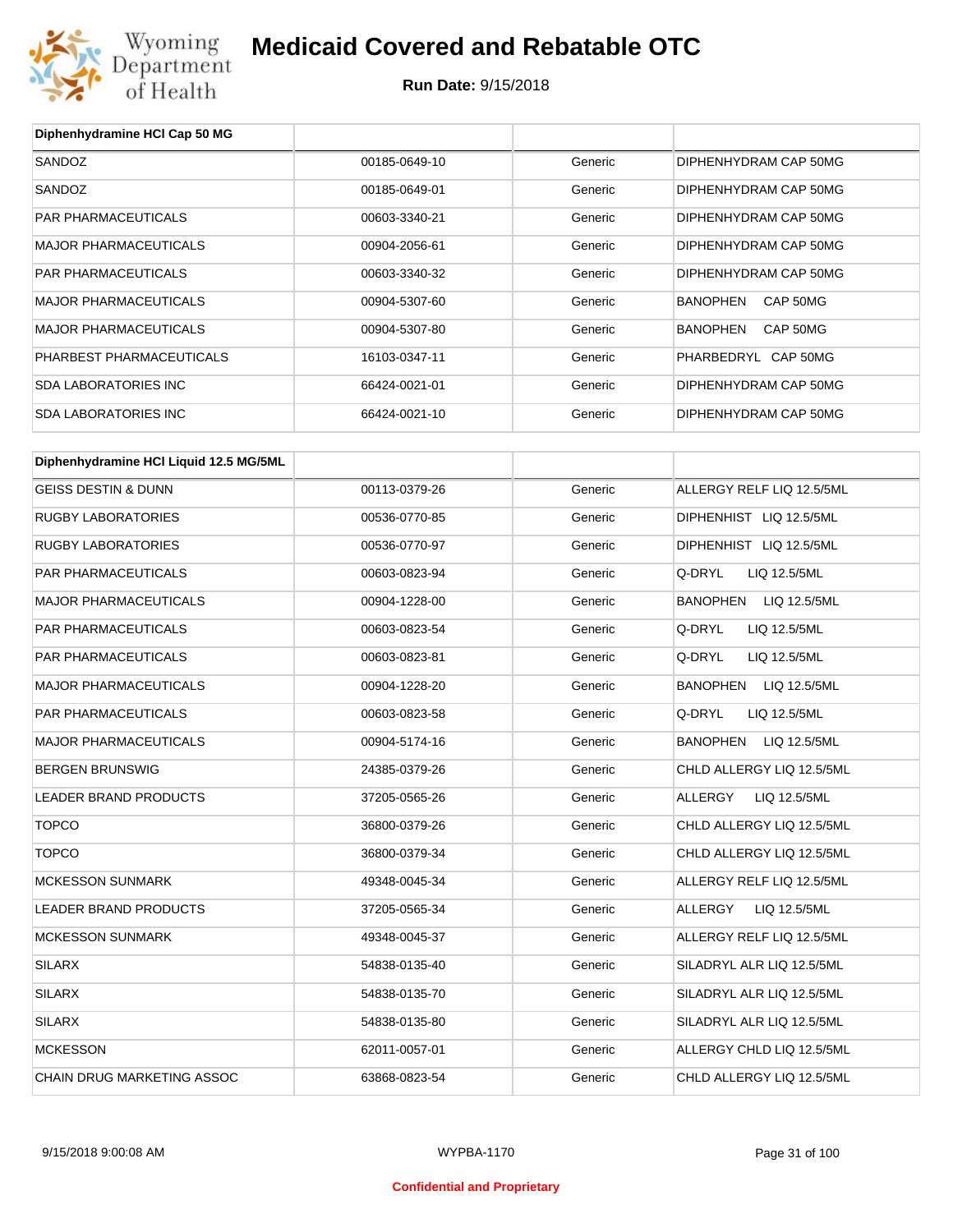

| Diphenhydramine HCI Syrup 12.5 MG/5ML |               |              |                             |
|---------------------------------------|---------------|--------------|-----------------------------|
| <b>PAR PHARMACEUTICALS</b>            | 00603-0860-54 | Generic      | QUENALIN<br>SYP 12.5/5ML    |
| <b>SILARX</b>                         | 54838-0154-70 | <b>Brand</b> | SILPHEN COUG SYP 12.5/5ML   |
| <b>SILARX</b>                         | 54838-0154-40 | <b>Brand</b> | SILPHEN COUG SYP 12.5/5ML   |
| <b>SILARX</b>                         | 54838-0154-80 | <b>Brand</b> | SILPHEN COUG SYP 12.5/5ML   |
|                                       |               |              |                             |
| Diphenhydramine HCI Tab 25 MG         |               |              |                             |
| <b>GEISS DESTIN &amp; DUNN</b>        | 00113-0479-62 | Generic      | ALLERGY RELF TAB 25MG       |
| <b>GEISS DESTIN &amp; DUNN</b>        | 00113-0479-78 | Generic      | ALLERGY RELF TAB 25MG       |
| <b>RUGBY LABORATORIES</b>             | 00536-1016-01 | Generic      | DIPHENHIST TAB 25MG         |
| <b>MAJOR PHARMACEUTICALS</b>          | 00904-5551-24 | Generic      | <b>BANOPHEN</b><br>TAB 25MG |
| <b>MAJOR PHARMACEUTICALS</b>          | 00904-5551-59 | Generic      | <b>BANOPHEN</b><br>TAB 25MG |
| <b>SELECT BRAND</b>                   | 15127-0018-01 | Generic      | SB ALLERGY TAB 25MG MED     |
| <b>TOPCO</b>                          | 36800-0479-62 | Generic      | <b>ALLERGY</b><br>TAB 25MG  |
| <b>TOPCO</b>                          | 36800-0479-67 | Generic      | ALLERGY<br>TAB 25MG         |
| <b>TOPCO</b>                          | 36800-0479-78 | Generic      | TAB 25MG<br><b>ALLERGY</b>  |
| <b>TOPCO</b>                          | 36800-0479-79 | Generic      | ALLERGY<br>TAB 25MG         |
| <b>BERGEN BRUNSWIG</b>                | 24385-0479-78 | Generic      | GNP ALLERGY TAB 25MG        |
| <b>BERGEN BRUNSWIG</b>                | 24385-0479-62 | Generic      | GNP ALLERGY TAB 25MG        |
| <b>TIME-CAP LABS</b>                  | 49483-0061-01 | Generic      | DIPHENHYDRAM TAB 25MG       |
| <b>TIME-CAP LABS</b>                  | 49483-0061-10 | Generic      | DIPHENHYDRAM TAB 25MG       |
| <b>MCKESSON SUNMARK</b>               | 49348-0983-10 | Generic      | SM ALLERGY TAB 25MG RLF     |
| <b>MCKESSON</b>                       | 62011-0058-01 | Generic      | HM ALLERGY TAB 25MG         |
| <b>MCKESSON</b>                       | 62011-0058-03 | Generic      | HM ALLERGY TAB 25MG         |
|                                       |               |              |                             |

| Fexofenadine HCI Susp 30 MG/5ML (6<br>MG/ML) |               |         |                                  |
|----------------------------------------------|---------------|---------|----------------------------------|
| ACTAVIS MID ATLANTIC                         | 00472-0527-94 | Generic | <b>FEXOFENADINE SUS 30MG/5ML</b> |
| <b>RUGBY LABORATORIES</b>                    | 00536-1005-97 | Generic | <b>FEXOFENADINE SUS 30MG/5ML</b> |

| Fexofenadine HCI Tab 180 MG  |               |         |                        |
|------------------------------|---------------|---------|------------------------|
| RUGBY LABORATORIES           | 00536-1066-15 | Generic | FEXOFENADINE TAB 180MG |
| <b>MAJOR PHARMACEUTICALS</b> | 00904-6214-46 | Generic | FEXOFENADINE TAB 180MG |
| <b>MYLAN</b>                 | 00378-0782-05 | Generic | FEXOFENADINE TAB 180MG |
| <b>MYLAN</b>                 | 00378-0782-93 | Generic | FEXOFENADINE TAB 180MG |
| <b>MAJOR PHARMACEUTICALS</b> | 00904-6214-18 | Generic | FEXOFENADINE TAB 180MG |
| MAJOR PHARMACEUTICALS        | 00904-6214-48 | Generic | FEXOFENADINE TAB 180MG |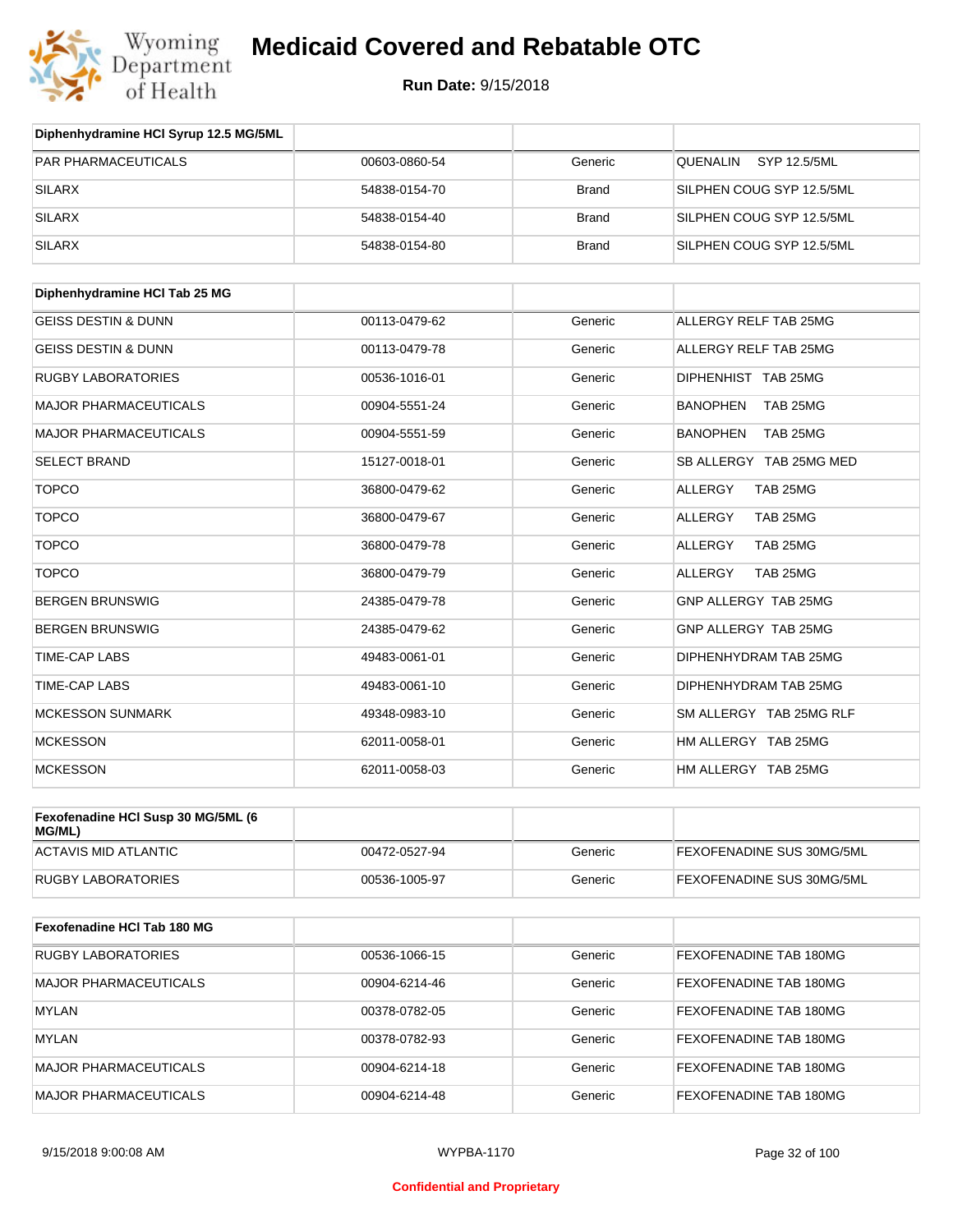#### **Run Date:** 9/15/2018

| Wyoming<br><b>Medicaid Covered and Rebatable OTC</b><br>Department |               |         |                        |  |  |
|--------------------------------------------------------------------|---------------|---------|------------------------|--|--|
| <b>Run Date: 9/15/2018</b><br>of Health                            |               |         |                        |  |  |
| <b>MAJOR PHARMACEUTICALS</b>                                       | 00904-6214-52 | Generic | FEXOFENADINE TAB 180MG |  |  |
| <b>MAJOR PHARMACEUTICALS</b>                                       | 00904-6214-89 | Generic | FEXOFENADINE TAB 180MG |  |  |
| AMERISOURCE BERGEN DRUGS                                           | 46122-0040-61 | Generic | GNP ALLERGY TAB 180MG  |  |  |
| AMERISOURCE BERGEN DRUGS                                           | 46122-0040-75 | Generic | GNP ALLERGY TAB 180MG  |  |  |
| PERRIGO PHARMACEUTICALS                                            | 45802-0571-78 | Generic | FEXOFENADINE TAB 180MG |  |  |
| LEADER BRAND PRODUCTS                                              | 37205-0650-65 | Generic | ALLER-EASE TAB 180MG   |  |  |
| <b>LEADER BRAND PRODUCTS</b>                                       | 37205-0650-88 | Generic | ALLER-EASE TAB 180MG   |  |  |
| AMERISOURCE BERGEN DRUGS                                           | 46122-0040-22 | Generic | GNP ALLERGY TAB 180MG  |  |  |
| AMERISOURCE BERGEN DRUGS                                           | 46122-0040-65 | Generic | GNP ALLERGY TAB 180MG  |  |  |
| <b>MCKESSON SUNMARK</b>                                            | 49348-0968-44 | Generic | FEXOFENADINE TAB 180MG |  |  |
| <b>MCKESSON SUNMARK</b>                                            | 49348-0968-57 | Generic | FEXOFENADINE TAB 180MG |  |  |
| <b>MYLAN INSTITUTIONAL</b>                                         | 51079-0548-01 | Generic | FEXOFENADINE TAB 180MG |  |  |
| <b>MCKESSON SUNMARK</b>                                            | 49348-0968-56 | Generic | FEXOFENADINE TAB 180MG |  |  |
| <b>MYLAN INSTITUTIONAL</b>                                         | 51079-0548-20 | Generic | FEXOFENADINE TAB 180MG |  |  |
| <b>MCKESSON</b>                                                    | 62011-0067-02 | Generic | FEXOFENADINE TAB 180MG |  |  |
| DR.REDDY'S LABORATORIES, INC.                                      | 55111-0784-30 | Generic | FEXOFENADINE TAB 180MG |  |  |
| <b>RECKITT BENCKISER</b>                                           | 63824-0926-40 | Generic | MUCINEX ALLR TAB 180MG |  |  |
| <b>RECKITT BENCKISER</b>                                           | 63824-0926-10 | Generic | MUCINEX ALLR TAB 180MG |  |  |
| <b>MCKESSON</b>                                                    | 62011-0067-01 | Generic | FEXOFENADINE TAB 180MG |  |  |
| <b>MCKESSON</b>                                                    | 62011-0233-01 | Generic | FEXOFENADINE TAB 180MG |  |  |
| <b>RECKITT BENCKISER</b>                                           | 63824-0926-05 | Generic | MUCINEX ALLR TAB 180MG |  |  |
| <b>RECKITT BENCKISER</b>                                           | 63824-0926-30 | Generic | MUCINEX ALLR TAB 180MG |  |  |
|                                                                    |               |         |                        |  |  |
| Fexofenadine HCI Tab 60 MG                                         |               |         |                        |  |  |
| <b>PERRIGO</b>                                                     | 00113-0425-53 | Generic | ALLER-EASE TAB 60MG    |  |  |
| <b>MYLAN</b>                                                       | 00378-0781-05 | Generic | FEXOFENADINE TAB 60MG  |  |  |

| .                          | 0001001010100 | ------  | סומט שונים ברושות אום וסגים |
|----------------------------|---------------|---------|-----------------------------|
| <b>MYLAN</b>               | 00378-0781-91 | Generic | FEXOFENADINE TAB 60MG       |
| PERRIGO PHARMACEUTICALS    | 45802-0425-78 | Generic | FEXOFENADINE TAB 60MG       |
| <b>MCKESSON SUNMARK</b>    | 49348-0970-02 | Generic | FEXOFENADINE TAB 60MG       |
| <b>MYLAN INSTITUTIONAL</b> | 51079-0547-01 | Generic | FEXOFENADINE TAB 60MG       |
| <b>MYLAN INSTITUTIONAL</b> | 51079-0547-20 | Generic | FEXOFENADINE TAB 60MG       |
| <b>MCKESSON</b>            | 62011-0068-01 | Generic | FEXOFENADINE TAB 60MG       |

| Loratadine Rapidly-Disintegrating Tab 10<br>MG |               |         |                       |
|------------------------------------------------|---------------|---------|-----------------------|
| MAJOR PHARMACEUTICALS                          | 00904-5806-15 | Generic | TAB 10MG<br>ALL FRGY  |
| BERGEN BRUNSWIG                                | 24385-0161-52 | Generic | ALLERGY RELF TAB 10MG |
| BERGEN BRUNSWIG                                | 24385-0540-53 | Generic | ALLERGY RELF TAB 10MG |

#### **Confidential and Proprietary**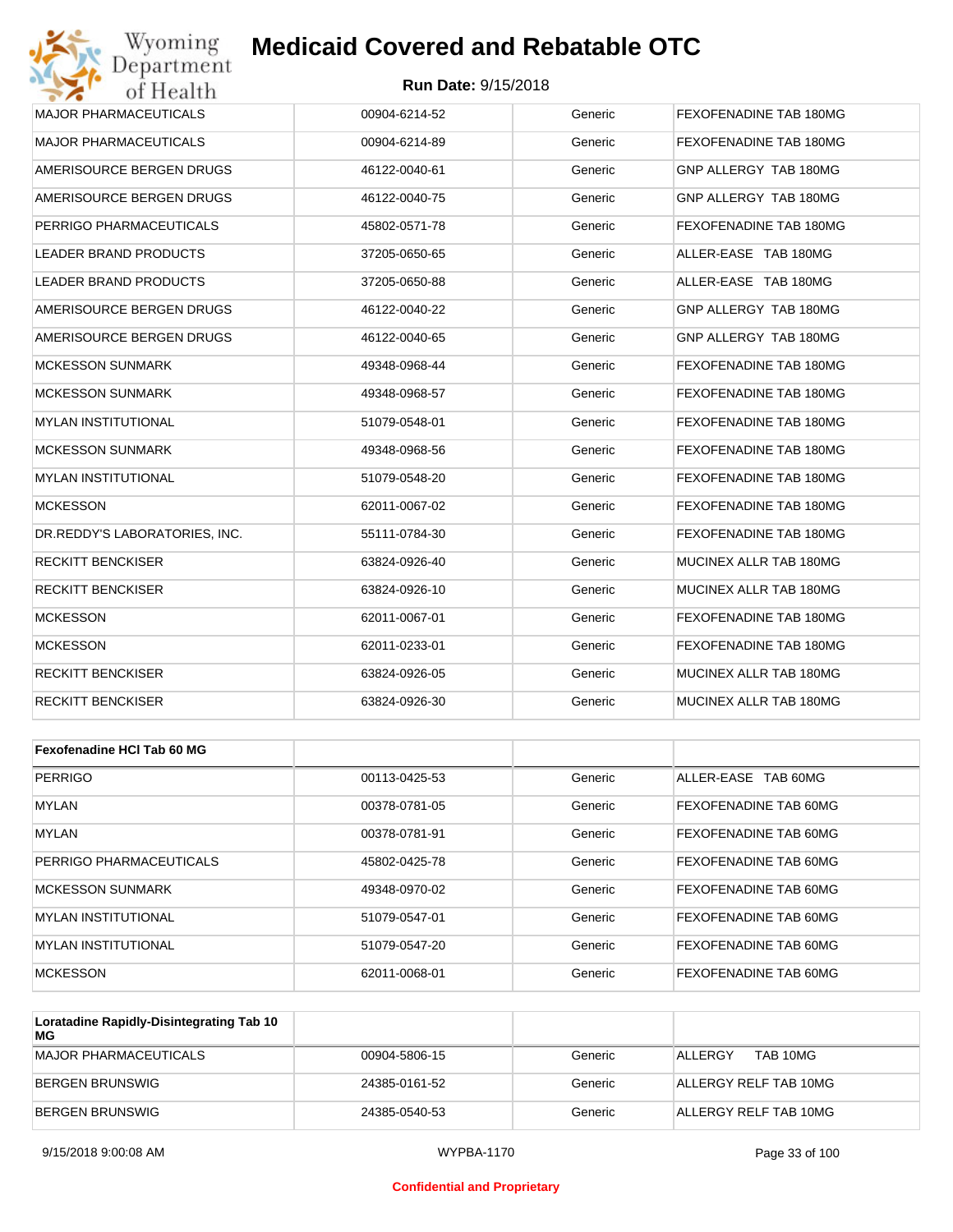| Wyoming<br><b>Medicaid Covered and Rebatable OTC</b><br>Department |                            |         |                               |  |  |
|--------------------------------------------------------------------|----------------------------|---------|-------------------------------|--|--|
| of Health                                                          | <b>Run Date: 9/15/2018</b> |         |                               |  |  |
| LEADER BRAND PRODUCTS                                              | 37205-0745-65              | Generic | ALLERGY RELF TAB 10MG         |  |  |
| AMERISOURCE BERGEN DRUGS                                           | 46122-0140-52              | Generic | ALLERGY RELF TAB 10MG         |  |  |
| <b>MCKESSON SUNMARK</b>                                            | 49348-0930-01              | Generic | <b>LORATADINE</b><br>TAB 10MG |  |  |
| <b>MCKESSON SUNMARK</b>                                            | 49348-0930-44              | Generic | <b>LORATADINE</b><br>TAB 10MG |  |  |
| <b>OHM LABS</b>                                                    | 51660-0527-31              | Generic | ALLERGY RELF TAB 10MG         |  |  |
| <b>MCKESSON</b>                                                    | 62011-0073-01              | Generic | ALLERGY RELF TAB 10MG         |  |  |
| CHAIN DRUG MARKETING ASSOC                                         | 63868-0157-10              | Generic | ALLERGY RELF TAB 10MG         |  |  |

| Loratadine Syrup 5 MG/5ML    |               |         |                          |
|------------------------------|---------------|---------|--------------------------|
| <b>MAJOR PHARMACEUTICALS</b> | 00904-6234-20 | Generic | LORATADINE SOL 5MG/5ML   |
| <b>BERGEN BRUNSWIG</b>       | 24385-0531-26 | Generic | LORATADINE SYP 5MG/5ML   |
| LEADER BRAND PRODUCTS        | 37205-0378-26 | Generic | ALLERGY RELF SYP 5MG/5ML |
| AMERISOURCE BERGEN DRUGS     | 46122-0164-26 | Generic | LORATADINE SYP 5MG/5ML   |
| <b>MCKESSON SUNMARK</b>      | 49348-0636-34 | Generic | LORATADINE SYP 5MG/5ML   |
| <b>MCKESSON SUNMARK</b>      | 49348-0333-34 | Generic | LORATADINE SYP 5MG/5ML   |
| <b>TARO</b>                  | 51672-2073-08 | Generic | LORATADINE SYP 5MG/5ML   |
| <b>TARO</b>                  | 51672-2085-08 | Generic | LORATADINE SYP 5MG/5ML   |
| <b>SILARX</b>                | 54838-0558-40 | Generic | LORATADINE SOL 5MG/5ML   |
| <b>SILARX</b>                | 54838-0554-40 | Generic | LORATADINE SOL 5MG/5ML   |
| <b>TARO</b>                  | 51672-2092-08 | Generic | LORATADINE SOL 5MG/5ML   |
| <b>MCKESSON</b>              | 62011-0072-01 | Generic | LORATADINE SYP 5MG/5ML   |
| <b>MCKESSON</b>              | 62011-0181-01 | Generic | LORATADINE SYP 5MG/5ML   |

| <b>Loratadine Tab 10 MG</b>    |               |         |                       |
|--------------------------------|---------------|---------|-----------------------|
| <b>GEISS DESTIN &amp; DUNN</b> | 00113-0612-46 | Generic | ALLERGY RELF TAB 10MG |
| <b>GEISS DESTIN &amp; DUNN</b> | 00113-0612-65 | Generic | ALLERGY RELF TAB 10MG |
| <b>GEISS DESTIN &amp; DUNN</b> | 00113-0612-39 | Generic | ALLERGY RELETAB 10MG  |
| <b>GEISS DESTIN &amp; DUNN</b> | 00113-0612-60 | Generic | ALLERGY RELF TAB 10MG |
| SANDOZ                         | 00781-5077-01 | Generic | LORATADINE TAB 10MG   |
| <b>MAJOR PHARMACEUTICALS</b>   | 00904-5728-89 | Generic | ALLERGY<br>TAB 10MG   |
| <b>MAJOR PHARMACEUTICALS</b>   | 00904-5728-87 | Generic | TAB 10MG<br>ALLERGY   |
| <b>MAJOR PHARMACEUTICALS</b>   | 00904-6074-46 | Generic | TAB 10MG<br>ALLERGY   |
| <b>MAJOR PHARMACEUTICALS</b>   | 00904-6074-60 | Generic | TAB 10MG<br>ALLERGY   |
| <b>MAJOR PHARMACEUTICALS</b>   | 00904-6074-61 | Generic | LORATADINE TAB 10MG   |
| <b>MAJOR PHARMACEUTICALS</b>   | 00904-6074-89 | Generic | TAB 10MG<br>ALLERGY   |
| <b>SELECT BRAND</b>            | 15127-0715-10 | Generic | LORATADINE TAB 10MG   |
| <b>SELECT BRAND</b>            | 15127-0715-30 | Generic | LORATADINE TAB 10MG   |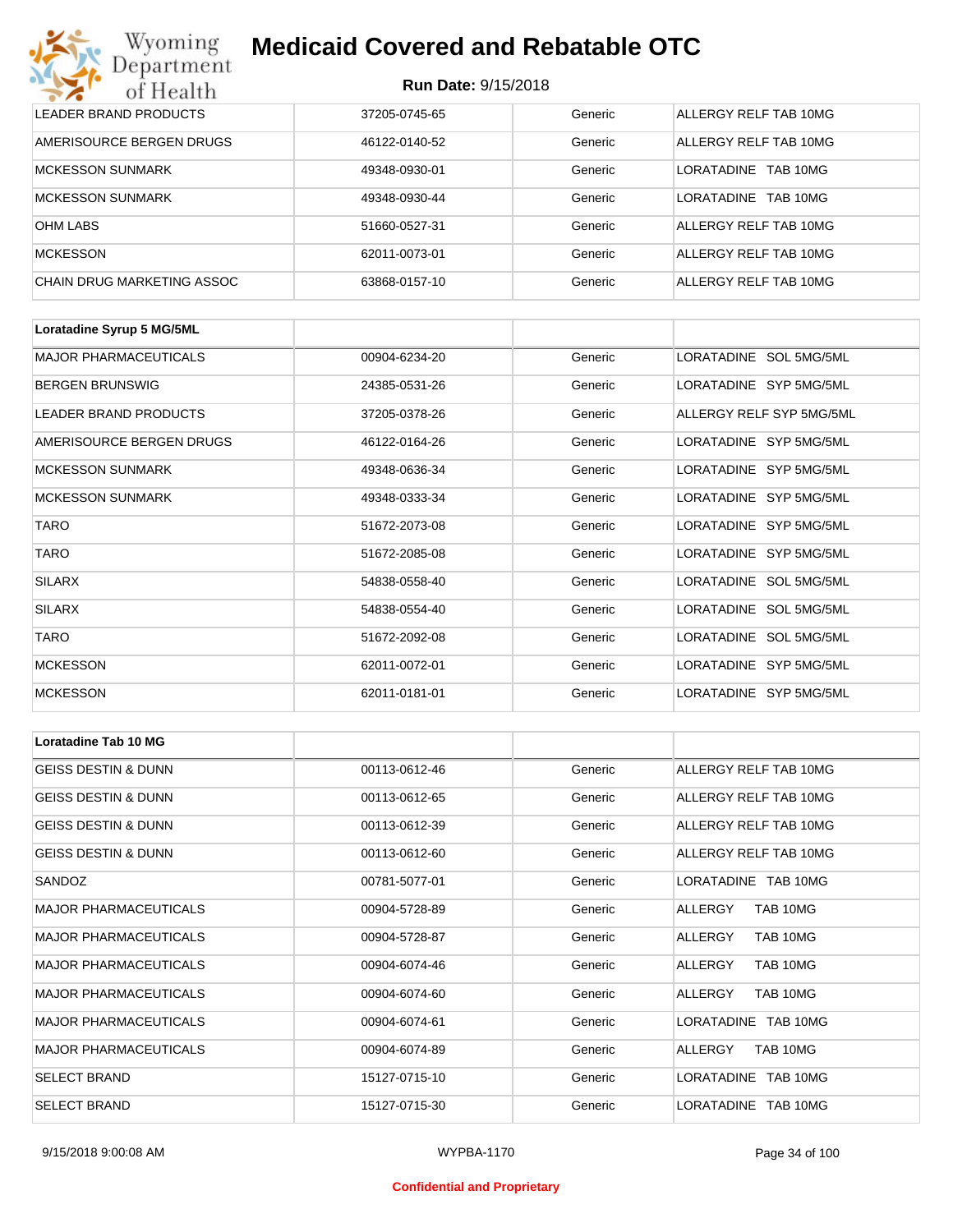

| <b>BERGEN BRUNSWIG</b>              | 24385-0471-52 | Generic      | LORATADINE TAB 10MG          |  |  |
|-------------------------------------|---------------|--------------|------------------------------|--|--|
| <b>BERGEN BRUNSWIG</b>              | 24385-0471-99 | Generic      | LORATADINE TAB 10MG          |  |  |
| <b>TOPCO</b>                        | 36800-0612-65 | Generic      | ALLERGY RELF TAB 10MG        |  |  |
| <b>TOPCO</b>                        | 36800-0612-72 | Generic      | ALLERGY RELF TAB 10MG        |  |  |
| <b>TOPCO</b>                        | 36800-0612-76 | Generic      | ALLERGY RELF TAB 10MG        |  |  |
| <b>TOPCO</b>                        | 36800-0612-87 | Generic      | ALLERGY RELF TAB 10MG        |  |  |
| <b>TOPCO</b>                        | 36800-0612-46 | Generic      | ALLERGY RELF TAB 10MG        |  |  |
| BERGEN BRUNSWIG                     | 24385-0471-78 | Generic      | LORATADINE TAB 10MG          |  |  |
| LEADER BRAND PRODUCTS               | 37205-0346-72 | Generic      | LORATADINE TAB 10MG          |  |  |
| PERRIGO PHARMACEUTICALS             | 45802-0650-65 | Generic      | LORATADINE TAB 10MG          |  |  |
| MCKESSON SUNMARK                    | 49348-0818-01 | Generic      | ALLERGY RELF TAB 10MG        |  |  |
| MCKESSON SUNMARK                    | 49348-0818-13 | Generic      | ALLERGY RELF TAB 10MG        |  |  |
| PERRIGO PHARMACEUTICALS             | 45802-0650-87 | Generic      | LORATADINE TAB 10MG          |  |  |
| PERRIGO PHARMACEUTICALS             | 45802-0650-78 | Generic      | LORATADINE TAB 10MG          |  |  |
| MCKESSON SUNMARK                    | 49348-0818-44 | Generic      | ALLERGY RELF TAB 10MG        |  |  |
| AMERISOURCE BERGEN DRUGS            | 46122-0158-65 | Generic      | LORATADINE TAB 10MG          |  |  |
| MYLAN INSTITUTIONAL                 | 51079-0246-01 | Generic      | LORATADINE TAB 10MG          |  |  |
| MYLAN INSTITUTIONAL                 | 51079-0246-20 | Generic      | LORATADINE TAB 10MG          |  |  |
| OHM LABS                            | 51660-0526-01 | Generic      | ALLERGY RELF TAB 10MG        |  |  |
| <b>APOTEX</b>                       | 60505-0147-08 | Generic      | LORATADINE TAB 10MG          |  |  |
| OHM LABS                            | 51660-0526-05 | Generic      | ALLERGY RELF TAB 10MG        |  |  |
| OHM LABS                            | 51660-0526-31 | Generic      | ALLERGY RELF TAB 10MG        |  |  |
| <b>APOTEX</b>                       | 60505-0147-01 | Generic      | LORATADINE TAB 10MG          |  |  |
| AMERICAN HEALTH PACKAGING           | 68084-0248-01 | Generic      | LORATADINE TAB 10MG          |  |  |
| AMERICAN HEALTH PACKAGING           | 68084-0248-11 | Generic      | LORATADINE TAB 10MG          |  |  |
| CHAIN DRUG MARKETING ASSOC          | 63868-0151-01 | Generic      | LORATADINE TAB 10MG          |  |  |
| CHAIN DRUG MARKETING ASSOC          | 63868-0151-10 | Generic      | LORATADINE TAB 10MG          |  |  |
| CHAIN DRUG MARKETING ASSOC          | 63868-0151-30 | Generic      | LORATADINE TAB 10MG          |  |  |
| Triprolidine HCI Drops 0.938 MG/ML  |               |              |                              |  |  |
| ALLEGIS PHARMACEUTICALS             | 28595-0801-30 | <b>Brand</b> | DRO 0.938MG<br>HISTEX PD     |  |  |
|                                     |               |              |                              |  |  |
| Triprolidine HCI Liquid 0.625 MG/ML |               |              |                              |  |  |
| <b>GM PHARMACEUTICALS</b>           | 58809-0501-30 | <b>Brand</b> | VANAHIST PD LIQ 0.625MG      |  |  |
| Triprolidine HCI Syrup 2.5 MG/5ML   |               |              |                              |  |  |
| ALLEGIS PHARMACEUTICALS             | 28595-0802-08 | <b>Brand</b> | <b>HISTEX</b><br>SYP 2.5MG/5 |  |  |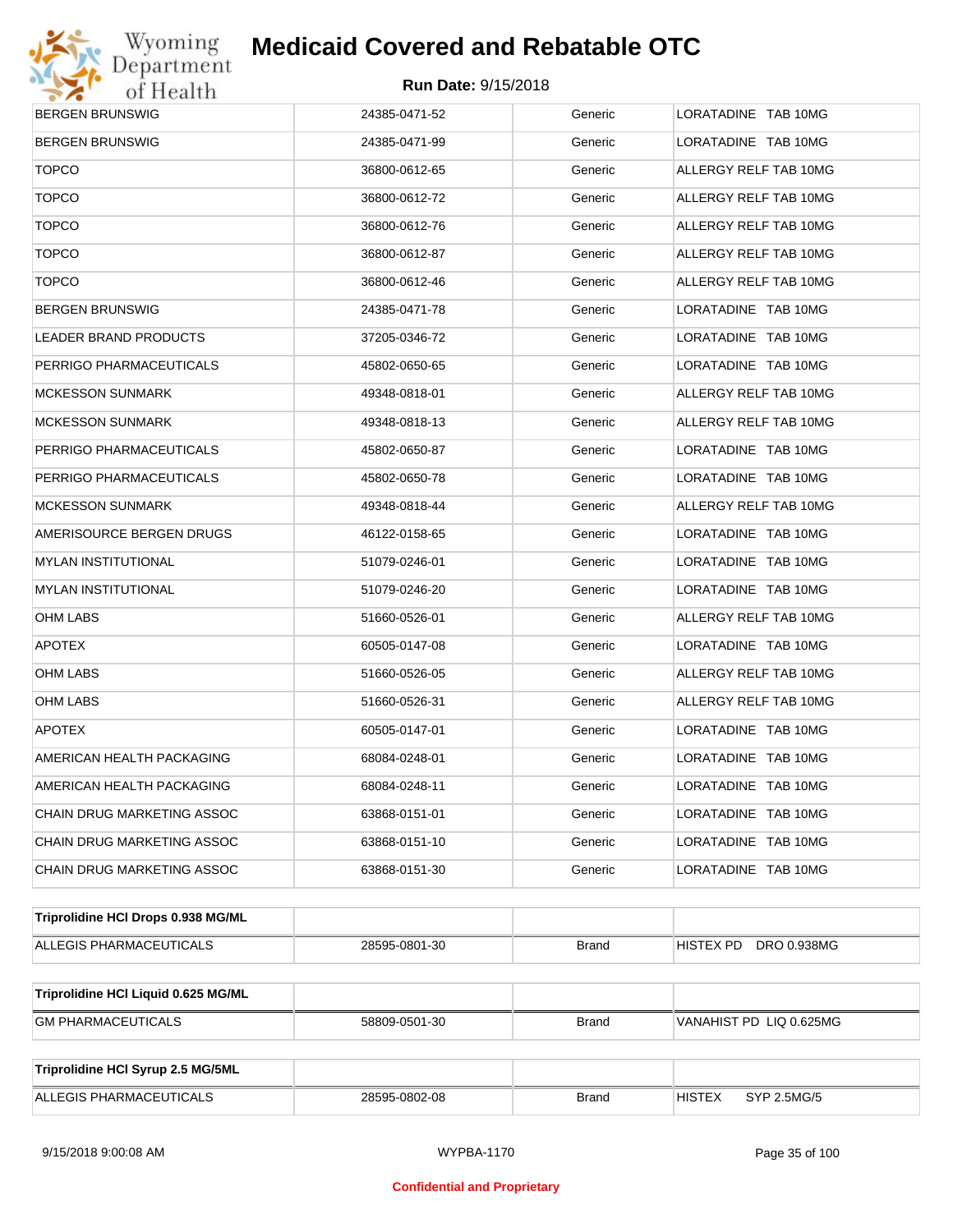

| CONTRACEPTIVES |  |
|----------------|--|
|                |  |

| Levonorgestrel Tab 1.5 MG     |               |              |                                    |
|-------------------------------|---------------|--------------|------------------------------------|
| LUPIN PHARMACEUTICALS         | 43386-0622-30 | Generic      | <b>TAB 1.5MG</b><br>MY WAY         |
| <b>AFAXYS</b>                 | 50102-0111-01 | Generic      | ECONTRA EZ TAB 1.5MG               |
| <b>AFAXYS</b>                 | 50102-0111-12 | Generic      | ECONTRA EZ TAB 1.5MG               |
| <b>TEVA/WOMENS HEALTH</b>     | 51285-0100-88 | Generic      | TAKE ACTION TAB 1.5MG              |
| <b>TEVA/WOMENS HEALTH</b>     | 51285-0103-88 | Generic      | AFTERA<br><b>TAB 1.5MG</b>         |
| <b>TEVA/WOMENS HEALTH</b>     | 51285-0943-88 | <b>Brand</b> | PLAN B<br><b>TAB 1.5MG</b>         |
| <b>ACTAVIS PHARMA</b>         | 52544-0065-54 | Generic      | NEXT CHOICE TAB 1.5MG              |
| <b>TEVA/WOMENS HEALTH</b>     | 51285-0146-19 | <b>Brand</b> | PLAN B<br><b>TAB 1.5MG</b>         |
| <b>TEVA/WOMENS HEALTH</b>     | 51285-0162-88 | <b>Brand</b> | PLAN B<br><b>TAB 1.5MG</b>         |
| PHARMACIST PHARMACEUTICAL LLC | 63704-0010-01 | Generic      | LEVONORGESTR TAB 1.5MG             |
| <b>SUN PHARMACEUTICALS</b>    | 62756-0718-60 | Generic      | <b>OPCICON</b><br><b>TAB 1.5MG</b> |
| LUPIN PHARMACEUTICALS         | 68180-0853-13 | Generic      | FALLBACK<br>TAB 1.5MG              |
| <b>COUGH/COLD/ALLERGY</b>     |               |              |                                    |

| *Camphor-Eucalyptus-Menthol - Oint*** |               |         |                   |
|---------------------------------------|---------------|---------|-------------------|
| AMERISOURCE BERGEN DRUGS              | 46122-0157-54 | Generic | GNP CHEST OIN RUB |
| <b>MCKESSON</b>                       | 62011-0075-01 | Generic | HM CHEST RUB OIN  |

| *Camphor-Eucalyptus-Menthol-Turp Oil-<br><b>White Pet -Oint***</b> |               |         |                                   |
|--------------------------------------------------------------------|---------------|---------|-----------------------------------|
| MCKESSON SUNMARK                                                   | 49348-0398-96 | Generic | <b>ISM MEDICATED MIS CHST RUB</b> |

| *DM-GG-PE Tab & APAP-Diphenhyd-PE<br>Tab Therapy Pack*** |               |       |                           |
|----------------------------------------------------------|---------------|-------|---------------------------|
| RECKITT BENCKISER                                        | 63824-0555-30 | Brand | MUCINEX FAST MIS MX DAY/N |

| *PE-DM-GG Ligd & Diphenhyd-PE-APAP<br>Ligd Therapy Pack*** |               |              |                                   |
|------------------------------------------------------------|---------------|--------------|-----------------------------------|
| RECKITT BENCKISER                                          | 63824-0287-22 | <b>Brand</b> | <b>IMUCINEX CHLD MIS DAY/NITE</b> |

| *PE-DM-GG-APAP Ligd & PE-Diphenhyd-<br><b>APAP Ligd Therapy Pack***</b> |               |       |                           |
|-------------------------------------------------------------------------|---------------|-------|---------------------------|
| RECKITT BENCKISER                                                       | 63824-0526-22 | Brand | MUCINEX FAST MIS DAY/NGHT |

| *PE-DM-GG-APAP Pack & PE-Diphenhyd-<br><b>APAP Pack Therapy Pack***</b> |               |              |                |              |
|-------------------------------------------------------------------------|---------------|--------------|----------------|--------------|
| <b>RECKITT BENCKISER</b>                                                | 63824-0234-44 | <b>Brand</b> | <b>MUCINEX</b> | MIS DAY/NGHT |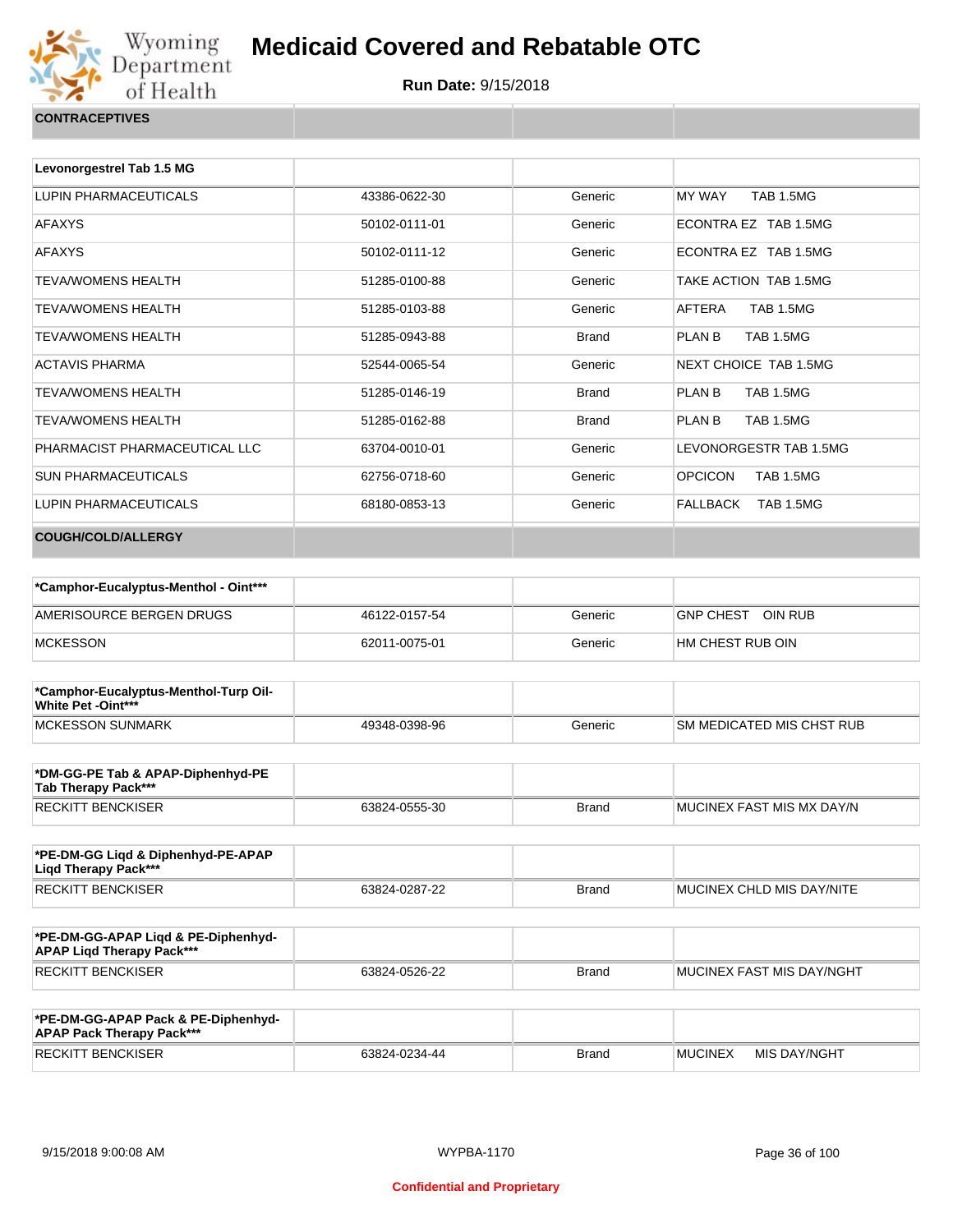

| *PE-DM-GG-APAP Tab & PE-Diphenhyd-<br><b>APAP Tab Therapy Pack***</b> |               |              |                                        |
|-----------------------------------------------------------------------|---------------|--------------|----------------------------------------|
| <b>RECKITT BENCKISER</b>                                              | 63824-0551-30 | Generic      | MUCINEX FAST MIS DAY/NGHT              |
|                                                                       |               |              |                                        |
| Acetaminophen w/ DM Lig 1000-30<br>MG/30ML                            |               |              |                                        |
| <b>TOPCO</b>                                                          | 36800-0698-34 | Generic      | COUGH & SORE LIQ THRT DAY              |
| Acetaminophen w/ DM Susp 160-5 MG/5ML                                 |               |              |                                        |
| <b>GLAXO CONSUMER HEALTHCARE L.P.</b>                                 | 00067-8115-04 | <b>Brand</b> | TRIAMINIC<br>SUS CGH/ST                |
| Brompheniramine & Phenylephrine Elixir 1<br>-2.5 MG/5ML               |               |              |                                        |
| <b>PERRIGO</b>                                                        | 00113-0906-26 | Generic      | COLD/ALLERGY ELX CHILDREN              |
| WOMEN'S CHOICE PHARMACEUTICALS                                        | 00485-0202-16 | Generic      | RYNEX PE<br><b>ELX</b>                 |
| <b>MAJOR PHARMACEUTICALS</b>                                          | 00904-5781-20 | Generic      | <b>ELX CHILDREN</b><br><b>DIMAPHEN</b> |
| <b>BERGEN BRUNSWIG</b>                                                | 24385-0517-26 | Generic      | <b>GNP CLD/ALLE ELX CHILDREN</b>       |
| <b>BERGEN BRUNSWIG</b>                                                | 24385-0517-34 | Generic      | GNP CLD/ALLE ELX CHILDREN              |
| <b>TOPCO</b>                                                          | 36800-0906-34 | Generic      | COLD/ALLERGY ELX CHILDREN              |
| <b>LEADER BRAND PRODUCTS</b>                                          | 37205-0931-26 | Generic      | COLD/ALLERGY ELX CHILDREN              |
| <b>MCKESSON SUNMARK</b>                                               | 49348-0777-34 | Generic      | SM CLD/ALRGY ELX CHILDREN              |
| <b>TOPCO</b>                                                          | 36800-0906-26 | Generic      | COLD/ALLERGY ELX CHILDREN              |
| <b>MCKESSON SUNMARK</b>                                               | 49348-0777-37 | Generic      | SM CLD/ALRGY ELX CHILDREN              |
| <b>MCKESSON</b>                                                       | 62011-0062-01 | Generic      | COLD/ALLERGY ELX CHILDREN              |
| Brompheniramine & Phenylephrine Syrup<br>1-2.5 MG/5ML                 |               |              |                                        |
| GLAXO CONSUMER HEALTHCARE L.P.                                        | 00067-8117-04 | <b>Brand</b> | SYP CLD/ALRG<br>TRIAMINIC              |
| Brompheniramine & Phenylephrine Tab 4-<br>10 MG                       |               |              |                                        |
| ALLEGIS PHARMACEUTICALS                                               | 28595-0900-60 | Brand        | RU-HIST D TAB 4-10MG                   |
| Brompheniramine & Pseudoephedrine Cap<br>4-60 MG                      |               |              |                                        |
| VALEANT                                                               | 00095-0860-06 | <b>Brand</b> | <b>CAP 4-60MG</b><br>LODRANE D         |
| Brompheniramine & Pseudoephedrine<br>Elixir 1-15 MG/5ML               |               |              |                                        |
| PAR PHARMACEUTICALS                                                   | 00603-0851-94 | Generic      | Q-TAPP<br><b>ELX 1-15/5ML</b>          |
| WOMEN'S CHOICE PHARMACEUTICALS                                        | 00485-0206-16 | Generic      | RYNEX PSE LIQ                          |
| <b>SILARX</b>                                                         | 54838-0125-70 | Generic      | BROTAPP<br>LIQ.                        |
| <b>SILARX</b>                                                         | 54838-0125-40 | Generic      | BROTAPP<br>LIQ.                        |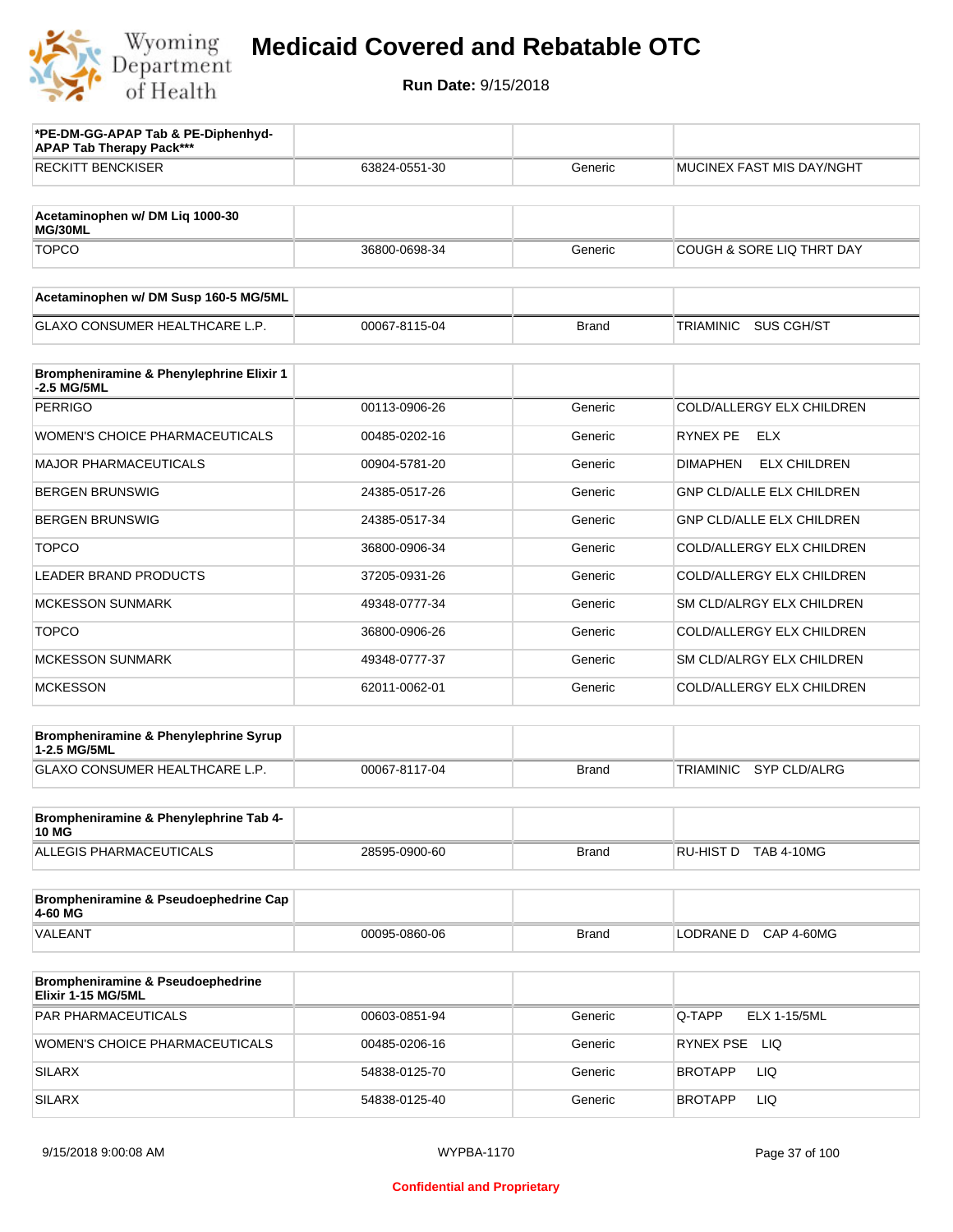

| <b>SILARX</b>                                                | 54838-0125-80 | Generic      | BROTAPP<br>LIQ                       |
|--------------------------------------------------------------|---------------|--------------|--------------------------------------|
| <b>Brompheniramine &amp; Pseudoephedrine</b>                 |               |              |                                      |
| Liquid 1-7.5 MG/ML                                           |               |              |                                      |
| JAYMAC PHARMACEUTICAL LLC                                    | 64661-0032-30 | <b>Brand</b> | J-TAN D PD DRO 1-7.5MG               |
| Brompheniramine-Acetaminophen Tab 2-                         |               |              |                                      |
| <b>250 MG</b>                                                |               |              |                                      |
| MAGNA PHARMACEUTICALS, INC                                   | 58407-0225-01 | <b>Brand</b> | <b>STAFLEX</b><br><b>TAB 2-250MG</b> |
| Cetirizine-Pseudoephedrine Tab ER 12HR<br>5-120 MG           |               |              |                                      |
| <b>PERRIGO</b>                                               | 00113-2176-53 | Generic      | ALLERGY-D TAB 5-120MG                |
| <b>PERRIGO</b>                                               | 00113-2176-62 | Generic      | ALLERGY-D TAB 5-120MG                |
| <b>GEISS DESTIN &amp; DUNN</b>                               | 00113-0176-53 | Generic      | <b>TAB 5-120MG</b><br>ALLERGY-D      |
| <b>GEISS DESTIN &amp; DUNN</b>                               | 00113-0176-62 | Generic      | ALLERGY-D TAB 5-120MG                |
| <b>MAJOR PHARMACEUTICALS</b>                                 | 00904-5831-12 | Generic      | <b>TAB 5-120MG</b><br>ALLERGY-D      |
| <b>TOPCO</b>                                                 | 36800-0176-53 | Generic      | ALLERGY D TAB 5-120MG                |
| <b>BERGEN BRUNSWIG</b>                                       | 24385-0175-53 | Generic      | <b>TAB 5-120MG</b><br>ALLERGY-D      |
| <b>BERGEN BRUNSWIG</b>                                       | 24385-0175-62 | Generic      | ALLERGY-D TAB 5-120MG                |
| <b>TOPCO</b>                                                 | 36800-0176-62 | Generic      | <b>TAB 5-120MG</b><br>ALLERGY D      |
| <b>MCKESSON SUNMARK</b>                                      | 49348-0851-04 | Generic      | ALLERGY-D TAB 5-120MG                |
| PERRIGO PHARMACEUTICALS                                      | 45802-0721-53 | Generic      | CETIRIZ/PSE TAB 5-120MG              |
| PERRIGO PHARMACEUTICALS                                      | 45802-0721-62 | Generic      | CETIRIZ/PSE TAB 5-120MG              |
| <b>MCKESSON</b>                                              | 62011-0055-01 | Generic      | ALLGY COMP-D TAB 5-120MG             |
| Chlophedianol-Dexbrompheniramine Soln<br>12.5-1 MG/5ML       |               |              |                                      |
| <b>RAMCNEIL</b>                                              | 12830-0864-16 | Brand        | CHLO HIST SOL                        |
|                                                              |               |              |                                      |
| Chlophedianol-Guaifenesin Liquid 12.5-100<br>MG/5ML          |               |              |                                      |
| <b>RAMCNEIL</b>                                              | 12830-0767-16 | <b>Brand</b> | CHLO TUSS EX LIQ 12.5-100            |
| Chlophedianol-Pyrilamine Liquid 12.5-12.5                    |               |              |                                      |
| MG/5ML                                                       |               |              |                                      |
| <b>CENTURION LABS</b>                                        | 23359-0032-16 | Brand        | NINJACOF<br>LIQ.                     |
| Chlophedianol-Pyrilamine Liquid 25-50<br>MG/15ML             |               |              |                                      |
| <b>GM PHARMACEUTICALS</b>                                    | 58809-0350-04 | Brand        | VANACOF-8 LIQ 25-50/15               |
|                                                              |               |              |                                      |
| Chlophedianol-Pyrilamine-APAP Liquid<br>12.5-12.5-160 MG/5ML |               |              |                                      |
| <b>CENTURION LABS</b>                                        | 23359-0033-16 | Brand        | NINJACOF-A LIQ                       |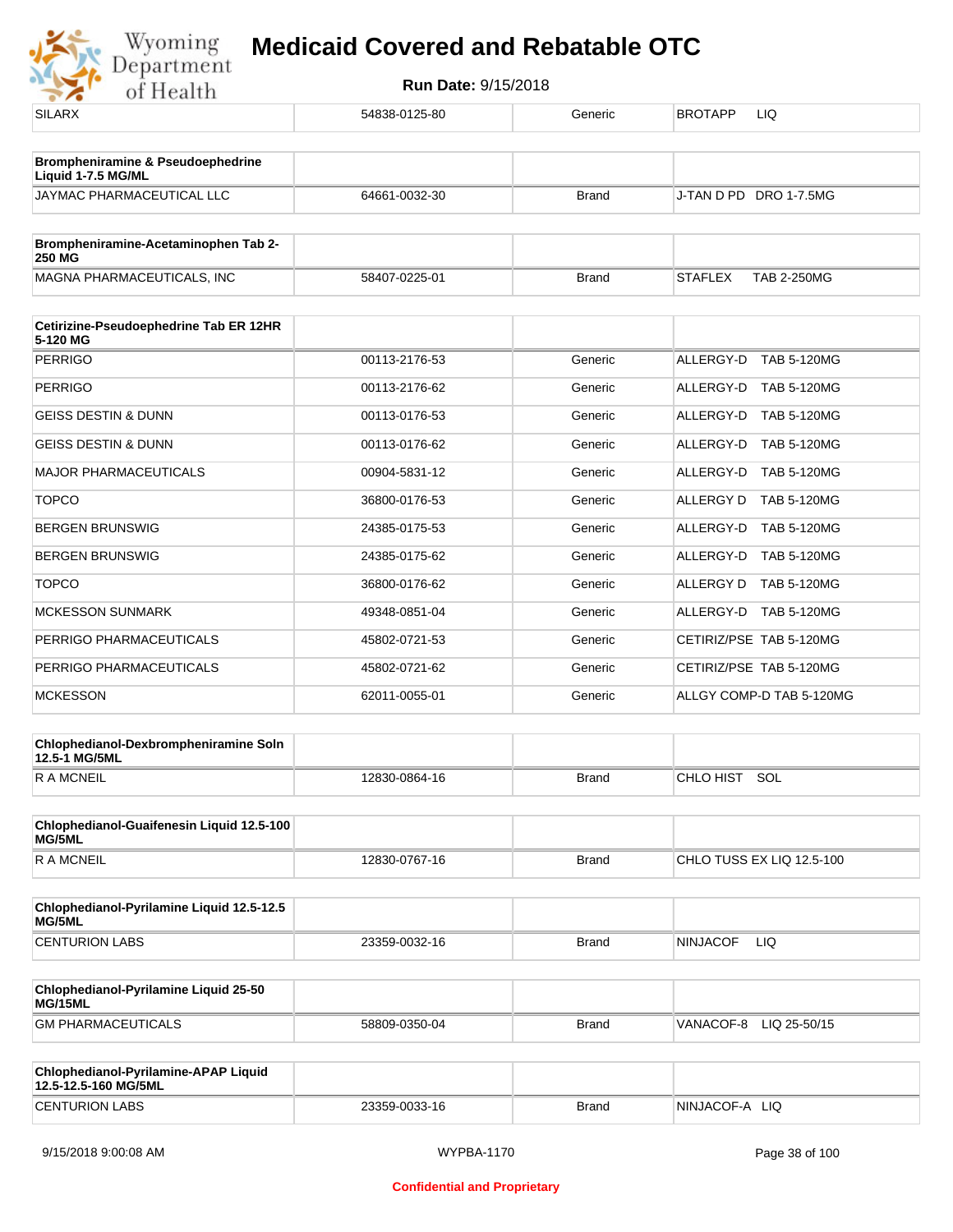

| <b>Chlorcyclizine &amp; Pseudoephedrine Liquid</b><br>25-60 MG/5ML |               |              |                                      |
|--------------------------------------------------------------------|---------------|--------------|--------------------------------------|
| MAGNA PHARMACEUTICALS, INC                                         | 58407-0624-04 | <b>Brand</b> | STAHIST AD LIQ                       |
|                                                                    |               |              |                                      |
| Chlorcyclizine & Pseudoephedrine Tab 25-<br>60 MG                  |               |              |                                      |
| MAGNA PHARMACEUTICALS, INC                                         | 58407-0625-30 | <b>Brand</b> | STAHIST AD TAB 25-60MG               |
|                                                                    |               |              |                                      |
| Chlorpheniramine & Phenylephrine Liquid<br>1-2.5 MG/ML             |               |              |                                      |
| <b>LASER PHARMACEUTICALS</b>                                       | 16477-0121-30 | <b>Brand</b> | DRO 1-2.5MG<br><b>DALLERGY</b>       |
| Chlorpheniramine & Phenylephrine Liquid<br>1-3.5 MG/ML             |               |              |                                      |
| <b>VIRTUS PHARMACEUTICALS OPCO</b>                                 | 76439-0319-30 | Generic      | <b>VIRDEC</b><br><b>DRO</b>          |
|                                                                    |               |              |                                      |
| Chlorpheniramine & Phenylephrine Liquid<br>2-5 MG/ML               |               |              |                                      |
| WOMEN'S CHOICE PHARMACEUTICALS                                     | 00485-0096-02 | <b>Brand</b> | ED CHLORPED DRO D                    |
| Chlorpheniramine & Phenylephrine Liquid                            |               |              |                                      |
| 4-10 MG/5ML                                                        |               |              |                                      |
| <b>WOMEN'S CHOICE PHARMACEUTICALS</b>                              | 00485-0155-16 | <b>Brand</b> | ED A-HIST<br>LIQ 4-10/5ML            |
| LARKEN LABORATORIES, INC.                                          | 68047-0185-16 | Generic      | NOHIST-LQ LIQ 4-10/5ML               |
| Chlorpheniramine & Phenylephrine Tab 4-                            |               |              |                                      |
| <b>10 MG</b>                                                       |               |              |                                      |
| <b>WOMEN'S CHOICE PHARMACEUTICALS</b>                              | 00485-0254-01 | Generic      | ED A-HIST TAB 4-10MG                 |
| <b>SELECT BRAND</b>                                                | 15127-0082-24 | Generic      | SINUS/ALERGY TAB MAX ST              |
| <b>BERGEN BRUNSWIG</b>                                             | 24385-0961-62 | Generic      | SINUS/ALLERG TAB 4-10MG              |
| <b>TOPCO</b>                                                       | 36800-0358-62 | Generic      | SINUS/ALERGY TAB PE MAX              |
| <b>TOPCO</b>                                                       | 36800-0139-62 | Generic      | COLD/ALLERGY TAB 4-10MG              |
| AMERISOURCE BERGEN DRUGS                                           | 46122-0181-62 | Generic      | COLD/ALLERGY TAB 4-10MG              |
| <b>Chlorpheniramine &amp; Pseudoephedrine</b>                      |               |              |                                      |
| Liquid 2-30 MG/5ML                                                 |               |              |                                      |
| LARKEN LABORATORIES, INC.                                          | 68047-0120-16 | <b>Brand</b> | LOHIST-D<br>LIQ                      |
| Chlorpheniramine & Pseudoephedrine Tab<br>4-60 MG                  |               |              |                                      |
| MAJOR PHARMACEUTICALS                                              | 00904-5351-24 | Generic      | <b>SUDOGEST</b><br><b>TAB 4-60MG</b> |
| MAJOR PHARMACEUTICALS                                              | 00904-5351-96 | Generic      | <b>SUDOGEST</b><br><b>TAB 4-60MG</b> |
|                                                                    |               |              |                                      |
| Chlorpheniramine w/ Codeine Liquid 2-9<br>MG/5ML                   |               |              |                                      |
| MAGNA PHARMACEUTICALS, INC                                         | 58407-0920-16 | <b>Brand</b> | Z-TUSS AC<br>LIQ 2-9/5ML             |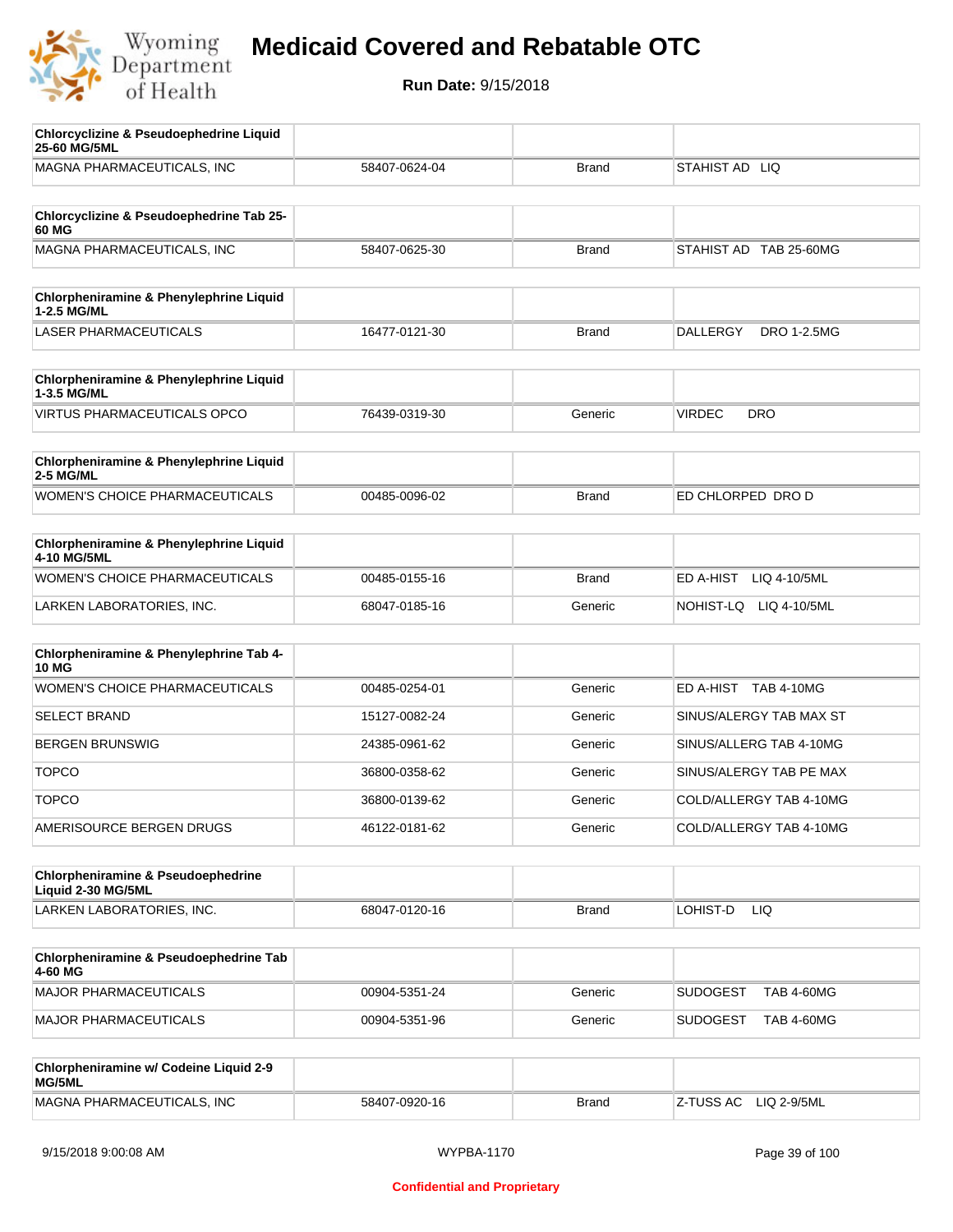

| Chlorpheniramine-DM Tab 4-30 MG                                  |               |              |                                       |
|------------------------------------------------------------------|---------------|--------------|---------------------------------------|
| <b>MAJOR PHARMACEUTICALS</b>                                     | 00904-5817-44 | Generic      | <b>COUGH &amp; COLD TAB</b>           |
| <b>SELECT BRAND</b>                                              | 15127-0268-16 | Generic      | SB COLD/CGH TAB HBP                   |
|                                                                  |               |              |                                       |
| Chlorpheniramine-Phenylephrine-ASA<br>Effer Tab 2-7.8-325 MG     |               |              |                                       |
| CHAIN DRUG MARKETING ASSOC                                       | 63868-0228-20 | Generic      | COLD RELIEF TAB PLUS                  |
|                                                                  |               |              |                                       |
| Chlorphen-PE-APAP Tab 2-5-325 MG & PE-<br>APAP Tab 5-325 MG Pack |               |              |                                       |
| <b>SELECT BRAND</b>                                              | 15127-0933-24 | Generic      | <b>SB SINUS CNG PAK/PAIN</b>          |
| AMERISOURCE BERGEN DRUGS                                         | 46122-0075-60 | Generic      | SINUS RELIEF PAK CNG/PAIN             |
|                                                                  |               |              |                                       |
| Chlorphen-Phenylephrine w/ APAP Tab 2-5<br>$-325$ MG             |               |              |                                       |
| <b>GEISS DESTIN &amp; DUNN</b>                                   | 00113-0476-62 | Generic      | <b>ALLERGY</b><br><b>TAB MULTI-SY</b> |
| <b>BERGEN BRUNSWIG</b>                                           | 24385-0147-62 | Generic      | <b>GNP ALLERGY TAB MULTI-SY</b>       |
| <b>TOPCO</b>                                                     | 36800-0935-62 | Generic      | NIGHT TIME TAB SINUS                  |
| <b>SELECT BRAND</b>                                              | 15127-0966-24 | Generic      | SB SINUS CNG TAB / PAIN               |
| <b>SELECT BRAND</b>                                              | 15127-0967-24 | Generic      | SB ALLERGY TAB MULTI-SY               |
| <b>TOPCO</b>                                                     | 36800-0476-62 | Generic      | <b>ALLERGY</b><br>TAB MULTI-SY        |
| <b>TOPCO</b>                                                     | 36800-0476-67 | Generic      | <b>ALLERGY</b><br><b>TAB MULTI-SY</b> |
| <b>LEADER BRAND PRODUCTS</b>                                     | 37205-0940-62 | Generic      | <b>ALLERGY</b><br>TAB MULTI-SY        |
| AMERISOURCE BERGEN DRUGS                                         | 46122-0074-62 | Generic      | GNP SINUS TAB CNG/PAIN                |
| <b>MCKESSON SUNMARK</b>                                          | 49348-0778-04 | Generic      | SM ALLERGY TAB MULTI-SY               |
| CHAIN DRUG MARKETING ASSOC                                       | 63868-0981-24 | Generic      | QC ALLERGY TAB RELIEF                 |
|                                                                  |               |              |                                       |
| Chlorphen-Phenylephrine w/ APAP Tab 4-<br>10-325 MG              |               |              |                                       |
| U S PHARMACEUTICAL                                               | 52747-0475-70 | Brand        | NOREL AD<br>TAB 4-10-325              |
|                                                                  |               |              |                                       |
| Dexbrompheniramine & Pseudoephedrine<br><b>Soln 1-30 MG/5ML</b>  |               |              |                                       |
| LLORENS PHARMACEUTICAL                                           | 54859-0802-04 | <b>Brand</b> | <b>CONEX</b><br>SOL CLD/ALRG          |
|                                                                  |               |              |                                       |
| Dexbrompheniramine & Pseudoephedrine<br><b>Tab 2-60 MG</b>       |               |              |                                       |
| <b>LLORENS PHARMACEUTICAL</b>                                    | 54859-0702-60 | <b>Brand</b> | <b>CONEX</b><br><b>TAB 2-60MG</b>     |
|                                                                  |               |              |                                       |
| Dexbrompheniramine-Phenylephrine<br>Syrup 1-5 MG/5ML             |               |              |                                       |
| LASER PHARMACEUTICALS                                            | 16477-0822-01 | <b>Brand</b> | DALLERGY<br>SYP                       |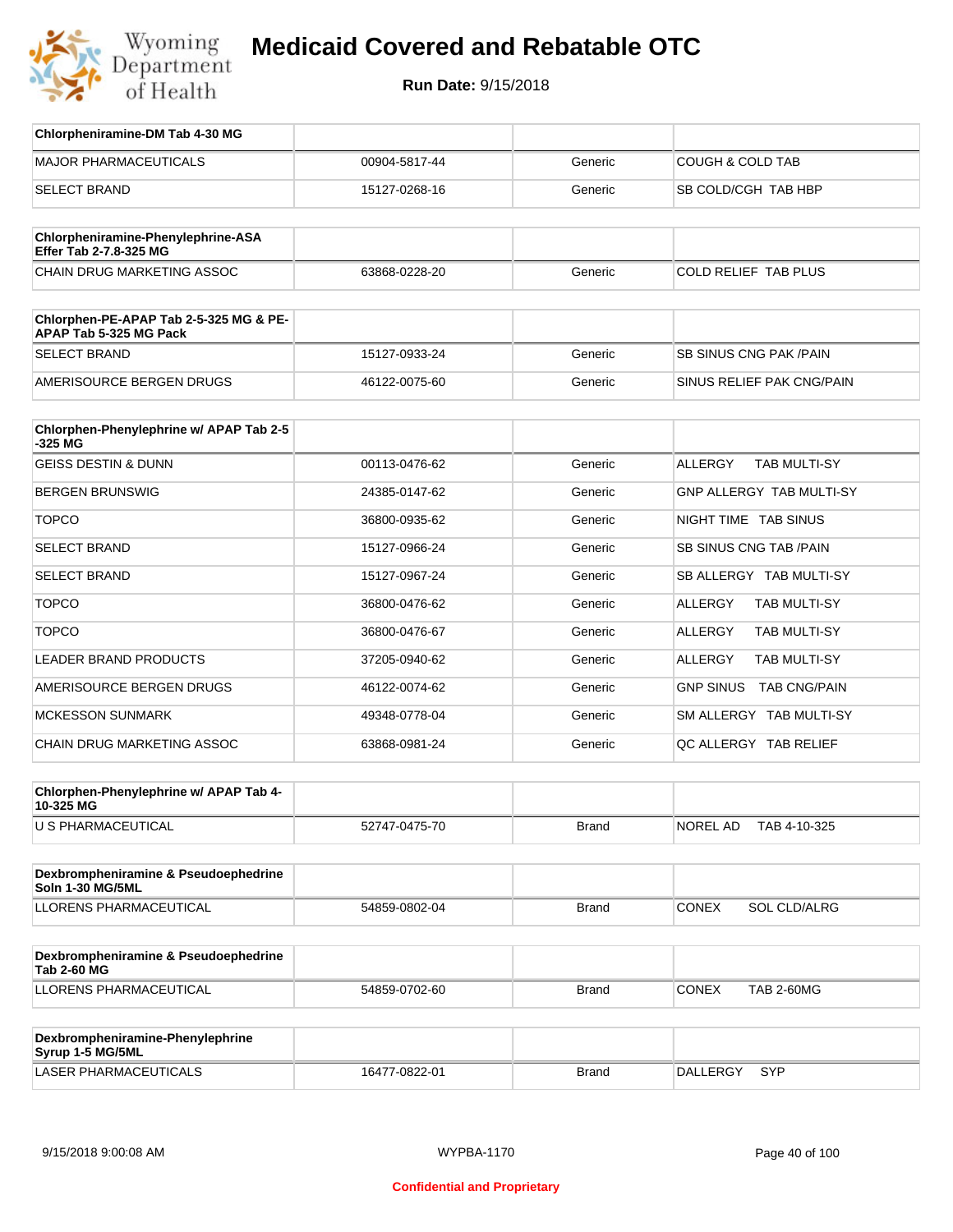

| Dexbrompheniramine-Phenylephrine Tab 1<br>-5 MG                       |               |              |                                    |
|-----------------------------------------------------------------------|---------------|--------------|------------------------------------|
| <b>LASER PHARMACEUTICALS</b>                                          | 16477-0161-01 | <b>Brand</b> | TAB 1-5MG<br><b>DALLERGY</b>       |
| Dexbrompheniramine-Phenylephrine Tab 2<br>-10 MG                      |               |              |                                    |
| POLY PHARMACEUTICALS                                                  | 50991-0782-60 | <b>Brand</b> | ALA-HIST PE TAB 2-10MG             |
| Dexchlorpheniramine & Pseudoephedrine<br><b>Tab 2-60 MG</b>           |               |              |                                    |
| CAPELLON PHARMACEUTICALS                                              | 64543-0097-90 | <b>Brand</b> | <b>RESCON</b><br><b>TAB 2-60MG</b> |
| Dexchlorpheniramine-Phenylephrine Tab 2<br>-10 MG                     |               |              |                                    |
| <b>WOMEN'S CHOICE PHARMACEUTICALS</b>                                 | 00485-0080-01 | <b>Brand</b> | <b>RYMED</b><br><b>TAB 2-10MG</b>  |
| Dextromethorphan HBr Cap 15 MG                                        |               |              |                                    |
| <b>RUGBY LABORATORIES</b>                                             | 00536-1068-34 | Generic      | ROBAFEN CGH CAP 15MG               |
| <b>MAJOR PHARMACEUTICALS</b>                                          | 00904-5752-95 | Generic      | ROBAFEN CGH CAP 15MG               |
| <b>SELECT BRAND</b>                                                   | 15127-0984-20 | Generic      | SB CGH CONTR CAP 15MG              |
| Dextromethorphan HBr Liquid 15 MG/15ML                                |               |              |                                    |
| <b>TOPCO</b>                                                          | 36800-0473-38 | Generic      | DAY TIME<br>LIQ COUGH              |
| Dextromethorphan HBr Liquid 15 MG/5ML                                 |               |              |                                    |
| <b>BERGEN BRUNSWIG</b>                                                | 24385-0262-26 | Generic      | GNP CGH RELF LIQ 15MG/5ML          |
| <b>SELECT BRAND</b>                                                   | 15127-0925-04 | Generic      | SB CGH RELF LIQ 15MG/5ML           |
| <b>BERGEN BRUNSWIG</b>                                                | 24385-0263-26 | Generic      | GNP CGH RELF LIQ 15MG/5ML          |
| CHAIN DRUG MARKETING ASSOC                                            | 63868-0070-04 | Generic      | QC CGH RELF LIQ 15MG/5ML           |
| Dextromethorphan HBr Syrup 15 MG/5ML                                  |               |              |                                    |
| <b>TOPCO</b>                                                          | 36800-0300-26 | Generic      | TUSSIN COUGH SYP 15MG/5ML          |
| <b>BERGEN BRUNSWIG</b>                                                | 24385-0493-26 | Generic      | TUSSIN COUGH SYP 15MG/5ML          |
| <b>Dextromethorphan Polistirex Extended</b><br>Release Susp 30 MG/5ML |               |              |                                    |
| MAJOR PHARMACEUTICALS                                                 | 00904-6312-56 | Generic      | <b>COUGH DM</b><br>SUS 30MG/5ML    |
| AMERISOURCE BERGEN DRUGS                                              | 46122-0141-21 | Generic      | GNP COUGH DM SUS 30MG/5ML          |
| AMERISOURCE BERGEN DRUGS                                              | 46122-0142-21 | Generic      | GNP COUGH DM SUS 30MG/5ML          |
| LEADER BRAND PRODUCTS                                                 | 37205-0697-21 | Generic      | COUGH DM<br>SUS 30MG/5ML           |
| PERRIGO PHARMACEUTICALS                                               | 45802-0433-21 | Generic      | DEXTROMETHOR SUS 30MG/5ML          |
| AMERISOURCE BERGEN DRUGS                                              | 46122-0141-25 | Generic      | GNP COUGH DM SUS 30MG/5ML          |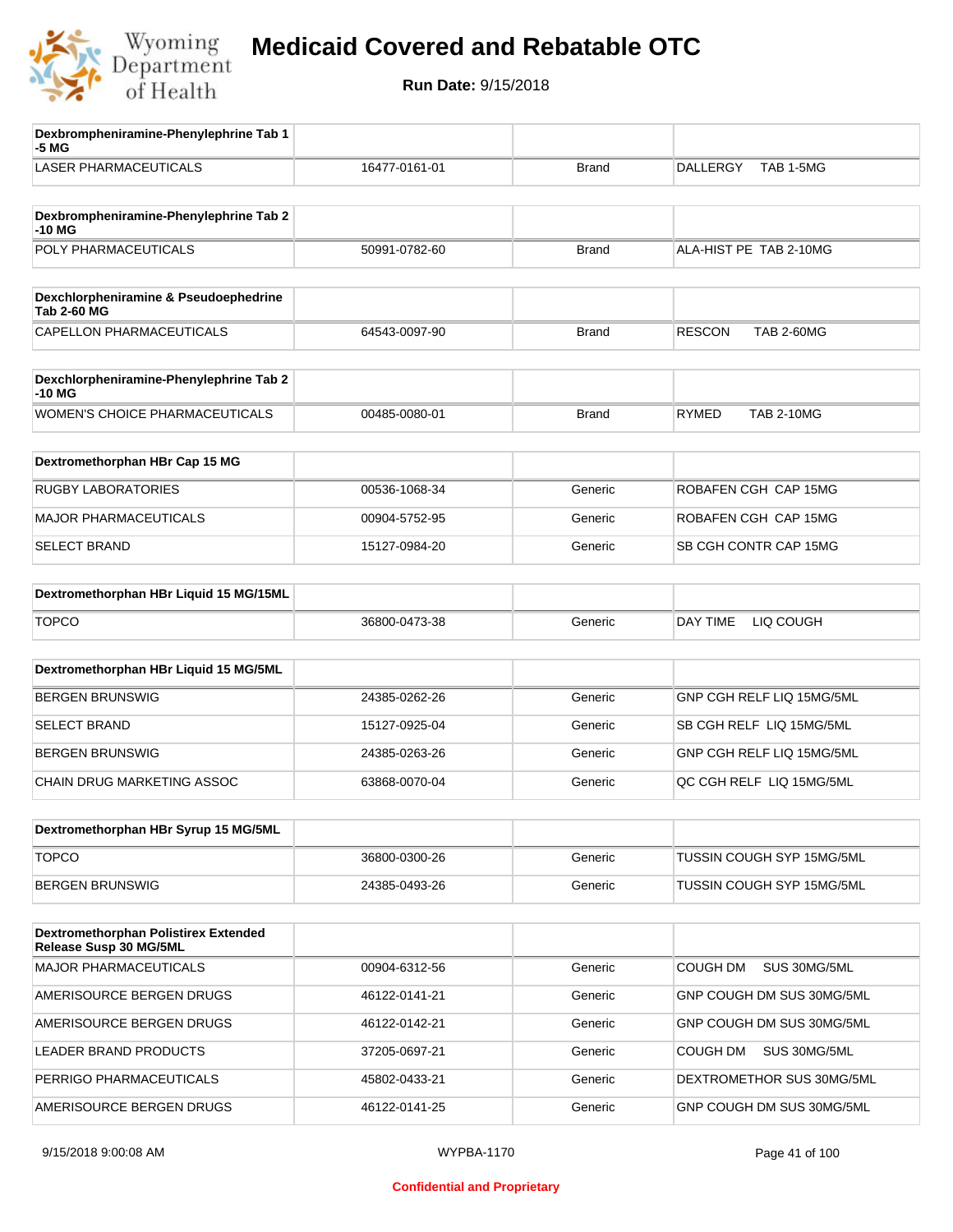

| <b>MCKESSON</b>          | 62011-0176-01 | Generic      | HM COUGH DM SUS 30MG/5ML      |
|--------------------------|---------------|--------------|-------------------------------|
| <b>RECKITT BENCKISER</b> | 63824-0172-63 | <b>Brand</b> | SUS 30MG/5ML<br><b>DELSYM</b> |
| <b>RECKITT BENCKISER</b> | 63824-0172-65 | <b>Brand</b> | SUS 30MG/5ML<br><b>DELSYM</b> |
| <b>RECKITT BENCKISER</b> | 63824-0173-63 | <b>Brand</b> | DELSYM CHILD SUS 30MG/5ML     |
| <b>RECKITT BENCKISER</b> | 63824-0171-63 | <b>Brand</b> | SUS 30MG/5ML<br><b>DELSYM</b> |
| <b>RECKITT BENCKISER</b> | 63824-0175-65 | <b>Brand</b> | <b>DELSYM</b><br>SUS 30MG/5ML |
| <b>RECKITT BENCKISER</b> | 63824-0176-65 | <b>Brand</b> | <b>DELSYM</b><br>SUS 30MG/5ML |
| <b>RECKITT BENCKISER</b> | 63824-0177-63 | <b>Brand</b> | DELSYM CHILD SUS 30MG/5ML     |
| <b>RECKITT BENCKISER</b> | 63824-0177-65 | <b>Brand</b> | DELSYM CHILD SUS 30MG/5ML     |
| <b>MCKESSON</b>          | 62011-0198-01 | Generic      | HM COUGH DM SUS 30MG/5ML      |
| <b>RECKITT BENCKISER</b> | 63824-0171-65 | <b>Brand</b> | DELSYM<br>SUS 30MG/5ML        |
| <b>RECKITT BENCKISER</b> | 63824-0173-65 | <b>Brand</b> | DELSYM CHILD SUS 30MG/5ML     |
| <b>RECKITT BENCKISER</b> | 63824-0175-63 | <b>Brand</b> | <b>DELSYM</b><br>SUS 30MG/5ML |
| <b>RECKITT BENCKISER</b> | 63824-0176-63 | <b>Brand</b> | <b>DELSYM</b><br>SUS 30MG/5ML |

| Dextromethorphan-Doxylamine-APAP Cap<br>15-6.25-325 MG |               |         |                           |
|--------------------------------------------------------|---------------|---------|---------------------------|
| <b>MAJOR PHARMACEUTICALS</b>                           | 00904-5764-44 | Generic | NIGHT TIME CAP COLD/FLU   |
| <b>SELECT BRAND</b>                                    | 15127-0985-12 | Generic | NIGHT TIME CAP COLD/FLU   |
| TOPCO                                                  | 36800-0977-53 | Generic | NITF TIMF<br>CAP COLD/FLU |
| <b>TOPCO</b>                                           | 36800-0977-60 | Generic | NITF TIMF<br>CAP COLD/FLU |
| LEADER BRAND PRODUCTS                                  | 37205-0707-62 | Generic | NITE-TIME<br>CAP COLD/FLU |
| AMERISOURCE BERGEN DRUGS                               | 46122-0183-73 | Generic | NIGHT TIME CAP COLD/FLU   |
| AMERISOURCE BERGEN DRUGS                               | 46122-0245-62 | Generic | NIGHT TIME CAP COLD/FLU   |
| <b>MCKESSON SUNMARK</b>                                | 49348-0741-03 | Generic | SM NITE TIME CAP COLD/FLU |
| <b>MCKESSON</b>                                        | 62011-0084-02 | Generic | NIGHT TIME CAP COLD/FLU   |

| Dextromethorphan-Doxylamine-APAP<br>Liquid 15-6.25-325 MG/15ML |               |         |                            |
|----------------------------------------------------------------|---------------|---------|----------------------------|
| <b>MAJOR PHARMACEUTICALS</b>                                   | 00904-5777-09 | Generic | ALL-NITE<br>LIQ COLD/FLU   |
| AMERISOURCE BERGEN DRUGS                                       | 46122-0136-40 | Generic | NIGHT TIME<br>LIQ COLD/FLU |
| AMERISOURCE BERGEN DRUGS                                       | 46122-0136-34 | Generic | NIGHT TIME<br>LIQ COLD/FLU |
| AMERISOURCE BERGEN DRUGS                                       | 46122-0198-34 | Generic | NIGHT TIME<br>LIQ COLD/FLU |
| AMERISOURCE BERGEN DRUGS                                       | 46122-0198-40 | Generic | NIGHT TIME LIQ COLD/FLU    |
| <b>MCKESSON SUNMARK</b>                                        | 49348-0975-39 | Generic | SM NITE TIME LIQ CLD/FLU   |
| <b>MCKESSON SUNMARK</b>                                        | 49348-0975-37 | Generic | SM NITE TIME LIQ CLD/FLU   |
| <b>MCKESSON</b>                                                | 62011-0082-02 | Generic | NIGHT TIME<br>LIQ CLD/FLU  |
| <b>MCKESSON</b>                                                | 62011-0083-02 | Generic | NIGHT TIME<br>LIO CLD/FLU  |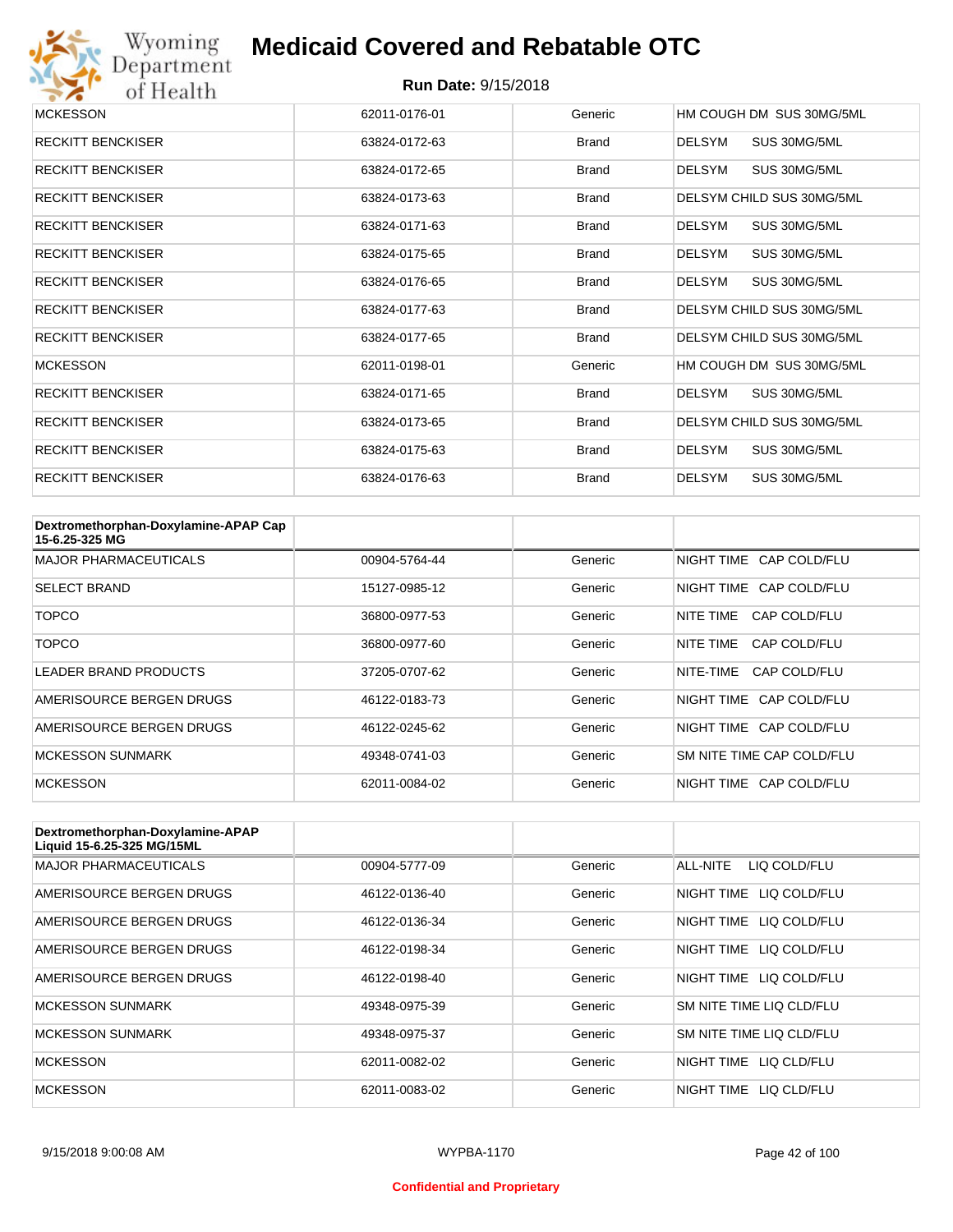

| Dextromethorphan-Doxylamine-APAP<br>Liquid 30-12.5-1000 MG/30ML |               |         |                           |
|-----------------------------------------------------------------|---------------|---------|---------------------------|
| <b>SELECT BRAND</b>                                             | 15127-0987-06 | Generic | NIGHT TIME LIQ COLD/FLU   |
| <b>TOPCO</b>                                                    | 36800-0041-38 | Generic | NITE-TIME<br>LIQ COLD/FLU |
| <b>SELECT BRAND</b>                                             | 15127-0987-10 | Generic | NIGHT TIME LIQ COLD/FLU   |
| <b>TOPCO</b>                                                    | 36800-0666-34 | Generic | COUGH & SORE LIQ NGT TIME |
| <b>TOPCO</b>                                                    | 36800-0908-38 | Generic | NITE TIME<br>LIQ COLD/FLU |
| <b>TOPCO</b>                                                    | 36800-0041-30 | Generic | NITE-TIME<br>LIQ COLD/FLU |
| <b>TOPCO</b>                                                    | 36800-0990-38 | Generic | NITE TIME<br>LIQ COLD/FLU |
| <b>TOPCO</b>                                                    | 36800-0908-30 | Generic | NITE TIME<br>LIQ COLD/FLU |
| CHAIN DRUG MARKETING ASSOC                                      | 63868-0065-08 | Generic | LIQ SORE THR<br>QC COUGH  |

| Dextromethorphan-Guaifenesin Granules<br>Packet 5-100 MG |               |              |                         |
|----------------------------------------------------------|---------------|--------------|-------------------------|
| <b>RECKITT BENCKISER</b>                                 | 63824-0256-12 | <b>Brand</b> | MUCINEX CGH GRA 5-100MG |

| Dextromethorphan-Guaifenesin Liquid 10-<br><b>100 MG/5ML</b> |               |         |                                      |
|--------------------------------------------------------------|---------------|---------|--------------------------------------|
| <b>PERRIGO</b>                                               | 00113-0578-26 | Generic | TUSSIN DM LIQ                        |
| <b>PAR PHARMACEUTICALS</b>                                   | 00603-1330-58 | Generic | IOPHEN DM-NR LIQ 100-10/5            |
| <b>BERGEN BRUNSWIG</b>                                       | 24385-0359-34 | Generic | <b>GNP TUSSIN LIQ DM</b>             |
| <b>BERGEN BRUNSWIG</b>                                       | 24385-0578-26 | Generic | GNP TUSSIN LIQ DM COUGH              |
| <b>TOPCO</b>                                                 | 36800-0359-26 | Generic | TUSSIN DM LIQ 100-10/5               |
| <b>TOPCO</b>                                                 | 36800-0359-40 | Generic | <b>TUSSIN DM</b><br>LIQ 100-10/5     |
| <b>BERGEN BRUNSWIG</b>                                       | 24385-0359-26 | Generic | <b>GNP TUSSIN LIQ DM</b>             |
| <b>TOPCO</b>                                                 | 36800-0359-34 | Generic | TUSSIN DM LIQ 100-10/5               |
| <b>TOPCO</b>                                                 | 36800-0578-26 | Generic | <b>TUSSIN DM</b><br>LIQ 100-10/5     |
| <b>LEADER BRAND PRODUCTS</b>                                 | 37205-0712-26 | Generic | <b>TUSSIN DM</b><br><b>LIQ CLEAR</b> |
| HI-TECH                                                      | 50383-0062-06 | Generic | DM/GG<br>SOL 10-100/5                |
| <b>SILARX</b>                                                | 54838-0133-40 | Generic | SILTUSSIN DM LIQ DAS                 |
| <b>HI-TECH</b>                                               | 50383-0062-11 | Generic | DM/GG<br>SOL                         |
| <b>HI-TECH</b>                                               | 50383-0062-07 | Generic | DM/GG<br>SOL 10-100/5                |
| <b>HI-TECH</b>                                               | 50383-0062-12 | Generic | SOL<br>DM/GG                         |
| <b>LLORENS PHARMACEUTICAL</b>                                | 54859-0505-04 | Generic | TUSNEL DIABT LIQ 10-100/5            |
| <b>MCKESSON</b>                                              | 62011-0091-02 | Generic | HM TUSSIN LIQ ADLT DM                |
| <b>MCKESSON</b>                                              | 62011-0092-02 | Generic | TUSSIN ADULT LIQ CGH/CONG            |
| <b>SILARX</b>                                                | 54838-0139-40 | Generic | SILTUSSIN-DM LIQ DIABETIC            |
| <b>LLORENS PHARMACEUTICAL</b>                                | 54859-0505-16 | Generic | TUSNEL DIABT LIQ 10-100/5            |
| <b>MCKESSON</b>                                              | 62011-0091-01 | Generic | HM TUSSIN LIQ ADLT DM                |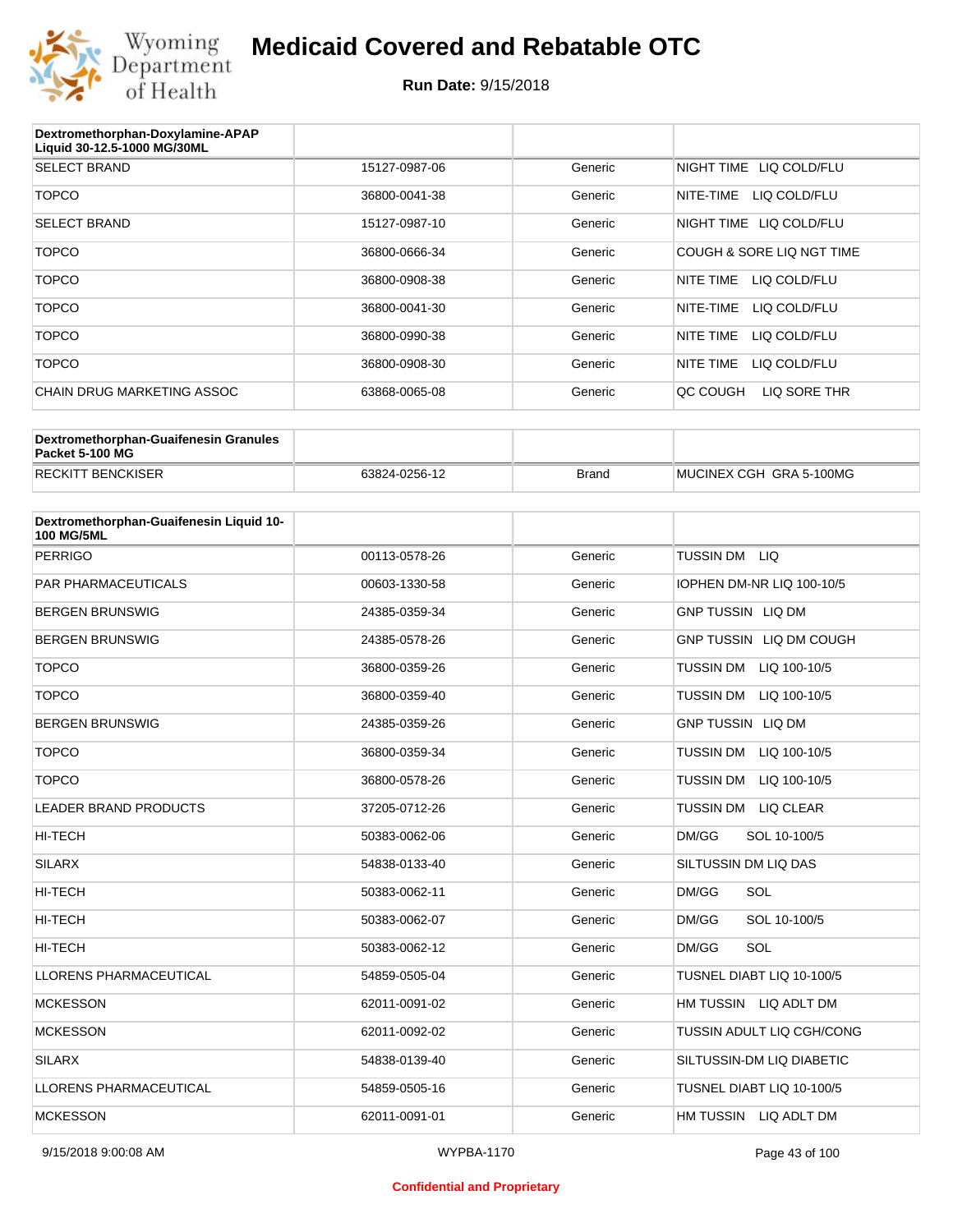

| <b>MCKESSON</b>                                              | 62011-0092-01 | Generic | TUSSIN ADULT LIQ CGH/CONG    |
|--------------------------------------------------------------|---------------|---------|------------------------------|
| Dextromethorphan-Guaifenesin Liquid 10-<br><b>200 MG/5ML</b> |               |         |                              |
| <b>PERRIGO</b>                                               | 00113-0799-26 | Generic | TUSSIN DM MX LIQ 10-200/5    |
| <b>TOPCO</b>                                                 | 36800-0799-26 | Generic | TUSSIN DM<br>LIQ MAX         |
| <b>LEADER BRAND PRODUCTS</b>                                 | 37205-0629-34 | Generic | TUSSIN DM MX LIQ 10-200/5    |
| <b>TOPCO</b>                                                 | 36800-0799-34 | Generic | TUSSIN DM<br>LIQ MAX         |
| AMERISOURCE BERGEN DRUGS                                     | 46122-0017-26 | Generic | <b>GNP TUSSIN LIQ DM MAX</b> |
| AMERISOURCE BERGEN DRUGS                                     | 46122-0017-34 | Generic | <b>GNP TUSSIN LIQ DM MAX</b> |
| LEADER BRAND PRODUCTS                                        | 37205-0629-26 | Generic | TUSSIN DM MX LIQ 10-200/5    |
| AMERISOURCE BERGEN DRUGS                                     | 46122-0139-26 | Generic | TUSSIN DM<br>LIQ 10-200/5    |
| AMERISOURCE BERGEN DRUGS                                     | 46122-0139-34 | Generic | TUSSIN DM<br>LIQ 10-200/5    |
| <b>SILARX</b>                                                | 54838-0140-40 | Generic | SILTUSSIN-DM LIQ MAX ST      |
| <b>MCKESSON</b>                                              | 62011-0211-01 | Generic | HM TUSSIN<br>LIQ DM MAX      |

| Dextromethorphan-Guaifenesin Liquid 5-<br><b>100 MG/5ML</b> |               |         |                           |
|-------------------------------------------------------------|---------------|---------|---------------------------|
| <b>GEISS DESTIN &amp; DUNN</b>                              | 00113-0419-26 | Generic | MUCUS RELIEF LIQ 5-100MG  |
| <b>LEADER BRAND PRODUCTS</b>                                | 37205-0993-26 | Generic | MUCUS RELIEF LIQ 5-100MG  |
| <b>BERGEN BRUNSWIG</b>                                      | 24385-0985-26 | Generic | MUCUS RELIEF LIQ 5-100MG  |
| <b>TOPCO</b>                                                | 36800-0419-26 | Generic | MUCUS RELIEF LIQ 5-100MG  |
| <b>MCKESSON SUNMARK</b>                                     | 49348-0828-34 | Generic | MUCUS RELIEF LIQ 5-100MG  |
| <b>RECKITT BENCKISER</b>                                    | 63824-0213-66 | Generic | DELSYM COUGH LIQ CONGS DM |
| <b>RECKITT BENCKISER</b>                                    | 63824-0214-66 | Generic | DELSYM COUGH LIQ CONGS DM |
| <b>RECKITT BENCKISER</b>                                    | 63824-0019-66 | Generic | LIQ 20-400<br>MUCINEX DM  |
| <b>RECKITT BENCKISER</b>                                    | 63824-0286-64 | Generic | MUCINEX CGH LIQ 5-100MG   |

| Dextromethorphan-Guaifenesin Syrup 10-<br><b>100 MG/5ML</b> |               |         |                           |
|-------------------------------------------------------------|---------------|---------|---------------------------|
| PHARMACEUTICAL ASSOCIATES                                   | 00121-0638-05 | Generic | <b>GUAIFENESIN SYP DM</b> |
| <b>PERRIGO</b>                                              | 00113-0359-34 | Generic | TUSSIN DM SYP 100-10/5    |
| <b>RUGBY LABORATORIES</b>                                   | 00536-0970-85 | Generic | EXTRA ACTION SYP 100-10/5 |
| <b>PERRIGO</b>                                              | 00113-0359-26 | Generic | SYP 100-10/5<br>TUSSIN DM |
| PHARMACEUTICAL ASSOCIATES                                   | 00121-0638-10 | Generic | <b>GUAIFENESIN SYP DM</b> |
| <b>PAR PHARMACEUTICALS</b>                                  | 00603-0855-58 | Generic | Q-TUSSIN DM SYP 100-10/5  |
| <b>PAR PHARMACEUTICALS</b>                                  | 00603-0855-81 | Generic | Q-TUSSIN DM SYP 100-10/5  |
| <b>RUGBY LABORATORIES</b>                                   | 00536-0970-97 | Generic | EXTRA ACTION SYP 100-10/5 |
| <b>MAJOR PHARMACEUTICALS</b>                                | 00904-0053-00 | Generic | ROBAFEN DM SYP 100-10/5   |
| <b>MAJOR PHARMACEUTICALS</b>                                | 00904-0053-09 | Generic | ROBAFEN DM SYP 100-10/5   |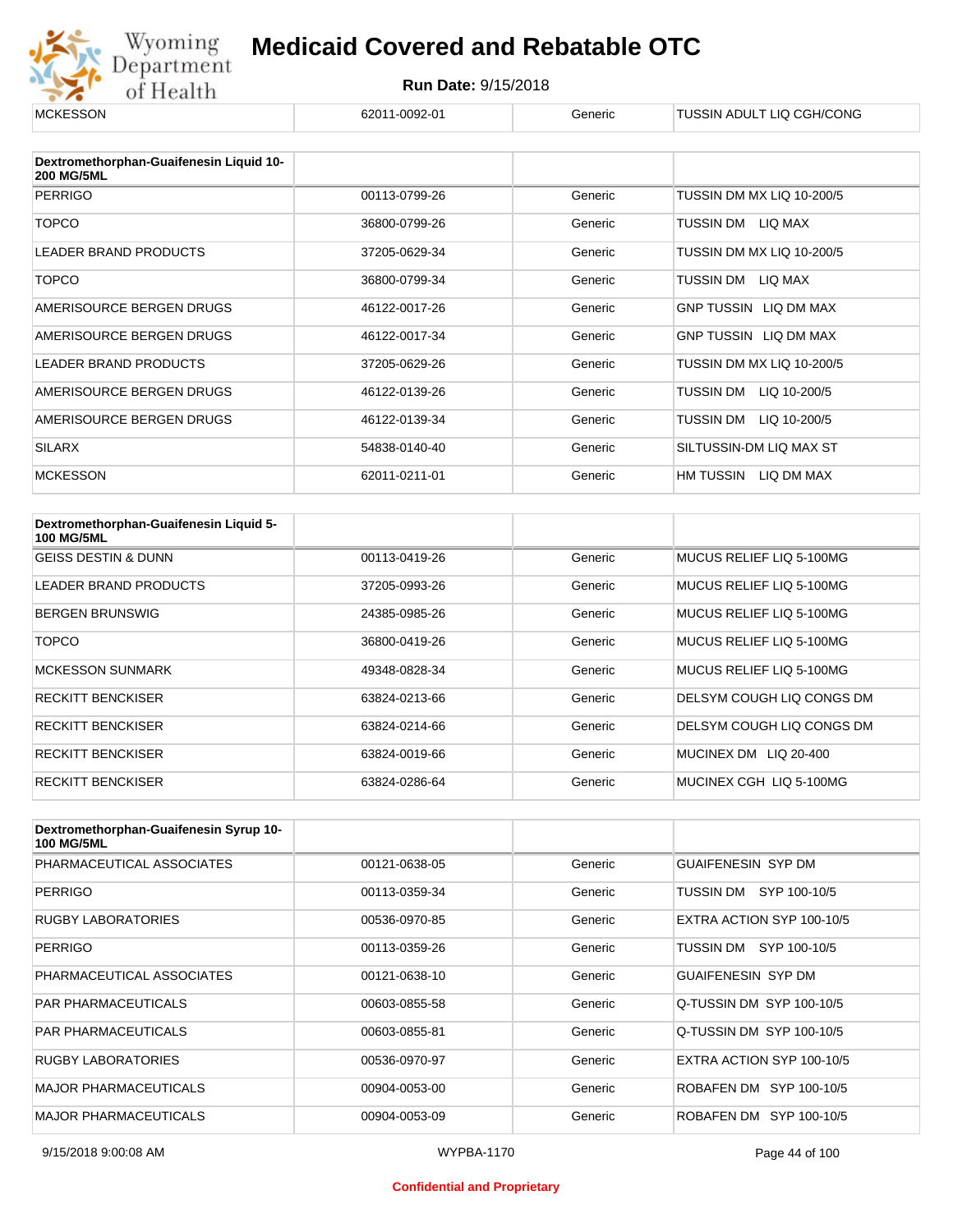| Wyoming<br>Department        | <b>Medicaid Covered and Rebatable OTC</b> |         |                           |  |  |
|------------------------------|-------------------------------------------|---------|---------------------------|--|--|
| of Health                    | <b>Run Date: 9/15/2018</b>                |         |                           |  |  |
| <b>MAJOR PHARMACEUTICALS</b> | 00904-0053-16                             | Generic | ROBAFEN DM SYP 100-10/5   |  |  |
| <b>PAR PHARMACEUTICALS</b>   | 00603-0855-94                             | Generic | Q-TUSSIN DM SYP 100-10/5  |  |  |
| <b>MAJOR PHARMACEUTICALS</b> | 00904-0053-20                             | Generic | ROBAFEN DM SYP 100-10/5   |  |  |
| <b>MAJOR PHARMACEUTICALS</b> | 00904-6306-20                             | Generic | ROBAFEN DM SYP 100-10/5   |  |  |
| <b>MCKESSON SUNMARK</b>      | 49348-0017-37                             | Generic | SM TUSSIN DM SYP 100-10/5 |  |  |
| <b>MCKESSON SUNMARK</b>      | 49348-0861-37                             | Generic | SM TUSSIN<br>SYP DM       |  |  |
| <b>LEADER BRAND PRODUCTS</b> | 37205-0970-26                             | Generic | TUSSIN DM SYP 100-10/5    |  |  |
| <b>LEADER BRAND PRODUCTS</b> | 37205-0970-34                             | Generic | TUSSIN DM SYP 100-10/5    |  |  |
| <b>MCKESSON SUNMARK</b>      | 49348-0017-34                             | Generic | SM TUSSIN DM SYP 100-10/5 |  |  |
| <b>MCKESSON SUNMARK</b>      | 49348-0017-39                             | Generic | SM TUSSIN DM SYP 100-10/5 |  |  |
| <b>MCKESSON SUNMARK</b>      | 49348-0861-34                             | Generic | SM TUSSIN SYP DM          |  |  |
| <b>SILARX</b>                | 54838-0209-40                             | Generic | SILTUSSIN-DM SYP ALC FREE |  |  |
| <b>SILARX</b>                | 54838-0209-70                             | Generic | SILTUSSIN-DM SYP ALC FREE |  |  |
| <b>SILARX</b>                | 54838-0209-80                             | Generic | SILTUSSIN-DM SYP ALC FREE |  |  |

| Dextromethorphan-Guaifenesin Syrup 5-<br><b>100 MG/5ML</b> |               |              |                       |
|------------------------------------------------------------|---------------|--------------|-----------------------|
| <b>GLAXO CONSUMER HEALTHCARE L.P.</b>                      | 00067-8118-04 | <b>Brand</b> | TRIAMINIC SYP CGH/CNG |

| Dextromethorphan-Guaifenesin Tab 20-400<br>MG |               |         |                            |
|-----------------------------------------------|---------------|---------|----------------------------|
| <b>MAJOR PHARMACEUTICALS</b>                  | 00904-6233-46 | Generic | <b>MUCUS RELIEF TAB DM</b> |
| <b>MAJOR PHARMACEUTICALS</b>                  | 00904-6233-52 | Generic | MUCUS RELIEF TAB DM        |
| <b>BERGEN BRUNSWIG</b>                        | 24385-0026-71 | Generic | MUCUS RELIEF TAB DM        |
| LEADER BRAND PRODUCTS                         | 37205-0538-71 | Generic | CHEST CONGES TAB 20-400MG  |
| LEADER BRAND PRODUCTS                         | 37205-0675-62 | Generic | TABTUSSIN DM TAB 20-400MG  |
| AMERISOURCE BERGEN DRUGS                      | 46122-0058-62 | Generic | TAB TUSSIN TAB DM          |
| <b>MCKESSON SUNMARK</b>                       | 49348-0728-09 | Generic | CHEST CONGES TAB 20-400MG  |
| TIME-CAP LABS                                 | 49483-0280-06 | Generic | MUCOSA DM<br>TAB 20-400MG  |
| <b>MCKESSON</b>                               | 62011-0061-01 | Generic | CHEST CONGES TAB RELF DM   |
| CHAIN DRUG MARKETING ASSOC                    | 63868-0753-50 | Generic | OC MEDIFIN TAB DM          |

| Dextromethorphan-Guaifenesin Tab ER<br>12HR 30-600 MG |               |              |                         |
|-------------------------------------------------------|---------------|--------------|-------------------------|
| RECKITT BENCKISER                                     | 63824-0056-32 | <b>Brand</b> | MUCINEX DM TAB 30-600ER |
| <b>IRECKITT BENCKISER</b>                             | 63824-0056-34 | <b>Brand</b> | MUCINEX DM TAB 30-600ER |
| <b>RECKITT BENCKISER</b>                              | 63824-0056-69 | <b>Brand</b> | MUCINEX DM TAB 30-600ER |

| Dextromethorphan-Guaifenesin Tab ER<br>12HR 60-1200 MG |               |       |                        |
|--------------------------------------------------------|---------------|-------|------------------------|
| <b>RECKITT BENCKISER</b>                               | 63824-0072-36 | Brand | MUCINEX DM TAB 60-1200 |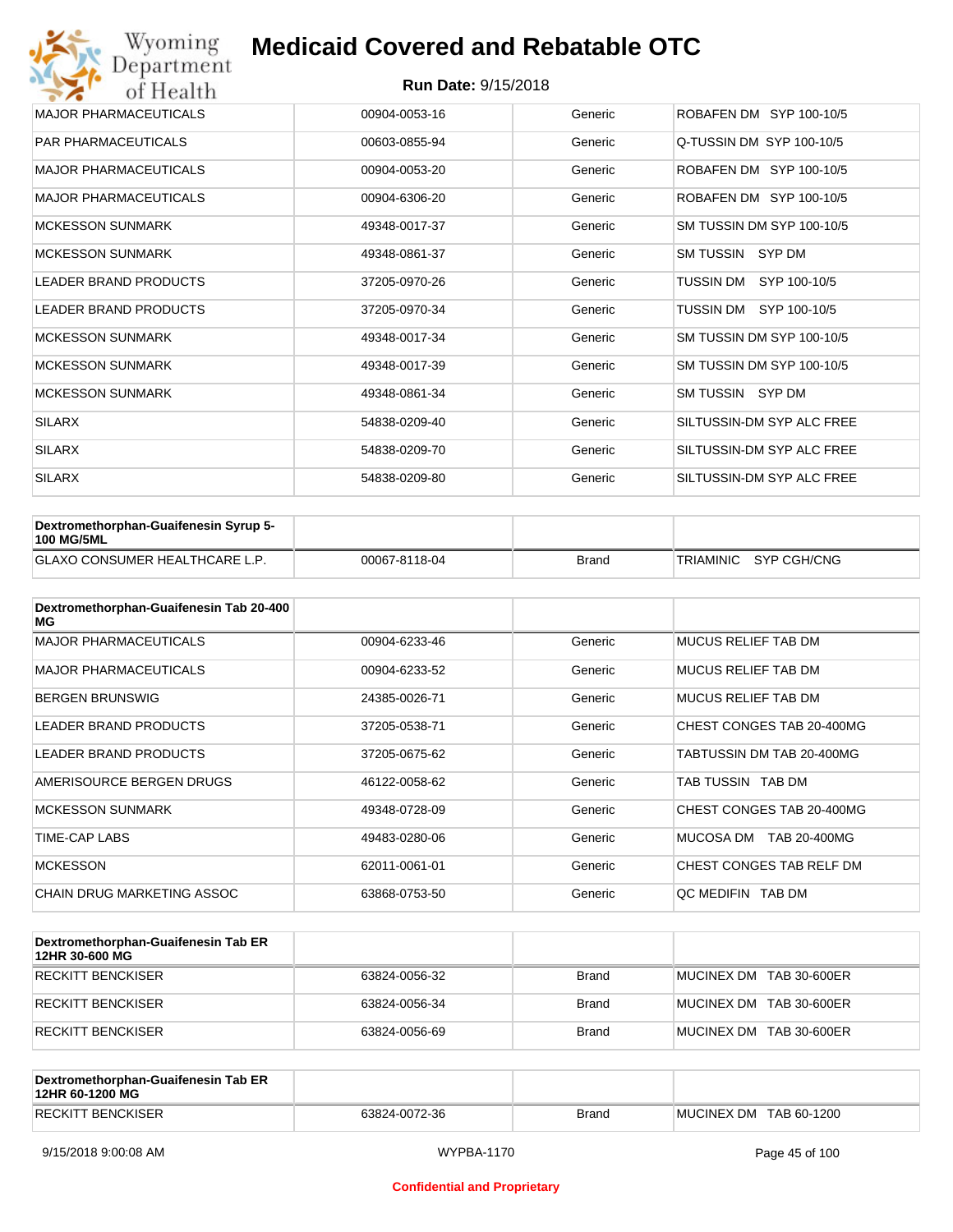# Wyoming<br>Department<br>of Health

### **Medicaid Covered and Rebatable OTC**

| <b>RECKITT BENCKISER</b> | 63824-0072-46 | <b>Brand</b> | MUCINEX DM TAB 60-1200 |
|--------------------------|---------------|--------------|------------------------|
| <b>RECKITT BENCKISER</b> | 63824-0072-35 | <b>Brand</b> | MUCINEX DM TAB 60-1200 |

| Dextromethorphan-Phenylephrine-APAP<br>Cap 10-5-325 MG |               |              |                                  |
|--------------------------------------------------------|---------------|--------------|----------------------------------|
| <b>MAJOR PHARMACEUTICALS</b>                           | 00904-5763-44 | <b>Brand</b> | DAY TIME<br>CAP COLD/FLU         |
| <b>SELECT BRAND</b>                                    | 15127-0989-12 | Generic      | SB DAY TIME CAP COLD/FLU         |
| <b>BERGEN BRUNSWIG</b>                                 | 24385-0036-62 | Generic      | <b>GNP DAY TIME CAP COLD/FLU</b> |
| <b>TOPCO</b>                                           | 36800-0215-53 | Generic      | DAYTIME PE CAP COLD/FLU          |
| <b>TOPCO</b>                                           | 36800-0215-60 | Generic      | DAYTIME PE CAP COLD/FLU          |
| AMERISOURCE BERGEN DRUGS                               | 46122-0184-73 | Generic      | DAY COLD/FLU CAP 10-5-325        |
| <b>MCKESSON SUNMARK</b>                                | 49348-0738-04 | Generic      | SM DAY TIME CAP PE               |
| <b>MCKESSON</b>                                        | 62011-0066-02 | Generic      | HM DAY TIME CAP                  |

| Dextromethorphan-Phenylephrine-APAP<br>Ligd 10-5-325 MG/15ML |               |         |                                  |
|--------------------------------------------------------------|---------------|---------|----------------------------------|
| <b>TOPCO</b>                                                 | 36800-0656-30 | Generic | LIQ COLD/FLU<br>DAY TIME         |
| <b>TOPCO</b>                                                 | 36800-0656-38 | Generic | DAY TIME<br>LIQ COLD/FLU         |
| <b>BERGEN BRUNSWIG</b>                                       | 24385-0005-34 | Generic | <b>GNP DAY TIME LIQ COLD/FLU</b> |
| AMERISOURCE BERGEN DRUGS                                     | 46122-0015-33 | Generic | <b>GNP FLU RELF LIQ DAYTIME</b>  |
| <b>MCKESSON SUNMARK</b>                                      | 49348-0753-37 | Generic | SM DAY TIME LIQ COLD/FLU         |
| <b>MCKESSON</b>                                              | 62011-0065-02 | Generic | HM DAYTIME LIQ COLD/FLU          |
| CHAIN DRUG MARKETING ASSOC                                   | 63868-0067-08 | Generic | OC FLU RELF LIO DAYTIME          |

| Dextromethorphan-Phenylephrine-APAP<br><b>Powd Pack 20-10-500 MG</b> |               |       |          |              |
|----------------------------------------------------------------------|---------------|-------|----------|--------------|
| <b>GLAXO CONSUMER HEALTHCARE L.P.</b>                                | 00067-6426-06 | Brand | THERAFLU | PAK SEV COLD |
|                                                                      |               |       |          |              |

| Dextromethorphan-Phenylephrine-APAP<br><b>Powd Pack 20-10-650 MG</b> |               |         |                                 |
|----------------------------------------------------------------------|---------------|---------|---------------------------------|
| PERRIGO PHARMACEUTICALS                                              | 00113-0096-91 | Generic | <b>FLU/COLD/CGH POW DAYTIME</b> |
| ICHAIN DRUG MARKETING ASSOC                                          | 63868-0763-06 | Generic | IQC COLD/CGH POW DAYTIME        |

| Dextromethorphan-Phenylephrine-APAP<br>Tab 10-5-325 MG |               |         |                                  |
|--------------------------------------------------------|---------------|---------|----------------------------------|
| MAJOR PHARMACEUTICALS                                  | 00904-5786-24 | Generic | MAPAP COLD TAB 10-5-325          |
| <b>TOPCO</b>                                           | 36800-0402-62 | Generic | COLD HEAD<br><b>TAB CONGESTI</b> |
| <b>TOPCO</b>                                           | 36800-0371-62 | Generic | COLD MULT-SY TAB DAYTIME         |
| AMERISOURCE BERGEN DRUGS                               | 46122-0073-62 | Generic | COLD RELIEF TAB MULTI-S          |

| Dextromethorphan-Pyrilamine Liquid 7.5-<br>7.5 MG/5ML |               |       |                  |
|-------------------------------------------------------|---------------|-------|------------------|
| CAPITAL PHARMACEUTICAL                                | 29978-0127-16 | Brand | LIQ<br>CAPRON DM |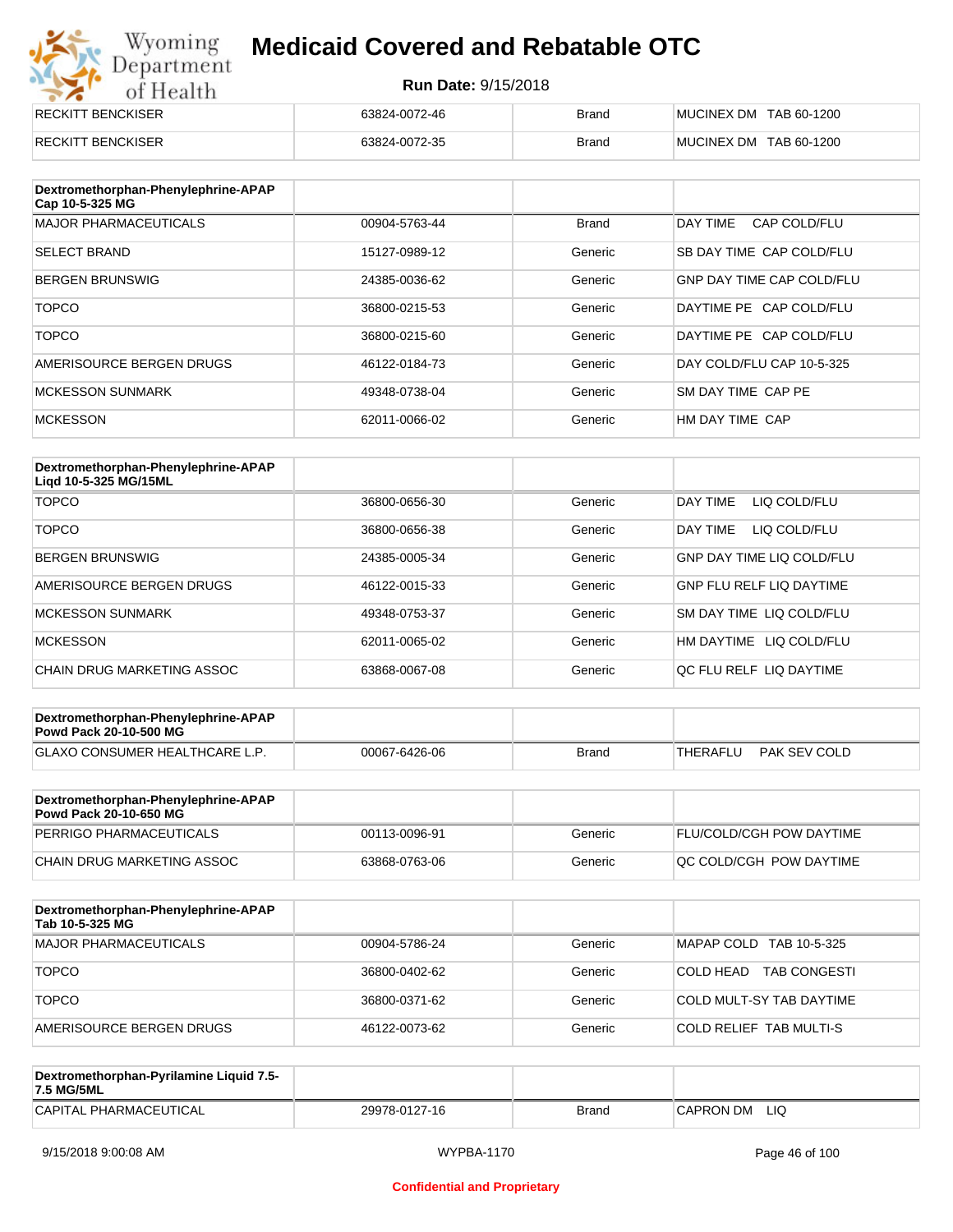

**12.5-325 MG**

**Diphenhydramine-Acetaminophen Tab** 

## **Medicaid Covered and Rebatable OTC**

| <b>RUGBY LABORATORIES</b>                                    | 00536-1003-01 | Generic      | ACETA-GESIC TAB 12.5-325        |
|--------------------------------------------------------------|---------------|--------------|---------------------------------|
| Diphenhydramine-Phenylephrine Lig 6.25-<br>2.5 MG/5ML        |               |              |                                 |
| <b>TOPCO</b>                                                 | 36800-0913-26 | Generic      | TRIACTING NT LIQ COLD/CGH       |
| Diphenhydramine-Phenylephrine Syrup<br>6.25-2.5 MG/5ML       |               |              |                                 |
| GLAXO CONSUMER HEALTHCARE L.P.                               | 00067-8106-04 | <b>Brand</b> | SYP COLD/CGH<br>TRIAMINIC       |
| Diphenhydramine-Phenylephrine-APAP<br>Liq 12.5-5-325 MG/10ML |               |              |                                 |
| <b>RECKITT BENCKISER</b>                                     | 63824-0211-66 | Generic      | DELSYM NIGHT LIQ CGH+CLD        |
| <b>RECKITT BENCKISER</b>                                     | 63824-0212-66 | Generic      | DELSYM NIGHT LIQ CGH+CLD        |
| <b>RECKITT BENCKISER</b>                                     | 63824-0600-64 | Generic      | MUCINEX MS LIQ COLD NGH         |
| <b>RECKITT BENCKISER</b>                                     | 63824-0262-66 | Generic      | LIQ<br><b>MUCINEX</b>           |
| <b>RECKITT BENCKISER</b>                                     | 63824-0500-66 | Generic      | MUCINEX FAST LIQ COLD FLU       |
| Diphenhydramine-Phenylephrine-APAP<br>Liq 12.5-5-325 MG/15ML |               |              |                                 |
| AMERISOURCE BERGEN DRUGS                                     | 46122-0016-33 | Generic      | GNP FLU RELF LIQ NIGHTIME       |
| CHAIN DRUG MARKETING ASSOC                                   | 63868-0068-08 | Generic      | QC FLU RELF LIQ NIGHTIME        |
| Diphenhydramine-Phenylephrine-APAP<br>Packet 25-10-650 MG    |               |              |                                 |
| GLAXO CONSUMER HEALTHCARE L.P.                               | 00067-7918-06 | <b>Brand</b> | THERAFLU SEV POW COLD/CGH       |
| <b>RECKITT BENCKISER</b>                                     | 63824-0233-04 | Generic      | <b>MUCINEX</b><br>PAK FAST-MAX  |
| <b>CHAIN DRUG MARKETING ASSOC</b>                            | 63868-0764-06 | Generic      | QC COLD/CGH POW NIGHTTIM        |
| Diphenhydramine-Phenylephrine-APAP<br>Tab 12.5-5-325 MG      |               |              |                                 |
| <b>SELECT BRAND</b>                                          | 15127-0974-12 | Generic      | <b>SB SEVERE</b><br>TAB COLD PE |
| <b>SELECT BRAND</b>                                          | 15127-0973-24 | Generic      | SB ALLERGY/ TAB COLD PE         |
| AMERISOURCE BERGEN DRUGS                                     | 46122-0052-62 | Generic      | ALLERGY PLUS TAB SINUS          |
| <b>CHAIN DRUG MARKETING ASSOC</b>                            | 63868-0985-24 | Generic      | QC ALLERGY/ TAB SINUS           |
| Diphenhydramine-Phenylephrine-APAP<br>Tab 25-5-325 MG        |               |              |                                 |
| AMERISOURCE BERGEN DRUGS                                     | 46122-0053-60 | Generic      | ALLERGY PLUS TAB SEV/SINU       |
| <b>RECKITT BENCKISER</b>                                     | 63824-0550-20 | Generic      | MUCINEX FAST TAB 25-5-325       |
|                                                              |               |              |                                 |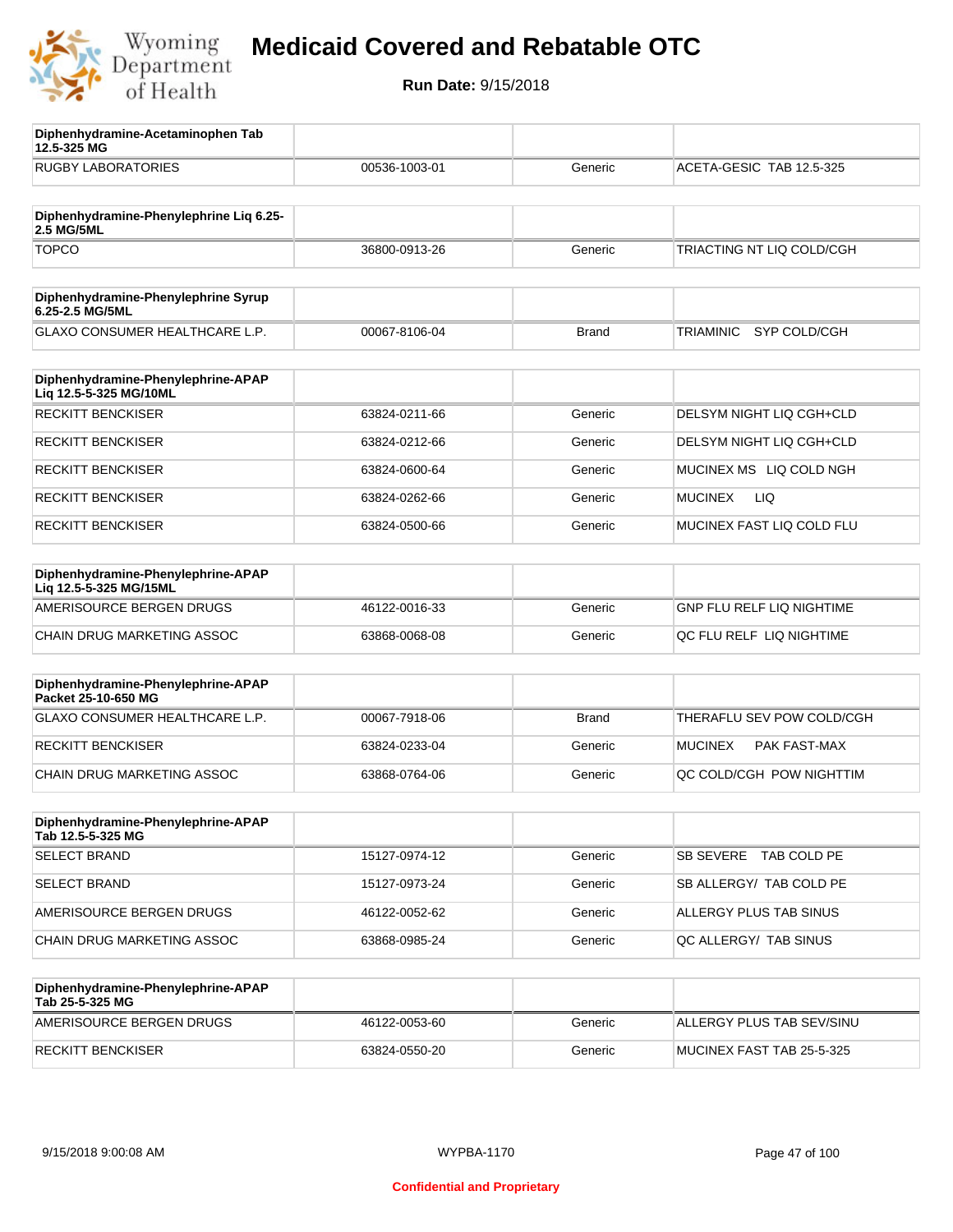

| Doxylamine-DM Liquid 6.25-15 MG/15ML                   |               |              |                                |
|--------------------------------------------------------|---------------|--------------|--------------------------------|
| <b>TOPCO</b>                                           | 36800-0668-38 | Generic      | NITE TIME<br>LIQ COUGH         |
| <b>BERGEN BRUNSWIG</b>                                 | 24385-0461-34 | Generic      | NIGHT TIME LIQ COUGH           |
| <b>BERGEN BRUNSWIG</b>                                 | 24385-0461-40 | Generic      | NIGHT TIME LIQ COUGH           |
| Doxylamine-Phenylephrine Tab 7.5-10 MG                 |               |              |                                |
| POLY PHARMACEUTICALS                                   | 50991-0216-01 | <b>Brand</b> | POLY HIST TAB 7.5-10MG         |
| Doxylamine-Pseudoephedrine Liquid 6.25-                |               |              |                                |
| 30 MG/5ML                                              |               |              |                                |
| <b>SALLUS LABORATORIES</b>                             | 69036-0110-16 | <b>Brand</b> | LORTUSS LQ LIQ                 |
| Fexofenadine-Pseudoephedrine Tab ER<br>24HR 180-240 MG |               |              |                                |
| DR.REDDY'S LABORATORIES, INC.                          | 55111-0557-35 | Generic      | FEXOFEN/PSE TAB 180-240        |
| <b>Guaifenesin Granules Packet 100 MG</b>              |               |              |                                |
| <b>RECKITT BENCKISER</b>                               | 63824-0254-12 | <b>Brand</b> | MUCINEX/KIDS GRA 100MG         |
| <b>Guaifenesin Liquid 100 MG/5ML</b>                   |               |              |                                |
| PERRIGO PHARMACEUTICALS                                | 00113-0288-26 | Generic      | MUCUS RELIEF LIQ 100/5ML       |
| PHARMACEUTICAL ASSOCIATES                              | 00121-1744-10 | Generic      | GUAIFENESIN SOL 100/5ML        |
| PHARMACEUTICAL ASSOCIATES                              | 00121-1744-05 | Generic      | GUAIFENESIN SOL 100/5ML        |
| PHARMACEUTICAL ASSOCIATES                              | 00121-1744-15 | Generic      | GUAIFENESIN SOL 100/5ML        |
| PAR PHARMACEUTICALS                                    | 00603-0857-58 | Generic      | Q-TUSSIN<br><b>SOL 100/5ML</b> |
| PAR PHARMACEUTICALS                                    | 00603-0857-81 | Generic      | Q-TUSSIN<br><b>SOL 100/5ML</b> |
| PAR PHARMACEUTICALS                                    | 00603-1328-58 | Generic      | IOPHEN-NR LIQ 100/5ML          |
| <b>PAR PHARMACEUTICALS</b>                             | 00603-0857-94 | Generic      | Q-TUSSIN<br><b>SOL 100/5ML</b> |
| <b>BERGEN BRUNSWIG</b>                                 | 24385-0982-26 | Generic      | MUCUS RELIEF LIQ 100/5ML       |
| <b>TOPCO</b>                                           | 36800-0288-26 | Generic      | MUCUS RELIEF LIQ 100/5ML       |
| HI-TECH                                                | 50383-0063-07 | Generic      | GUAIFENESIN SOL 100/5ML        |
| HI-TECH                                                | 50383-0063-11 | Generic      | GUAIFENESIN SOL 200/10ML       |
| HI-TECH                                                | 50383-0063-12 | Generic      | GUAIFENESIN SOL 200/10ML       |
| HI-TECH                                                | 50383-0063-17 | Generic      | GUAIFENESIN SOL 300/15ML       |
| HI-TECH                                                | 50383-0063-06 | Generic      | GUAIFENESIN SOL 100/5ML        |
| HI-TECH                                                | 50383-0063-18 | Generic      | GUAIFENESIN SOL 300/15ML       |
| SILARX                                                 | 54838-0138-40 | Generic      | SILTUSS DAS LIQ 100/5ML        |
| <b>MCKESSON</b>                                        | 62011-0089-01 | Generic      | TUSSIN ADULT LIQ 100/5ML       |
| <b>MCKESSON</b>                                        | 62011-0089-02 | Generic      | TUSSIN ADULT LIQ 100/5ML       |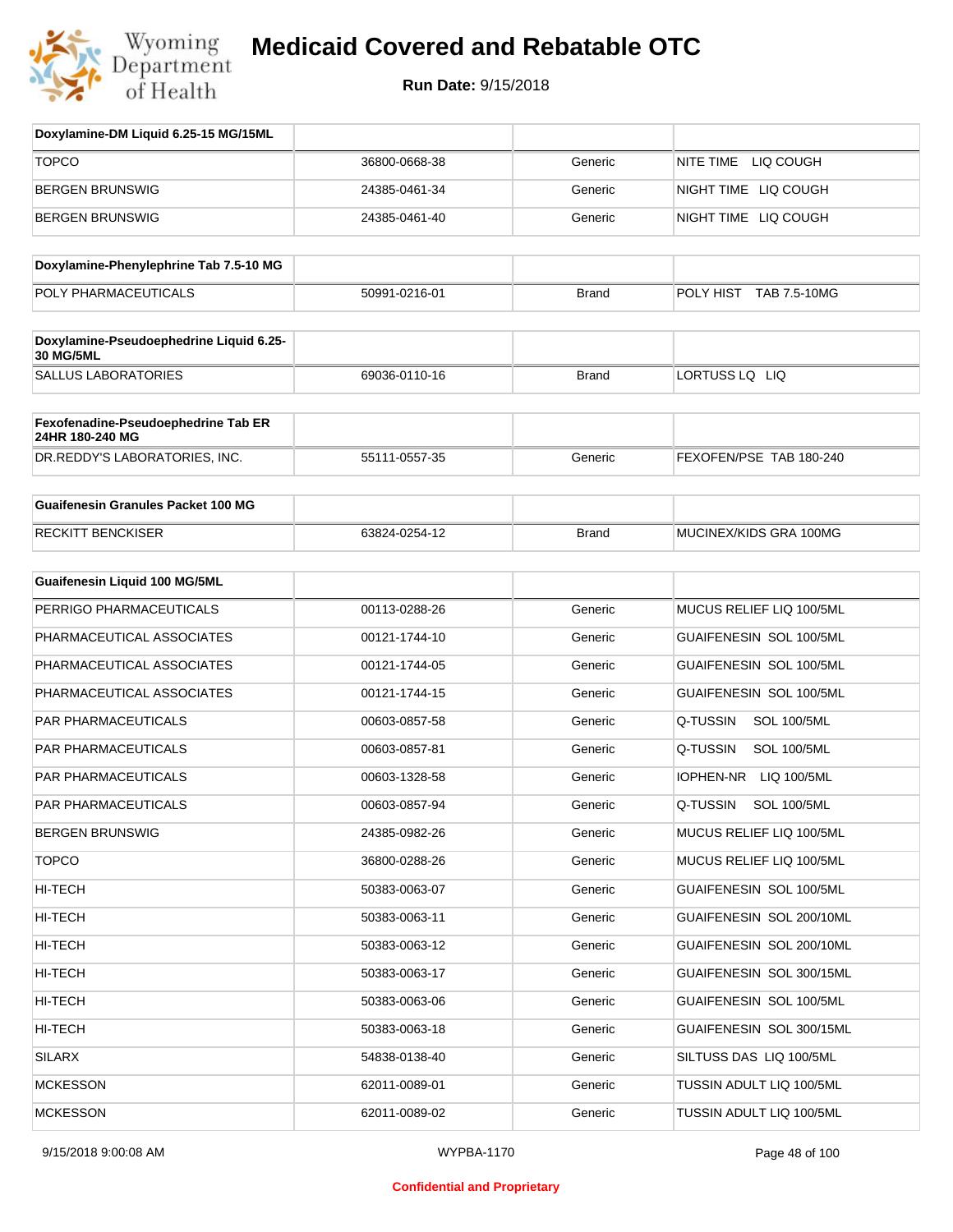

| <b>RECKITT BENCKISER</b>     | 63824-0285-64 | Generic | MUCINEX CHLD LIQ 100/5ML             |
|------------------------------|---------------|---------|--------------------------------------|
|                              |               |         |                                      |
| Guaifenesin Syrup 100 MG/5ML |               |         |                                      |
| <b>PERRIGO</b>               | 00113-0061-26 | Generic | TUSSIN CHEST SYP 100/5ML             |
| <b>RUGBY LABORATORIES</b>    | 00536-0825-97 | Generic | <b>COUGH</b><br><b>SYP 100/5ML</b>   |
| <b>PERRIGO</b>               | 00113-0061-34 | Generic | TUSSIN CHEST SYP 100/5ML             |
| <b>MAJOR PHARMACEUTICALS</b> | 00904-0061-09 | Generic | <b>ROBAFEN</b><br><b>SYP 100/5ML</b> |
| <b>RUGBY LABORATORIES</b>    | 00536-0825-85 | Generic | <b>COUGH</b><br><b>SYP 100/5ML</b>   |
| <b>MAJOR PHARMACEUTICALS</b> | 00904-0061-00 | Generic | <b>ROBAFEN</b><br><b>SYP 100/5ML</b> |
| <b>MAJOR PHARMACEUTICALS</b> | 00904-0061-16 | Generic | <b>ROBAFEN</b><br><b>SYP 100/5ML</b> |
| <b>TOPCO</b>                 | 36800-0310-26 | Generic | TUSSIN CHEST SYP 100/5ML             |
| <b>BERGEN BRUNSWIG</b>       | 24385-0310-34 | Generic | GNP TUSSIN SYP 100/5ML               |
| <b>SELECT BRAND</b>          | 15127-0940-44 | Generic | SB CGH CONTR SYP 100/5ML             |
| <b>SELECT BRAND</b>          | 15127-0940-48 | Generic | SB CGH CONTR SYP 100/5ML             |
| <b>MCKESSON SUNMARK</b>      | 49348-0278-34 | Generic | SM TUSSIN SYP 100/5ML                |
| <b>MCKESSON SUNMARK</b>      | 49348-0278-37 | Generic | SM TUSSIN SYP 100/5ML                |
| <b>SILARX</b>                | 54838-0117-70 | Generic | SILTUSSIN SA SYP 100/5ML             |
| <b>SILARX</b>                | 54838-0117-40 | Generic | SILTUSSIN SA SYP 100/5ML             |
| <b>SILARX</b>                | 54838-0117-80 | Generic | SILTUSSIN SA SYP 100/5ML             |
|                              |               |         |                                      |

| Guaifenesin Tab 200 MG       |               |         |                                     |
|------------------------------|---------------|---------|-------------------------------------|
| <b>MAJOR PHARMACEUTICALS</b> | 00904-5154-60 | Generic | GUAIFENESIN TAB 200MG               |
| <b>PAR PHARMACEUTICALS</b>   | 00603-4886-21 | Generic | ORGAN-INR TAB 200MG                 |
| <b>PAR PHARMACEUTICALS</b>   | 00603-4890-21 | Generic | ORGAN-LNR TAB 200MG                 |
| <b>SELECT BRAND</b>          | 15127-0129-60 | Generic | SB COUGHTAB TAB 200MG               |
| LEADER BRAND PRODUCTS        | 37205-0466-72 | Generic | <b>TAB 200MG</b><br><b>COUGHTAB</b> |

| Guaifenesin Tab 400 MG       |               |         |                                   |
|------------------------------|---------------|---------|-----------------------------------|
| <b>MAJOR PHARMACEUTICALS</b> | 00904-6232-52 | Generic | MUCUS RELIEF TAB 400MG            |
| <b>MAJOR PHARMACEUTICALS</b> | 00904-6232-46 | Generic | MUCUS RELIEF TAB 400MG            |
| LEADER BRAND PRODUCTS        | 37205-0476-71 | Generic | CHEST CONGES TAB 400MG            |
| <b>BERGEN BRUNSWIG</b>       | 24385-0602-71 | Generic | MUCUS RELIEF TAB 400MG            |
| AMERISOURCE BERGEN DRUGS     | 46122-0057-62 | Generic | TAB TUSSIN TAB 400MG              |
| <b>MCKESSON SUNMARK</b>      | 49348-0729-09 | Generic | CHEST CONGES TAB 400MG            |
| LEADER BRAND PRODUCTS        | 37205-0674-62 | Generic | TABTUSSIN<br><b>TAB 400MG</b>     |
| TIME-CAP LABS                | 49483-0272-06 | Generic | <b>MUCOSA</b><br><b>TAB 400MG</b> |
| <b>MCKESSON</b>              | 62011-0060-01 | Generic | CHEST CONGES TAB 400MG            |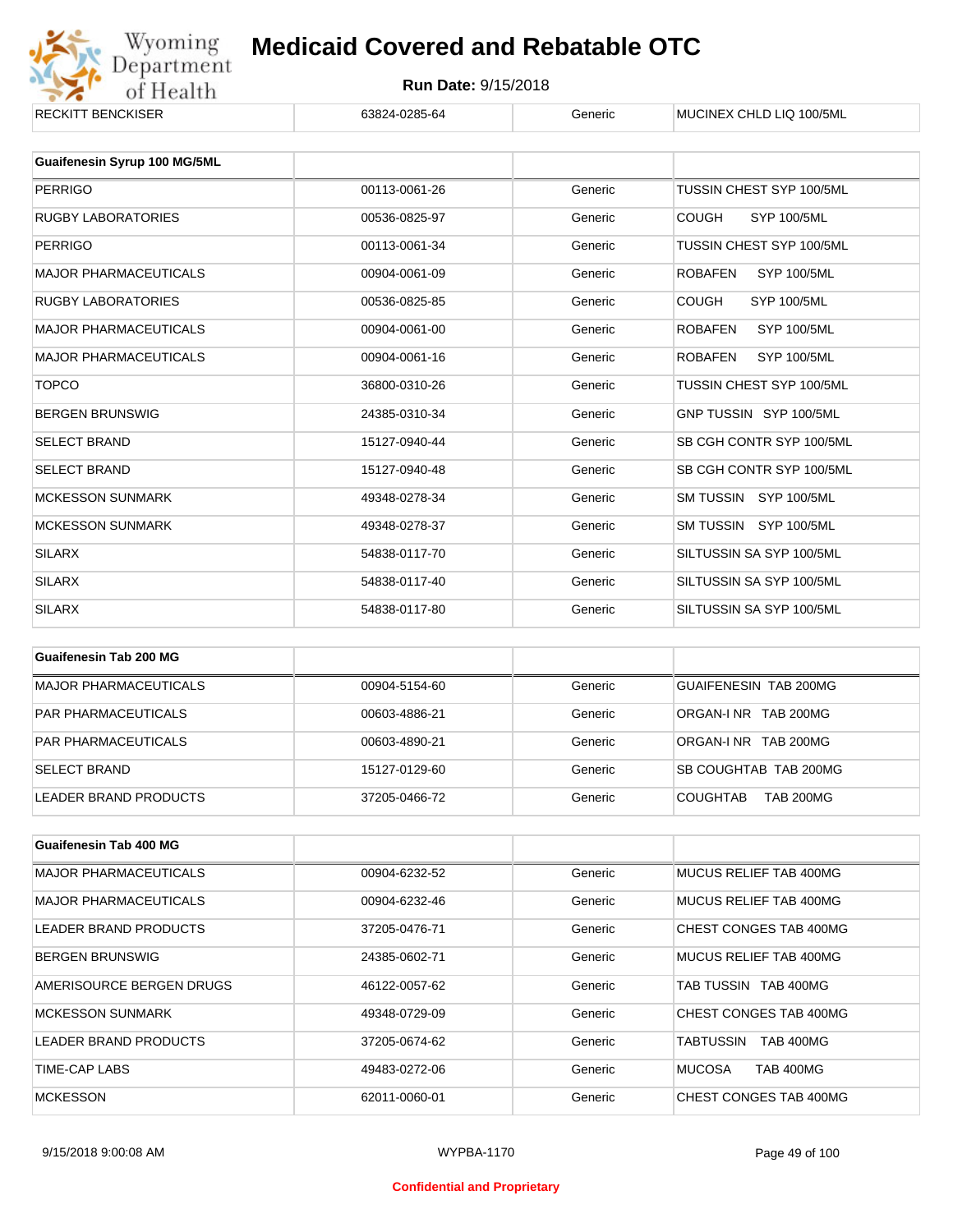

| CHAIN DRUG MARKETING ASSOC                   | 63868-0998-50 | Generic      | MEDIFIN 400 TAB 400MG               |
|----------------------------------------------|---------------|--------------|-------------------------------------|
|                                              |               |              |                                     |
| Guaifenesin Tab ER 12HR 1200 MG              |               |              |                                     |
| <b>RECKITT BENCKISER</b>                     | 63824-0023-48 | <b>Brand</b> | <b>MUCINEX</b><br><b>TAB 1200MG</b> |
| <b>RECKITT BENCKISER</b>                     | 63824-0023-35 | <b>Brand</b> | <b>MUCINEX</b><br><b>TAB 1200MG</b> |
| <b>RECKITT BENCKISER</b>                     | 63824-0023-36 | <b>Brand</b> | <b>MUCINEX</b><br><b>TAB 1200MG</b> |
| <b>RECKITT BENCKISER</b>                     | 63824-0023-46 | <b>Brand</b> | <b>MUCINEX</b><br><b>TAB 1200MG</b> |
|                                              |               |              |                                     |
| Guaifenesin Tab ER 12HR 600 MG               |               |              |                                     |
| <b>RUGBY LABORATORIES</b>                    | 00536-1026-37 | Generic      | MUCUS-ER<br>TAB 600MG               |
| PERRIGO PHARMACEUTICALS                      | 45802-0498-58 | Generic      | GUAIFENESIN TAB 600MG ER            |
| PERRIGO PHARMACEUTICALS                      | 45802-0498-78 | Generic      | GUAIFENESIN TAB 600MG ER            |
| <b>MCKESSON SUNMARK</b>                      | 49348-0905-47 | Generic      | SM MUCUS ER TAB 600MG               |
| <b>MCKESSON SUNMARK</b>                      | 49348-0905-59 | Generic      | SM MUCUS ER TAB 600MG               |
| AMERISOURCE BERGEN DRUGS                     | 46122-0028-58 | Generic      | GNP MUCUS-ER TAB 600MG              |
| <b>LEADER BRAND PRODUCTS</b>                 | 37205-0628-58 | Generic      | MUCUS-ER TAB 600MG                  |
| PERRIGO PHARMACEUTICALS                      | 45802-0498-60 | Generic      | GUAIFENESIN TAB 600MG ER            |
| AMERISOURCE BERGEN DRUGS                     | 46122-0028-60 | Generic      | GNP MUCUS-ER TAB 600MG              |
| <b>MCKESSON</b>                              | 62011-0076-02 | Generic      | HM MUCUS ER TAB 600MG               |
| <b>RECKITT BENCKISER</b>                     | 63824-0008-15 | <b>Brand</b> | <b>MUCINEX</b><br>TAB 600MG ER      |
| <b>RECKITT BENCKISER</b>                     | 63824-0008-32 | <b>Brand</b> | <b>MUCINEX</b><br>TAB 600MG ER      |
| <b>RECKITT BENCKISER</b>                     | 63824-0008-36 | <b>Brand</b> | <b>MUCINEX</b><br>TAB 600MG ER      |
| <b>RECKITT BENCKISER</b>                     | 63824-0008-69 | <b>Brand</b> | <b>MUCINEX</b><br>TAB 600MG ER      |
| <b>RECKITT BENCKISER</b>                     | 63824-0008-50 | <b>Brand</b> | <b>MUCINEX</b><br>TAB 600MG ER      |
| <b>RECKITT BENCKISER</b>                     | 63824-0008-61 | <b>Brand</b> | <b>MUCINEX</b><br>TAB 600MG ER      |
| <b>MCKESSON</b>                              | 62011-0076-01 | Generic      | HM MUCUS ER TAB 600MG               |
| RECKITT BENCKISER                            | 63824-0008-27 | <b>Brand</b> | <b>MUCINEX</b><br>TAB 600MG ER      |
| <b>RECKITT BENCKISER</b>                     | 63824-0008-34 | <b>Brand</b> | <b>MUCINEX</b><br>TAB 600MG ER      |
|                                              |               |              |                                     |
| Guaifenesin-Codeine Liquid 200-8 MG/5ML      |               |              |                                     |
| <b>CENTURION LABS</b>                        | 23359-0040-16 | <b>Brand</b> | NINJACOF-XG LIQ 200-8/5             |
| Guaifenesin-Codeine Liquid 225-7.5<br>MG/5ML |               |              |                                     |
| ALLEGIS PHARMACEUTICALS                      | 00682-0475-16 | <b>Brand</b> | MAR-COF CG LIQ 225-7.5              |
|                                              |               |              |                                     |
| Guaifenesin-Codeine Soln 100-10 MG/5ML       |               |              |                                     |

| Guaifenesin-Codeine Soln 100-10 MG/5ML |               |         |                         |
|----------------------------------------|---------------|---------|-------------------------|
| PHARMACEUTICAL ASSOCIATES              | 00121-0775-04 | Generic | GG/CODEINE SOL 100-10/5 |
| PHARMACEUTICAL ASSOCIATES              | 00121-0775-16 | Generic | GG/CODEINE SOL 100-10/5 |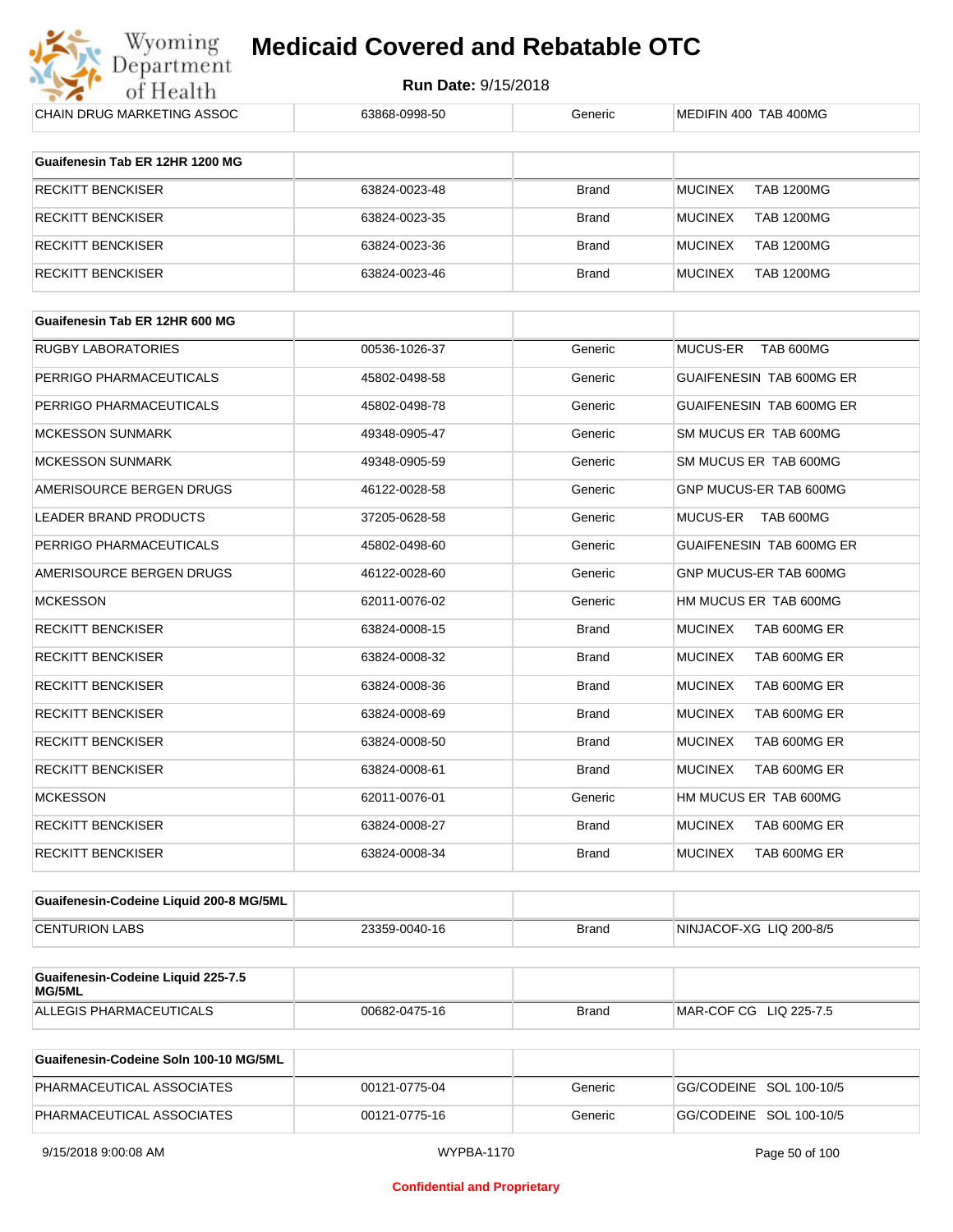| Wyoming<br>Department              | <b>Medicaid Covered and Rebatable OTC</b> |         |                                 |
|------------------------------------|-------------------------------------------|---------|---------------------------------|
| of Health                          | <b>Run Date: 9/15/2018</b>                |         |                                 |
| PHARMACEUTICAL ASSOCIATES          | 00121-1775-05                             | Generic | GG/CODEINE SOL 100-10/5         |
| PHARMACEUTICAL ASSOCIATES          | 00121-1775-10                             | Generic | GG/CODEINE SOL 100-10/5         |
| <b>PAR PHARMACEUTICALS</b>         | 00603-1075-58                             | Generic | CHERATUSSIN SYP 100-10/5        |
| <b>PAR PHARMACEUTICALS</b>         | 00603-1075-54                             | Generic | CHERATUSSIN SYP 100-10/5        |
| <b>PAR PHARMACEUTICALS</b>         | 00603-1329-58                             | Generic | <b>IOPHEN C-NR LIQ 100-10/5</b> |
| <b>PAR PHARMACEUTICALS</b>         | 00603-1075-56                             | Generic | CHERATUSSIN SYP 100-10/5        |
| PACK PHARMACEUTICALS, LLC          | 16571-0302-16                             | Generic | GUAIFENESIN SYP 100-10/5        |
| <b>HI-TECH</b>                     | 50383-0087-04                             | Generic | GUAIATUSSIN SYP 100-10/5        |
| HI-TECH                            | 50383-0087-05                             | Generic | GUAIATUSSIN SYP 100-10/5        |
| HI-TECH                            | 50383-0087-07                             | Generic | GUAIATUSSIN SYP 100-10/5        |
| HI-TECH                            | 50383-0087-10                             | Generic | GUAIATUSSIN SYP 100-10/5        |
| <b>HI-TECH</b>                     | 50383-0087-16                             | Generic | GUAIATUSSIN SYP 100-10/5        |
| HI-TECH                            | 50383-0087-12                             | Generic | GUAIATUSSIN SYP 100-10/5        |
| <b>METHOD PHARMACEUTICALS</b>      | 58657-0500-04                             | Generic | CODEINE/GG SOL 10-100/5         |
| <b>METHOD PHARMACEUTICALS</b>      | 58657-0500-16                             | Generic | CODEINE/GG SOL 10-100/5         |
| <b>VIRTUS PHARMACEUTICALS OPCO</b> | 76439-0252-16                             | Generic | VIRTUSSIN AC SOL 100-10/5       |
| <b>VIRTUS PHARMACEUTICALS OPCO</b> | 76439-0252-04                             | Generic | VIRTUSSIN AC SOL 100-10/5       |

| Guaifenesin-Codeine Soln 100-6.3 MG/5ML |               |         |                        |
|-----------------------------------------|---------------|---------|------------------------|
| <b>RAMCNEIL</b>                         | 12830-0717-16 | Brand   | M-CLEAR WC LIQ 100-6.3 |
| BUREL PHARMACEUTICALS                   | 35573-0006-16 | Generic | RELCOFC SOL 100-6.3    |

| Loratadine & Pseudoephedrine Tab ER<br>12HR 5-120 MG |               |         |                          |
|------------------------------------------------------|---------------|---------|--------------------------|
| <b>PERRIGO</b>                                       | 00113-2013-60 | Generic | ALLERGY/CONG TAB 5-120MG |
| <b>PERRIGO</b>                                       | 00113-2013-52 | Generic | ALLERGY/CONG TAB 5-120MG |
| <b>PERRIGO</b>                                       | 00113-2013-39 | Generic | ALLERGY/CONG TAB 5-120MG |
| <b>MCKESSON SUNMARK</b>                              | 49348-0183-47 | Generic | LORATADINE D TAB 5-120MG |
| PERRIGO PHARMACEUTICALS                              | 45802-0106-39 | Generic | LORATADINE-D TAB 5-120MG |
| PERRIGO PHARMACEUTICALS                              | 45802-0106-52 | Generic | LORATADINE-D TAB 5-120MG |
| PERRIGO PHARMACEUTICALS                              | 45802-0106-60 | Generic | LORATADINE-D TAB 5-120MG |
| AMERISOURCE BERGEN DRUGS                             | 46122-0109-52 | Generic | LORATADINE-D TAB 5-120MG |
| <b>MCKESSON</b>                                      | 62011-0120-01 | Generic | ALLERGY/CONG TAB 5-120MG |

| Loratadine & Pseudoephedrine Tab ER<br>24HR 10-240 MG |               |         |                           |
|-------------------------------------------------------|---------------|---------|---------------------------|
| PERRIGO                                               | 00113-0165-22 | Generic | ALLERGY/CONG TAB RELIEF   |
| PERRIGO                                               | 00113-0165-52 | Generic | ALLERGY/CONG TAB RELIEF   |
| MAJOR PHARMACEUTICALS                                 | 00904-5833-15 | Generic | LORATADINE-D TAB 10-240MG |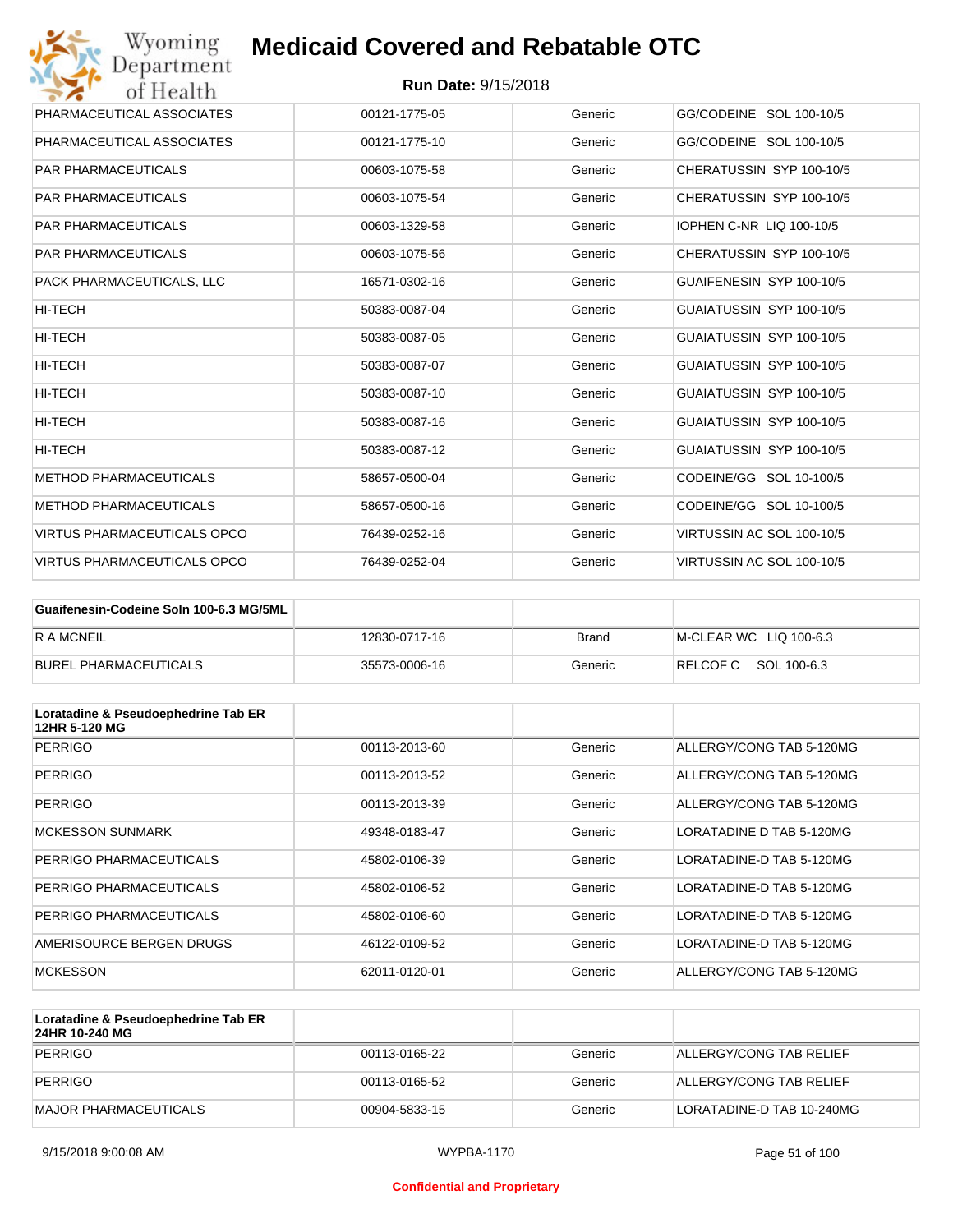#### **Run Date:** 9/15/2018

| Wyoming<br><b>Medicaid Covered and Rebatable OTC</b><br>Department |                            |         |                           |  |  |
|--------------------------------------------------------------------|----------------------------|---------|---------------------------|--|--|
| of Health                                                          | <b>Run Date: 9/15/2018</b> |         |                           |  |  |
| <b>MAJOR PHARMACEUTICALS</b>                                       | 00904-5833-48              | Generic | LORATADINE-D TAB 10-240MG |  |  |
| <b>LEADER BRAND PRODUCTS</b>                                       | 37205-0348-52              | Generic | ALLERGY RELF TAB D-24     |  |  |
| AMERISOURCE BERGEN DRUGS                                           | 46122-0206-22              | Generic | LORATADINE-D TAB 10-240MG |  |  |
| <b>MCKESSON SUNMARK</b>                                            | 49348-0543-01              | Generic | LORATA-DINE TAB D 24HR    |  |  |
| <b>MCKESSON SUNMARK</b>                                            | 49348-0543-57              | Generic | LORATA-DINE TAB D 24HR    |  |  |
| PERRIGO PHARMACEUTICALS                                            | 45802-0008-22              | Generic | LORATADINE-D TAB 10-240MG |  |  |
| <b>LEADER BRAND PRODUCTS</b>                                       | 37205-0348-88              | Generic | ALLERGY RELF TAB D-24     |  |  |
| PERRIGO PHARMACEUTICALS                                            | 45802-0008-52              | Generic | LORATADINE-D TAB 10-240MG |  |  |
| AMERISOURCE BERGEN DRUGS                                           | 46122-0167-52              | Generic | ALLER/CONGES TAB 10-240MG |  |  |
| <b>OHM LABS</b>                                                    | 51660-0724-15              | Generic | ALLERGY RELF TAB DECONGES |  |  |
| <b>OHM LABS</b>                                                    | 51660-0724-69              | Generic | ALLERGY RELF TAB DECONGES |  |  |
| CHAIN DRUG MARKETING ASSOC                                         | 63868-0154-10              | Generic | LORATADINE-D TAB 10-240MG |  |  |
| <b>MCKESSON</b>                                                    | 62011-0071-01              | Generic | ALLERGY REL/TAB DECONGES  |  |  |

| PE-DM-APAP & PE-CPM-DM-APAP Tab<br>Day/Night Therapy Pack |               |         |                                  |
|-----------------------------------------------------------|---------------|---------|----------------------------------|
| <b>SELECT BRAND</b>                                       | 15127-0927-24 | Generic | <b>SB COLD MULT PAK DAY/NGHT</b> |
| BERGEN BRUNSWIG                                           | 24385-0963-60 | Generic | COLD HEAD PAK DAY/NGHT           |

| <b>PE-GG-APAP Tab 5-200-325MG &amp;PE-</b><br>Diphenhyd-APAP Tab 5-25-325MG |               |         |                           |
|-----------------------------------------------------------------------------|---------------|---------|---------------------------|
| <b>RECKITT BENCKISER</b>                                                    | 63824-0202-20 | Generic | MIS DAY/NGHT<br>SINUS-MAX |

| Pheniramine-Phenylephrine w/ APAP<br>Powd Pack 20-10-650 MG |               |       |                                  |
|-------------------------------------------------------------|---------------|-------|----------------------------------|
| GLAXO CONSUMER HEALTHCARE L.P.                              | 00067-7916-06 | Brand | 'THERAFLU FLU PAK SORE THR       |
| <b>TOPCO</b>                                                | 36800-0133-91 | Brand | <b>FLU &amp; SORE POW THROAT</b> |

| Phenyleph-Chlorphen-DM w/APAP Susp<br>2.5-1-5-160 MG/5ML |               |         |                          |
|----------------------------------------------------------|---------------|---------|--------------------------|
| <b>GLAXO CONSUMER HEALTHCARE L.P.</b>                    | 00067-8116-04 | Generic | SUS FEV&CLD<br>TRIAMINIC |
| <b>TOPCO</b>                                             | 36800-0903-26 | Generic | PAIN RELIEF SUS PLS COLD |
| <b>BERGEN BRUNSWIG</b>                                   | 24385-0984-26 | Generic | PAIN RELIEF SUS PLS COLD |
| AMERISOURCE BERGEN DRUGS                                 | 46122-0036-26 | Generic | MULTI-SYMPT SUS PLS COLD |
| <b>MCKESSON SUNMARK</b>                                  | 49348-0879-34 | Generic | SM CHILDRENS SUS MS COLD |
| CHAIN DRUG MARKETING ASSOC                               | 63868-0063-04 | Generic | OC COLD RELF SUS PLUS MS |

| Phenyleph-Chlorphen-DM w/APAP Tab 5-2-<br>10-325 MG |               |         |                            |
|-----------------------------------------------------|---------------|---------|----------------------------|
| <b>TOPCO</b>                                        | 36800-0014-62 | Generic | COLD MULTI-S TAB NIGHTTIM  |
| <b>TOPCO</b>                                        | 36800-0393-62 | Generic | CLD HEAD CNG TAB NIGHTTIM  |
| <b>BERGEN BRUNSWIG</b>                              | 24385-0195-62 | Generic | ICLD HEAD CNG TAB NIGHTTIM |

#### **Confidential and Proprietary**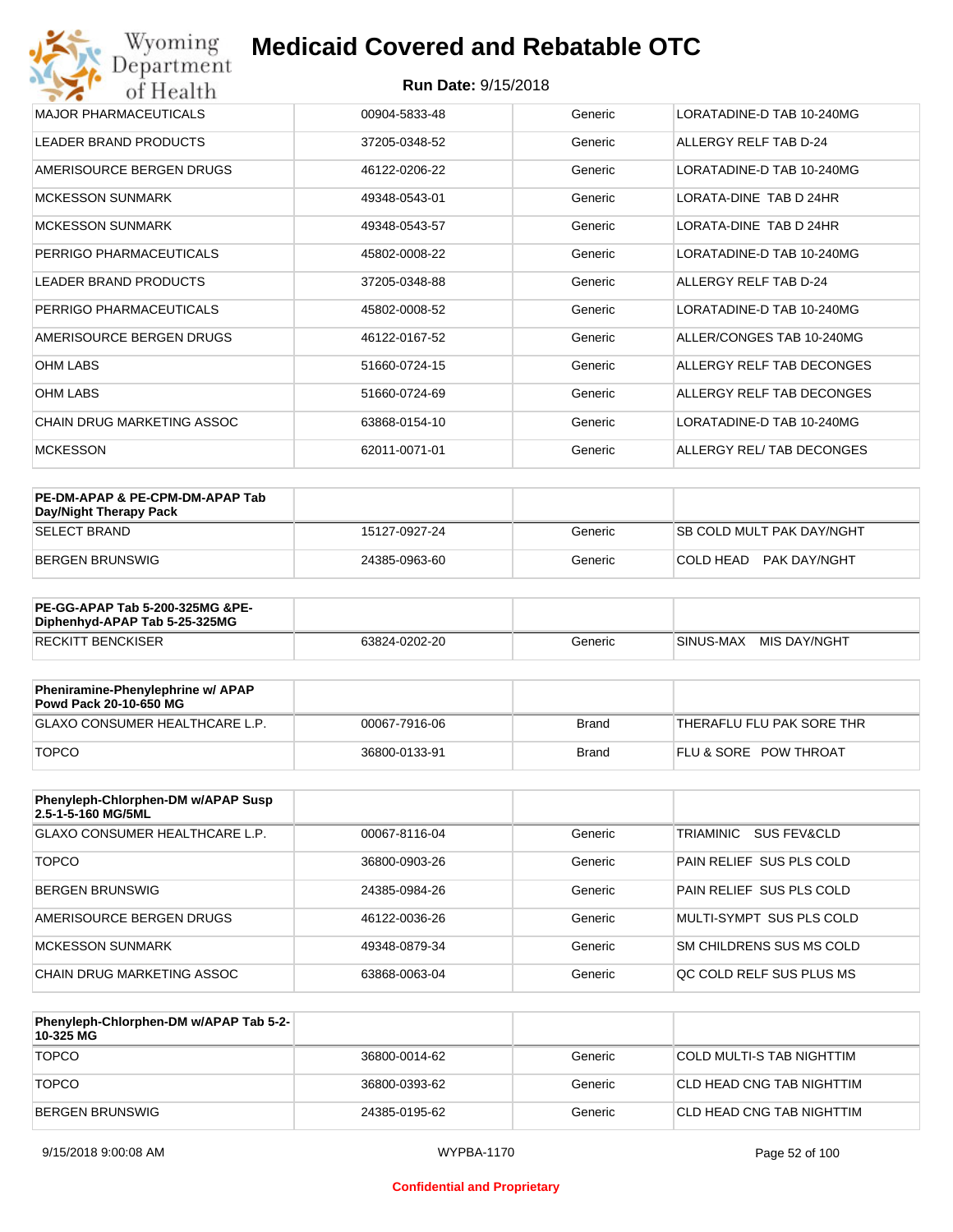#### **Run Date:** 9/15/2018

| Wyoming<br><b>Medicaid Covered and Rebatable OTC</b><br>Department |                            |         |                           |
|--------------------------------------------------------------------|----------------------------|---------|---------------------------|
| of Health                                                          | <b>Run Date: 9/15/2018</b> |         |                           |
| CHAIN DRUG MARKETING ASSOC                                         | 63868-0072-24              | Generic | MULTI-SYMPTM TAB NIGHTTIM |
| CHAIN DRUG MARKETING ASSOC                                         | 63868-0074-24              | Generic | OC COLD/HEAD TAB NIGHTTIM |

| Phenylephrine w/ Acetaminophen Tab 5-<br>325 MG |               |         |                                         |
|-------------------------------------------------|---------------|---------|-----------------------------------------|
| <b>PERRIGO</b>                                  | 00113-0272-62 | Generic | SINUS CONGST TAB / PAIN DT              |
| MAJOR PHARMACEUTICALS                           | 00904-5783-24 | Generic | MAPAP SINUS TAB MAX ST                  |
| <b>SELECT BRAND</b>                             | 15127-0965-24 | Generic | SB SINUS CNG TAB / PAIN DT              |
| <b>TOPCO</b>                                    | 36800-0272-62 | Generic | SINUS CONGST TAB /PAIN DT               |
| LEADER BRAND PRODUCTS                           | 37205-0571-62 | Generic | PAIN RLF SIN TAB PE DAY                 |
| BERGEN BRUNSWIG                                 | 24385-0169-62 | Generic | <b>GNP SINUS</b><br><b>TAB CNG/PAIN</b> |
| CHAIN DRUG MARKETING ASSOC                      | 63868-0984-24 | Generic | OC SINUS PAI TAB RELIEF                 |

| Phenylephrine w/ DM-GG Ligd 10-18-200<br>MG/15ML |               |              |                   |
|--------------------------------------------------|---------------|--------------|-------------------|
| <b>GM PHARMACEUTICALS</b>                        | 58809-0555-08 | <b>Brand</b> | VANACOF DM<br>LIQ |

| Phenylephrine w/ DM-GG Ligd 2.5-5-100<br>MG/5ML |               |              |                           |
|-------------------------------------------------|---------------|--------------|---------------------------|
| <b>MCKESSON SUNMARK</b>                         | 49348-0083-36 | Generic      | SEVERE CONG LIO COUGH     |
| <b>RECKITT BENCKISER</b>                        | 63824-0014-69 | <b>Brand</b> | MUCINEX CONG LIO COUGH    |
| <b>RECKITT BENCKISER</b>                        | 63824-0014-66 | <b>Brand</b> | MUCINEX CONG LIO COUGH    |
| <b>RECKITT BENCKISER</b>                        | 63824-0282-64 | <b>Brand</b> | MUCINEX COLD LIQ CHILDREN |
| <b>RECKITT BENCKISER</b>                        | 63824-0282-67 | <b>Brand</b> | MUCINEX COLD LIQ CHILDREN |
| <b>RECKITT BENCKISER</b>                        | 63824-0283-67 | <b>Brand</b> | MUCINEX CONG LIO & COUGH  |

| Phenylephrine w/ DM-GG Ligd 5-10-100<br><b>MG/5ML</b> |               |         |                                  |
|-------------------------------------------------------|---------------|---------|----------------------------------|
| PERRIGO PHARMACEUTICALS                               | 00113-0516-26 | Generic | LIQ CGH/COLD<br><b>TUSSIN CF</b> |
| PERRIGO PHARMACEUTICALS                               | 00113-0516-34 | Generic | LIQ CGH/COLD<br><b>TUSSIN CF</b> |
| <b>TOPCO</b>                                          | 36800-0516-26 | Generic | <b>TUSSIN CF</b><br>LIQ.         |
| <b>LEADER BRAND PRODUCTS</b>                          | 37205-0709-26 | Generic | <b>TUSSIN CF</b><br><b>LIQ</b>   |
| <b>TOPCO</b>                                          | 36800-0516-34 | Generic | TUSSIN CF LIQ                    |
| <b>SELECT BRAND</b>                                   | 15127-0943-04 | Generic | SB CGH CONTR LIQ CF              |
| <b>SELECT BRAND</b>                                   | 15127-0943-08 | Generic | SB CGH CONTR LIQ CF              |
| <b>LEADER BRAND PRODUCTS</b>                          | 37205-0709-34 | Generic | TUSSIN CF LIQ                    |
| <b>MCKESSON SUNMARK</b>                               | 49348-0737-34 | Generic | <b>SM TUSSIN CF LIQ</b>          |
| <b>MCKESSON SUNMARK</b>                               | 49348-0737-37 | Generic | SM TUSSIN CF LIQ                 |
| <b>MCKESSON</b>                                       | 62011-0090-01 | Generic | TUSSIN ADULT LIQ COLD            |
| CHAIN DRUG MARKETING ASSOC                            | 63868-0244-08 | Generic | TUSSIN CF LIQ                    |
| CHAIN DRUG MARKETING ASSOC                            | 63868-0244-04 | Generic | <b>TUSSIN CF</b><br>LIQ.         |

#### **Confidential and Proprietary**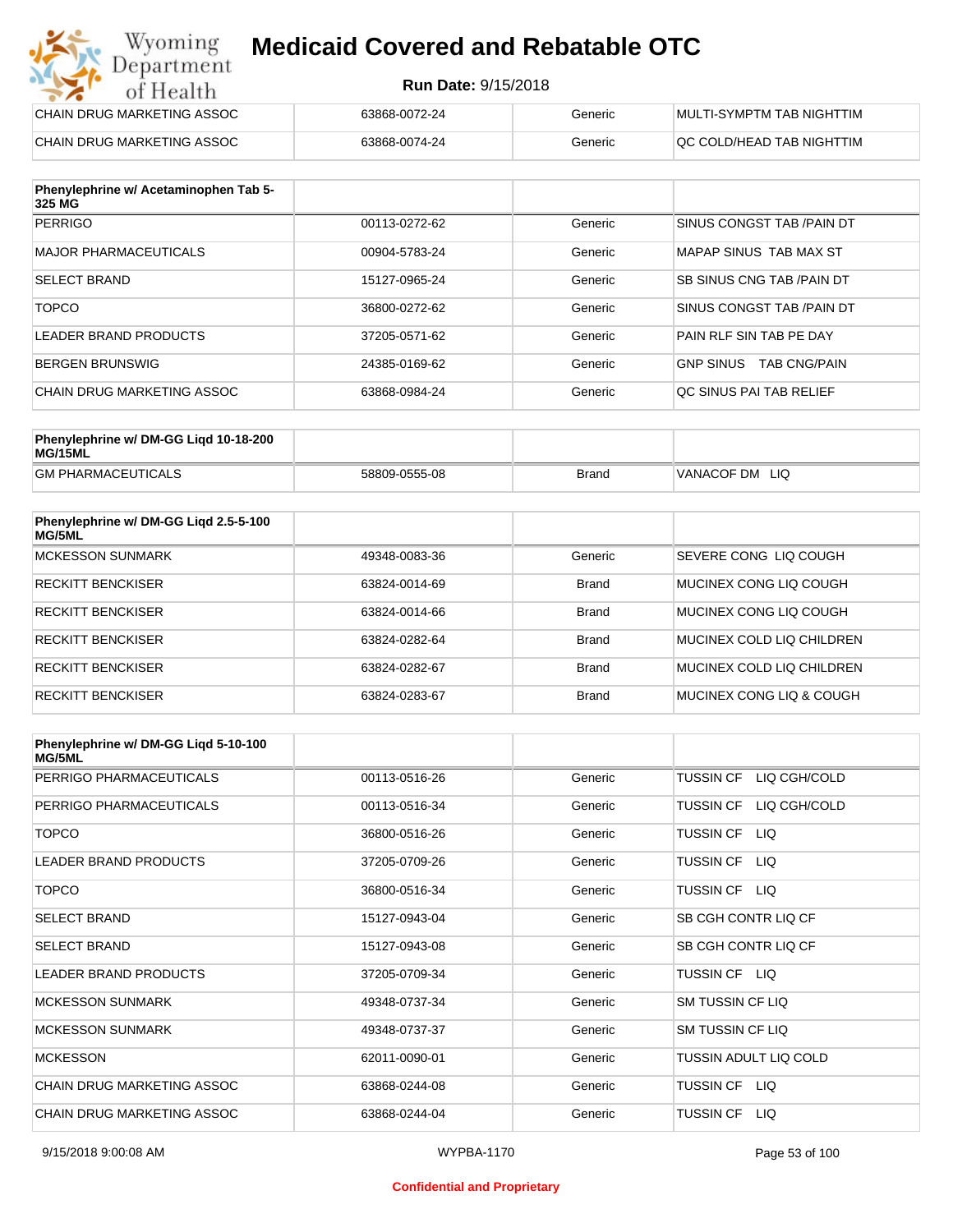

| Phenylephrine w/ DM-GG Ligd 5-10-200<br><b>MG/5ML</b> |               |         |                                 |
|-------------------------------------------------------|---------------|---------|---------------------------------|
| AMERISOURCE BERGEN DRUGS                              | 46122-0138-26 | Generic | LIO MAX/M-S<br><b>TUSSIN CF</b> |
| AMERISOURCE BERGEN DRUGS                              | 46122-0138-34 | Generic | LIO MAX/M-S<br><b>TUSSIN CF</b> |
|                                                       |               |         |                                 |

| Phenylephrine w/ DM-GG Syrup 5-10-100<br>MG/5ML |               |         |                          |
|-------------------------------------------------|---------------|---------|--------------------------|
| MAJOR PHARMACEUTICALS                           | 00904-6309-20 | Generic | ROBAFEN CF SYP CGH/CLD   |
| BERGEN BRUNSWIG                                 | 24385-0904-34 | Generic | <b>GNP TUSSIN SYP CF</b> |
| BERGEN BRUNSWIG                                 | 24385-0904-26 | Generic | GNP TUSSIN SYP CF        |

| Phenylephrine w/ DM-GG Tab 10-15-380<br>MG |               |              |                 |
|--------------------------------------------|---------------|--------------|-----------------|
| POLY PHARMACEUTICALS                       | 50991-0730-60 | <b>Brand</b> | DECONEX DMX TAB |
| NIVAGEN PHARMACEUTICALS                    | 75834-0040-60 | Brand        | NIVANEX DMX TAB |

| Phenylephrine w/ DM-GG Tab 10-15-395<br>MG |               |       |                 |
|--------------------------------------------|---------------|-------|-----------------|
| ALLEGIS PHARMACEUTICALS                    | 28595-0906-60 | Brand | DURAVENT DM TAB |

| Phenylephrine w/ DM-GG Tab 5-10-200 MG |               |       |                           |
|----------------------------------------|---------------|-------|---------------------------|
| RECKITT BENCKISER                      | 63824-0193-20 | Brand | MUCINEX FAST TAB 5-10-200 |
| RECKITT BENCKISER                      | 63824-0193-30 | Brand | MUCINEX FAST TAB 5-10-200 |

| Phenylephrine-APAP-GG Ligd 10-650-400<br>MG/20ML |               |              |                        |
|--------------------------------------------------|---------------|--------------|------------------------|
| RECKITT BENCKISER                                | 63824-0016-66 | <b>Brand</b> | MUCINEX COLD LIQ SINUS |
| RECKITT BENCKISER                                | 63824-0260-66 | Generic      | <b>MUCINEX</b><br>LIQ  |
| RECKITT BENCKISER                                | 63824-0261-66 | Generic      | LIQ<br><b>MUCINEX</b>  |

| Phenylephrine-APAP-GG Tab 5-325-200<br>MG |               |         |                                    |
|-------------------------------------------|---------------|---------|------------------------------------|
| <b>SELECT BRAND</b>                       | 15127-0963-24 | Generic | <b>SB SINUS CNG TAB /PAIN</b>      |
| AMERISOURCE BERGEN DRUGS                  | 46122-0194-60 | Generic | MUCUS RELIEF TAB CLD/SINU          |
| <b>RECKITT BENCKISER</b>                  | 63824-0190-20 | Generic | MUCINEX COLD TAB SINUS             |
| <b>RECKITT BENCKISER</b>                  | 63824-0190-30 | Generic | MUCINEX COLD TAB SINUS             |
| <b>RECKITT BENCKISER</b>                  | 63824-0200-30 | Generic | <b>MUCINEX</b><br><b>TAB SINUS</b> |
| <b>RECKITT BENCKISER</b>                  | 63824-0201-30 | Generic | <b>MUCINEX</b><br><b>TAB SINUS</b> |
| <b>RECKITT BENCKISER</b>                  | 63824-0200-20 | Generic | <b>MUCINEX</b><br><b>TAB SINUS</b> |
| <b>RECKITT BENCKISER</b>                  | 63824-0201-20 | Generic | <b>MUCINEX</b><br><b>TAB SINUS</b> |
| CHAIN DRUG MARKETING ASSOC                | 63868-0071-24 | Generic | SINUS CONGST TAB /PAIN             |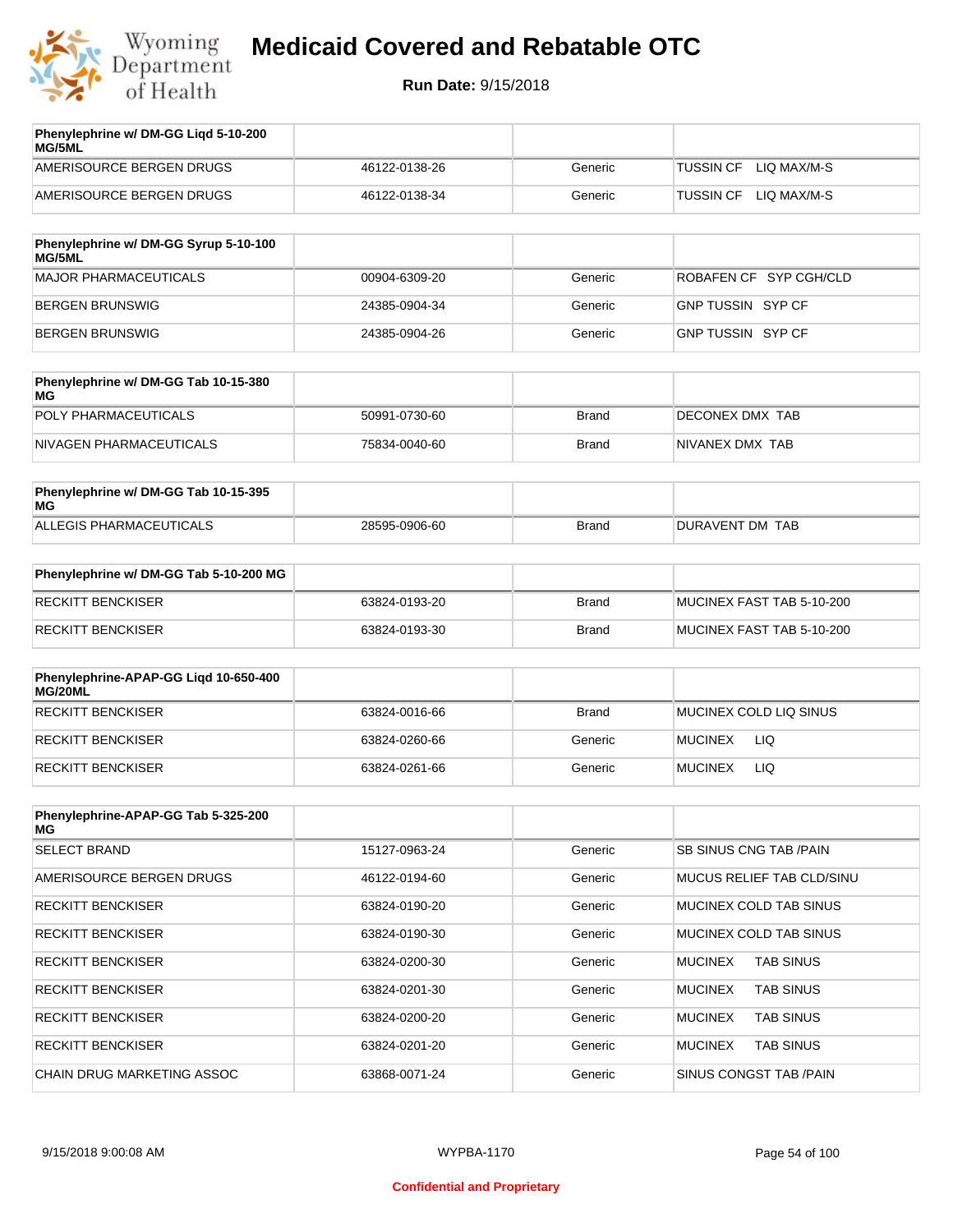

**3.33-1.33-6.33 MG/5ML**

**Phenylephrine-Bromphen w/ Codeine Liqd** 

## **Medicaid Covered and Rebatable OTC**

| <b>RAMCNEIL</b>                                                   | 12830-0754-12 | <b>Brand</b> | M-END PE<br>LIQ               |
|-------------------------------------------------------------------|---------------|--------------|-------------------------------|
|                                                                   |               |              |                               |
| Phenylephrine-Bromphen w/ Codeine<br><b>Liquid 10-4-10 MG/5ML</b> |               |              |                               |
| POLY PHARMACEUTICALS                                              | 50991-0723-16 | <b>Brand</b> | POLY-TUSSIN LIQ 10-4-10       |
|                                                                   |               |              |                               |
| Phenylephrine-Brompheniramine-DM Elixir<br>2.5-1-5 MG/5ML         |               |              |                               |
| <b>PERRIGO</b>                                                    | 00113-0987-26 | Generic      | COLD/COUGH ELX CHILD          |
| <b>MAJOR PHARMACEUTICALS</b>                                      | 00904-5782-20 | Generic      | DIMAPHEN DM ELX COLD/CGH      |
| <b>BERGEN BRUNSWIG</b>                                            | 24385-0519-26 | Generic      | <b>GNP COLD/CGH ELX CHILD</b> |
| LEADER BRAND PRODUCTS                                             | 37205-0969-26 | Generic      | COLD/COUGH ELX DM CHILD       |
| <b>TOPCO</b>                                                      | 36800-0987-26 | Generic      | COLD/COUGH ELX CHILD          |
| <b>MCKESSON SUNMARK</b>                                           | 49348-0775-34 | Generic      | SM COLD/CGH ELX DM CHILD      |
| <b>MCKESSON</b>                                                   | 62011-0063-01 | Generic      | HM COLD/CGH ELX CHILDREN      |
|                                                                   |               |              |                               |
| Phenylephrine-Brompheniramine-DM<br>Liquid 2.5-1-5 MG/5ML         |               |              |                               |
| WOMEN'S CHOICE PHARMACEUTICALS                                    | 00485-0204-16 | Generic      | RYNEX DM<br>LIQ.              |
| <b>WOMEN'S CHOICE PHARMACEUTICALS</b>                             | 00485-0204-04 | Generic      | RYNEX DM<br>LIQ.              |
| LARKEN LABORATORIES, INC.                                         | 68047-0143-16 | Generic      | ENDACOF-DM LIQ 2.5-1-5        |
|                                                                   |               |              |                               |
| Phenylephrine-Brompheniramine-DM<br>Liquid 7.5-4-15 MG/5ML        |               |              |                               |
| ALLEGIS PHARMACEUTICALS                                           | 28595-0800-16 | <b>Brand</b> | AP-HIST DM<br>LIQ 7.5-4-15    |
| POLY PHARMACEUTICALS                                              | 50991-0814-16 | Brand        | ALAHIST DM LIQ 7.5-4-15       |
| NIVAGEN PHARMACEUTICALS                                           | 75834-0060-16 | Generic      | NIVA-HIST DM LIQ 7.5-4-15     |
|                                                                   |               |              |                               |
| Phenylephrine-Brompheniramine-DM<br><b>Syrup 5-2-10 MG/5ML</b>    |               |              |                               |
| LARKEN LABORATORIES, INC.                                         | 68047-0129-16 | <b>Brand</b> | LOHIST-DM SYP 5-2-10MG        |
|                                                                   |               |              |                               |
| Phenylephrine-Chlorphen w/ Codeine<br><b>Syrup 5-2-10 MG/5ML</b>  |               |              |                               |
| CAPITAL PHARMACEUTICAL                                            | 29978-0420-16 | <b>Brand</b> | SYP 5-2-10MG<br><b>CAPCOF</b> |
|                                                                   |               |              |                               |
| Phenylephrine-Chlorphen-DM Liquid 10-4-<br><b>15 MG/5ML</b>       |               |              |                               |
| WOMEN'S CHOICE PHARMACEUTICALS                                    | 00485-0171-16 | Generic      | ED A-HIST DM LIQ              |
| LARKEN LABORATORIES, INC.                                         | 68047-0186-16 | Generic      | NOHIST-DM LIQ                 |
|                                                                   |               |              |                               |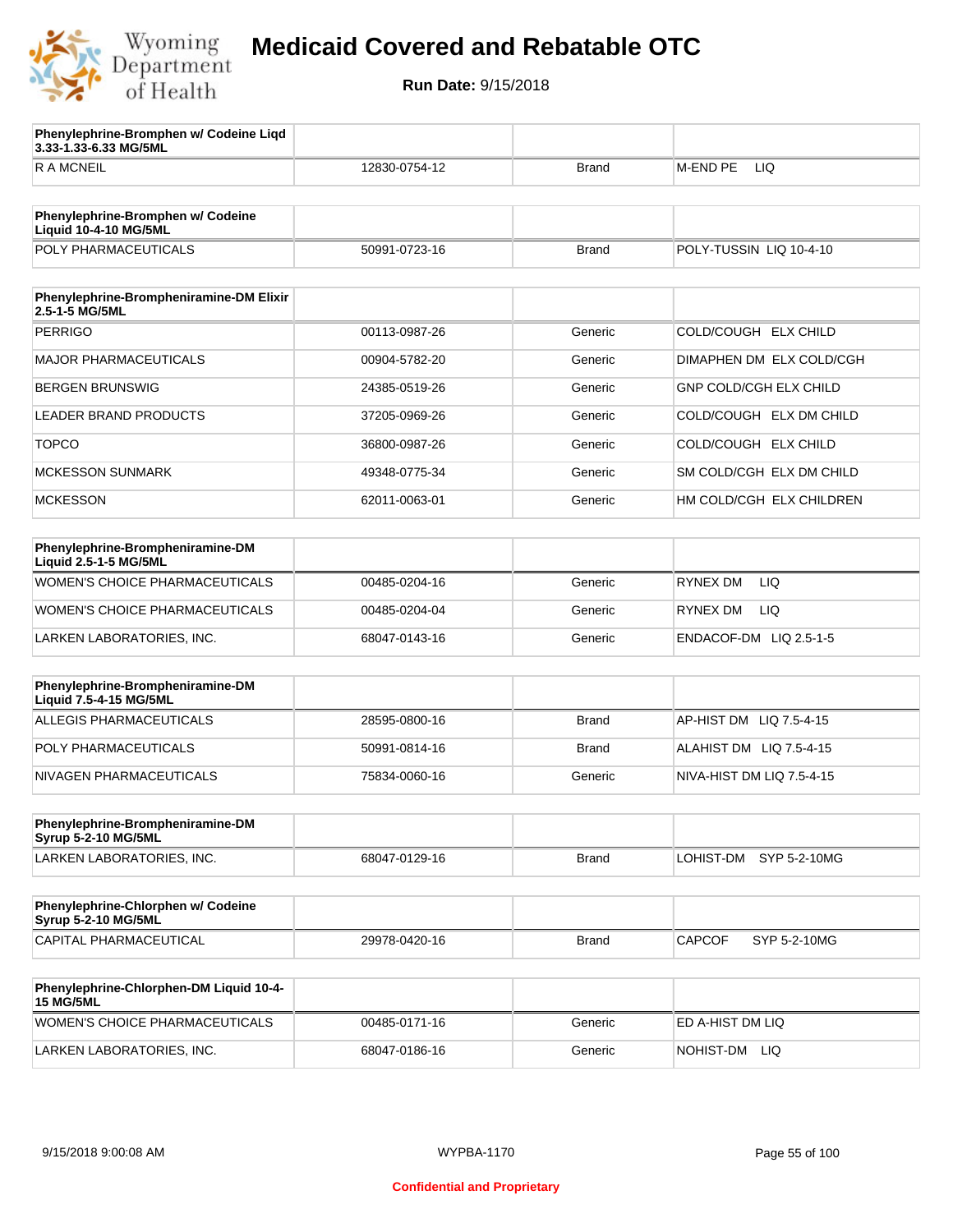

| Phenylephrine-Chlorphen-DM Liquid 3.5-1-                         |               |              |                                  |
|------------------------------------------------------------------|---------------|--------------|----------------------------------|
| 3 MG/ML<br><b>VIRTUS PHARMACEUTICALS OPCO</b>                    | 76439-0320-30 | Generic      | VIRDEC DM DRO 3.5-1-3            |
|                                                                  |               |              |                                  |
| Phenylephrine-Chlorphen-DM Syrup 10-4-<br><b>20 MG/5ML</b>       |               |              |                                  |
| <b>LASER PHARMACEUTICALS</b>                                     | 16477-0186-01 | <b>Brand</b> | DONATUSSIN SYP                   |
|                                                                  |               |              |                                  |
| Phenylephrine-Chlorphen-DM Tab 10-4-10<br>ΜG                     |               |              |                                  |
| WOMEN'S CHOICE PHARMACEUTICALS                                   | 00485-0240-01 | <b>Brand</b> | ED A-HIST DM TAB 10-4-10         |
| Phenylephrine-Dexbromphen-<br>Chlophedianol Liqd 5-1-12.5 MG/5ML |               |              |                                  |
| R A MCNEIL                                                       | 12830-0760-16 | <b>Brand</b> | CHLO TUSS<br>LIQ                 |
|                                                                  |               |              |                                  |
| Phenylephrine-Dexchlorphenir-Codeine<br>Syrup 5-1-9 MG/5ML       |               |              |                                  |
| PRO-PHARMA LLC                                                   | 66594-0499-16 | <b>Brand</b> | PRO-RED AC SYP 5-1-9/5           |
| Phenylephrine-DM Soln 2.5-5 MG/5ML                               |               |              |                                  |
| <b>TOPCO</b>                                                     | 36800-0444-26 | Generic      | TRIACTING DT LIQ COLD/CGH        |
| <b>BERGEN BRUNSWIG</b>                                           | 24385-0981-26 | Generic      | TRIACTING DT LIQ COLD/CGH        |
|                                                                  |               |              |                                  |
| Phenylephrine-DM Syrup 2.5-5 MG/5ML                              |               |              |                                  |
| GLAXO CONSUMER HEALTHCARE L.P.                                   | 00067-8105-04 | <b>Brand</b> | SOL COLD/CGH<br><b>TRIAMINIC</b> |
| Phenylephrine-DM-GG w/ APAP Liq 5-10-<br>200-325 MG/10ML         |               |              |                                  |
| <b>RECKITT BENCKISER</b>                                         | 63824-0015-66 | <b>Brand</b> | MUCINEX COLD LIQ FLU&SORE        |
| <b>RECKITT BENCKISER</b>                                         | 63824-0015-69 | <b>Brand</b> | MUCINEX COLD LIQ FLU&SORE        |
| <b>RECKITT BENCKISER</b>                                         | 63824-0020-66 | Brand        | MUCINEX FAST LIQ SEV COLD        |
| <b>RECKITT BENCKISER</b>                                         | 63824-0278-64 | Brand        | MUCINEX COLD LIQ CHILD           |
| <b>RECKITT BENCKISER</b>                                         | 63824-0017-64 | <b>Brand</b> | MUCINEX CHLD LIQ MULTISYM        |
| RECKITT BENCKISER                                                | 63824-0215-66 | Generic      | CGH/COLD DAY LIQ DELSYM          |
|                                                                  |               |              |                                  |
| Phenylephrine-DM-GG w/ APAP Lig 5-10-<br>200-325 MG/15ML         |               |              |                                  |
| <b>PERRIGO</b>                                                   | 00113-0603-34 | Generic      | COLD & FLU LIQ DAY TIME          |
| <b>PERRIGO</b>                                                   | 00113-0603-40 | Generic      | COLD & FLU LIQ DAY TIME          |
| Phenylephrine-DM-GG w/ APAP Packet 10-<br>20-400-650 MG          |               |              |                                  |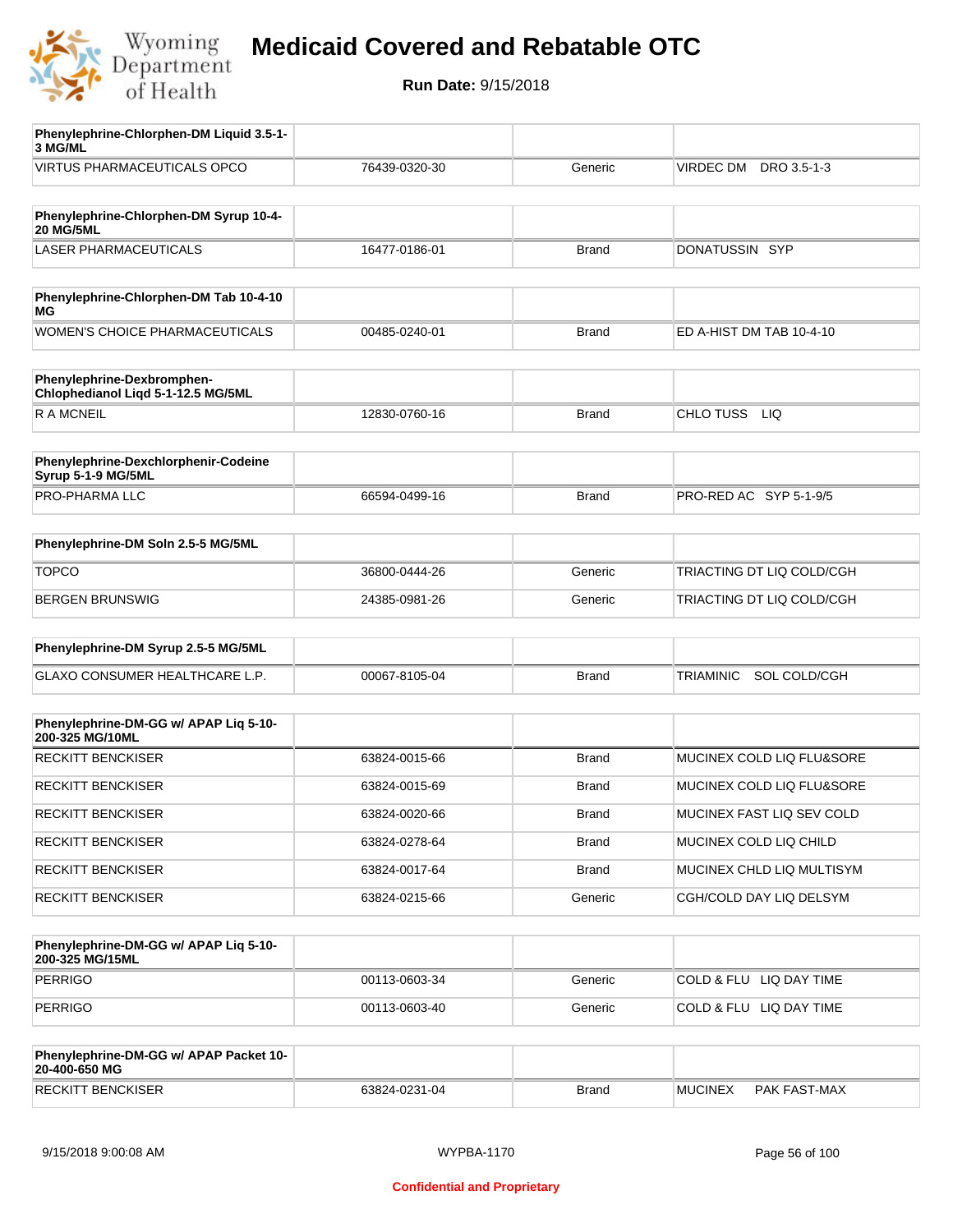

| <b>RECKITT BENCKISER</b>                            | 63824-0232-08 | <b>Brand</b> | <b>MUCINEX</b><br><b>PAK FAST-MAX</b> |
|-----------------------------------------------------|---------------|--------------|---------------------------------------|
| Phenylephrine-DM-GG w/ APAP Tab 5-10-<br>200-325 MG |               |              |                                       |
| PERRIGO PHARMACEUTICALS                             | 00113-0234-62 | Generic      | COLD HEAD TAB CONG DT                 |
| <b>PERRIGO</b>                                      | 00113-0548-62 | Generic      | COLD & FLU TAB DAYTIME                |
| PERRIGO PHARMACEUTICALS                             | 00113-0308-62 | Generic      | COLD MULT-SY TAB SEVR DAY             |
| <b>PERRIGO</b>                                      | 00113-0548-53 | Generic      | COLD & FLU TAB DAYTIME                |
| <b>SELECT BRAND</b>                                 | 15127-0962-24 | Generic      | SB COLD MULT TAB SYMP SEV             |
| <b>SELECT BRAND</b>                                 | 15127-0964-24 | Generic      | SB COLD HEAD TAB CONGEST              |
| <b>TOPCO</b>                                        | 36800-0234-62 | Generic      | COLD HEAD TAB CONG DT                 |
| <b>TOPCO</b>                                        | 36800-0308-62 | Generic      | COLD MULT-SY TAB SEVR DAY             |
| AMERISOURCE BERGEN DRUGS                            | 46122-0126-62 | Generic      | <b>GNP COLD RLF TAB DAYTIME</b>       |
| AMERISOURCE BERGEN DRUGS                            | 46122-0193-60 | Generic      | <b>MUCUS RELIEF TAB CONG/CLD</b>      |
| AMERISOURCE BERGEN DRUGS                            | 46122-0072-62 | Generic      | COLD RELIEF TAB MULTI-SY              |
| <b>MCKESSON SUNMARK</b>                             | 49348-0118-04 | Generic      | SM COLD&FLU TAB SEVERE                |
| AMERISOURCE BERGEN DRUGS                            | 46122-0192-60 | Generic      | <b>MUCUS RELIEF TAB COLD/FLU</b>      |
| <b>MCKESSON SUNMARK</b>                             | 49348-0104-04 | Generic      | SM COLD&FLU TAB SEVERE                |
| <b>RECKITT BENCKISER</b>                            | 63824-0191-20 | Generic      | MUCINEX COLD TAB FLU&SORE             |
| <b>RECKITT BENCKISER</b>                            | 63824-0192-20 | Generic      | MUCINEX FAST TAB CONGEST              |
| <b>MCKESSON</b>                                     | 62011-0241-01 | Generic      | HM SEVERE TAB COLD/FLU                |
| <b>RECKITT BENCKISER</b>                            | 63824-0196-20 | Generic      | MUCINEX FAST TAB SEV COLD             |
| <b>RECKITT BENCKISER</b>                            | 63824-0196-30 | Generic      | MUCINEX FAST TAB SEV COLD             |
| <b>RECKITT BENCKISER</b>                            | 63824-0191-30 | Generic      | MUCINEX COLD TAB FLU&SORE             |
| <b>RECKITT BENCKISER</b>                            | 63824-0192-30 | Generic      | MUCINEX FAST TAB CONGEST              |
| CHAIN DRUG MARKETING ASSOC                          | 63868-0073-24 | Generic      | MULTI-SYMPTM TAB DAYTIME              |

| <b>Phenylephrine-Doxylamine-DM-APAP Lig 5</b><br>-6.25-10-325 MG/15ML |               |         |                          |
|-----------------------------------------------------------------------|---------------|---------|--------------------------|
| <b>PERRIGO</b>                                                        | 00113-0763-34 | Generic | COLD & FLU LIQ NIGHTTIM  |
| <b>PERRIGO</b>                                                        | 00113-0763-40 | Generic | COLD & FLU LIQ NIGHTTIM  |
| AMERISOURCE BERGEN DRUGS                                              | 46122-0034-34 | Generic | MULTI-SYMPT LIQ CLD NGHT |

| Phenylephrine-Guaifenesin Ligd 2.5-100<br>MG/5ML |               |              |                          |
|--------------------------------------------------|---------------|--------------|--------------------------|
| <b>RECKITT BENCKISER</b>                         | 63824-0284-64 | <b>Brand</b> | MUCINEX COLD LIQ 2.5-100 |

| Phenylephrine-Guaifenesin Ligd 5-100<br>MG/5ML |               |       |                    |
|------------------------------------------------|---------------|-------|--------------------|
| WOMEN'S CHOICE PHARMACEUTICALS                 | 00485-0208-16 | Brand | ED BRON GPLIO      |
| CAPELLON PHARMACEUTICALS                       | 64543-0044-04 | Brand | RESCON-GG<br>– LIQ |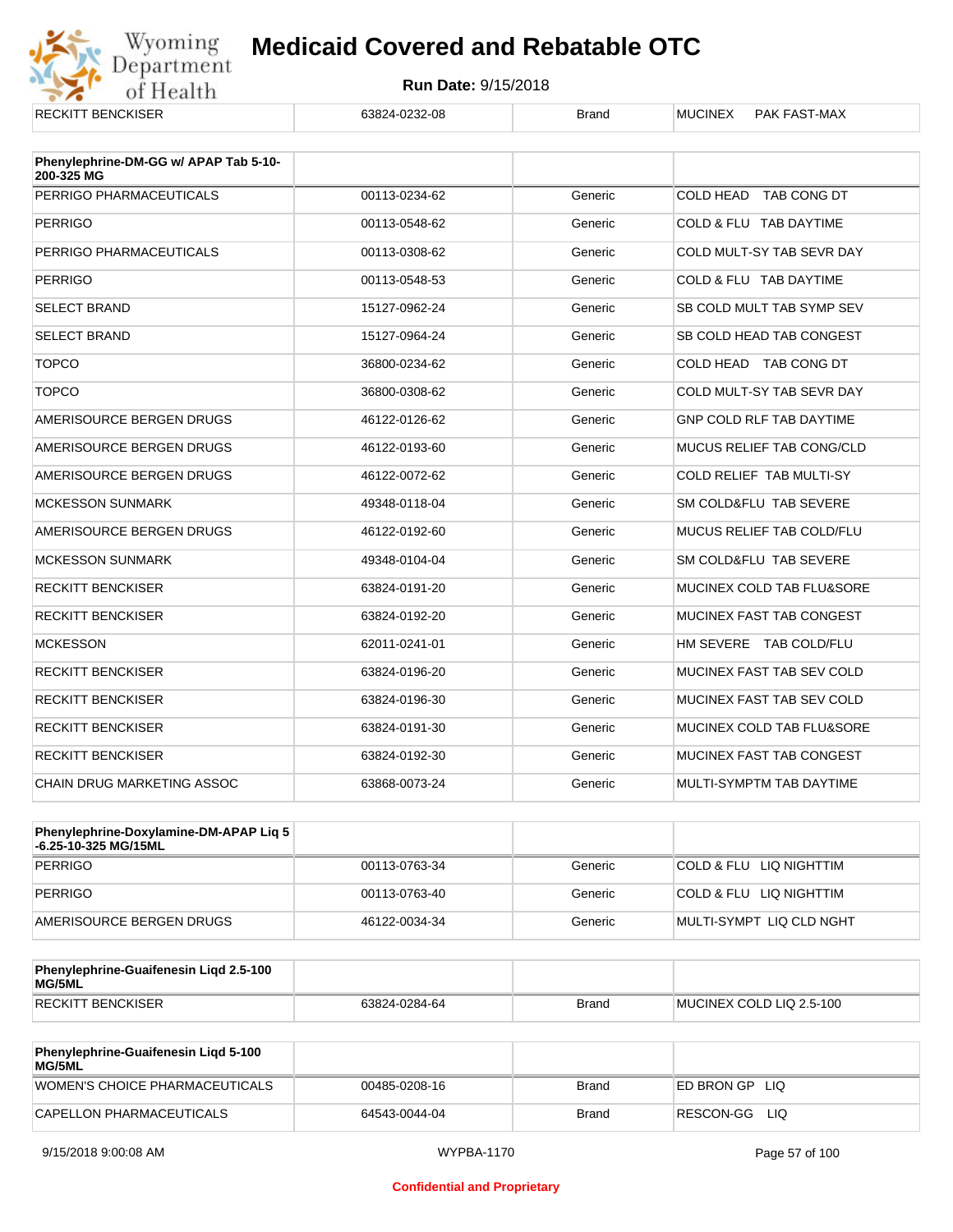| Wyoming<br>Department                           | <b>Medicaid Covered and Rebatable OTC</b> |                            |                                 |  |  |
|-------------------------------------------------|-------------------------------------------|----------------------------|---------------------------------|--|--|
| of Health                                       |                                           | <b>Run Date: 9/15/2018</b> |                                 |  |  |
| <b>CAPELLON PHARMACEUTICALS</b>                 | 64543-0044-16                             | <b>Brand</b>               | RESCON-GG<br>LIQ.               |  |  |
| Phenylephrine-Guaifenesin Syrup 5-200<br>MG/5ML |                                           |                            |                                 |  |  |
| JAYMAC PHARMACEUTICAL LLC                       | 64661-0011-16                             | <b>Brand</b>               | J-MAX<br>SYP 5-200MG            |  |  |
| Phenylephrine-Guaifenesin Tab 10-380 MG         |                                           |                            |                                 |  |  |
| POLY PHARMACEUTICALS                            | 50991-0716-60                             | <b>Brand</b>               | DECONEX IR TAB 10-380MG         |  |  |
| Phenylephrine-Guaifenesin Tab 10-400 MG         |                                           |                            |                                 |  |  |
| <b>WOMEN'S CHOICE PHARMACEUTICALS</b>           | 00485-0250-01                             | Generic                    | <b>MUCAPHED</b><br>TAB 10-400MG |  |  |
| <b>MAJOR PHARMACEUTICALS</b>                    | 00904-5792-46                             | Generic                    | MUCUSRELIEF TAB SINUS           |  |  |
| <b>MAJOR PHARMACEUTICALS</b>                    | 00904-5792-52                             | Generic                    | MUCUSRELIEF TAB SINUS           |  |  |
| <b>BERGEN BRUNSWIG</b>                          | 24385-0925-71                             | Generic                    | <b>MUCUS RELIEF TAB PE</b>      |  |  |
| <b>LEADER BRAND PRODUCTS</b>                    | 37205-0874-71                             | Generic                    | CHEST CONGST TAB RLF PE         |  |  |
| <b>MCKESSON SUNMARK</b>                         | 49348-0774-09                             | Generic                    | CHEST CONGST TAB RLF PE         |  |  |
| <b>CHAIN DRUG MARKETING ASSOC</b>               | 63868-0752-50                             | <b>Brand</b>               | MEDIFIN PE TAB 10-400MG         |  |  |
| Phenylephrine-Ibuprofen Tab 10-200 MG           |                                           |                            |                                 |  |  |
| <b>RUGBY LABORATORIES</b>                       | 00536-1044-19                             | Generic                    | CONGESTION TAB 10-200MG         |  |  |
| <b>RUGBY LABORATORIES</b>                       | 00536-1044-34                             | Generic                    | CONGESTION TAB 10-200MG         |  |  |

| <b>Phenylephrine-Pyrilamine-DM Syrup 5-8.33</b><br>$-10$ MG/5ML |               |              |                 |
|-----------------------------------------------------------------|---------------|--------------|-----------------|
| <b>PAR PHARMACEUTICALS</b>                                      | 00603-0728-54 | <b>Brand</b> | CODITUSS DM SYP |

| <b>Phenylephrine-Thonzylamine-DM Liquid 5-</b><br><b>25-10 MG/5ML</b> |               |       |                          |
|-----------------------------------------------------------------------|---------------|-------|--------------------------|
| <b>POLY PHARMACEUTICALS</b>                                           | 50991-0220-16 | Brand | POLY-HIST DM LIQ 5-25-10 |

| Phenyleph-Triprolidine-DM Syrup 10-2.5-20<br>MG/5ML |               |       |               |  |
|-----------------------------------------------------|---------------|-------|---------------|--|
| ALLEGIS PHARMACEUTICALS                             | 28595-0804-16 | Brand | HISTEX-DM SYP |  |

| <b>Pseudoephed-Bromphen-DM Elixir 15-1-5</b><br><b>MG/5ML</b> |               |         |                         |
|---------------------------------------------------------------|---------------|---------|-------------------------|
| <b>PAR PHARMACEUTICALS</b>                                    | 00603-0852-94 | Generic | <b>Q-TAPP DM ELX</b>    |
| <b>SILARX</b>                                                 | 54838-0136-40 | Brand   | BROTAPP DM LIQ 15-1-5/5 |
| <b>SILARX</b>                                                 | 54838-0136-70 | Brand   | BROTAPP DM LIQ 15-1-5/5 |

| Pseudoephed-Chlorphen-DM Lig 15-1-5<br><b>MG/5ML</b> |               |         |                            |
|------------------------------------------------------|---------------|---------|----------------------------|
| RUGBY LABORATORIES                                   | 00536-2310-97 | Generic | LIQ CGH/COLD<br>KIDKARF    |
| MAJOR PHARMACEUTICALS                                | 00904-5050-20 | Generic | IPEDIA RELIEF LIQ CGH/COLD |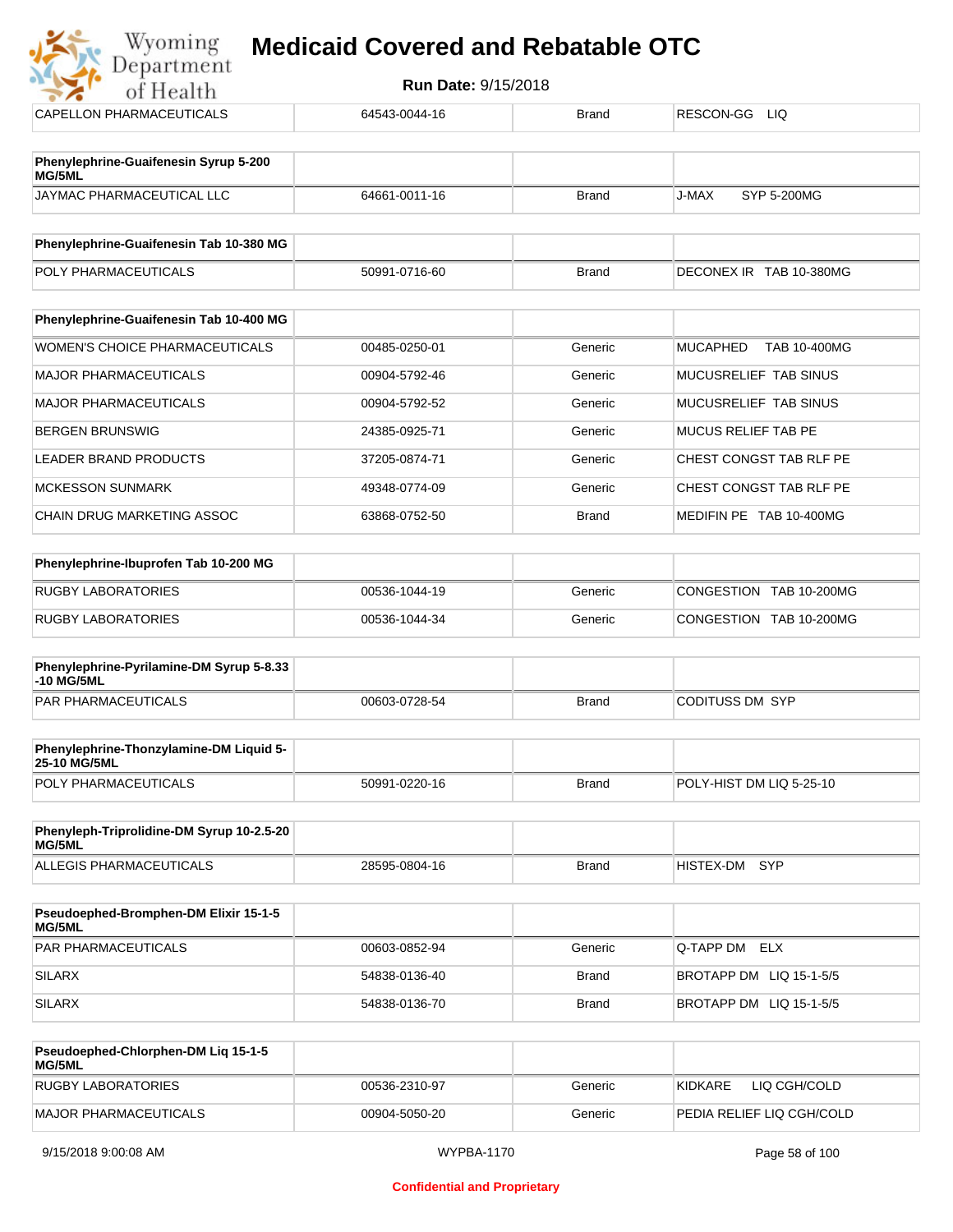

| <b>SILARX</b>                                                    | 54838-0115-40 | Generic      | PEDIATRIC LIQ CGH/COLD  |
|------------------------------------------------------------------|---------------|--------------|-------------------------|
| Pseudoephed-Chlorphen-DM Liq 15-2-15                             |               |              |                         |
| MG/5ML                                                           |               |              |                         |
| <b>RAMCNEIL</b>                                                  | 12830-0810-16 | Generic      | M-END DM<br>LIQ         |
| Pseudoephed-Chlorphen-DM Syrup 30-2-                             |               |              |                         |
| <b>10 MG/5ML</b>                                                 |               |              |                         |
| CAPELLON PHARMACEUTICALS                                         | 64543-0105-04 | <b>Brand</b> | RESCON-DM<br><b>SYP</b> |
| CAPELLON PHARMACEUTICALS                                         | 64543-0105-16 | Brand        | RESCON-DM SYP           |
| Pseudoephed-Dexbromphen-<br>Chlophedianol Liqd 30-1-12.5 MG/5ML  |               |              |                         |
| <b>RAMCNEIL</b>                                                  | 12830-0762-16 | <b>Brand</b> | CHLO TUSS<br>LIQ        |
| Pseudoephed-Dexbrompheniramine-DM<br>Liqd 20-0.667-10 MG/5ML     |               |              |                         |
| <b>RAMCNEIL</b>                                                  | 12830-0816-16 | <b>Brand</b> | M-END DMX LIQ           |
| Pseudoephed-Dexchlorphen-<br>Chlophedianol Liqd 30-1-12.5 MG/5ML |               |              |                         |
| <b>GM PHARMACEUTICALS</b>                                        | 58809-0999-01 | <b>Brand</b> | VANACOF<br>LIQ          |
|                                                                  |               |              |                         |
| Pseudoephed-Doxylamine-DM Liquid 30-<br>6.25-15 MG/5ML           |               |              |                         |
| <b>SALLUS LABORATORIES</b>                                       | 69036-0120-16 | <b>Brand</b> | LORTUSS DM LIQ          |
| Pseudoephedrine w/ COD-GG Liquid 30-10                           |               |              |                         |
| -100 MG/5ML                                                      |               |              |                         |
| <b>SALLUS LABORATORIES</b>                                       | 69036-0130-16 | <b>Brand</b> | LORTUSS EX LIQ          |
| Pseudoephedrine w/ COD-GG Soln 30-10-<br><b>100 MG/5ML</b>       |               |              |                         |
| PAR PHARMACEUTICALS                                              | 00603-1078-58 | Generic      | CHERATUSSIN SOL DAC     |
| <b>VIRTUS PHARMACEUTICALS OPCO</b>                               | 76439-0253-16 | Generic      | VIRTUSSIN SOL DAC       |
|                                                                  |               |              |                         |
| Pseudoephedrine w/ COD-GG Syrup 30-10-<br><b>100 MG/5ML</b>      |               |              |                         |
| LLORENS PHARMACEUTICAL                                           | 54859-0520-16 | <b>Brand</b> | <b>SYP</b><br>TUSNEL C  |
| Pseudoephedrine w/ DM-GG Liquid 15-5-50                          |               |              |                         |
| MG/5ML                                                           |               |              |                         |
| LLORENS PHARMACEUTICAL                                           | 54859-0544-04 | <b>Brand</b> | TUSNEL PEDI LIQ 15-5-50 |
| Pseudoephedrine w/ DM-GG Liquid 30-15-<br><b>200 MG/5ML</b>      |               |              |                         |
| LLORENS PHARMACEUTICAL                                           | 54859-0502-06 | Brand        | <b>TUSNEL</b><br>LIQ.   |
| LLORENS PHARMACEUTICAL                                           | 54859-0502-10 | <b>Brand</b> | <b>TUSNEL</b><br>LIQ    |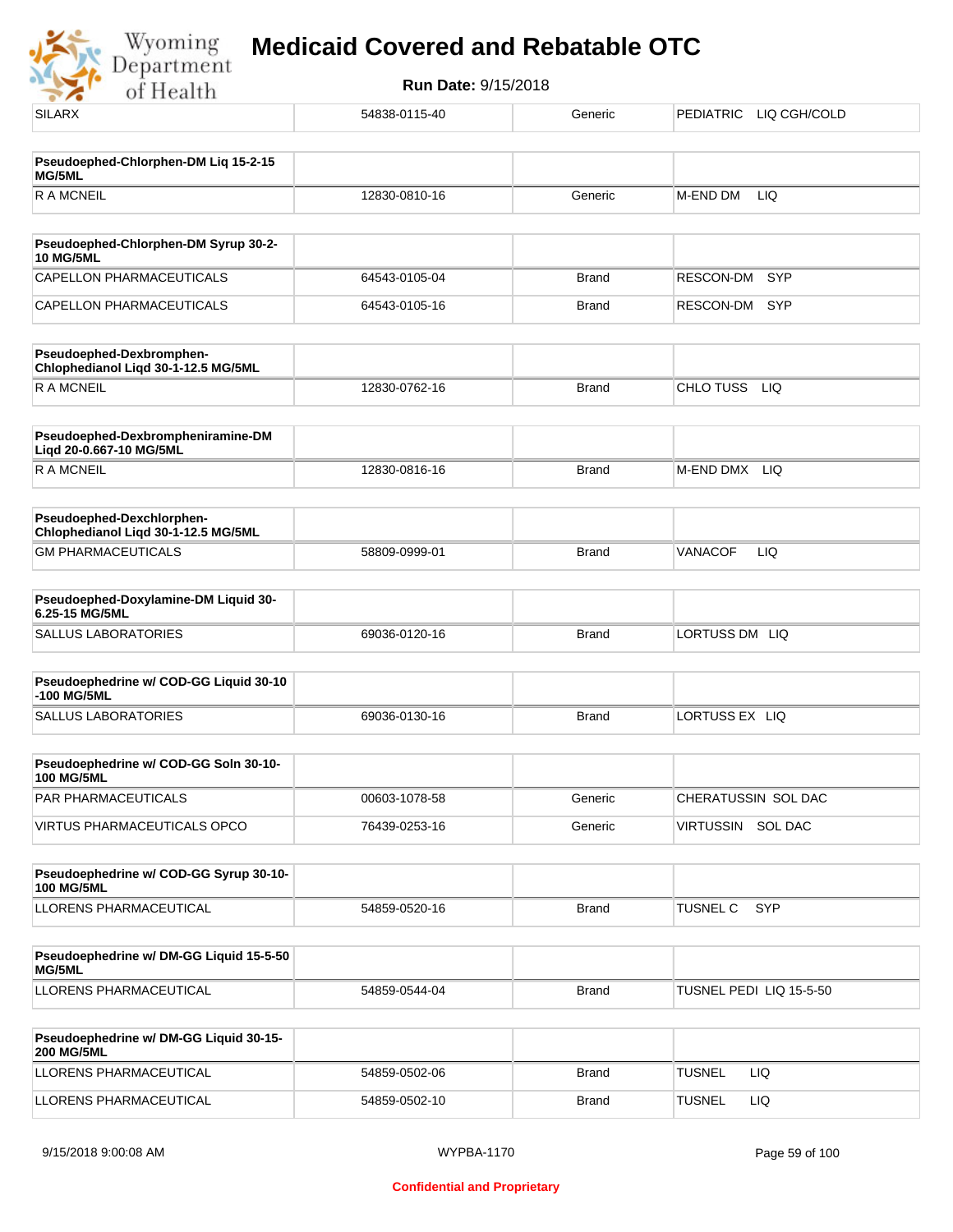| of Health                                                     | <b>Run Date: 9/15/2018</b> |              |                                         |
|---------------------------------------------------------------|----------------------------|--------------|-----------------------------------------|
| LLORENS PHARMACEUTICAL                                        | 54859-0502-16              | <b>Brand</b> | LIQ.<br>TUSNEL                          |
| Pseudoephedrine w/ DM-GG Liquid 7.5-2.5-<br>25 MG/ML          |                            |              |                                         |
| <b>LLORENS PHARMACEUTICAL</b>                                 | 54859-0603-02              | <b>Brand</b> | <b>TUSNEL-DM</b><br><b>DRO PEDIATRC</b> |
| Pseudoephedrine w/ DM-GG Tab 60-15-400<br>ΜG                  |                            |              |                                         |
| <b>CAPITAL PHARMACEUTICAL</b>                                 | 29978-0601-90              | <b>Brand</b> | CAPMIST DM TAB                          |
| Pseudoephedrine w/ DM-GG Tab 60-20-380<br>МG                  |                            |              |                                         |
| POLY PHARMACEUTICALS                                          | 50991-0214-01              | <b>Brand</b> | POLY-VENT DM TAB                        |
| Pseudoephedrine-Bromphen-Codeine Liq<br>10-1.33-6.33 MG/5ML   |                            |              |                                         |
| <b>RAMCNEIL</b>                                               | 12830-0735-16              | Generic      | M-END WC<br><b>LIQ</b>                  |
| <b>CENTURION LABS</b>                                         | 23359-0023-16              | <b>Brand</b> | <b>RYDEX</b><br>LIQ.                    |
| Pseudoephedrine-Bromphen-Codeine Liqd<br>30-2-7.5 MG/5ML      |                            |              |                                         |
| ALLEGIS PHARMACEUTICALS                                       | 00682-0480-16              | <b>Brand</b> | MAR-COF BP LIQ 30-2-7.5                 |
| Pseudoephedrine-Chlorphen w/ Codeine<br>Liq 30-2-10 MG/5ML    |                            |              |                                         |
| <b>PAR PHARMACEUTICALS</b>                                    | 00603-1520-54              | <b>Brand</b> | PHENHIST DH LIQ 30-2-10                 |
| PAR PHARMACEUTICALS                                           | 00603-1520-58              | <b>Brand</b> | PHENHIST DH LIQ 30-2-10                 |
| Pseudoephedrine-Dexbromphen-Codeine<br>Liqd 20-0.667-6 MG/5ML |                            |              |                                         |
| <b>RAMCNEIL</b>                                               | 12830-0739-16              | <b>Brand</b> | M-END MAX D LIQ                         |
| Pseudoephedrine-DM-GG w/ APAP Tab 60-<br>20-200-500 MG        |                            |              |                                         |
| POLY PHARMACEUTICALS                                          | 50991-0510-01              | <b>Brand</b> | <b>DURAFLU</b><br><b>TAB</b>            |
| Pseudoephedrine-Guaifenesin Cap 30-150<br>МG                  |                            |              |                                         |
| <b>LASER PHARMACEUTICALS</b>                                  | 16477-0306-01              | <b>Brand</b> | RESPAIRE-30 CAP                         |
| $C$ uaifeneain Lind 7 E EC                                    |                            |              |                                         |

| Pseudoephedrine-Guaifenesin Ligd 7.5-50<br><b>MG/ML</b> |               |       |                          |
|---------------------------------------------------------|---------------|-------|--------------------------|
| LLORENS PHARMACEUTICAL                                  | 54859-0602-02 | Brand | TUSNEL PED<br>DRO 7.5-50 |

| <b>Pseudoephedrine-Guaifenesin Tab 60-380</b><br>MG |               |       |                           |
|-----------------------------------------------------|---------------|-------|---------------------------|
| <b>POLY PHARMACEUTICALS</b>                         | 50991-0212-01 | Brand | POLY-VENT IR TAB 60-380MG |

 $\frac{1}{2}$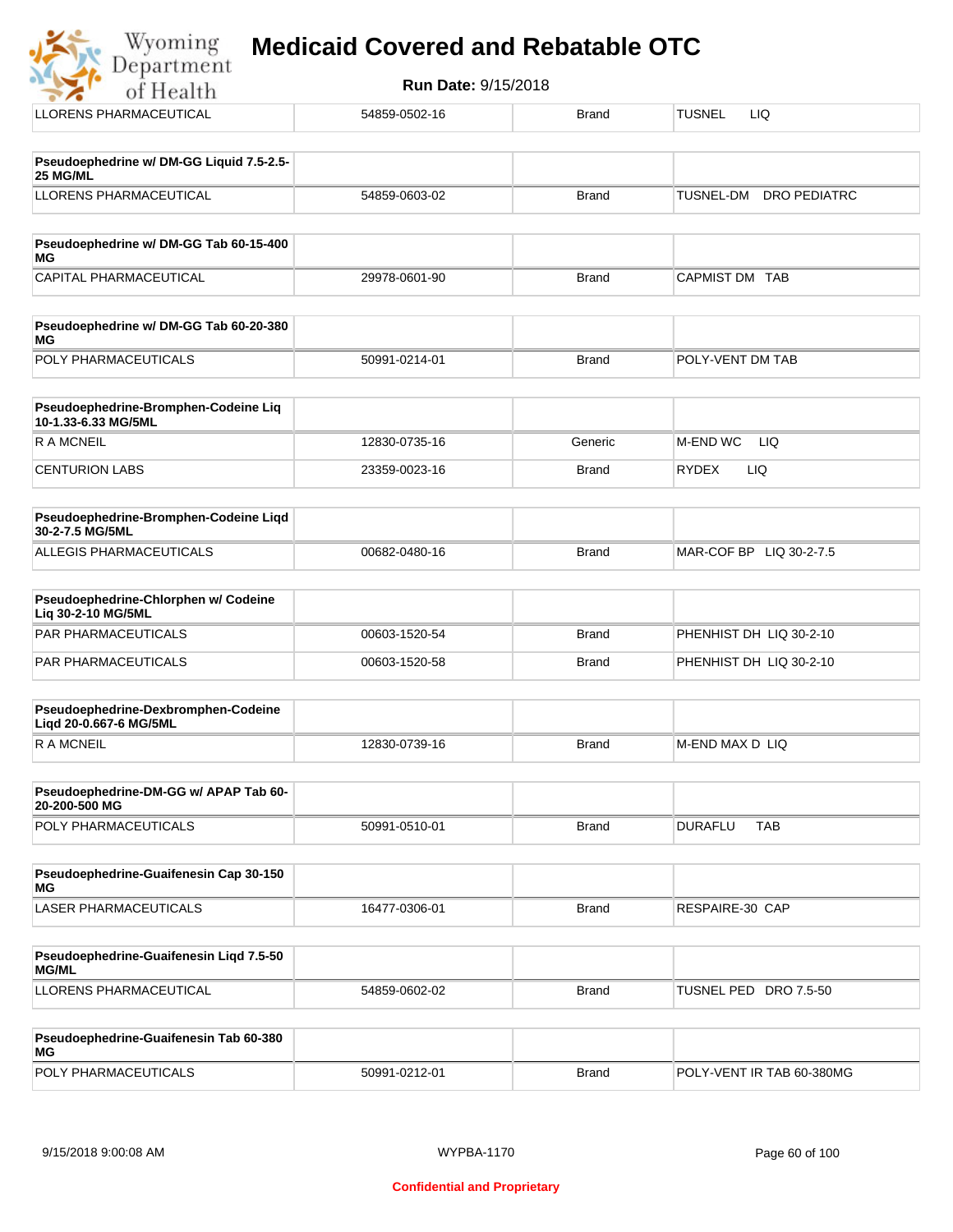

**Pseudoephedrine-Guaifenesin Tab 60-400** 

## **Medicaid Covered and Rebatable OTC**

| МG                                                        |               |              |                                    |
|-----------------------------------------------------------|---------------|--------------|------------------------------------|
| <b>B.F. ASCHER</b>                                        | 00225-0580-06 | <b>Brand</b> | <b>CONGESTAC</b><br>TAB 60-400MG   |
| <b>B.F. ASCHER</b>                                        | 00225-0580-08 | <b>Brand</b> | CONGESTAC<br>TAB 60-400MG          |
| Pseudoephedrine-Guaifenesin Tab ER<br>12HR 120-1200 MG    |               |              |                                    |
| <b>RECKITT BENCKISER</b>                                  | 63824-0041-24 | <b>Brand</b> | <b>MUCINEX D</b><br>TAB 120-1200   |
| <b>RECKITT BENCKISER</b>                                  | 63824-0041-36 | <b>Brand</b> | MUCINEX D TAB 120-1200             |
| Pseudoephedrine-Guaifenesin Tab ER<br>12HR 60-600 MG      |               |              |                                    |
| <b>RECKITT BENCKISER</b>                                  | 63824-0057-18 | <b>Brand</b> | <b>MUCINEX D</b><br>TAB 60-600MG   |
| RECKITT BENCKISER                                         | 63824-0057-36 | <b>Brand</b> | MUCINEX D<br>TAB 60-600MG          |
| Pseudoephedrine-Ibuprofen Tab 30-200<br>МG                |               |              |                                    |
| <b>TOPCO</b>                                              | 36800-0083-60 | Generic      | IBUPROFEN TAB COLD/SIN             |
| <b>BERGEN BRUNSWIG</b>                                    | 24385-0465-60 | Generic      | <b>GNP IBUPROFN TAB COLD/SIN</b>   |
| <b>MCKESSON</b>                                           | 62011-0070-01 | Generic      | <b>COLD &amp; SINUS TAB RELIEF</b> |
| CHAIN DRUG MARKETING ASSOC                                | 63868-0453-20 | Generic      | QC IBUPROFEN TAB COLD/SIN          |
| Pseudoephedrine-Naproxen Sodium Tab<br>ER 12HR 120-220 MG |               |              |                                    |
| <b>PERRIGO</b>                                            | 00113-2417-01 | Generic      | SINUS&COLD-D TAB NON-DRSY          |
| AMERISOURCE BERGEN DRUGS                                  | 46122-0197-52 | Generic      | SINUS/COLD-D TAB 120-220           |
| <b>MCKESSON</b>                                           | 62011-0204-01 | Generic      | SINUS/COLD-D TAB 120-220           |
| Pyrilamine-Phenylephrine Tab 25-10 MG                     |               |              |                                    |
| <b>XSPIRE PHARMA</b>                                      | 42195-0210-10 | Generic      | PYRILAMIN/PE TAB 25-10MG           |
| Pyrilamine-Phenylephrine Tab 30-10 MG                     |               |              |                                    |
| <b>CARWIN ASSOCIATES</b>                                  | 15370-0031-10 | <b>Brand</b> | RU-HIST-D TAB 30-10MG              |
| Thonzylamine-Chlophedianol Liquid 6.25-<br>6.25 MG/ML     |               |              |                                    |
| POLY PHARMACEUTICALS                                      | 50991-0222-45 | <b>Brand</b> | POLY-HIST PD LIQ                   |
| Thonzylamine-Phenylephrine Liquid 50-10<br>MG/15ML        |               |              |                                    |
| <b>GM PHARMACEUTICALS</b>                                 | 58809-0729-04 | <b>Brand</b> | NASOPEN PE LIQ                     |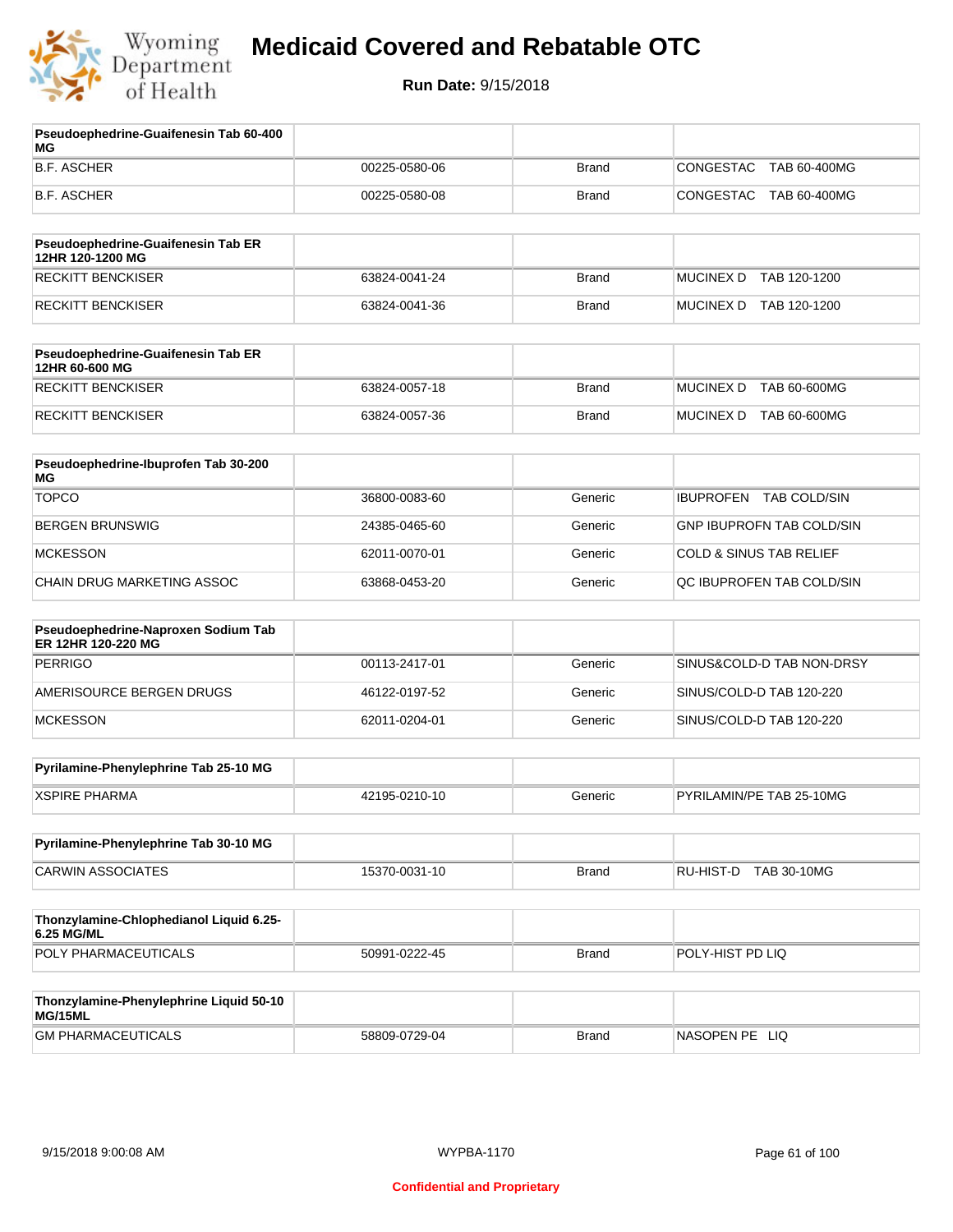

| Triprolidine & Pseudoephedrine Tab 2.5-60<br>МG |               |         |                           |
|-------------------------------------------------|---------------|---------|---------------------------|
| WOMEN'S CHOICE PHARMACEUTICALS                  | 00485-0210-01 | Generic | TAB 2.5-60MG<br>ED A-HIST |
| MAJOR PHARMACEUTICALS                           | 00904-0250-24 | Generic | TAB 2.5-60MG<br>APRODINE  |
| MAJOR PHARMACEUTICALS                           | 00904-0250-59 | Generic | TAB 2.5-60MG<br>APRODINE  |

| Triprolidine-Phenylephrine Liquid 2.5-10<br>MG/5ML |               |       |                        |
|----------------------------------------------------|---------------|-------|------------------------|
| ALLEGIS PHARMACEUTICALS                            | 28595-0803-16 | Brand | HISTEX-PE SYP 2.5-10/5 |
| <b>DERMATOLOGICALS</b>                             |               |       |                        |

| *Bacitracin-Polymyxin B Oint*** |               |         |                  |
|---------------------------------|---------------|---------|------------------|
| <b>FOUGERA</b>                  | 00168-0021-09 | Generic | DOUBLE ANTIB OIN |
| <b>FOUGERA</b>                  | 00168-0021-35 | Generic | DOUBLE ANTIB OIN |
| <b>FOUGERA</b>                  | 00168-0021-31 | Generic | DOUBLE ANTIB OIN |
| MCKESSON SUNMARK                | 49348-0274-72 | Generic | DOUBLE ANTIB OIN |
| <b>MCKESSON</b>                 | 62011-0097-01 | Generic | DOUBLE ANTIB OIN |

| *Neomycin-Bacitracin-Polymyxin Oint*** |               |         |                                |
|----------------------------------------|---------------|---------|--------------------------------|
| <b>ACTAVIS MID ATLANTIC</b>            | 00472-0179-34 | Generic | TRIPLE ANTIB OIN               |
| <b>ACTAVIS MID ATLANTIC</b>            | 00472-0179-56 | Generic | TRIPLE ANTIB OIN               |
| <b>FOUGERA</b>                         | 00168-0012-09 | Generic | <b>BAC/NEO/POLY OIN</b>        |
| <b>FOUGERA</b>                         | 00168-0012-35 | Generic | <b>BAC/NEO/POLY OIN</b>        |
| PERRIGO PHARMACEUTICALS                | 00113-0067-64 | Generic | TRIPLE ANTIB OIN               |
| PAR PHARMACEUTICAL                     | 00603-0644-50 | Generic | <b>TRIPLE ANTIB OIN</b>        |
| G & W LABS                             | 00713-0268-31 | Generic | <b>TRIPLE ANTIB OIN</b>        |
| <b>FOUGERA</b>                         | 00168-0012-31 | Generic | <b>BAC/NEO/POLY OIN</b>        |
| <b>MAJOR PHARMACEUTICALS</b>           | 00904-0734-31 | Generic | TRIPLE ANTIB OIN               |
| <b>MAJOR PHARMACEUTICALS</b>           | 00904-0734-36 | Generic | TRIPLE ANTIB OIN               |
| <b>BERGEN BRUNSWIG</b>                 | 24385-0061-01 | Generic | <b>GNP TRIPLE OIN ANTIBIOT</b> |
| <b>BERGEN BRUNSWIG</b>                 | 24385-0061-03 | Generic | GNP TRIPLE OIN ANTIBIOT        |
| <b>LEADER BRAND PRODUCTS</b>           | 37205-0273-10 | Generic | TRIPLE ANTIB OIN               |
| <b>PERRIGO</b>                         | 45802-0061-03 | Generic | TRIPLE ANTIB OIN               |
| <b>MCKESSON SUNMARK</b>                | 49348-0029-72 | Generic | SM TRIPLE OIN ANTIBIOT         |
| PERRIGO PHARMACEUTICALS                | 45802-0143-01 | Generic | <b>TRIPLE ANTIB OIN</b>        |
| PERRIGO PHARMACEUTICALS                | 45802-0143-03 | Generic | <b>TRIPLE ANTIB OIN</b>        |
| PERRIGO PHARMACEUTICALS                | 45802-0143-70 | Generic | <b>TRIPLE ANTIB OIN</b>        |
| <b>PERRIGO</b>                         | 45802-0061-01 | Generic | <b>TRIPLE ANTIB OIN</b>        |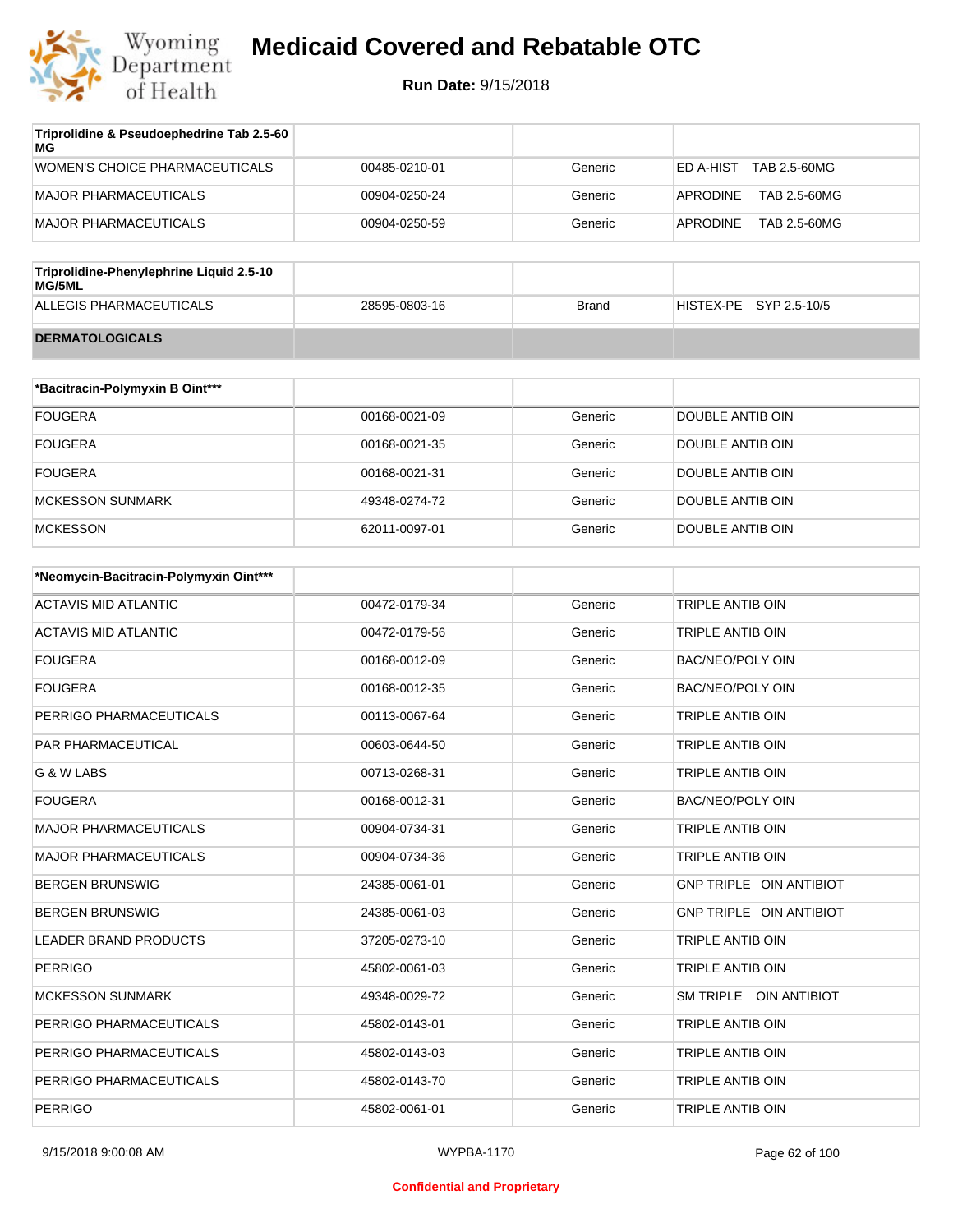

## Wyoming<br>Department<br>of Health

## **Medicaid Covered and Rebatable OTC**

#### **Run Date:** 9/15/2018

| PERRIGO     | 45802-0061-70 | Generic | TRIPLE ANTIB OIN       |
|-------------|---------------|---------|------------------------|
| <b>TARO</b> | 51672-2016-01 | Generic | TRIPLE ANTIB OIN       |
| <b>TARO</b> | 51672-2016-02 | Generic | TRIPLE ANTIB OIN       |
| MCKESSON    | 62011-0098-01 | Generic | HM TRIPLE OIN ANTIBIOT |

| Bacitracin Oint 500 Unit/GM |               |         |                       |
|-----------------------------|---------------|---------|-----------------------|
| G & W LABS                  | 00713-0280-31 | Generic | BACITRACIN OIN 500/GM |
| LEADER BRAND PRODUCTS       | 37205-0275-10 | Generic | BACITRACIN OIN 500/GM |
| PERRIGO PHARMACEUTICALS     | 45802-0060-01 | Generic | BACITRACIN OIN 500/GM |
| PERRIGO PHARMACEUTICALS     | 45802-0060-03 | Generic | BACITRACIN OIN 500/GM |
| PERRIGO PHARMACEUTICALS     | 45802-0060-70 | Generic | BACITRACIN OIN 500/GM |
| <b>MCKESSON</b>             | 62011-0094-01 | Generic | BACITRACIN OIN 500/GM |

| Bacitracin Zinc Oint 500 Unit/GM |               |         |                         |
|----------------------------------|---------------|---------|-------------------------|
| ACTAVIS MID ATLANTIC             | 00472-1105-34 | Generic | BACITR ZINC OIN 500/GM  |
| ACTAVIS MID ATLANTIC             | 00472-1105-56 | Generic | BACITR ZINC OIN 500/GM  |
| <b>FOUGERA</b>                   | 00168-0011-04 | Generic | BACITR ZINC OIN 500/GM  |
| <b>FOUGERA</b>                   | 00168-0011-16 | Generic | BACITR ZINC OIN 500/GM  |
| <b>FOUGERA</b>                   | 00168-0011-31 | Generic | BACITR ZINC OIN 500/GM  |
| <b>FOUGERA</b>                   | 00168-0011-35 | Generic | BACITR ZINC OIN 500/GM  |
| <b>FOUGERA</b>                   | 00168-0111-09 | Generic | BACITR ZINC OIN 500/GM  |
| <b>PAR PHARMACEUTICAL</b>        | 00603-0441-50 | Generic | BACITR ZINC OIN 500/GM  |
| <b>BERGEN BRUNSWIG</b>           | 24385-0060-03 | Generic | BACITR ZINC OIN 500/GM  |
| <b>MCKESSON SUNMARK</b>          | 49348-0154-72 | Generic | SM ANTIBIOTI OIN 500/GM |
| <b>TARO</b>                      | 51672-2075-01 | Generic | BACITR ZINC OIN 500/GM  |
| <b>TARO</b>                      | 51672-2075-02 | Generic | BACITR ZINC OIN 500/GM  |

| ∣Castellani Paint |               |         |                         |
|-------------------|---------------|---------|-------------------------|
| VALEANT           | 00884-2893-01 | Generic | CASTELLANI LIQ PAINT    |
| <b>VALEANT</b>    | 00884-2993-01 | Generic | CASTELLANI LIQ PAINT/CL |

| <b>Clotrimazole Cream 1%</b> |               |         |                            |
|------------------------------|---------------|---------|----------------------------|
| <b>MAJOR PHARMACEUTICALS</b> | 00904-7822-31 | Generic | CLOTRIMAZOLE CRE 1%        |
| <b>BERGEN BRUNSWIG</b>       | 24385-0205-03 | Generic | ATHLETE FOOT CRE 1%        |
| <b>MAJOR PHARMACEUTICALS</b> | 00904-7822-36 | Generic | CLOTRIMAZOLE CRE 1%        |
| <b>BERGEN BRUNSWIG</b>       | 24385-0205-01 | Generic | ATHLETE FOOT CRE 1%        |
| <b>PERRIGO</b>               | 45802-0434-01 | Generic | CLOTRIMAZOLE CRE 1%        |
| <b>MCKESSON SUNMARK</b>      | 49348-0279-72 | Generic | <b>CLOTRIMAZOLE CRE 1%</b> |

9/15/2018 9:00:08 AM WYPBA-1170 Page 63 of 100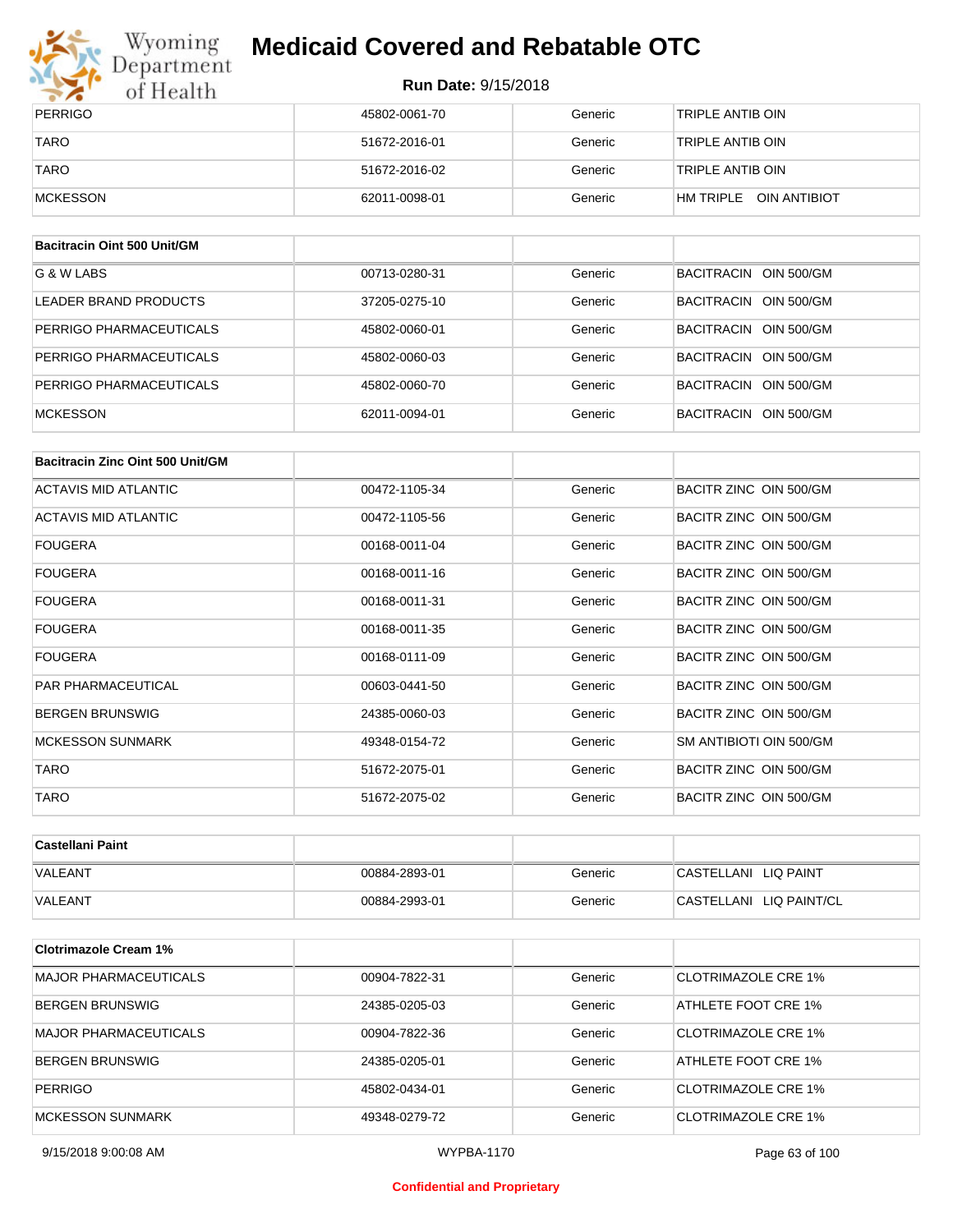

## Wyoming<br>Department<br>of Health

## **Medicaid Covered and Rebatable OTC**

| PERRIGO     | 45802-0434-11 | Generic | CLOTRIMAZOLE CRE 1% |
|-------------|---------------|---------|---------------------|
| <b>TARO</b> | 51672-2002-01 | Generic | CLOTRIMAZOLE CRE 1% |
| <b>TARO</b> | 51672-2002-02 | Generic | CLOTRIMAZOLE CRE 1% |

| <b>Clotrimazole Ointment 1%</b> |               |              |                    |
|---------------------------------|---------------|--------------|--------------------|
| <b>CAPITAL PHARMACEUTICAL</b>   | 29978-0918-60 | <b>Brand</b> | OIN 1%<br>ALEVAZOL |

| <b>Clotrimazole Soln 1%</b> |               |         |                            |
|-----------------------------|---------------|---------|----------------------------|
| <b>TARO</b>                 | 51672-2037-01 | Generic | <b>CLOTRIMAZOLE SOL 1%</b> |

| <b>Hydrocortisone Cream 0.5%</b> |               |         |                              |
|----------------------------------|---------------|---------|------------------------------|
| FOUGERA                          | 00168-0014-31 | Generic | CRE 0.5%<br><b>HYDROCORT</b> |
| BERGEN BRUNSWIG                  | 24385-0190-03 | Generic | CRE 0.5%<br><b>HYDROCORT</b> |

| <b>Hydrocortisone Cream 1%</b> |               |         |                                 |
|--------------------------------|---------------|---------|---------------------------------|
| PERRIGO PHARMACEUTICALS        | 00113-0541-64 | Generic | ANTI-ITCH CRE 1%                |
| PERRIGO PHARMACEUTICALS        | 00113-0973-64 | Generic | ANTI-ITCH CRE 1%                |
| <b>ACTAVIS MID ATLANTIC</b>    | 00472-0343-56 | Generic | HYDROCORT CRE 1%                |
| <b>PAR PHARMACEUTICAL</b>      | 00603-0535-50 | Generic | HYDROCORT CRE 1%                |
| <b>MAJOR PHARMACEUTICALS</b>   | 00904-7623-31 | Generic | HYDROCORT CRE 1%                |
| <b>FOUGERA</b>                 | 00168-0154-08 | Generic | HYDROCORT CRE 1%                |
| <b>FOUGERA</b>                 | 00168-0154-31 | Generic | HYDROCORT CRE 1%                |
| <b>RUGBY LABORATORIES</b>      | 00536-5108-95 | Generic | HYDROSKIN CRE 1%                |
| <b>SELECT BRAND</b>            | 15127-0127-01 | Generic | SB HYDROCORT CRE 1%             |
| <b>BERGEN BRUNSWIG</b>         | 24385-0021-03 | Generic | <b>GNP HYDROCOR CRE 1% PLUS</b> |
| <b>LEADER BRAND PRODUCTS</b>   | 37205-0162-10 | Generic | HYDROCORT CRE 1%                |
| <b>PERRIGO</b>                 | 45802-0438-03 | Generic | HYDROCORT CRE 1%                |
| <b>PERRIGO</b>                 | 45802-0438-05 | Generic | HYDROCORT CRE 1%                |
| <b>MCKESSON SUNMARK</b>        | 49348-0521-72 | Generic | SM HYDROCORT CRE 1%             |
| <b>TARO</b>                    | 51672-2013-01 | Generic | HYDROCORT CRE 1%                |
| <b>TARO</b>                    | 51672-2013-02 | Generic | HYDROCORT CRE 1%                |
| <b>TARO</b>                    | 51672-2063-02 | Generic | HYDROCORT CRE 1%                |
| <b>TARO</b>                    | 51672-2069-02 | Generic | HYDROCORT CRE 1%                |

| <b>Hydrocortisone Lotion 1%</b> |               |         |                            |
|---------------------------------|---------------|---------|----------------------------|
| RUGBY LABORATORIES              | 00536-5105-97 | Generic | HYDRO SKIN LOT 1%          |
| BERGEN BRUNSWIG                 | 24385-0283-06 | Generic | <b>HYDRO-LOTION LOT 1%</b> |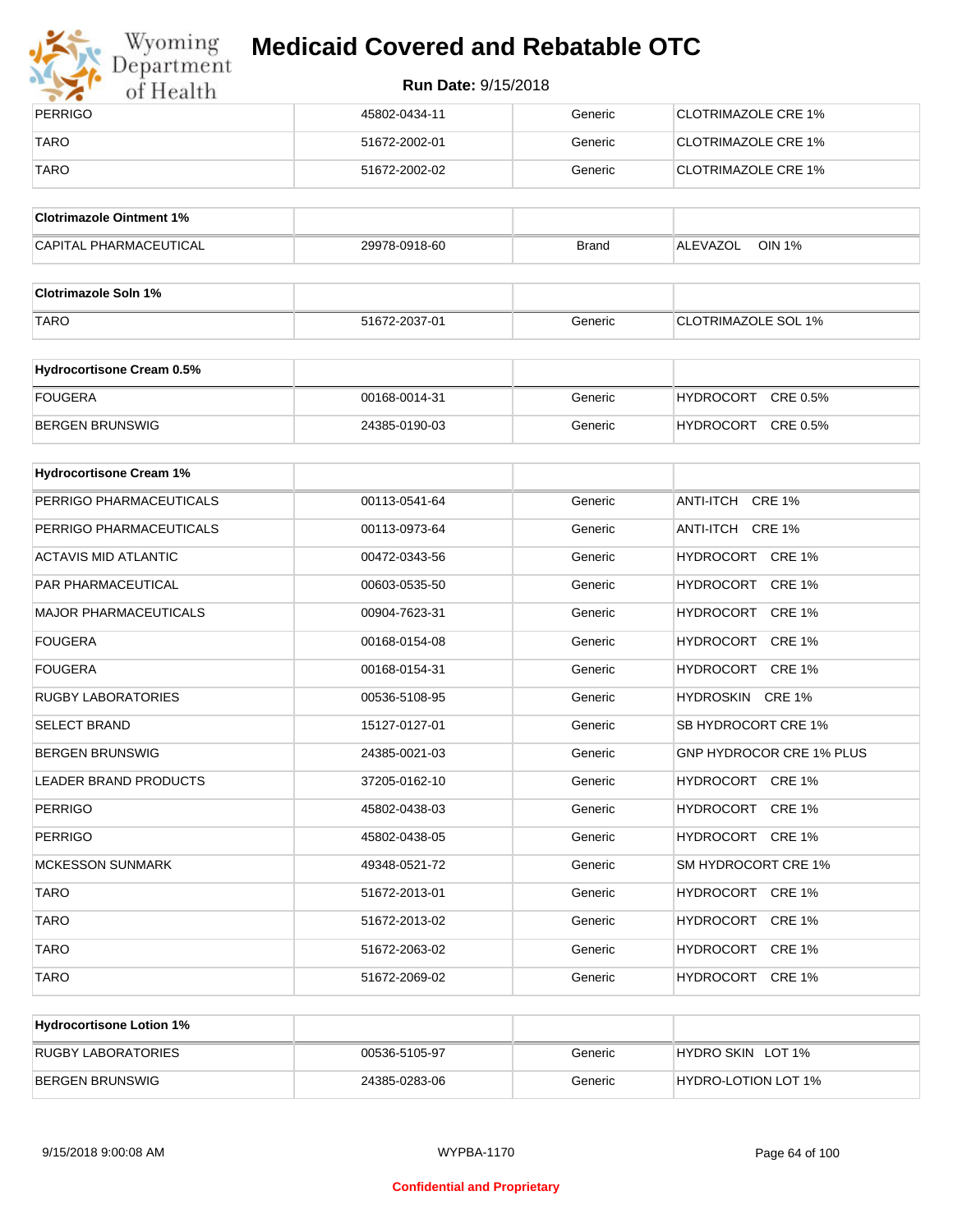

| <b>FOUGERA</b><br><b>HYDROCORT</b><br>OIN 0.5%<br>00168-0016-31<br>Generic<br><b>Hydrocortisone Oint 1%</b><br><b>FOUGERA</b><br>Generic<br><b>HYDROCORT</b><br><b>OIN 1%</b><br>00168-0181-31<br><b>ACTAVIS MID ATLANTIC</b><br>Generic<br>HYDROCORT OIN 1%<br>00472-0345-56<br><b>SELECT BRAND</b><br>Generic<br>SB HYDROCORT OIN 1%<br>15127-0128-01<br><b>BERGEN BRUNSWIG</b><br>Generic<br>HYDROCORT OIN 1%<br>24385-0276-03<br>PERRIGO PHARMACEUTICALS<br>HYDROCORT OIN 1%<br>Generic<br>45802-0276-03<br><b>MCKESSON SUNMARK</b><br>Generic<br>SM HYDROCORT OIN 1%<br>49348-0522-72<br>TARO<br>Generic<br>HYDROCORT OIN 1%<br>51672-2018-02<br><b>Hydrocortisone Soln 1%</b><br><b>RECKITT BENCKISER</b><br>SCALPICIN SOL 1%<br>63824-0850-15<br>Generic<br>Hydrocortisone-Aloe Vera Cream 0.5%<br><b>TARO</b><br>CRE 0.5%<br>51672-2010-02<br>Generic<br><b>HC/ALOE</b><br>Hydrocortisone-Aloe Vera Cream 1%<br><b>ACTAVIS MID ATLANTIC</b><br>HYDROCORT/ CRE ALOE 1%<br>00472-0339-56<br>Generic<br><b>BERGEN BRUNSWIG</b><br>HYDROCORT/ CRE ALOE 1%<br>24385-0274-03<br>Generic<br><b>LEADER BRAND PRODUCTS</b><br>HYDROCORT/ CRE ALOE 1%<br>37205-0272-10<br>Generic<br><b>MCKESSON SUNMARK</b><br>SM HYDROCORT CRE 1% PLUS<br>49348-0441-72<br>Generic<br><b>MCKESSON</b><br>HYDROCORT/ CRE ALOE 1%<br>62011-0095-01<br>Generic<br><b>MCKESSON</b><br>HM HYDROCORT CRE 1% PLUS<br>62011-0096-01<br>Generic<br>Miconazole Nitrate Aerosol 2%<br>DESENEX SPRY AER LIQUID<br><b>GLAXO CONSUMER HEALTHCARE L.P.</b><br>00067-0969-46<br>Generic<br><b>Miconazole Nitrate Aerosol Pow 2%</b><br>GLAXO CONSUMER HEALTHCARE L.P.<br><b>AER 2%</b><br>00067-0959-40<br>Generic<br><b>DESENEX</b><br><b>LEADER BRAND PRODUCTS</b><br><b>AER 2%</b><br>37205-0998-66<br>Generic<br><b>MICATIN</b><br><b>Miconazole Nitrate Cream 2%</b><br><b>ACTAVIS MID ATLANTIC</b><br>Generic<br>ANTIFUNGAL CRE 2%<br>00472-0735-42<br><b>ACTAVIS MID ATLANTIC</b><br>00472-0735-56<br>Generic<br>ANTIFUNGAL CRE 2%<br><b>ACTAVIS MID ATLANTIC</b><br>00472-0735-14<br>Generic<br>ANTIFUNGAL CRE 2%<br>PAR PHARMACEUTICAL<br>MICONAZOLE CRE 2%<br>00603-7805-50<br>Generic | Hydrocortisone Oint 0.5% |  |  |
|------------------------------------------------------------------------------------------------------------------------------------------------------------------------------------------------------------------------------------------------------------------------------------------------------------------------------------------------------------------------------------------------------------------------------------------------------------------------------------------------------------------------------------------------------------------------------------------------------------------------------------------------------------------------------------------------------------------------------------------------------------------------------------------------------------------------------------------------------------------------------------------------------------------------------------------------------------------------------------------------------------------------------------------------------------------------------------------------------------------------------------------------------------------------------------------------------------------------------------------------------------------------------------------------------------------------------------------------------------------------------------------------------------------------------------------------------------------------------------------------------------------------------------------------------------------------------------------------------------------------------------------------------------------------------------------------------------------------------------------------------------------------------------------------------------------------------------------------------------------------------------------------------------------------------------------------------------------------------------------------------------------------------------------------------------------------------------------------------------------------------------------------------------------|--------------------------|--|--|
|                                                                                                                                                                                                                                                                                                                                                                                                                                                                                                                                                                                                                                                                                                                                                                                                                                                                                                                                                                                                                                                                                                                                                                                                                                                                                                                                                                                                                                                                                                                                                                                                                                                                                                                                                                                                                                                                                                                                                                                                                                                                                                                                                                  |                          |  |  |
|                                                                                                                                                                                                                                                                                                                                                                                                                                                                                                                                                                                                                                                                                                                                                                                                                                                                                                                                                                                                                                                                                                                                                                                                                                                                                                                                                                                                                                                                                                                                                                                                                                                                                                                                                                                                                                                                                                                                                                                                                                                                                                                                                                  |                          |  |  |
|                                                                                                                                                                                                                                                                                                                                                                                                                                                                                                                                                                                                                                                                                                                                                                                                                                                                                                                                                                                                                                                                                                                                                                                                                                                                                                                                                                                                                                                                                                                                                                                                                                                                                                                                                                                                                                                                                                                                                                                                                                                                                                                                                                  |                          |  |  |
|                                                                                                                                                                                                                                                                                                                                                                                                                                                                                                                                                                                                                                                                                                                                                                                                                                                                                                                                                                                                                                                                                                                                                                                                                                                                                                                                                                                                                                                                                                                                                                                                                                                                                                                                                                                                                                                                                                                                                                                                                                                                                                                                                                  |                          |  |  |
|                                                                                                                                                                                                                                                                                                                                                                                                                                                                                                                                                                                                                                                                                                                                                                                                                                                                                                                                                                                                                                                                                                                                                                                                                                                                                                                                                                                                                                                                                                                                                                                                                                                                                                                                                                                                                                                                                                                                                                                                                                                                                                                                                                  |                          |  |  |
|                                                                                                                                                                                                                                                                                                                                                                                                                                                                                                                                                                                                                                                                                                                                                                                                                                                                                                                                                                                                                                                                                                                                                                                                                                                                                                                                                                                                                                                                                                                                                                                                                                                                                                                                                                                                                                                                                                                                                                                                                                                                                                                                                                  |                          |  |  |
|                                                                                                                                                                                                                                                                                                                                                                                                                                                                                                                                                                                                                                                                                                                                                                                                                                                                                                                                                                                                                                                                                                                                                                                                                                                                                                                                                                                                                                                                                                                                                                                                                                                                                                                                                                                                                                                                                                                                                                                                                                                                                                                                                                  |                          |  |  |
|                                                                                                                                                                                                                                                                                                                                                                                                                                                                                                                                                                                                                                                                                                                                                                                                                                                                                                                                                                                                                                                                                                                                                                                                                                                                                                                                                                                                                                                                                                                                                                                                                                                                                                                                                                                                                                                                                                                                                                                                                                                                                                                                                                  |                          |  |  |
|                                                                                                                                                                                                                                                                                                                                                                                                                                                                                                                                                                                                                                                                                                                                                                                                                                                                                                                                                                                                                                                                                                                                                                                                                                                                                                                                                                                                                                                                                                                                                                                                                                                                                                                                                                                                                                                                                                                                                                                                                                                                                                                                                                  |                          |  |  |
|                                                                                                                                                                                                                                                                                                                                                                                                                                                                                                                                                                                                                                                                                                                                                                                                                                                                                                                                                                                                                                                                                                                                                                                                                                                                                                                                                                                                                                                                                                                                                                                                                                                                                                                                                                                                                                                                                                                                                                                                                                                                                                                                                                  |                          |  |  |
|                                                                                                                                                                                                                                                                                                                                                                                                                                                                                                                                                                                                                                                                                                                                                                                                                                                                                                                                                                                                                                                                                                                                                                                                                                                                                                                                                                                                                                                                                                                                                                                                                                                                                                                                                                                                                                                                                                                                                                                                                                                                                                                                                                  |                          |  |  |
|                                                                                                                                                                                                                                                                                                                                                                                                                                                                                                                                                                                                                                                                                                                                                                                                                                                                                                                                                                                                                                                                                                                                                                                                                                                                                                                                                                                                                                                                                                                                                                                                                                                                                                                                                                                                                                                                                                                                                                                                                                                                                                                                                                  |                          |  |  |
|                                                                                                                                                                                                                                                                                                                                                                                                                                                                                                                                                                                                                                                                                                                                                                                                                                                                                                                                                                                                                                                                                                                                                                                                                                                                                                                                                                                                                                                                                                                                                                                                                                                                                                                                                                                                                                                                                                                                                                                                                                                                                                                                                                  |                          |  |  |
|                                                                                                                                                                                                                                                                                                                                                                                                                                                                                                                                                                                                                                                                                                                                                                                                                                                                                                                                                                                                                                                                                                                                                                                                                                                                                                                                                                                                                                                                                                                                                                                                                                                                                                                                                                                                                                                                                                                                                                                                                                                                                                                                                                  |                          |  |  |
|                                                                                                                                                                                                                                                                                                                                                                                                                                                                                                                                                                                                                                                                                                                                                                                                                                                                                                                                                                                                                                                                                                                                                                                                                                                                                                                                                                                                                                                                                                                                                                                                                                                                                                                                                                                                                                                                                                                                                                                                                                                                                                                                                                  |                          |  |  |
|                                                                                                                                                                                                                                                                                                                                                                                                                                                                                                                                                                                                                                                                                                                                                                                                                                                                                                                                                                                                                                                                                                                                                                                                                                                                                                                                                                                                                                                                                                                                                                                                                                                                                                                                                                                                                                                                                                                                                                                                                                                                                                                                                                  |                          |  |  |
|                                                                                                                                                                                                                                                                                                                                                                                                                                                                                                                                                                                                                                                                                                                                                                                                                                                                                                                                                                                                                                                                                                                                                                                                                                                                                                                                                                                                                                                                                                                                                                                                                                                                                                                                                                                                                                                                                                                                                                                                                                                                                                                                                                  |                          |  |  |
|                                                                                                                                                                                                                                                                                                                                                                                                                                                                                                                                                                                                                                                                                                                                                                                                                                                                                                                                                                                                                                                                                                                                                                                                                                                                                                                                                                                                                                                                                                                                                                                                                                                                                                                                                                                                                                                                                                                                                                                                                                                                                                                                                                  |                          |  |  |
|                                                                                                                                                                                                                                                                                                                                                                                                                                                                                                                                                                                                                                                                                                                                                                                                                                                                                                                                                                                                                                                                                                                                                                                                                                                                                                                                                                                                                                                                                                                                                                                                                                                                                                                                                                                                                                                                                                                                                                                                                                                                                                                                                                  |                          |  |  |
|                                                                                                                                                                                                                                                                                                                                                                                                                                                                                                                                                                                                                                                                                                                                                                                                                                                                                                                                                                                                                                                                                                                                                                                                                                                                                                                                                                                                                                                                                                                                                                                                                                                                                                                                                                                                                                                                                                                                                                                                                                                                                                                                                                  |                          |  |  |
|                                                                                                                                                                                                                                                                                                                                                                                                                                                                                                                                                                                                                                                                                                                                                                                                                                                                                                                                                                                                                                                                                                                                                                                                                                                                                                                                                                                                                                                                                                                                                                                                                                                                                                                                                                                                                                                                                                                                                                                                                                                                                                                                                                  |                          |  |  |
|                                                                                                                                                                                                                                                                                                                                                                                                                                                                                                                                                                                                                                                                                                                                                                                                                                                                                                                                                                                                                                                                                                                                                                                                                                                                                                                                                                                                                                                                                                                                                                                                                                                                                                                                                                                                                                                                                                                                                                                                                                                                                                                                                                  |                          |  |  |
|                                                                                                                                                                                                                                                                                                                                                                                                                                                                                                                                                                                                                                                                                                                                                                                                                                                                                                                                                                                                                                                                                                                                                                                                                                                                                                                                                                                                                                                                                                                                                                                                                                                                                                                                                                                                                                                                                                                                                                                                                                                                                                                                                                  |                          |  |  |
|                                                                                                                                                                                                                                                                                                                                                                                                                                                                                                                                                                                                                                                                                                                                                                                                                                                                                                                                                                                                                                                                                                                                                                                                                                                                                                                                                                                                                                                                                                                                                                                                                                                                                                                                                                                                                                                                                                                                                                                                                                                                                                                                                                  |                          |  |  |
|                                                                                                                                                                                                                                                                                                                                                                                                                                                                                                                                                                                                                                                                                                                                                                                                                                                                                                                                                                                                                                                                                                                                                                                                                                                                                                                                                                                                                                                                                                                                                                                                                                                                                                                                                                                                                                                                                                                                                                                                                                                                                                                                                                  |                          |  |  |
|                                                                                                                                                                                                                                                                                                                                                                                                                                                                                                                                                                                                                                                                                                                                                                                                                                                                                                                                                                                                                                                                                                                                                                                                                                                                                                                                                                                                                                                                                                                                                                                                                                                                                                                                                                                                                                                                                                                                                                                                                                                                                                                                                                  |                          |  |  |
|                                                                                                                                                                                                                                                                                                                                                                                                                                                                                                                                                                                                                                                                                                                                                                                                                                                                                                                                                                                                                                                                                                                                                                                                                                                                                                                                                                                                                                                                                                                                                                                                                                                                                                                                                                                                                                                                                                                                                                                                                                                                                                                                                                  |                          |  |  |
|                                                                                                                                                                                                                                                                                                                                                                                                                                                                                                                                                                                                                                                                                                                                                                                                                                                                                                                                                                                                                                                                                                                                                                                                                                                                                                                                                                                                                                                                                                                                                                                                                                                                                                                                                                                                                                                                                                                                                                                                                                                                                                                                                                  |                          |  |  |
|                                                                                                                                                                                                                                                                                                                                                                                                                                                                                                                                                                                                                                                                                                                                                                                                                                                                                                                                                                                                                                                                                                                                                                                                                                                                                                                                                                                                                                                                                                                                                                                                                                                                                                                                                                                                                                                                                                                                                                                                                                                                                                                                                                  |                          |  |  |
|                                                                                                                                                                                                                                                                                                                                                                                                                                                                                                                                                                                                                                                                                                                                                                                                                                                                                                                                                                                                                                                                                                                                                                                                                                                                                                                                                                                                                                                                                                                                                                                                                                                                                                                                                                                                                                                                                                                                                                                                                                                                                                                                                                  |                          |  |  |
|                                                                                                                                                                                                                                                                                                                                                                                                                                                                                                                                                                                                                                                                                                                                                                                                                                                                                                                                                                                                                                                                                                                                                                                                                                                                                                                                                                                                                                                                                                                                                                                                                                                                                                                                                                                                                                                                                                                                                                                                                                                                                                                                                                  |                          |  |  |
|                                                                                                                                                                                                                                                                                                                                                                                                                                                                                                                                                                                                                                                                                                                                                                                                                                                                                                                                                                                                                                                                                                                                                                                                                                                                                                                                                                                                                                                                                                                                                                                                                                                                                                                                                                                                                                                                                                                                                                                                                                                                                                                                                                  |                          |  |  |
|                                                                                                                                                                                                                                                                                                                                                                                                                                                                                                                                                                                                                                                                                                                                                                                                                                                                                                                                                                                                                                                                                                                                                                                                                                                                                                                                                                                                                                                                                                                                                                                                                                                                                                                                                                                                                                                                                                                                                                                                                                                                                                                                                                  |                          |  |  |
|                                                                                                                                                                                                                                                                                                                                                                                                                                                                                                                                                                                                                                                                                                                                                                                                                                                                                                                                                                                                                                                                                                                                                                                                                                                                                                                                                                                                                                                                                                                                                                                                                                                                                                                                                                                                                                                                                                                                                                                                                                                                                                                                                                  |                          |  |  |
|                                                                                                                                                                                                                                                                                                                                                                                                                                                                                                                                                                                                                                                                                                                                                                                                                                                                                                                                                                                                                                                                                                                                                                                                                                                                                                                                                                                                                                                                                                                                                                                                                                                                                                                                                                                                                                                                                                                                                                                                                                                                                                                                                                  |                          |  |  |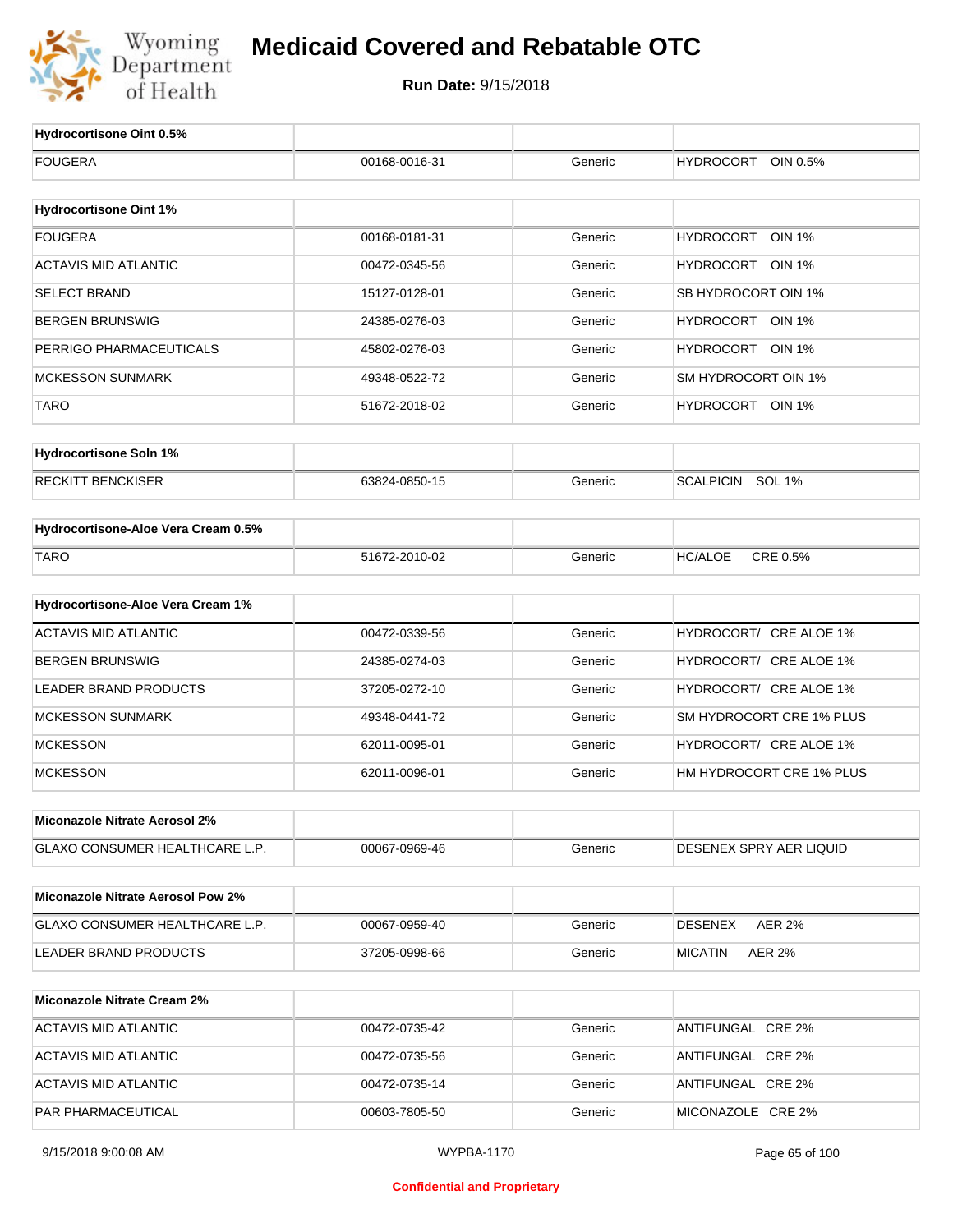

| COLOPLAST                 | 11701-0045-14 | Generic | BAZA ANTIFUN CRE 2%           |
|---------------------------|---------------|---------|-------------------------------|
| <b>COLOPLAST</b>          | 11701-0045-22 | Generic | <b>BAZA ANTIFUN CRE 2%</b>    |
| <b>COLOPLAST</b>          | 11701-0045-23 | Generic | <b>BAZA ANTIFUN CRE 2%</b>    |
| <b>MCKESSON SUNMARK</b>   | 49348-0689-72 | Generic | SM ANTIFUNGL CRE 2%           |
| MEDLINE/DERMAL MANAGEMENT | 53329-0162-04 | Generic | <b>CRE ANTIFUNG</b><br>REMEDY |
| SMITH & NEPHEW UNITED     | 50484-0329-00 | Generic | ANTIFUNGAL CRE 2%             |
| <b>TARO</b>               | 51672-2001-02 | Generic | MICONAZOLE CRE 2%             |
| MEDLINE/DERMAL MANAGEMENT | 53329-0079-64 | Generic | ANTIFUNGAL CRE 2%             |
| MEDLINE/DERMAL MANAGEMENT | 53329-0080-58 | Generic | SOOTHE&COOL CRE INZO 2%       |
| SMITH & NEPHEW UNITED     | 50484-0328-00 | Generic | ANTIFUNGAL CRE 2%             |
| <b>TARO</b>               | 51672-2001-01 | Generic | MICONAZOLE CRE 2%             |
| MEDLINE/DERMAL MANAGEMENT | 53329-0080-57 | Generic | SOOTHE&COOL CRE INZO 2%       |

| Miconazole Nitrate Kit 2% |               |              |                         |
|---------------------------|---------------|--------------|-------------------------|
| <b>VALEANT</b>            | 00884-5493-01 | <b>Brand</b> | <b>FUNGOID TINC KIT</b> |

| Miconazole Nitrate Ointment 2% |               |         |                   |
|--------------------------------|---------------|---------|-------------------|
| <b>COLOPLAST</b>               | 11701-0067-22 | Generic | CRITIC-AID OIN 2% |
| <b>COLOPLAST</b>               | 11701-0067-14 | Generic | CRITIC-AID OIN 2% |
| <b>COLOPLAST</b>               | 11701-0067-23 | Generic | CRITIC-AID OIN 2% |

| Miconazole Nitrate Powder 2%   |               |         |                            |
|--------------------------------|---------------|---------|----------------------------|
| GLAXO CONSUMER HEALTHCARE L.P. | 00067-0949-30 | Generic | DESENEX SHAK POW 2%        |
| GLAXO CONSUMER HEALTHCARE L.P. | 00067-0949-15 | Generic | <b>DESENEX SHAK POW 2%</b> |
| GLAXO CONSUMER HEALTHCARE L.P. | 00145-1506-05 | Generic | ZEASORB-AF POW 2%          |
| GLAXO CONSUMER HEALTHCARE L.P. | 00145-1501-03 | Generic | ZEASORB-AF POW 2%          |
| COLOPLAST                      | 11701-0038-16 | Generic | MICRO GUARD POW 2%         |
| LEADER BRAND PRODUCTS          | 37205-0653-18 | Generic | MICONAZORB POW AF 2%       |
| AMERISOURCE BERGEN DRUGS       | 46122-0039-27 | Generic | MICONAZORB POW AF 2%       |

| Miconazole Nitrate Soln 2% |               |       |                     |
|----------------------------|---------------|-------|---------------------|
| <b>VALEANT</b>             | 00884-0293-01 | Brand | FUNGOID TINC SOL 2% |

| Neomycin-Bacitracin-Polymyxin-<br><b>Pramoxine Oint 1%</b> |               |         |                         |
|------------------------------------------------------------|---------------|---------|-------------------------|
| G & W LABS                                                 | 00713-0622-31 | Generic | TRIPLE ANTIB OIN PLUS   |
| <b>BERGEN BRUNSWIG</b>                                     | 24385-0143-03 | Generic | TRIPLE ANTIB OIN PLUS   |
| LEADER BRAND PRODUCTS                                      | 37205-0266-10 | Generic | TRIPLE ANTIB OIN PLUS   |
| MCKESSON SUNMARK                                           | 49348-0600-72 | Generic | TRIPLE ANTIB OIN MAX ST |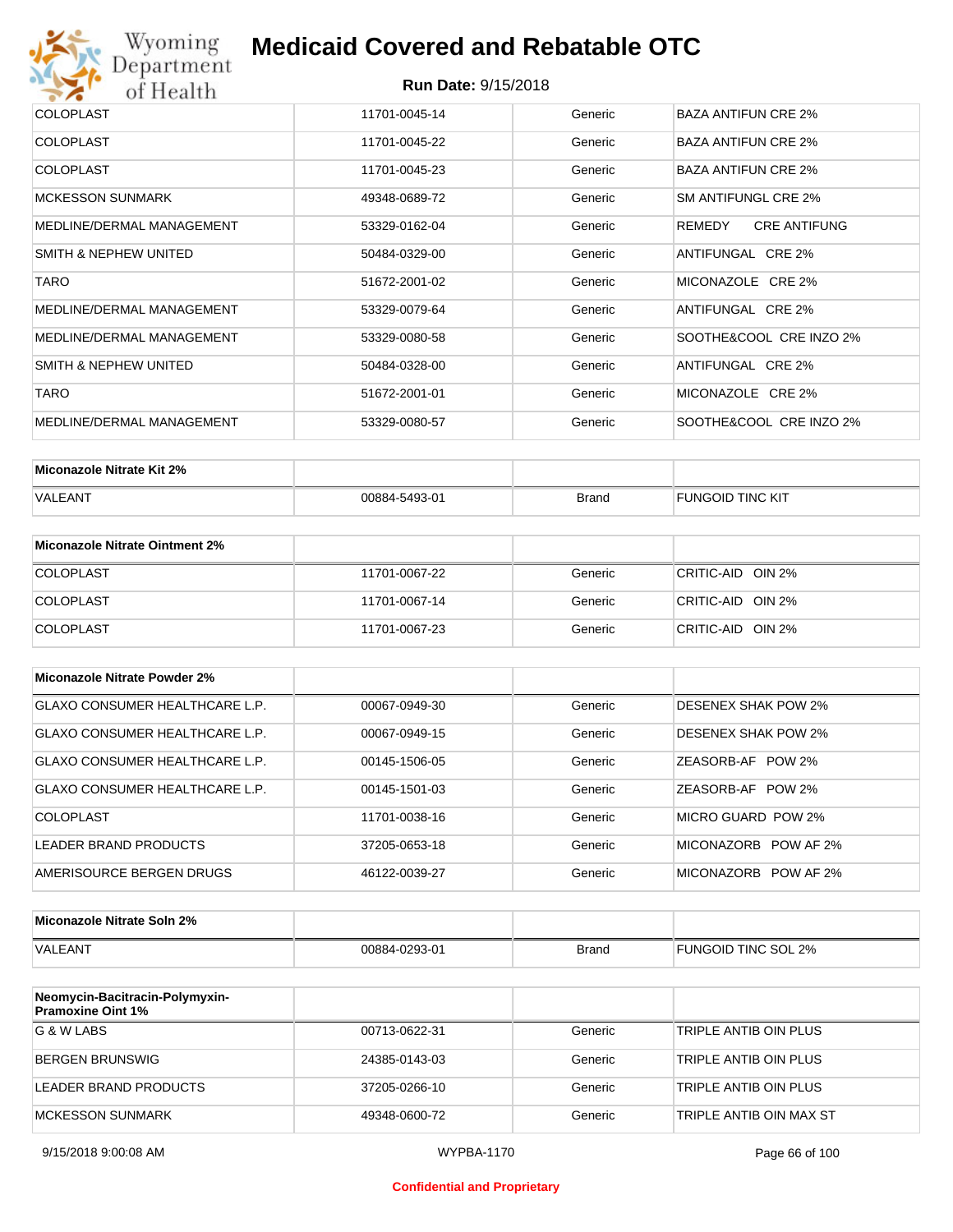| Wyoming<br>Department | <b>Medicaid Covered and Rebatable OTC</b> |         |                         |  |  |
|-----------------------|-------------------------------------------|---------|-------------------------|--|--|
| of Health             | <b>Run Date: 9/15/2018</b>                |         |                         |  |  |
| <b>TARO</b>           | 51672-2027-01                             | Generic | TRIPLE ANTIB OIN PLUS   |  |  |
| <b>TARO</b>           | 51672-2027-02                             | Generic | TRIPLE ANTIB OIN PLUS   |  |  |
| MCKESSON              | 62011-0099-01                             | Generic | TRIPLE ANTIB OIN MAX ST |  |  |

| Neomycin-Polymyxin w/ Pramoxine Cream<br>$1\%$ |               |         |                              |
|------------------------------------------------|---------------|---------|------------------------------|
| MCKESSON SUNMARK                               | 49348-0690-69 | Generic | <b>SM ANTIBIOTI CRE PLUS</b> |
|                                                |               |         |                              |
| <b>Permethrin Creme Rinse 1%</b>               |               |         |                              |

| Fermeurin Creme Rinse T%                               |               |              |                                 |
|--------------------------------------------------------|---------------|--------------|---------------------------------|
| <b>DRUGS</b><br><b>AMFR</b><br>URCE BERGEN I<br>∴ שופי | 46122-0108-46 | ieneric<br>. | LIQ 1%<br><b>TRTMNT</b><br>∟ICE |

| <b>Permethrin Lotion 1%</b> |               |         |                                       |
|-----------------------------|---------------|---------|---------------------------------------|
| ACTAVIS MID ATLANTIC        | 00472-5242-67 | Generic | PERMETHRIN LOT 1%                     |
| ACTAVIS MID ATLANTIC        | 00472-5242-69 | Generic | PERMETHRIN LOT 1%                     |
| <b>MCKESSON SUNMARK</b>     | 49348-0460-30 | Generic | <b>SM LICE</b><br><b>LOT TREATMNT</b> |
| <b>MCKESSON SUNMARK</b>     | 49348-0460-34 | Generic | <b>SM LICE</b><br><b>LOT TREATMNT</b> |
| <b>MCKESSON</b>             | 62011-0112-01 | Generic | LICE TREATME LOT 1%                   |

| <b>Pyreth-Piperonyl Butox Sham-Permeth</b><br>Aero-Nit Remover Gel Kit |               |         |                        |
|------------------------------------------------------------------------|---------------|---------|------------------------|
| BERGEN BRUNSWIG                                                        | 24385-0634-23 | Generic | <b>GNP LICE</b><br>KIT |
| LEADER BRAND PRODUCTS                                                  | 37205-0519-02 | Generic | LICE SOLN<br>KIT       |

| Pyrethrins-Piperonyl Butoxide Lig 0.33-4% |               |         |                          |
|-------------------------------------------|---------------|---------|--------------------------|
| LEADER BRAND PRODUCTS                     | 37205-0285-16 | Generic | LICE TRTMNT LIQ CRM RNSE |

| <b>Pyrethrins-Piperonyl Butoxide Shampoo</b><br>$0.33 - 4%$ |               |         |                          |
|-------------------------------------------------------------|---------------|---------|--------------------------|
| PERRIGO PHARMACEUTICALS                                     | 00113-0866-26 | Generic | LICE KILLING SHA 0.33-4% |
| MAJOR PHARMACEUTICALS                                       | 00904-2528-20 | Generic | LICE KILLING SHA 0.33-4% |
| BERGEN BRUNSWIG                                             | 24385-0116-03 | Generic | LICE TREATMT SHA 0.33-4% |
| LEADER BRAND PRODUCTS                                       | 37205-0165-26 | Generic | LICE KILLING SHA 0.33-4% |
| MCKESSON SUNMARK                                            | 49348-0443-34 | Generic | LICE KILLING SHA 0.33-4% |
| <b>MCKESSON</b>                                             | 62011-0119-02 | Generic | LICE KILLING SHA 0.33-4% |

| <b>⊺Terbinafine Gel 1%</b>           |               |              |                    |
|--------------------------------------|---------------|--------------|--------------------|
| <b>GLAXO CONSUMER HEALTHCARE L.P</b> | 00067-6239-42 | <b>Brand</b> | LAMISIL ADV GEL 1% |

| Terbinafine HCI Cream 1%              |               |       |                   |
|---------------------------------------|---------------|-------|-------------------|
| <b>GLAXO CONSUMER HEALTHCARE L.P.</b> | 00067-3998-42 | Brand | LAMISIL AT CRE 1% |
| <b>GLAXO CONSUMER HEALTHCARE L.P.</b> | 00067-8114-12 | Brand | LAMISIL AT CRE 1% |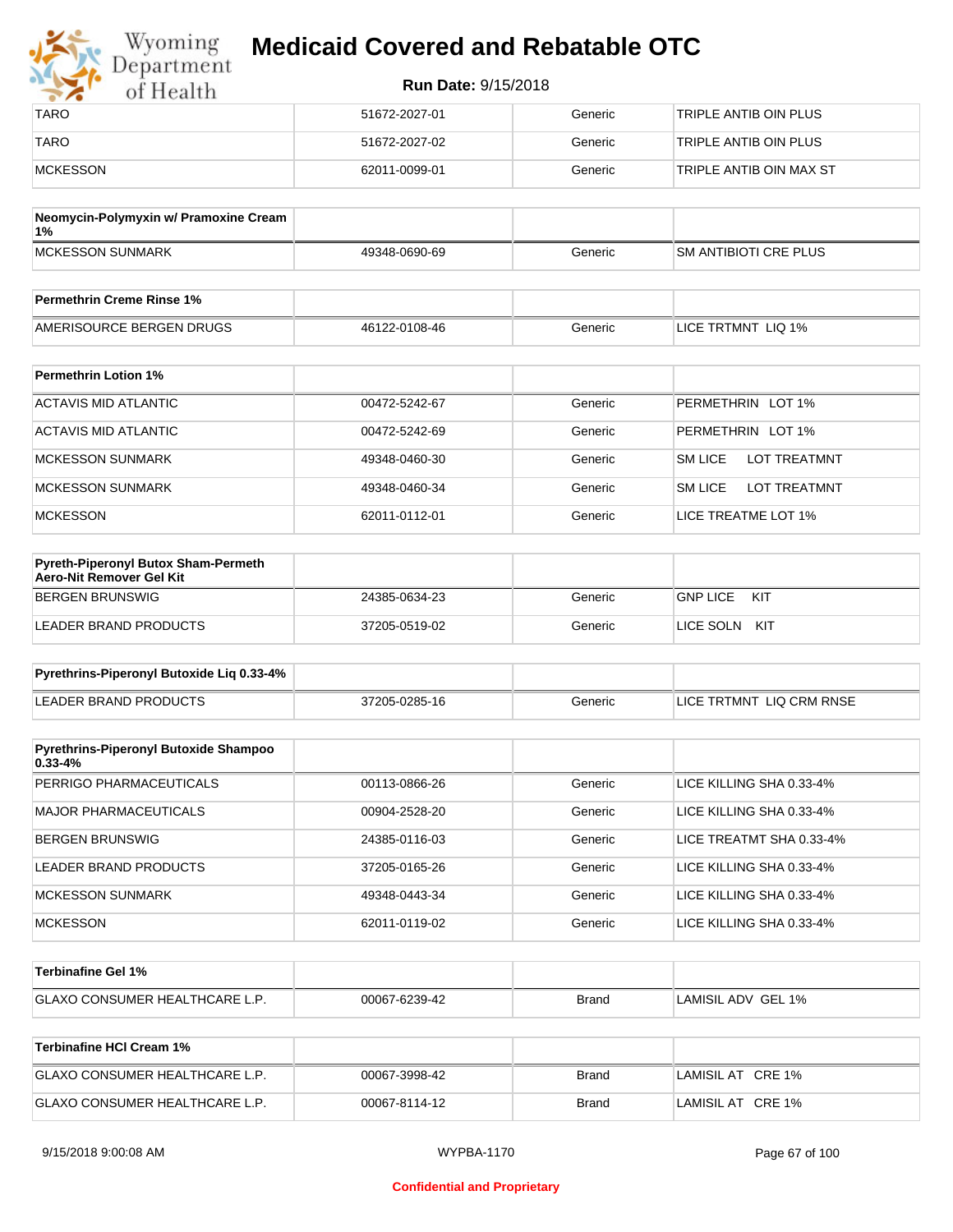| Wyoming<br><b>Medicaid Covered and Rebatable OTC</b><br>Department |                            |              |                           |  |
|--------------------------------------------------------------------|----------------------------|--------------|---------------------------|--|
| of Health                                                          | <b>Run Date: 9/15/2018</b> |              |                           |  |
| <b>GLAXO CONSUMER HEALTHCARE L.P.</b>                              | 00067-8100-12              | <b>Brand</b> | LAMISIL AT CRE 1%         |  |
| <b>GLAXO CONSUMER HEALTHCARE L.P.</b>                              | 00067-8100-30              | <b>Brand</b> | LAMISIL AT CRE 1%         |  |
| LEADER BRAND PRODUCTS                                              | 37205-0941-99              | Generic      | ATHLETE FOOT CRE AF       |  |
| <b>BERGEN BRUNSWIG</b>                                             | 24385-0524-03              | Generic      | <b>TERBINAFINE CRE 1%</b> |  |
| <b>BERGEN BRUNSWIG</b>                                             | 24385-0524-05              | Generic      | <b>TERBINAFINE CRE 1%</b> |  |
| <b>MCKESSON SUNMARK</b>                                            | 49348-0790-72              | Generic      | ATHLETE FOOT CRE 1%       |  |
| <b>TARO</b>                                                        | 51672-2080-01              | Generic      | <b>TERBINAFINE CRE 1%</b> |  |
| <b>TARO</b>                                                        | 51672-2080-02              | Generic      | <b>TERBINAFINE CRE 1%</b> |  |

| Terbinafine HCI Soln 1%        |               |       |                   |
|--------------------------------|---------------|-------|-------------------|
| GLAXO CONSUMER HEALTHCARE L.P. | 00067-6292-83 | Brand | LAMISIL AT SPR 1% |
| GLAXO CONSUMER HEALTHCARE L.P. | 00067-6293-83 | Brand | LAMISIL AT SPR 1% |

| Tolnaftate Aerosol 1%   |               |         |                     |
|-------------------------|---------------|---------|---------------------|
| PERRIGO PHARMACEUTICALS | 00113-0154-73 | Generic | ATH FOOT SPR AER 1% |
| LEADER BRAND PRODUCTS   | 37205-0344-66 | Generic | ANTIFUNGAL AER 1%   |

| Tolnaftate Aerosol Pow 1%      |               |         |                   |
|--------------------------------|---------------|---------|-------------------|
| GLAXO CONSUMER HEALTHCARE L.P. | 00067-6114-46 | Generic | LAMISIL AF AER 1% |
| <b>PERRIGO PHARMACEUTICALS</b> | 00113-0695-90 | Generic | JOCK ITCH AER 1%  |

| <b>Tolnaftate Cream 1%</b>   |               |         |                     |
|------------------------------|---------------|---------|---------------------|
| <b>MAJOR PHARMACEUTICALS</b> | 00904-0722-36 | Generic | ANTIFUNGAL CRE 1%   |
| <b>BERGEN BRUNSWIG</b>       | 24385-0032-03 | Generic | TOLNAFTATE CRE 1%   |
| <b>PERRIGO</b>               | 45802-0032-01 | Generic | TOLNAFTATE CRE 1%   |
| <b>PERRIGO</b>               | 45802-0032-03 | Generic | TOLNAFTATE CRE 1%   |
| LEADER BRAND PRODUCTS        | 37205-0197-10 | Generic | ANTIFUNGAL CRE 1%   |
| <b>MCKESSON SUNMARK</b>      | 49348-0155-29 | Generic | SM ANTIFUNGL CRE 1% |
| <b>TARO</b>                  | 51672-2020-01 | Generic | TOLNAFTATE CRE 1%   |
| <b>TARO</b>                  | 51672-2020-02 | Generic | TOLNAFTATE CRE 1%   |
| CHAIN DRUG MARKETING ASSOC   | 63868-0104-46 | Generic | TOLNAFTATE CRE 1%   |

| Tolnaftate Powder 1%  |               |         |                     |
|-----------------------|---------------|---------|---------------------|
| RUGBY LABORATORIES    | 00536-5150-26 | Generic | IANTI-FUNGAL POW 1% |
| MAJOR PHARMACEUTICALS | 00904-0726-45 | Generic | TOLNAFTATE POW 1%   |

| Tolnaftate Soln 1%             |               |         |                      |
|--------------------------------|---------------|---------|----------------------|
| <b>PERRIGO PHARMACEUTICALS</b> | 45802-0701-11 | Generic | SOL 1%<br>TOLNAFTATE |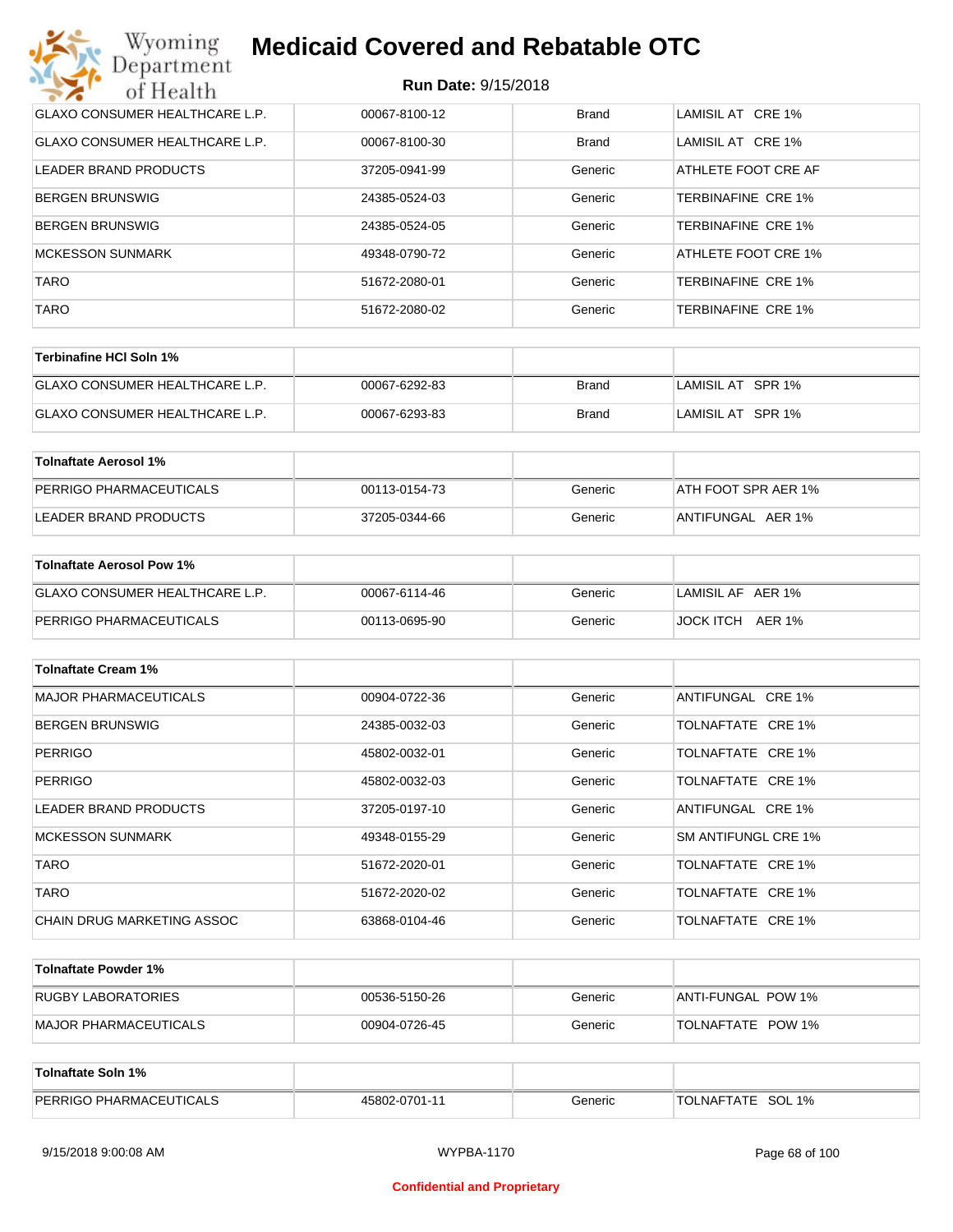

**GASTROINTESTINAL AGENTS - MISC.**

Wyoming<br>Department

of Health

| Calcium Acetate (Phosphate Binder) Tab<br>667 MG |               |         |                                     |
|--------------------------------------------------|---------------|---------|-------------------------------------|
| NEPHRO-TECH                                      | 59528-0331-02 | Generic | <b>CALPHRON</b><br><b>TAB 667MG</b> |
|                                                  |               |         |                                     |
| Simethicone Cap 125 MG                           |               |         |                                     |
| GLAXO CONSUMER HEALTHCARE L.P.                   | 00067-6275-50 | Generic | GAS-X<br><b>CAP 125MG</b>           |
| <b>GLAXO CONSUMER HEALTHCARE L.P.</b>            | 00067-6275-72 | Generic | GAS-X<br><b>CAP 125MG</b>           |
| <b>GLAXO CONSUMER HEALTHCARE L.P.</b>            | 00067-6275-82 | Generic | GAS-X<br><b>CAP 125MG</b>           |
| <b>PERRIGO</b>                                   | 00113-0428-60 | Generic | GAS RELIEF CAP 125MG                |
| <b>GLAXO CONSUMER HEALTHCARE L.P.</b>            | 00067-6275-10 | Generic | GAS-X<br><b>CAP 125MG</b>           |
| <b>GLAXO CONSUMER HEALTHCARE L.P.</b>            | 00067-6275-20 | Generic | GAS-X<br><b>CAP 125MG</b>           |
| <b>MAJOR PHARMACEUTICALS</b>                     | 00904-5458-46 | Generic | <b>GAS FREE</b><br><b>CAP 125MG</b> |
| <b>TOPCO</b>                                     | 36800-0428-60 | Generic | GAS RELIEF CAP 125MG                |
| <b>LEADER BRAND PRODUCTS</b>                     | 37205-0295-65 | Generic | GAS RELIEF CAP 125MG                |
| <b>BERGEN BRUNSWIG</b>                           | 24385-0428-65 | Generic | GAS RELIEF CAP 125MG                |
| <b>TOPCO</b>                                     | 36800-0428-71 | Generic | GAS RELIEF CAP 125MG                |
| <b>MCKESSON</b>                                  | 62011-0160-01 | Generic | GAS RELIEF CAP 125MG                |
|                                                  |               |         |                                     |
| Simethicone Cap 180 MG                           |               |         |                                     |

| GLAXO CONSUMER HEALTHCARE L.P. | 00067-6274-18 | Generic | GAS-X<br>CAP 180MG             |
|--------------------------------|---------------|---------|--------------------------------|
| PERRIGO PHARMACEUTICALS        | 00113-0657-72 | Generic | GAS RELIEF CAP 180MG           |
| GLAXO CONSUMER HEALTHCARE L.P. | 00067-6274-50 | Generic | <b>CAP 180MG</b><br>GAS-X      |
| <b>RUGBY LABORATORIES</b>      | 00536-3604-08 | Generic | SIMETHICONE CAP 180MG          |
| MAJOR PHARMACEUTICALS          | 00904-5572-52 | Generic | CAP 180MG<br>GAS RELIEF        |
| BERGEN BRUNSWIG                | 24385-0460-72 | Generic | CAP 180MG<br>ANTI-GAS          |
| LEADER BRAND PRODUCTS          | 37205-0292-72 | Generic | CAP 180MG<br><b>GAS RELIEF</b> |
| IMCKESSON SUNMARK              | 49348-0489-12 | Generic | GAS RELIEF CAP 180MG           |

| Simethicone Chew Tab 125 MG    |               |              |                        |
|--------------------------------|---------------|--------------|------------------------|
| GLAXO CONSUMER HEALTHCARE L.P. | 00067-0117-18 | <b>Brand</b> | GAS-X EX-STR CHW 125MG |
| GLAXO CONSUMER HEALTHCARE L.P. | 00067-0129-18 | <b>Brand</b> | GAS-X EX-STR CHW 125MG |
| GLAXO CONSUMER HEALTHCARE L.P. | 00067-0117-48 | <b>Brand</b> | GAS-X EX-STR CHW 125MG |
| <b>PAR PHARMACEUTICAL</b>      | 00603-0211-20 | Generic      | MYTAB GAS CHW 125MG    |
| <b>RUGBY LABORATORIES</b>      | 00536-1020-08 | Generic      | GAS RELIEF CHW 125MG   |
| <b>SELECT BRAND</b>            | 15127-0157-08 | Generic      | SB GAS RELF CHW 125MG  |
| <b>BERGEN BRUNSWIG</b>         | 24385-0307-89 | Generic      | GNP GAS RELF CHW 125MG |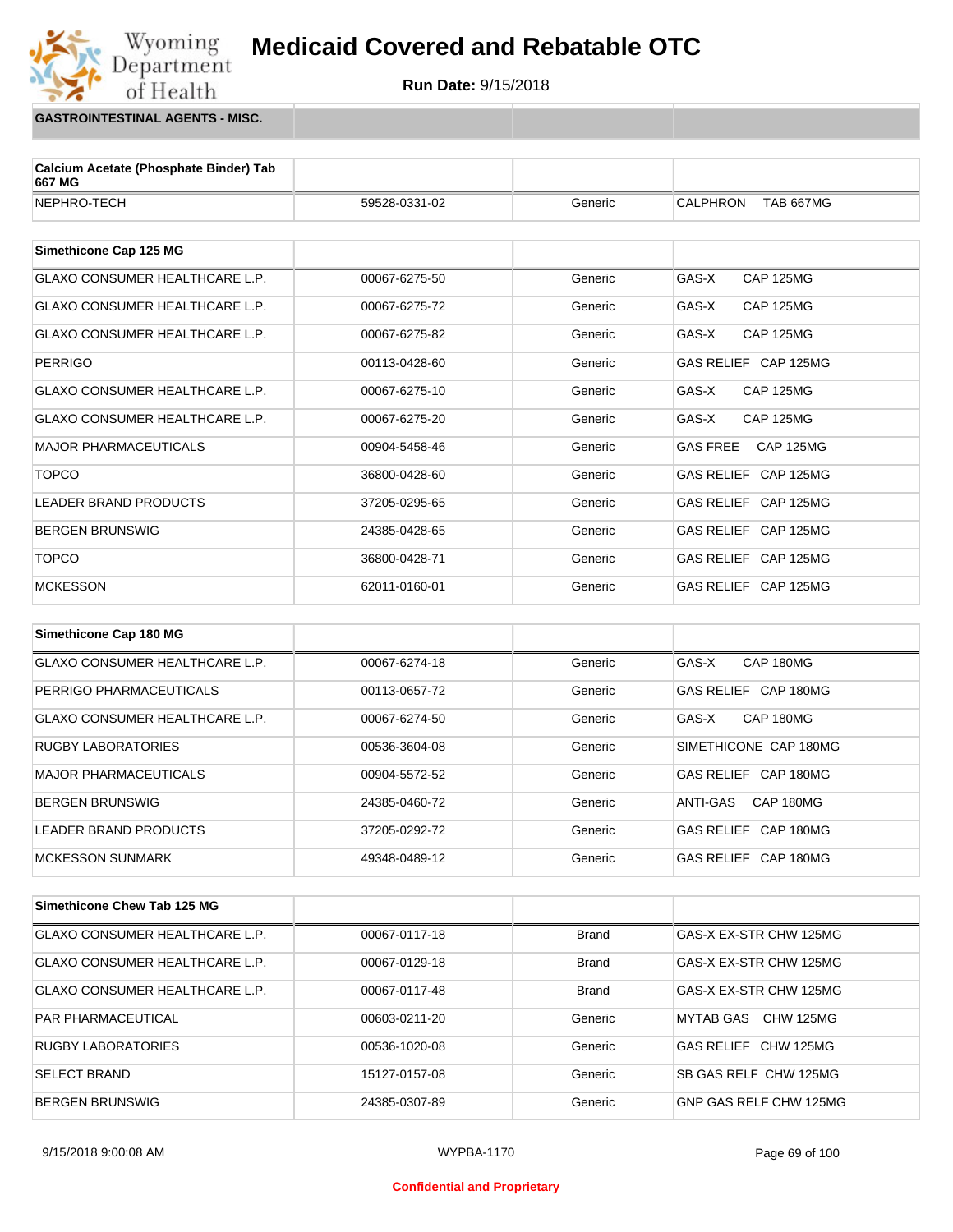| Wyoming<br>Department | <b>Medicaid Covered and Rebatable OTC</b><br><b>Run Date: 9/15/2018</b> |         |                       |  |  |
|-----------------------|-------------------------------------------------------------------------|---------|-----------------------|--|--|
| of Health             |                                                                         |         |                       |  |  |
| MCKESSON SUNMARK      | 49348-0863-48                                                           | Generic | SM GAS REL CHW 125MG  |  |  |
| <b>MCKESSON</b>       | 62011-0189-01                                                           | Generic | HM GAS RELF CHW 125MG |  |  |

| Simethicone Chew Tab 80 MG            |               |              |                       |
|---------------------------------------|---------------|--------------|-----------------------|
| <b>GLAXO CONSUMER HEALTHCARE L.P.</b> | 00067-0113-36 | Brand        | GAS-X<br>CHW 80MG     |
| GLAXO CONSUMER HEALTHCARE L.P.        | 00067-0116-36 | <b>Brand</b> | GAS-X<br>CHW 80MG     |
| <b>PAR PHARMACEUTICAL</b>             | 00603-0210-21 | Generic      | MYTAB GAS CHW 80MG    |
| <b>MAJOR PHARMACEUTICALS</b>          | 00904-5068-60 | Generic      | MI-ACID GAS CHW 80MG  |
| <b>RUGBY LABORATORIES</b>             | 00536-1019-01 | Generic      | GAS RELIEF CHW 80MG   |
| LEADER BRAND PRODUCTS                 | 37205-0112-78 | Generic      | GAS RELIEF CHW 80MG   |
| <b>BERGEN BRUNSWIG</b>                | 24385-0118-78 | Generic      | GNP GAS RELF CHW 80MG |
| <b>MCKESSON SUNMARK</b>               | 49348-0509-07 | Generic      | SM GAS RELF CHW 80MG  |
| <b>MCKESSON</b>                       | 62011-0138-01 | Generic      | HM GAS RELF CHW 80MG  |

| Simethicone Susp 40 MG/0.6ML |               |         |                          |
|------------------------------|---------------|---------|--------------------------|
| PERRIGO PHARMACEUTICALS      | 00113-0882-10 | Generic | SIMETHICONE DRO 20/0.3ML |
| <b>RUGBY LABORATORIES</b>    | 00536-2220-75 | Generic | GAS RELIEF DRO 20/0.3ML  |
| <b>PAR PHARMACEUTICALS</b>   | 00603-0894-50 | Generic | SIMETHICONE DRO 40/0.6ML |
| <b>MAJOR PHARMACEUTICALS</b> | 00904-5894-30 | Generic | GAS RELIEF DRO 20/0.3ML  |
| <b>SELECT BRAND</b>          | 15127-0042-17 | Generic | GAS RELIEF DRO 40/0.6ML  |
| <b>TOPCO</b>                 | 36800-0882-10 | Generic | GAS RELIEF DRO 40/0.6ML  |
| <b>LEADER BRAND PRODUCTS</b> | 37205-0119-10 | Generic | SIMETHICONE DRO 40/0.6ML |
| AMERISOURCE BERGEN DRUGS     | 46122-0051-03 | Generic | GAS RELIEF DRO 20/0.3ML  |
| <b>MCKESSON SUNMARK</b>      | 49348-0740-27 | Generic | GAS RELIEF DRO 20/0.3ML  |
| <b>MCKESSON</b>              | 62011-0139-01 | Generic | GAS RELIEF DRO 40/0.6ML  |
| <b>MCKESSON</b>              | 62011-0187-01 | Generic | GAS RELIEF DRO 20/0.3ML  |
| <b>HEMATOPOIETIC AGENTS</b>  |               |         |                          |

| Carbonyl Iron Susp 15 MG/1.25ML<br>(Elemental Iron) |               |         |                 |             |
|-----------------------------------------------------|---------------|---------|-----------------|-------------|
| <b>CENTURION LABS</b>                               | 23359-0012-04 | Generic | <b>WEE CARE</b> | SUS 15/1.25 |

| <b>Polysaccharide Iron Complex Cap 150 MG</b><br>(Iron Equivalent) |               |         |                |
|--------------------------------------------------------------------|---------------|---------|----------------|
| NNODUM CORPORATION                                                 | 63044-0203-01 | Generic | IFEREX 150 CAP |
| NNODUM CORPORATION                                                 | 63044-0203-61 | Generic | IFEREX 150 CAP |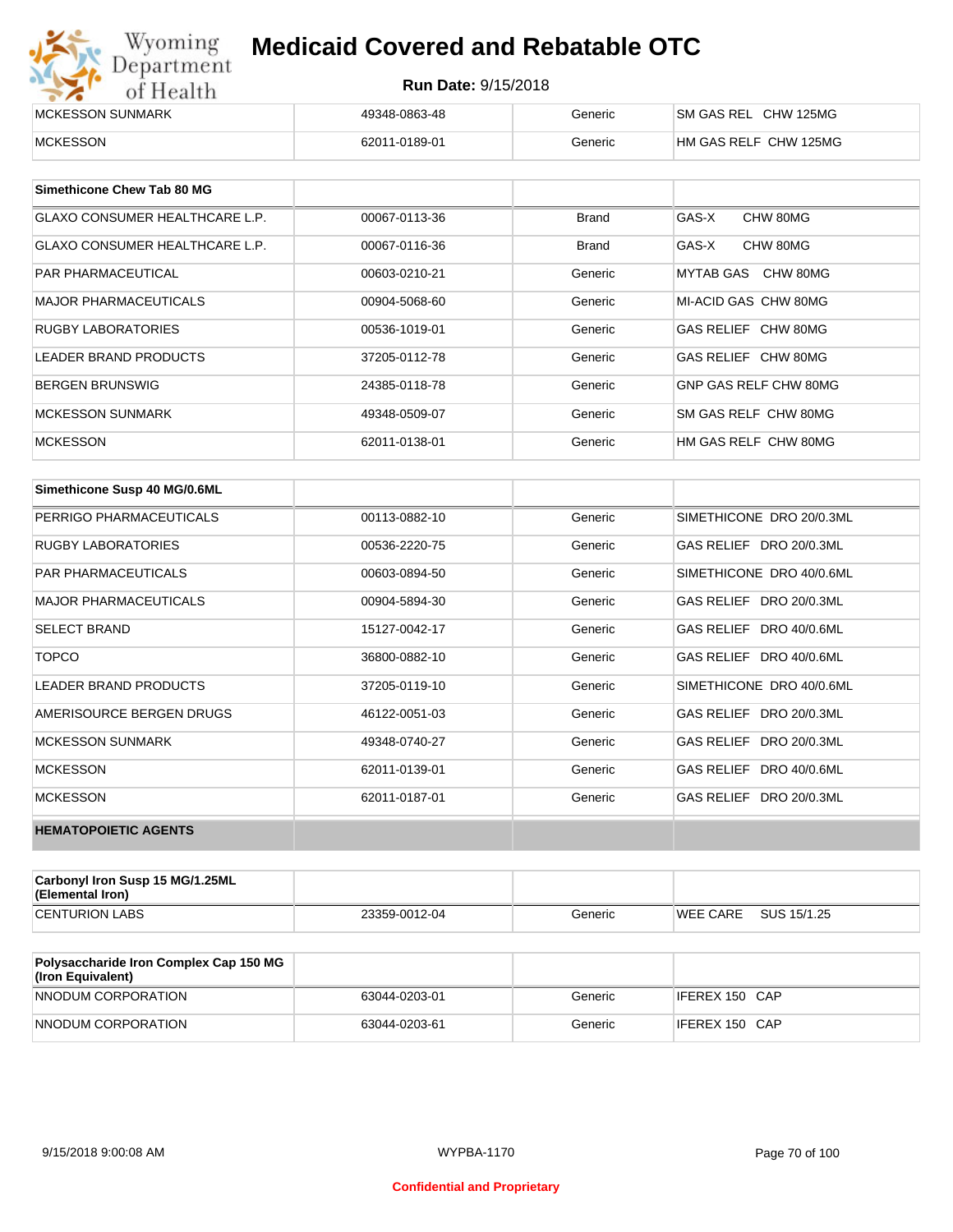

| *Sodium Phosphates - Enema***                                      |               |              |                                   |
|--------------------------------------------------------------------|---------------|--------------|-----------------------------------|
| <b>FLEET PHARMACEUTICALS</b>                                       | 00132-0201-42 | <b>Brand</b> | <b>FLEET</b><br><b>ENE</b>        |
| FLEET PHARMACEUTICALS                                              | 00132-0201-40 | <b>Brand</b> | <b>ENE</b><br><b>FLEET</b>        |
| FLEET PHARMACEUTICALS                                              | 00132-0201-45 | <b>Brand</b> | <b>FLEET</b><br><b>ENE</b>        |
| FLEET PHARMACEUTICALS                                              | 00132-0202-20 | <b>Brand</b> | <b>FLEET</b><br>ENE PED           |
| <b>RUGBY LABORATORIES</b>                                          | 00536-7415-51 | Generic      | ENEMA READY- ENE - TO-USE         |
| <b>MAJOR PHARMACEUTICALS</b>                                       | 00904-6320-78 | Generic      | <b>ENEMA READY- ENE -TO-USE</b>   |
| <b>TOPCO</b>                                                       | 36800-0002-02 | Generic      | <b>ENEMA</b><br><b>ENE SINGLE</b> |
| <b>TOPCO</b>                                                       | 36800-0002-36 | Generic      | <b>ENE SINGLE</b><br><b>ENEMA</b> |
| <b>BERGEN BRUNSWIG</b>                                             | 24385-0039-36 | Generic      | <b>GNP ENEMA</b><br><b>ENE</b>    |
| AMERISOURCE BERGEN DRUGS                                           | 46122-0161-36 | Generic      | <b>GNP ENEMA</b><br><b>ENE</b>    |
| <b>MCKESSON SUNMARK</b>                                            | 49348-0864-20 | Generic      | <b>SM ENEMA</b><br><b>ENE</b>     |
| AMERISOURCE BERGEN DRUGS                                           | 46122-0161-28 | Generic      | <b>GNP ENEMA</b><br><b>ENE</b>    |
| <b>MCKESSON</b>                                                    | 62011-0191-01 | Generic      | <b>HM ENEMA</b><br>ENE R-T-U      |
| <b>MCKESSON</b>                                                    | 62011-0154-01 | Generic      | HM ENEMA<br>ENE                   |
| <b>MCKESSON</b>                                                    | 62011-0191-02 | Generic      | HM ENEMA<br>ENE R-T-U             |
|                                                                    |               |              |                                   |
| <b>Benzocaine-Docusate Sodium Rectal</b><br><b>Enema 20-283 MG</b> |               |              |                                   |
| <b>ENEMEEZ</b>                                                     | 17433-9877-03 | <b>Brand</b> | ENEMEEZ PLUS ENE 20-283           |
| <b>ENEMEEZ</b>                                                     | 17433-9883-05 | <b>Brand</b> | DOCUSOL PLUS ENE 20-283           |
|                                                                    |               |              |                                   |
| <b>Bisacodyl Enema 10 MG/30ML</b>                                  |               |              |                                   |
| <b>FLEET PHARMACEUTICALS</b>                                       | 00132-0703-36 | <b>Brand</b> | FLEET BISACO ENE 10/30ML          |
|                                                                    |               |              |                                   |
| <b>Bisacodyl Suppos 10 MG</b>                                      |               |              |                                   |
| RUGBY LABORATORIES                                                 | 00536-1355-12 | Generic      | SUP 10MG<br>LAXATIVE              |
| PERRIGO                                                            | 00574-7050-12 | Generic      | BISACODYL SUP 10MG                |
| PERRIGO                                                            | 00574-7050-50 | Generic      | BISACODYL SUP 10MG                |
| G & W LABS                                                         | 00713-0109-01 | Generic      | BISAC-EVAC SUP 10MG               |
| G & W LABS                                                         | 00713-0109-05 | Generic      | BISAC-EVAC SUP 10MG               |

| G & W LABS                   | 00713-0109-01 | Generic | BISAC-EVAC SUP 10MG         |
|------------------------------|---------------|---------|-----------------------------|
| G & W LABS                   | 00713-0109-05 | Generic | BISAC-EVAC SUP 10MG         |
| G & W LABS                   | 00713-0109-08 | Generic | BISAC-EVAC SUP 10MG         |
| G & W LABS                   | 00713-0109-12 | Generic | BISAC-EVAC SUP 10MG         |
| G & W LABS                   | 00713-0109-50 | Generic | BISAC-EVAC SUP 10MG         |
| <b>RUGBY LABORATORIES</b>    | 00536-1355-01 | Generic | SUP 10MG<br>LAXATIVE        |
| <b>MAJOR PHARMACEUTICALS</b> | 00904-5058-12 | Generic | <b>BISCOLAX</b><br>SUP 10MG |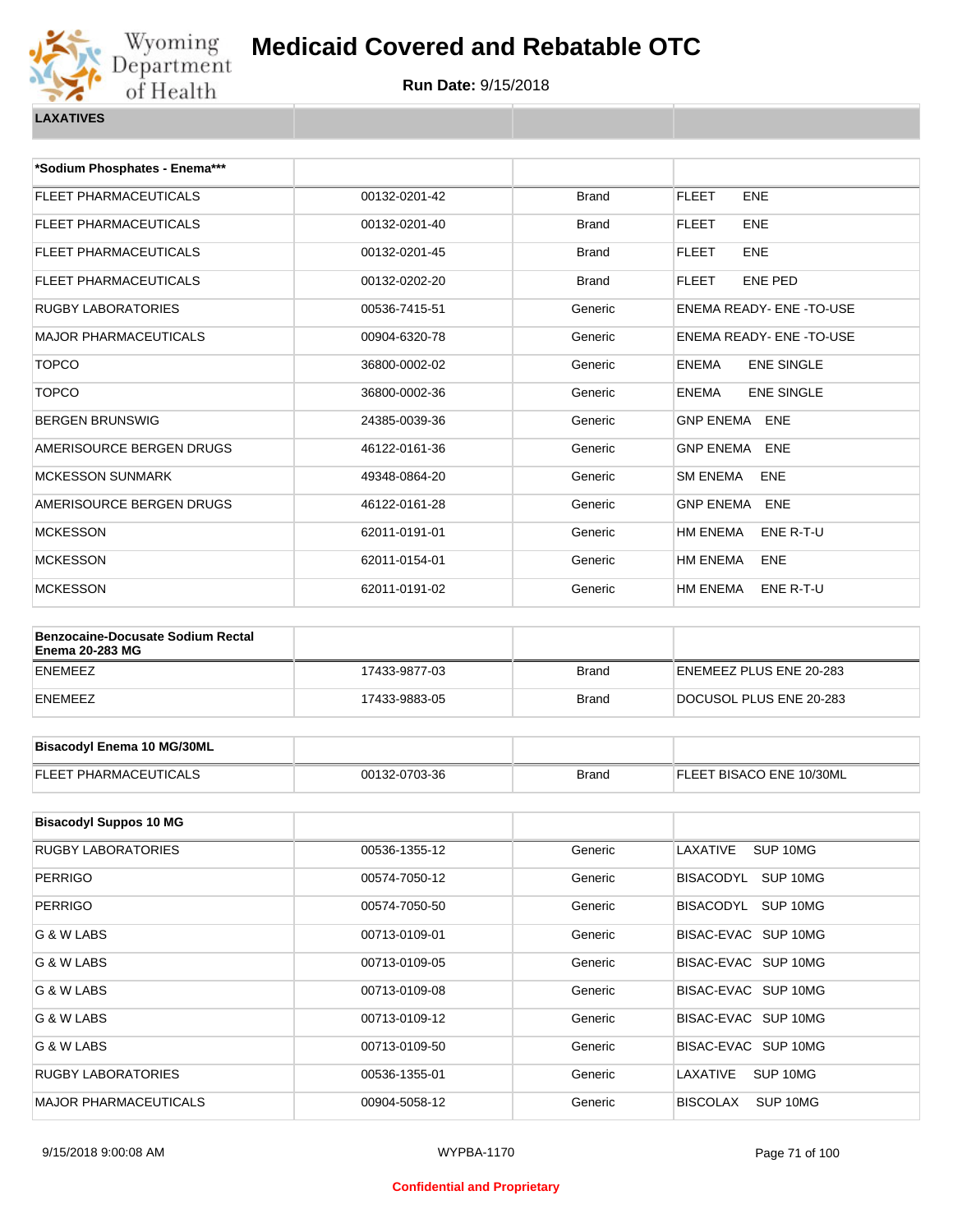#### **Run Date:** 9/15/2018

| Wyoming<br>Department        | <b>Medicaid Covered and Rebatable OTC</b><br><b>Run Date: 9/15/2018</b> |         |                             |  |  |
|------------------------------|-------------------------------------------------------------------------|---------|-----------------------------|--|--|
| of Health                    |                                                                         |         |                             |  |  |
| <b>MAJOR PHARMACEUTICALS</b> | 00904-5058-60                                                           | Generic | <b>BISCOLAX</b><br>SUP 10MG |  |  |
| G & W LABS                   | 00713-0109-10                                                           | Generic | BISAC-EVAC SUP 10MG         |  |  |
| CHAIN DRUG MARKETING ASSOC   | 63868-0328-08                                                           | Generic | QC LAXATIVE SUP 10MG        |  |  |

| <b>Bisacodyl Tab Delayed Release 5 MG</b> |               |         |                                |
|-------------------------------------------|---------------|---------|--------------------------------|
| <b>FLEET PHARMACEUTICALS</b>              | 00132-0704-02 | Generic | FLEET LAXATI TAB 5MG EC        |
| <b>RUGBY LABORATORIES</b>                 | 00536-3381-01 | Generic | STIM LAXAT TAB 5MG EC          |
| <b>PAR PHARMACEUTICALS</b>                | 00603-2483-21 | Generic | BISACODYL TAB 5MG EC           |
| <b>MAJOR PHARMACEUTICALS</b>              | 00904-6407-61 | Generic | BISACODYL TAB 5MG EC           |
| <b>RUGBY LABORATORIES</b>                 | 00536-3381-10 | Generic | STIM LAXAT TAB 5MG EC          |
| <b>MAJOR PHARMACEUTICALS</b>              | 00904-7927-17 | Generic | BISACODYL TAB 5MG EC           |
| <b>MAJOR PHARMACEUTICALS</b>              | 00904-7927-60 | Generic | BISACODYL TAB 5MG EC           |
| <b>MAJOR PHARMACEUTICALS</b>              | 00904-7927-80 | Generic | BISACODYL TAB 5MG EC           |
| <b>BERGEN BRUNSWIG</b>                    | 24385-0193-65 | Generic | <b>GNP LAXATIVE TAB 5MG EC</b> |
| <b>BERGEN BRUNSWIG</b>                    | 24385-0903-78 | Generic | GNP BISA-LAX TAB 5MG EC        |
| <b>SELECT BRAND</b>                       | 15127-0178-07 | Generic | SB BISACODYL TAB 5MG EC        |
| <b>TOPCO</b>                              | 36800-0086-63 | Generic | LAXATIVE<br>TAB 5MG EC         |
| <b>LEADER BRAND PRODUCTS</b>              | 37205-0298-65 | Generic | FEMININE LAX TAB 5MG EC        |
| <b>BERGEN BRUNSWIG</b>                    | 24385-0903-63 | Generic | <b>GNP LAXATIVE TAB 5MG EC</b> |
| <b>TOPCO</b>                              | 36800-0174-65 | Generic | WOMANS LAXAT TAB 5MG EC        |
| <b>MCKESSON SUNMARK</b>                   | 49348-0599-05 | Generic | SM LAXATIVE TAB 5MG EC         |
| <b>MCKESSON SUNMARK</b>                   | 49348-0920-44 | Generic | WOMENS LAXAT TAB 5MG EC        |
| LEADER BRAND PRODUCTS                     | 37205-0128-63 | Generic | BISACODYL TAB 5MG EC           |
| <b>TIME-CAP LABS</b>                      | 49483-0003-01 | Generic | BISACODYL TAB 5MG EC           |
| <b>TIME-CAP LABS</b>                      | 49483-0003-10 | Generic | BISACODYL TAB 5MG EC           |
| AUBURN PHARMACEUTICAL                     | 62107-0030-10 | Generic | <b>DUCODYL</b><br>TAB 5MG EC   |
| <b>MCKESSON</b>                           | 62011-0159-01 | Generic | HM LAXATIVE TAB 5MG EC         |
| <b>AUBURN PHARMACEUTICAL</b>              | 62107-0030-01 | Generic | <b>DUCODYL</b><br>TAB 5MG EC   |

| Calcium Polycarbophil Tab 625 MG |               |         |                                  |
|----------------------------------|---------------|---------|----------------------------------|
| PERRIGO PHARMACEUTICALS          | 00113-0477-75 | Generic | FIBER LAXATV TAB 625MG           |
| KONSYL PHARMACEUTICAL            | 00224-0500-90 | Generic | KONSYL FIBER TAB 625MG           |
| <b>RUGBY LABORATORIES</b>        | 00536-4306-05 | Generic | TAB 625MG<br>FIBER-LAX           |
| <b>RUGBY LABORATORIES</b>        | 00536-4306-08 | Generic | FIBER-LAX<br><b>TAB 625MG</b>    |
| <b>RUGBY LABORATORIES</b>        | 00536-4306-11 | Generic | <b>TAB 625MG</b><br>FIBER-LAX    |
| KONSYL PHARMACEUTICAL            | 00224-0500-80 | Generic | KONSYL FIBER TAB 625MG           |
| MAJOR PHARMACEUTICALS            | 00904-2500-91 | Generic | <b>FIBER</b><br><b>TAB 625MG</b> |

#### **Confidential and Proprietary**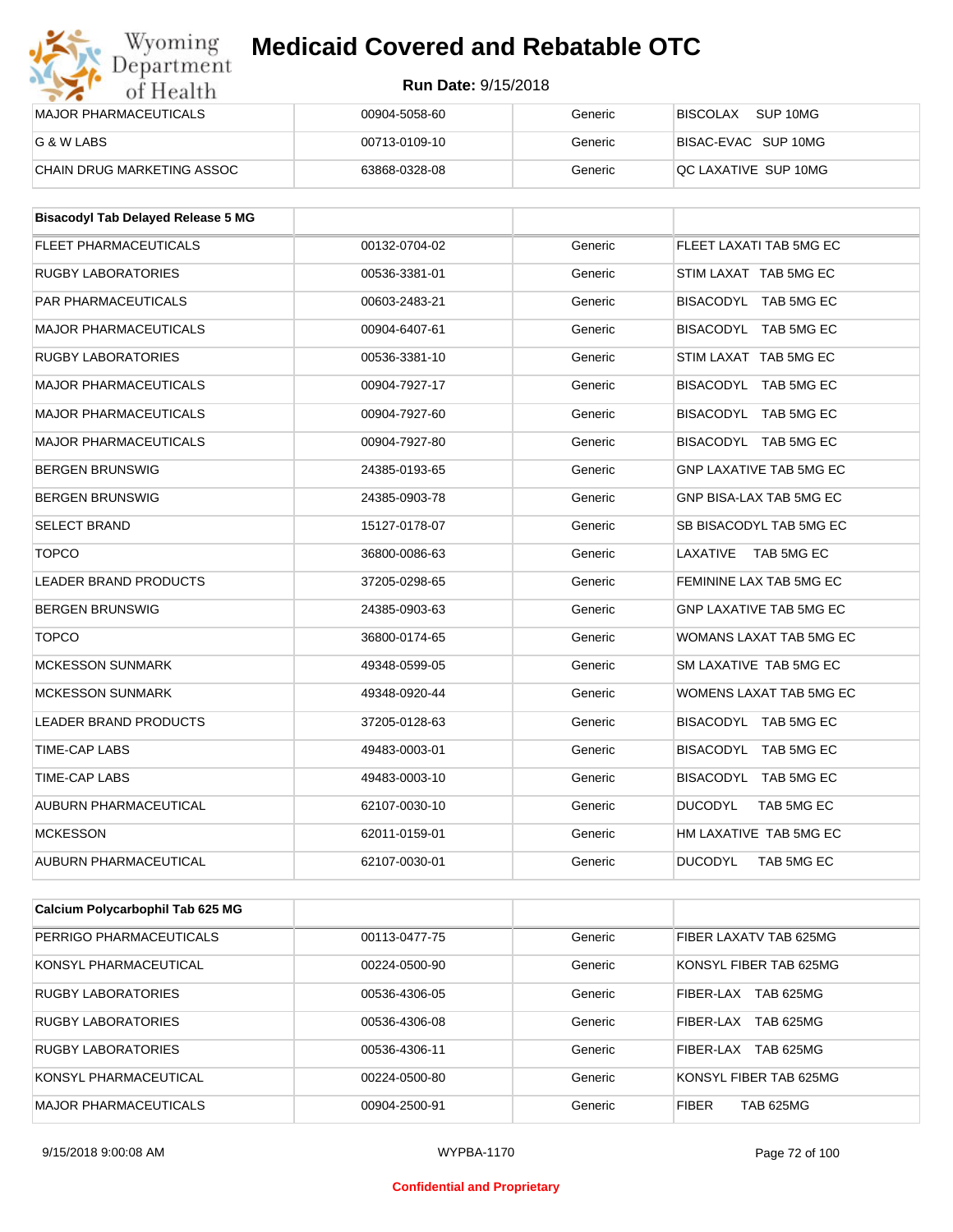

| $\bullet$ $\bullet$<br>0111001111 |               |         |                                    |
|-----------------------------------|---------------|---------|------------------------------------|
| <b>BERGEN BRUNSWIG</b>            | 24385-0125-76 | Generic | FIBER-CAPS TAB 625MG               |
| <b>TOPCO</b>                      | 36800-0477-75 | Generic | FIBER LAXATV TAB 625MG             |
| <b>TOPCO</b>                      | 36800-0477-92 | Generic | FIBER LAXATV TAB 625MG             |
| <b>MCKESSON SUNMARK</b>           | 49348-0759-13 | Generic | FIBER LAXATV TAB 625MG             |
| <b>LEADER BRAND PRODUCTS</b>      | 37205-0213-75 | Generic | FIBER LAXATV TAB 625MG             |
|                                   |               |         |                                    |
| Castor Oil 100%                   |               |         |                                    |
| <b>MCKESSON SUNMARK</b>           | 49348-0016-36 | Generic | SM CASTOR OIL 100%                 |
|                                   |               |         |                                    |
| Docusate Calcium Cap 240 MG       |               |         |                                    |
| <b>RUGBY LABORATORIES</b>         | 00536-1065-01 | Generic | STOOL SOFTNR CAP 240MG             |
| <b>RUGBY LABORATORIES</b>         | 00536-1065-05 | Generic | STOOL SOFTNR CAP 240MG             |
| <b>MAJOR PHARMACEUTICALS</b>      | 00904-6459-59 | Generic | <b>KAO-TIN</b><br>CAP 240MG        |
| <b>MAJOR PHARMACEUTICALS</b>      | 00904-5779-60 | Generic | <b>KAO-TIN</b><br><b>CAP 240MG</b> |
| <b>RUGBY LABORATORIES</b>         | 00536-3755-01 | Generic | STOOL SOFTNR CAP 240MG             |
| <b>RUGBY LABORATORIES</b>         | 00536-3755-05 | Generic | STOOL SOFTNR CAP 240MG             |
| <b>RUGBY LABORATORIES</b>         | 00536-3755-10 | Generic | STOOL SOFTNR CAP 240MG             |
| <b>MAJOR PHARMACEUTICALS</b>      | 00904-5779-40 | Generic | CAP 240MG<br>KAO-TIN               |
| <b>BERGEN BRUNSWIG</b>            | 24385-0435-78 | Generic | DOCUSATE CAL CAP 240MG             |
| <b>MCKESSON SUNMARK</b>           | 49348-0280-10 | Generic | DOCUSATE CAL CAP 240MG             |

| Docusate Sodium Cap 100 MG   |               |         |                              |
|------------------------------|---------------|---------|------------------------------|
| PERRIGO PHARMACEUTICALS      | 00113-0486-72 | Generic | STOOL SOFTNR CAP 100MG       |
| <b>FLEET PHARMACEUTICALS</b> | 00132-0751-60 | Generic | CAP 100MG<br>SOF-LAX         |
| <b>RUGBY LABORATORIES</b>    | 00536-1062-29 | Generic | STOOL SOFTNR CAP 100MG       |
| <b>PAR PHARMACEUTICALS</b>   | 00603-0150-21 | Generic | <b>DOCOLACE</b><br>CAP 100MG |
| <b>PAR PHARMACEUTICALS</b>   | 00603-0150-32 | Generic | <b>DOCQLACE</b><br>CAP 100MG |
| <b>MAJOR PHARMACEUTICALS</b> | 00904-6457-80 | Generic | <b>DOK</b><br>CAP 100MG      |
| <b>MAJOR PHARMACEUTICALS</b> | 00904-2244-61 | Generic | <b>DOK</b><br>CAP 100MG      |
| <b>RUGBY LABORATORIES</b>    | 00536-3756-01 | Generic | STOOL SOFTNR CAP 100MG       |
| <b>RUGBY LABORATORIES</b>    | 00536-1062-10 | Generic | STOOL SOFTNR CAP 100MG       |
| <b>RUGBY LABORATORIES</b>    | 00536-3756-10 | Generic | STOOL SOFTNR CAP 100MG       |
| <b>MAJOR PHARMACEUTICALS</b> | 00904-7889-60 | Generic | CAP 100MG<br>DOK.            |
| PHARBEST PHARMACEUTICALS     | 16103-0384-08 | Generic | DOCUSATE SOD CAP 100MG       |
| <b>SELECT BRAND</b>          | 15127-0288-10 | Generic | DOCUSATE SOD CAP 100MG       |
| <b>BERGEN BRUNSWIG</b>       | 24385-0436-78 | Generic | STOOL SOFTNR CAP 100MG       |
| <b>MAJOR PHARMACEUTICALS</b> | 00904-6457-60 | Generic | <b>DOK</b><br>CAP 100MG      |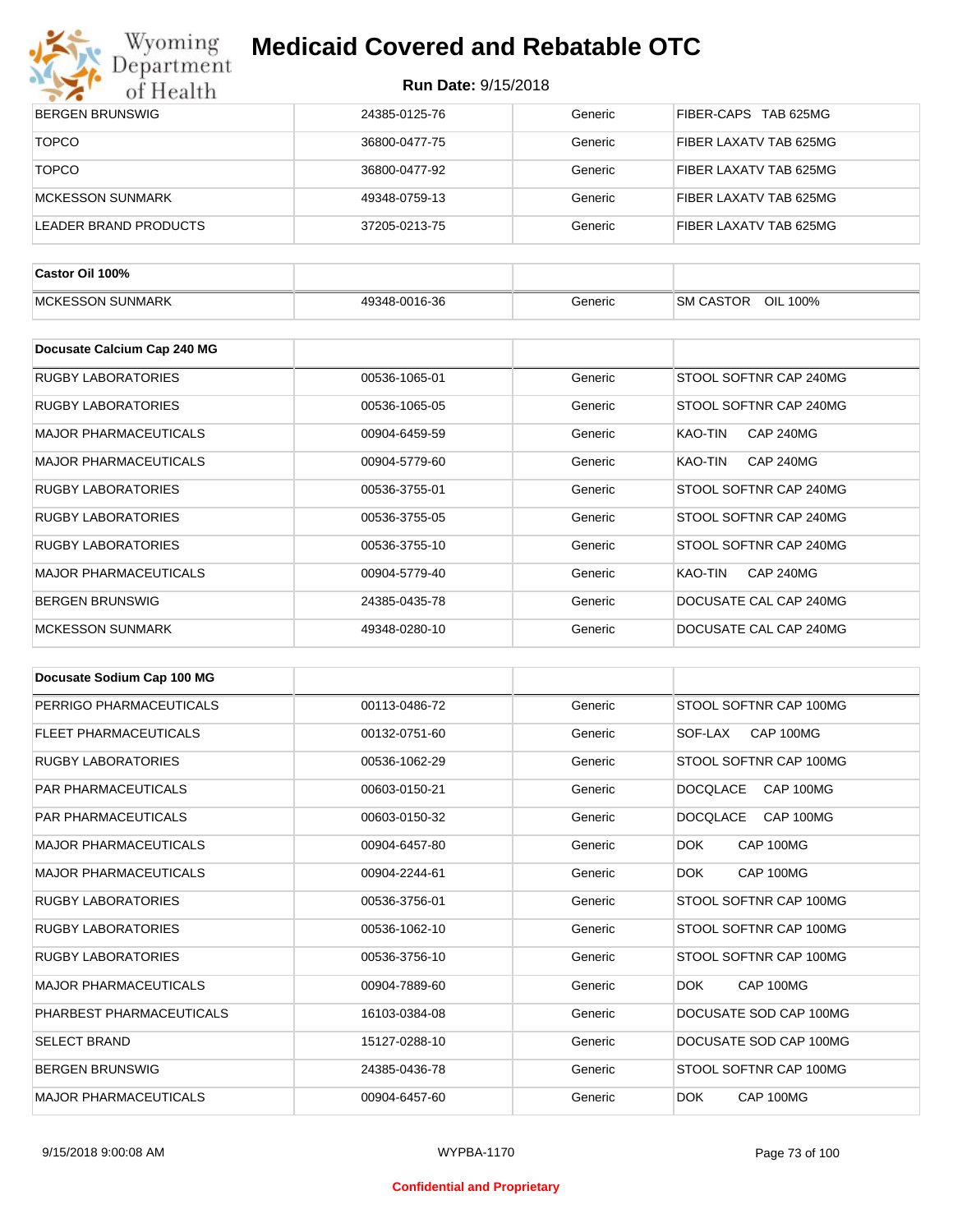#### **Run Date:** 9/15/2018

| Wyoming<br>Department              | <b>Medicaid Covered and Rebatable OTC</b> |              |                             |
|------------------------------------|-------------------------------------------|--------------|-----------------------------|
| of Health                          | <b>Run Date: 9/15/2018</b>                |              |                             |
| <b>MAJOR PHARMACEUTICALS</b>       | 00904-7889-59                             | Generic      | DOK.<br>CAP 100MG           |
| <b>MAJOR PHARMACEUTICALS</b>       | 00904-7889-80                             | Generic      | CAP 100MG<br>DOK.           |
| PHARBEST PHARMACEUTICALS           | 16103-0384-11                             | Generic      | DOCUSATE SOD CAP 100MG      |
| <b>TOPCO</b>                       | 36800-0486-72                             | Generic      | STOOL SOFTNR CAP 100MG      |
| <b>TOPCO</b>                       | 36800-0486-78                             | Generic      | STOOL SOFTNR CAP 100MG      |
| PERRIGO PHARMACEUTICALS            | 45802-0486-78                             | Generic      | DOCUSATE SOD CAP 100MG      |
| AMERISOURCE BERGEN DRUGS           | 46122-0231-72                             | Generic      | STOOL SOFTNR CAP 100MG      |
| AMERISOURCE BERGEN DRUGS           | 46122-0231-78                             | Generic      | STOOL SOFTNR CAP 100MG      |
| <b>MCKESSON SUNMARK</b>            | 49348-0483-19                             | Generic      | STOOL SOFTNR CAP 100MG      |
| <b>MCKESSON SUNMARK</b>            | 49348-0483-10                             | Generic      | STOOL SOFTNR CAP 100MG      |
| <b>MCKESSON SUNMARK</b>            | 49348-0058-19                             | Generic      | STOOL SOFTNR CAP 100MG      |
| <b>MCKESSON SUNMARK</b>            | 49348-0483-90                             | Generic      | STOOL SOFTNR CAP 100MG      |
| <b>MCKESSON SUNMARK</b>            | 49348-0616-90                             | Generic      | STOOL SOFTNR CAP 100MG      |
| <b>MCKESSON SUNMARK</b>            | 49348-0917-05                             | Generic      | STOOL SOFTNR CAP 100MG      |
| <b>MCKESSON</b>                    | 62011-0163-03                             | Generic      | STOOL SOFTNR CAP 100MG      |
| AUBURN PHARMACEUTICAL              | 62107-0033-01                             | Generic      | <b>DOCUSIL</b><br>CAP 100MG |
| AUBURN PHARMACEUTICAL              | 62107-0033-10                             | Generic      | CAP 100MG<br><b>DOCUSIL</b> |
| <b>MCKESSON</b>                    | 62011-0224-01                             | Generic      | STOOL SOFTNR CAP 100MG      |
| <b>MCKESSON PACKAGING SERVICES</b> | 63739-0478-01                             | Generic      | DOCUSATE SOD CAP 100MG      |
| <b>MCKESSON PACKAGING SERVICES</b> | 63739-0478-10                             | Generic      | DOCUSATE SOD CAP 100MG      |
| AMERICAN HEALTH PACKAGING          | 62584-0683-01                             | Generic      | DOCUSATE SOD CAP 100MG      |
| AMERICAN HEALTH PACKAGING          | 62584-0683-11                             | Generic      | DOCUSATE SOD CAP 100MG      |
| PURDUE PRODUCTS LP                 | 67618-0101-30                             | Brand        | <b>COLACE</b><br>CAP 100MG  |
| PURDUE PRODUCTS LP                 | 67618-0101-60                             | <b>Brand</b> | <b>COLACE</b><br>CAP 100MG  |
| SDA LABORATORIES INC               | 66424-0030-10                             | Generic      | STOOL SOFTNR CAP 100MG      |
| PURDUE PRODUCTS LP                 | 67618-0101-10                             | Brand        | <b>COLACE</b><br>CAP 100MG  |
| PURDUE PRODUCTS LP                 | 67618-0101-52                             | <b>Brand</b> | <b>COLACE</b><br>CAP 100MG  |
|                                    |                                           |              |                             |
| Docusate Sodium Cap 250 MG         |                                           |              |                             |

| <b>RUGBY LABORATORIES</b> | 00536-1064-10 | Generic | STOOL SOFTNR CAP 250MG         |
|---------------------------|---------------|---------|--------------------------------|
| <b>RUGBY LABORATORIES</b> | 00536-3757-01 | Generic | STOOL SOFTNR CAP 250MG         |
| MAJOR PHARMACEUTICALS     | 00904-6458-59 | Generic | <b>CAP 250MG</b><br><b>DOK</b> |
| <b>RUGBY LABORATORIES</b> | 00536-1064-01 | Generic | STOOL SOFTNR CAP 250MG         |
| <b>RUGBY LABORATORIES</b> | 00536-3757-10 | Generic | STOOL SOFTNR CAP 250MG         |
| MAJOR PHARMACEUTICALS     | 00904-7891-59 | Generic | <b>DOK</b><br>CAP 250MG        |
| <b>BERGEN BRUNSWIG</b>    | 24385-0443-78 | Generic | STOOL SOFTNR CAP 250MG         |
| <b>MCKESSON SUNMARK</b>   | 49348-0714-10 | Generic | STOOL SOFTNR CAP 250MG         |

#### **Confidential and Proprietary**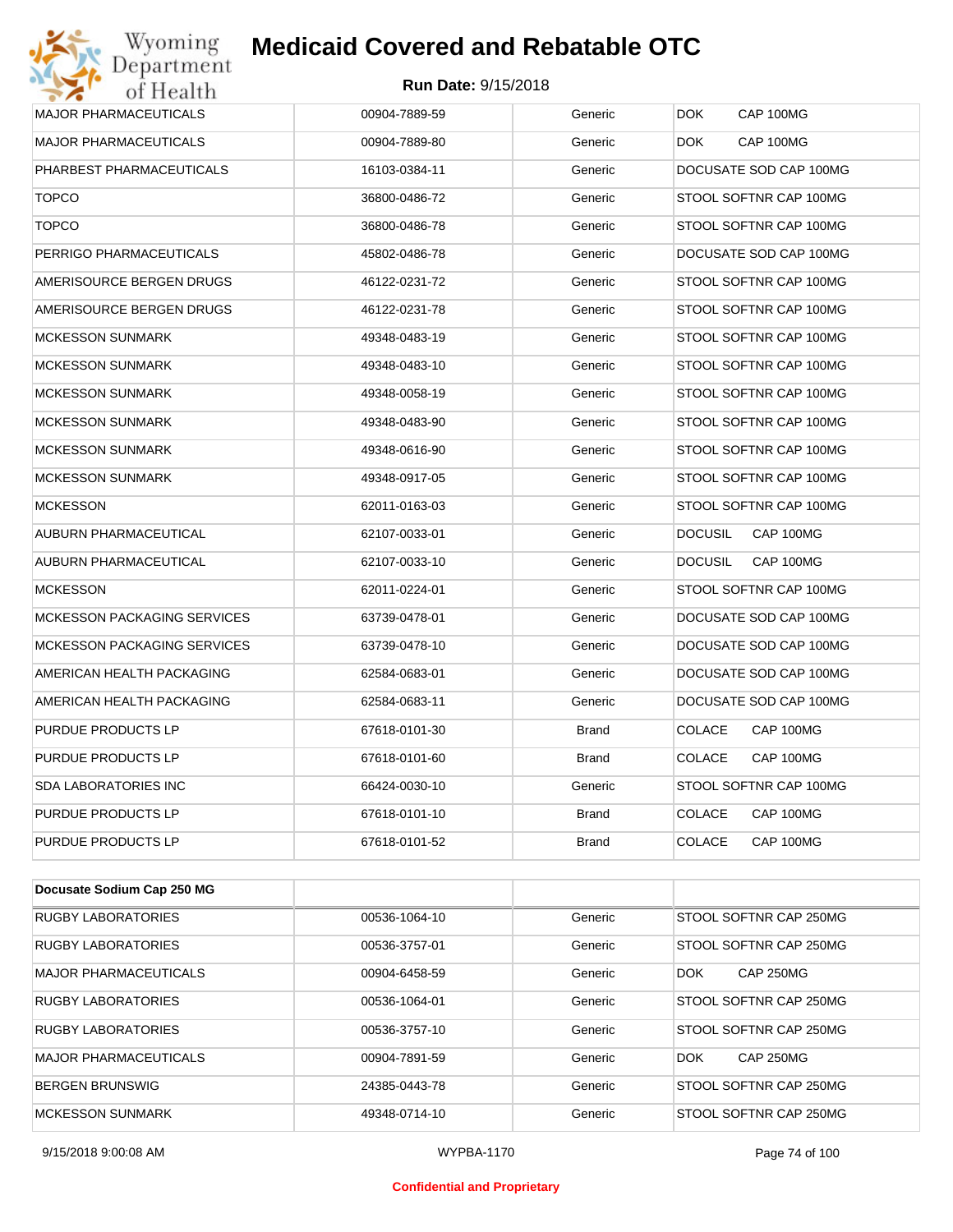| Wyoming<br>Department    | <b>Medicaid Covered and Rebatable OTC</b> |         |                        |  |  |
|--------------------------|-------------------------------------------|---------|------------------------|--|--|
| of Health                | <b>Run Date: 9/15/2018</b>                |         |                        |  |  |
| AMERISOURCE BERGEN DRUGS | 46122-0263-78                             | Generic | STOOL SOFTNR CAP 250MG |  |  |
| <b>MCKESSON</b>          | 62011-0244-01                             | Generic | STOOL SOFTNR CAP 250MG |  |  |
| <b>MCKESSON</b>          | 62011-0164-01                             | Generic | STOOL SOFTNR CAP 250MG |  |  |

| Docusate Sodium Cap 50 MG |               |              |                           |
|---------------------------|---------------|--------------|---------------------------|
| <b>PURDUE PRODUCTS LP</b> | 67618-0100-30 | Brand        | CAP 50MG<br><b>COLACE</b> |
| <b>PURDUE PRODUCTS LP</b> | 67618-0100-60 | Brand        | CAP 50MG<br>COLACE        |
| PURDUE PRODUCTS LP        | 67618-0109-28 | <b>Brand</b> | COLACE CLEAR CAP 50 MG    |

| Docusate Sodium Enema 100 MG/5ML |               |              |                           |
|----------------------------------|---------------|--------------|---------------------------|
| ENEMEEZ                          | 17433-9884-05 | <b>Brand</b> | DOCUSOL KIDS ENE 100MG/5M |

| Docusate Sodium Enema 283 MG |               |       |                          |
|------------------------------|---------------|-------|--------------------------|
| ENEMEEZ                      | 17433-9878-05 | Brand | <b>IDOCUSOL MINI ENE</b> |
| ENEMEEZ                      | 17433-9876-03 | Brand | ENEMEEZ MINI ENE         |

| Docusate Sodium Liquid 150 MG/15ML |               |         |                              |
|------------------------------------|---------------|---------|------------------------------|
| PHARMACEUTICAL ASSOCIATES          | 00121-0544-10 | Generic | DOCUSATE SOD LIQ 50MG/5ML    |
| <b>RUGBY LABORATORIES</b>          | 00536-0590-85 | Generic | DIOCTO<br>LIQ 50MG/5ML       |
| <b>SILARX</b>                      | 54838-0116-80 | Generic | <b>SILACE</b><br>LIQ 10MG/ML |
| HI-TECH                            | 50383-0771-10 | Generic | <b>DOCU</b><br>LIQ 50MG/5ML  |
| HI-TECH                            | 50383-0771-11 | Generic | LIO 50MG/5ML<br><b>DOCU</b>  |
| HI-TECH                            | 50383-0771-16 | Generic | <b>DOCU</b><br>LIQ 50MG/5ML  |

| Docusate Sodium Liquid 50 MG/15ML |               |       |                       |
|-----------------------------------|---------------|-------|-----------------------|
| <b>FLEET PHARMACEUTICALS</b>      | 00132-0106-24 | Brand | LIO 50MG<br>PEDIA-LAX |

| Docusate Sodium Syrup 60 MG/15ML |               |         |               |             |
|----------------------------------|---------------|---------|---------------|-------------|
| RUGBY LABORATORIES               | 00536-1001-85 | Generic | <b>DIOCTO</b> | SYP 60/15ML |
| <b>SILARX</b>                    | 54838-0107-80 | Generic | <b>SILACE</b> | SYP 60/15ML |

| Docusate Sodium Tab 100 MG |               |         |     |           |
|----------------------------|---------------|---------|-----|-----------|
| MAJOR PHARMACEUTICALS      | 00904-5869-60 | Generic | DOK | TAB 100MG |

| <b>Glycerin Enema Adult 5.4 GM/Average</b><br>Delivered Dose |               |       |                           |
|--------------------------------------------------------------|---------------|-------|---------------------------|
| <b>FLEET PHARMACEUTICALS</b>                                 | 00132-0185-82 | Brand | FLEET LIQUID ENE GLYCERIN |

| Glycerin Liquid Suppos 2.8 GM (2.7 ML) |               |              |                     |
|----------------------------------------|---------------|--------------|---------------------|
| <b>FLEET PHARMACEUTICALS</b>           | 00132-0190-12 | <b>Brand</b> | PEDIA-LAX SUP 2.8GM |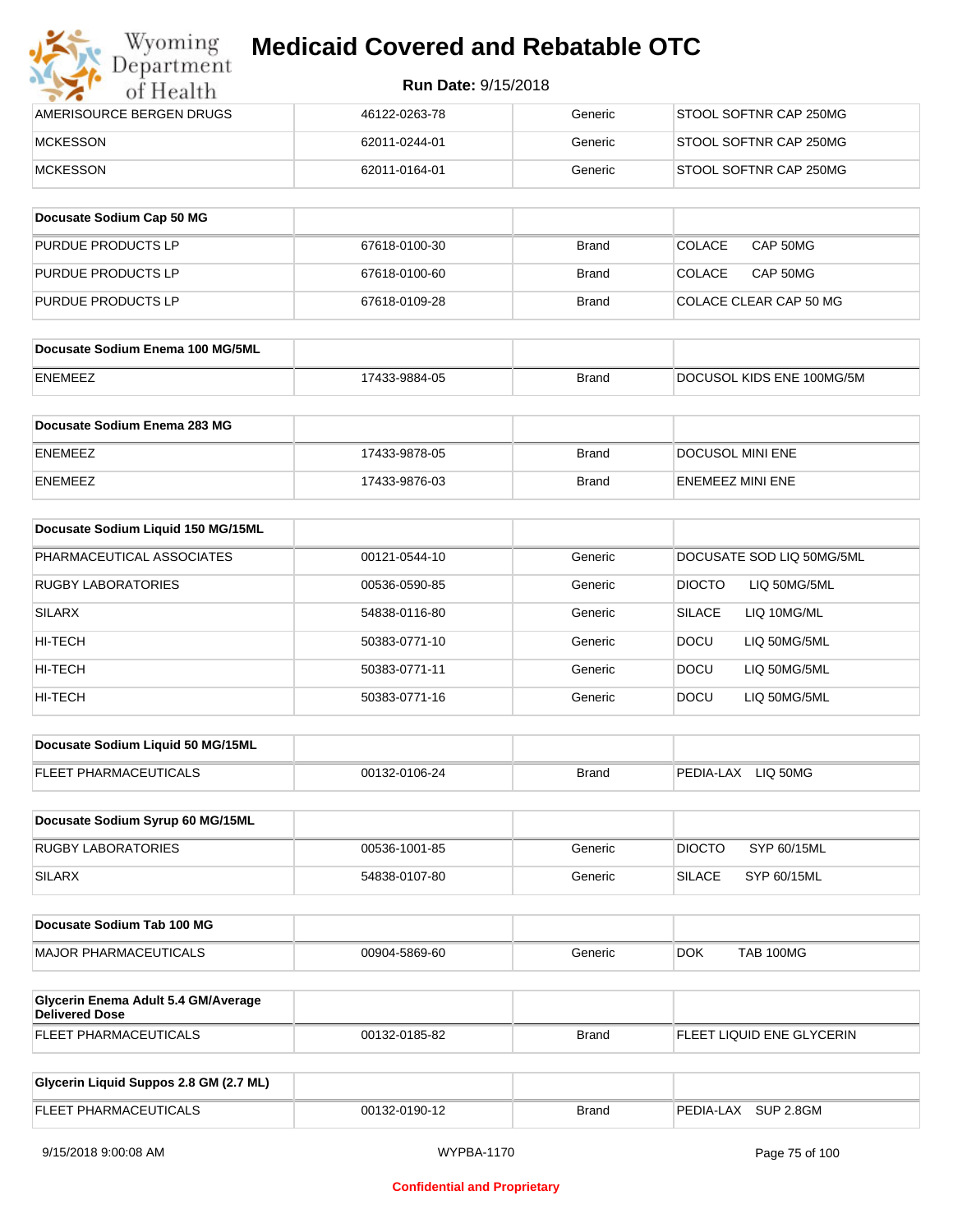

| <b>Glycerin Suppos 1 GM</b>         |               |         |                                       |
|-------------------------------------|---------------|---------|---------------------------------------|
| FLEET PHARMACEUTICALS               | 00132-0081-12 | Brand   | PEDIA-LAX SUP 1GM                     |
|                                     |               |         |                                       |
| <b>Glycerin Suppos 1.2 GM</b>       |               |         |                                       |
| G & W LABS                          | 00713-0102-26 | Generic | <b>GLYCERIN PED SUP 1.2GM</b>         |
| G & W LABS                          | 00713-0102-13 | Generic | <b>GLYCERIN PED SUP 1.2GM</b>         |
| G & W LABS                          | 00713-0102-09 | Generic | SANI-SUPP SUP PEDIATRI                |
| G & W LABS                          | 00713-0102-25 | Generic | SANI-SUPP<br><b>SUP PEDIATRI</b>      |
|                                     |               |         |                                       |
| <b>Glycerin Suppos 2 GM</b>         |               |         |                                       |
| FLEET PHARMACEUTICALS               | 00132-0079-12 | Generic | <b>GLYCERIN</b><br>SUP <sub>2GM</sub> |
| FLEET PHARMACEUTICALS               | 00132-0079-24 | Generic | <b>GLYCERIN</b><br>SUP <sub>2GM</sub> |
| FLEET PHARMACEUTICALS               | 00132-0079-50 | Generic | <b>GLYCERIN</b><br>SUP <sub>2GM</sub> |
| G & W LABS                          | 00713-0101-09 | Generic | SANI-SUPP<br><b>SUP ADULT</b>         |
| G & W LABS                          | 00713-0101-25 | Generic | <b>SANI-SUPP</b><br><b>SUP ADULT</b>  |
|                                     |               |         |                                       |
| <b>Glycerin Suppos 2.1 GM</b>       |               |         |                                       |
| G & W LABS                          | 00713-0101-51 | Generic | <b>GLYCERIN</b><br><b>SUP 2.1GM</b>   |
| G & W LABS                          | 00713-0101-13 | Generic | <b>GLYCERIN</b><br><b>SUP 2.1GM</b>   |
| G & W LABS                          | 00713-0101-26 | Generic | <b>GLYCERIN</b><br><b>SUP 2.1GM</b>   |
| G & W LABS                          | 00713-0101-02 | Generic | <b>GLYCERIN</b><br><b>SUP 2.1GM</b>   |
|                                     |               |         |                                       |
| <b>Magnesium Citrate Soln</b>       |               |         |                                       |
| <b>MAJOR PHARMACEUTICALS</b>        | 00904-6304-77 | Generic | MAG CITRATE SOL LEMON                 |
| <b>BERGEN BRUNSWIG</b>              | 24385-0675-10 | Generic | MAG CITRATE SOL LEMON                 |
| <b>BERGEN BRUNSWIG</b>              | 24385-0910-10 | Generic | MAG CITRATE SOL CHERRY                |
| MCKESSON SUNMARK                    | 49348-0504-49 | Generic | MAG CITRATE SOL CHERRY                |
| <b>MCKESSON SUNMARK</b>             | 49348-0696-49 | Generic | MAG CITRATE SOL LEMON                 |
| <b>MCKESSON</b>                     | 62011-0166-01 | Generic | MAG CITRATE SOL LEMON                 |
| CHAIN DRUG MARKETING ASSOC          | 63868-0935-10 | Generic | MAG CITRATE SOL LEMON                 |
| CHAIN DRUG MARKETING ASSOC          | 63868-0934-10 | Generic | MAG CITRATE SOL CHERRY                |
|                                     |               |         |                                       |
| Magnesium Hydroxide Chew Tab 400 MG |               |         |                                       |

| <b>FLEET PHARMACEUTICALS</b>        | 00132-0655-01 | <b>Brand</b> | PEDIA-LAX CHW 400MG     |
|-------------------------------------|---------------|--------------|-------------------------|
|                                     |               |              |                         |
| Magnesium Hydroxide Susp 400 MG/5ML |               |              |                         |
| PERRIGO                             | 00113-0396-40 | Generic      | <b>MILK OF MAGN SUS</b> |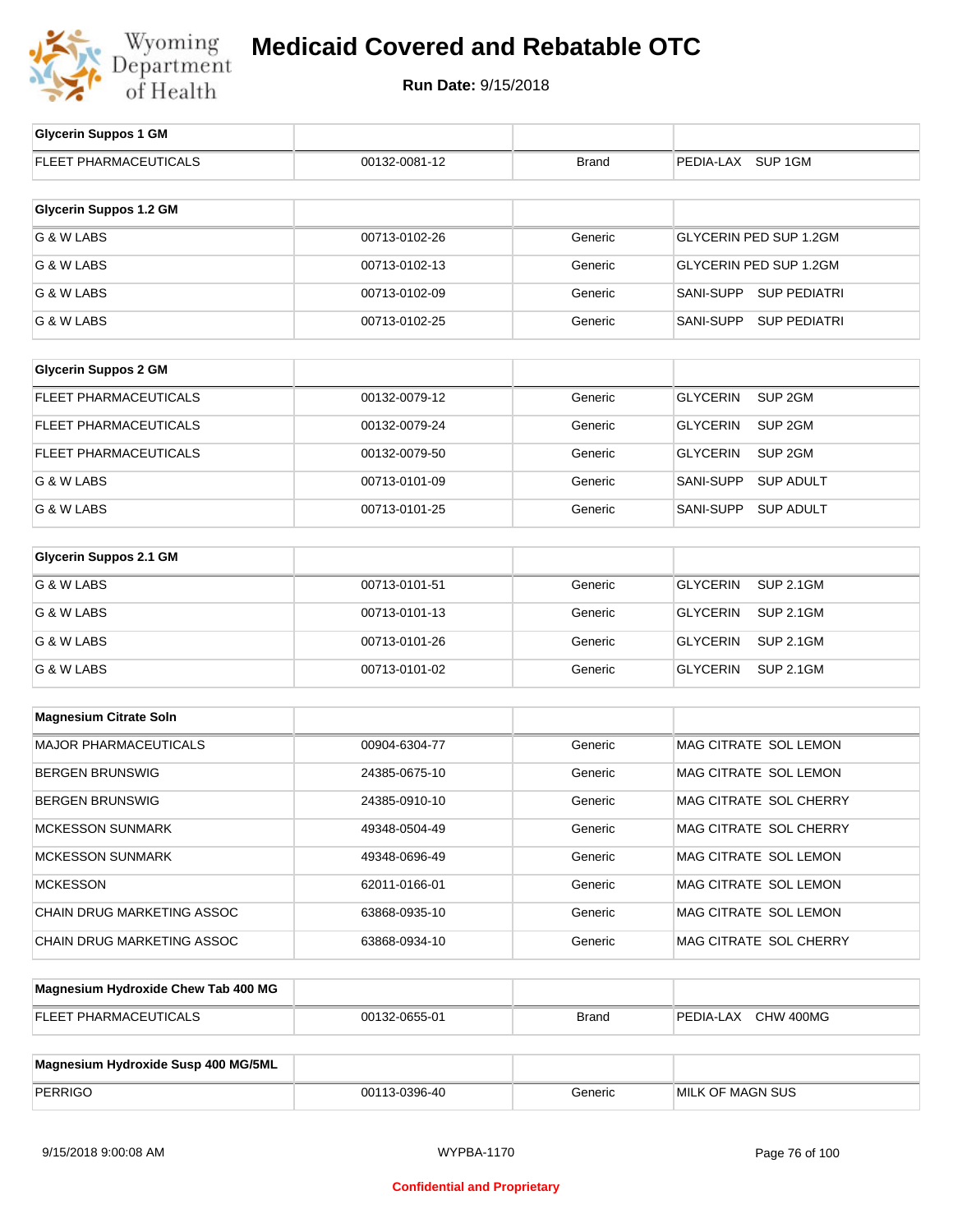

| PHARMACEUTICAL ASSOCIATES    | 00121-0431-30 | Generic | <b>MILK OF MAGN SUS</b>      |
|------------------------------|---------------|---------|------------------------------|
| <b>PERRIGO</b>               | 00113-0332-40 | Generic | MILK OF MAGN SUS FRSH MNT    |
| MAJOR PHARMACEUTICALS        | 00904-0788-14 | Generic | MILK OF MAGN SUS 1200/15     |
| MAJOR PHARMACEUTICALS        | 00904-0788-16 | Generic | MILK OF MAGN SUS 1200/15     |
| RUGBY LABORATORIES           | 00536-2470-83 | Generic | <b>MILK OF MAGN SUS</b>      |
| RUGBY LABORATORIES           | 00536-2470-85 | Generic | <b>MILK OF MAGN SUS</b>      |
| <b>MAJOR PHARMACEUTICALS</b> | 00904-0789-14 | Generic | MILK OF MAGN SUS MINT        |
| SELECT BRAND                 | 15127-0833-73 | Generic | <b>SB MILK MAGN SUS</b>      |
| BERGEN BRUNSWIG              | 24385-0396-40 | Generic | <b>GNP MILK MAG SUS</b>      |
| <b>BERGEN BRUNSWIG</b>       | 24385-0608-40 | Generic | <b>GNP MILK MAG SUS</b>      |
| SELECT BRAND                 | 15127-0835-73 | Generic | <b>SB MILK MAGN SUS MINT</b> |
| <b>TOPCO</b>                 | 36800-0396-40 | Generic | <b>MILK OF MAGN SUS</b>      |
| <b>TOPCO</b>                 | 36800-0949-40 | Generic | MILK OF MAGN SUS CHERRY      |
| LEADER BRAND PRODUCTS        | 37205-0833-40 | Generic | MILK OF MAGN SUS 400/5ML     |
| BERGEN BRUNSWIG              | 24385-0332-40 | Generic | <b>GNP MILK MAG SUS</b>      |
| <b>TOPCO</b>                 | 36800-0332-40 | Generic | MILK OF MAGN SUS 1200/15     |
| <b>MCKESSON SUNMARK</b>      | 49348-0307-39 | Generic | MILK OF MAGN SUS 1200/15     |
| <b>LEADER BRAND PRODUCTS</b> | 37205-0834-40 | Generic | MILK OF MAGN SUS MINT        |
| <b>MCKESSON</b>              | 62011-0123-01 | Generic | MILK OF MAGN SUS 400/5ML     |
| <b>MCKESSON</b>              | 62011-0124-01 | Generic | MILK OF MAGN SUS 400/5ML     |
| CHAIN DRUG MARKETING ASSOC   | 63868-0310-12 | Generic | MILK OF MAGN SUS 400/5ML     |
| CHAIN DRUG MARKETING ASSOC   | 63868-0788-57 | Generic | MILK OF MAGN SUS 400/5ML     |
| CHAIN DRUG MARKETING ASSOC   | 63868-0787-57 | Generic | MILK OF MAGN SUS 400/5ML     |
|                              |               |         |                              |

| Magnesium Hydroxide Susp Concentrate<br>2400 MG/10ML |               |              |                         |
|------------------------------------------------------|---------------|--------------|-------------------------|
| <b>HIKMA</b>                                         | 00054-3567-49 | <b>Brand</b> | MILK OF MAGN SUS 2400MG |
| <b>HIKMA</b>                                         | 00054-3567-61 | <b>Brand</b> | MILK OF MAGN SUS 2400MG |
| PHARMACEUTICAL ASSOCIATES                            | 00121-0527-10 | <b>Brand</b> | MILK OF MAGN SUS 2400MG |

| <b>Magnesium Sulfate Oral Granules</b> |               |         |                                     |
|----------------------------------------|---------------|---------|-------------------------------------|
| <b>BERGEN BRUNSWIG</b>                 | 24385-0807-04 | Generic | <b>GNP EPSOM</b><br><b>GRA SALT</b> |
| <b>BERGEN BRUNSWIG</b>                 | 24385-0807-01 | Generic | <b>GNP EPSOM</b><br><b>GRA SALT</b> |
| MCKESSON SUNMARK                       | 49348-0018-75 | Generic | <b>SM EPSOM</b><br>GRA SALT         |
| MCKESSON SUNMARK                       | 49348-0018-63 | Generic | GRA SALT<br><b>SM EPSOM</b>         |

| <b>Methylcellulose Powder Laxative</b> |               |       |                 |              |
|----------------------------------------|---------------|-------|-----------------|--------------|
| <b>GLAXO CONSUMER HEALTHCARE L.</b>    | 00135-0090-70 | Brand | <b>CITRUCEL</b> | POW SF ORANG |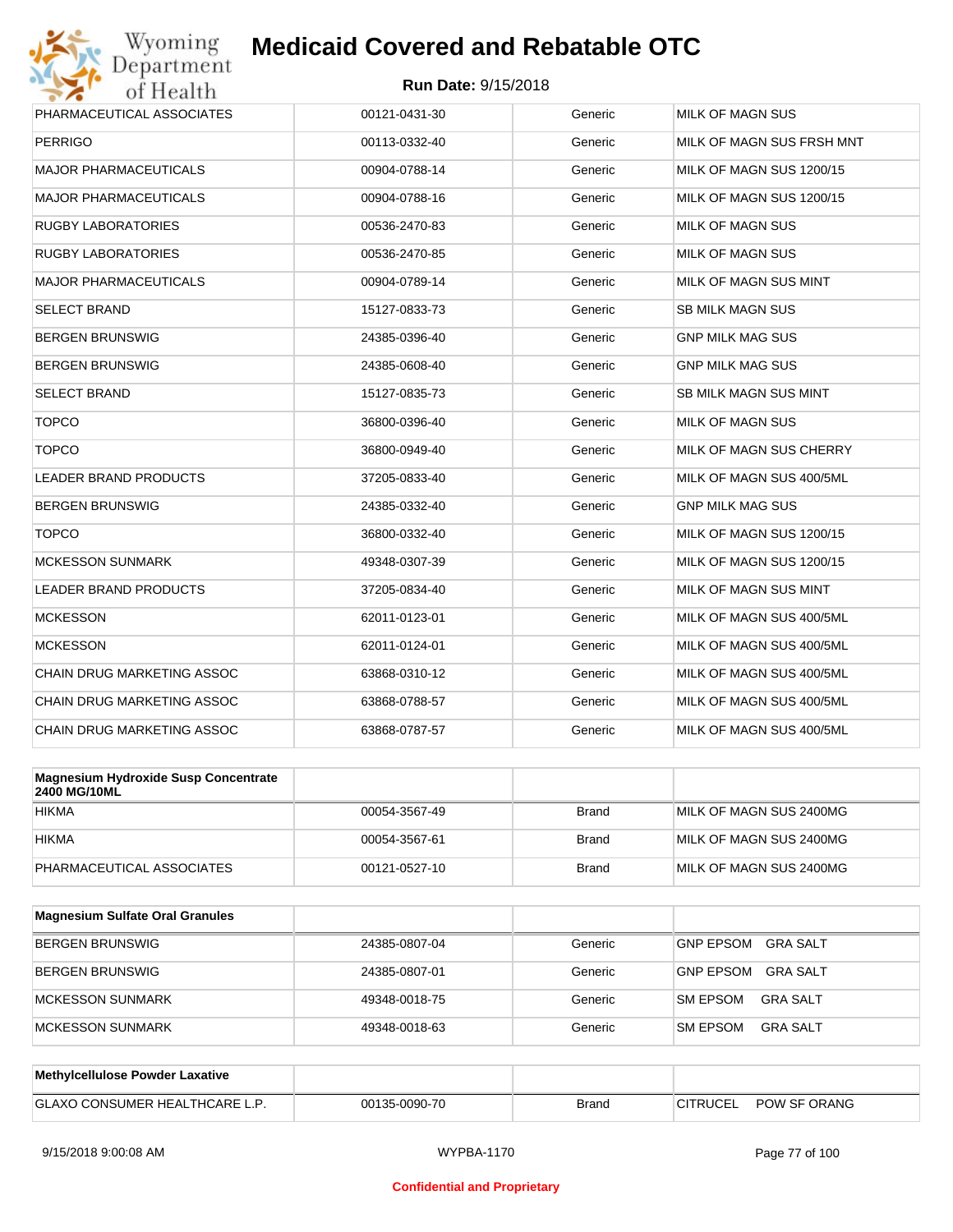#### **Run Date:** 9/15/2018

| Wyoming                               | <b>Medicaid Covered and Rebatable OTC</b> |              |                                      |
|---------------------------------------|-------------------------------------------|--------------|--------------------------------------|
| Department<br>of Health               | <b>Run Date: 9/15/2018</b>                |              |                                      |
| <b>GLAXO CONSUMER HEALTHCARE L.P.</b> | 00135-0090-74                             | <b>Brand</b> | <b>CITRUCEL</b><br>POW SF ORANG      |
| <b>GLAXO CONSUMER HEALTHCARE L.P.</b> | 00135-0090-75                             | <b>Brand</b> | <b>CITRUCEL</b><br>POW SF ORANG      |
| <b>GLAXO CONSUMER HEALTHCARE L.P.</b> | 00135-0089-71                             | <b>Brand</b> | <b>CITRUCEL</b><br><b>POW ORANGE</b> |
| <b>GLAXO CONSUMER HEALTHCARE L.P.</b> | 00135-0089-69                             | <b>Brand</b> | <b>CITRUCEL</b><br><b>POW ORANGE</b> |
| <b>MAJOR PHARMACEUTICALS</b>          | 00904-5675-16                             | Generic      | SOLUBLE FIB POW THERAPY              |
| Methylcellulose Tab 500 MG            |                                           |              |                                      |
| <b>GLAXO CONSUMER HEALTHCARE L.P.</b> | 00135-0199-02                             | <b>Brand</b> | <b>CITRUCEL</b><br>TAB 500MG         |
| <b>GLAXO CONSUMER HEALTHCARE L.P.</b> | 00135-0199-07                             | <b>Brand</b> | <b>CITRUCEL</b><br>TAB 500MG         |
| GLAXO CONSUMER HEALTHCARE L.P.        | 00135-0199-01                             | <b>Brand</b> | <b>CITRUCEL</b><br>TAB 500MG         |
| <b>BERGEN BRUNSWIG</b>                | 24385-0466-78                             | Generic      | FIBER THERAP TAB 500MG               |
| <b>MCKESSON SUNMARK</b>               | 49348-0541-10                             | Generic      | SM FIBER LAX TAB 500MG               |
| <b>MCKESSON</b>                       | 62011-0134-01                             | Generic      | HM FIBER<br>TAB 500MG                |
| <b>Mineral Oil</b>                    |                                           |              |                                      |
| <b>PERRIGO</b>                        | 00574-0618-16                             | Generic      | <b>MINERAL</b><br>OIL                |
| <b>BERGEN BRUNSWIG</b>                | 24385-0685-16                             | Generic      | <b>GNP MINERAL OIL HEAVY</b>         |
| <b>MCKESSON SUNMARK</b>               | 49348-0804-38                             | Generic      | SM MINERAL OIL                       |
| CHAIN DRUG MARKETING ASSOC            | 63868-0938-16                             | Generic      | QC MINERAL OIL HEAVY                 |
| <b>Mineral Oil Enema</b>              |                                           |              |                                      |
| <b>FLEET PHARMACEUTICALS</b>          | 00132-0301-40                             | <b>Brand</b> | FLEET OIL ENE                        |
| <b>MCKESSON</b>                       | 62011-0190-01                             | Generic      | MINERAL OIL ENE                      |
| Polyethylene Glycol 3350 Oral Packet  |                                           |              |                                      |
| MAJOR PHARMACEUTICALS                 | 00904-6025-61                             | Generic      | PEG 3350<br><b>POW</b>               |
| MAJOR PHARMACEUTICALS                 | 00904-6422-81                             | Generic      | PEG 3350<br><b>POW</b>               |
| <b>MAJOR PHARMACEUTICALS</b>          | 00904-6422-86                             | Generic      | PEG 3350<br><b>POW</b>               |
| <b>TOPCO</b>                          | 36800-0306-52                             | Generic      | <b>POW</b><br><b>CLEARLAX</b>        |
| MYLAN INSTITUTIONAL                   | 51079-0306-30                             | Generic      | POLYETH GLYC POW 3350 NF             |
| MYLAN INSTITUTIONAL                   | 51079-0306-01                             | Generic      | POLYETH GLYC POW 3350 NF             |
| AMERICAN HEALTH PACKAGING             | 68084-0430-99                             | Generic      | HEALTHYLAX POW                       |

| Polyethylene Glycol 3350 Oral Powder |               |         |         |            |
|--------------------------------------|---------------|---------|---------|------------|
| RUGBY LABORATORIES                   | 00536-1052-24 | Generic | PEG3350 | <b>POW</b> |
| <b>RUGBY LABORATORIES</b>            | 00536-1052-27 | Generic | PEG3350 | <b>POW</b> |
| <b>RUGBY LABORATORIES</b>            | 00536-1052-84 | Generic | PEG3350 | <b>POW</b> |

AMERICAN HEALTH PACKAGING **68084-0430-98** 68084-0430-98 Generic HEALTHYLAX POW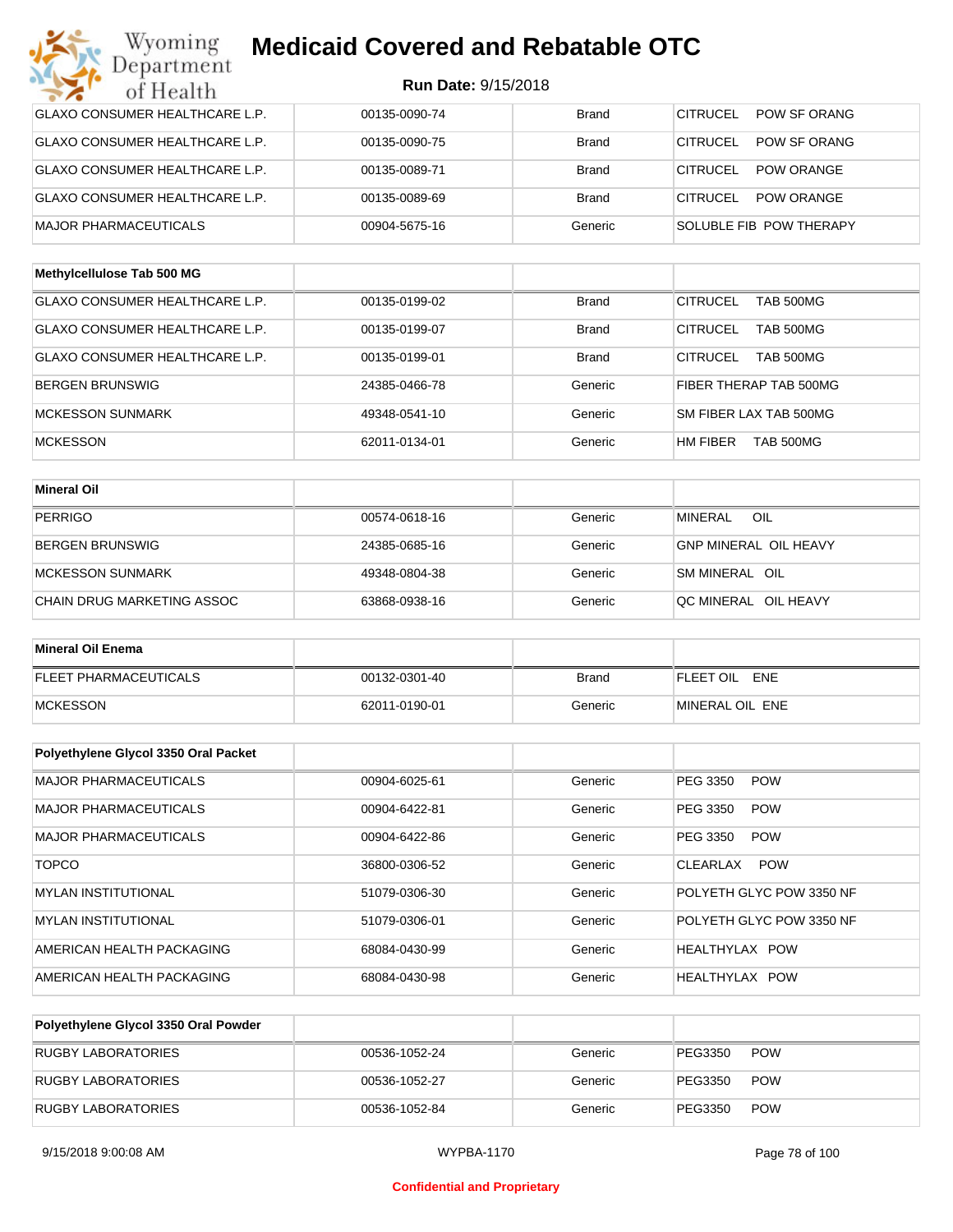

| Wyoming<br>Department        | <b>Medicaid Covered and Rebatable OTC</b> |         |                               |
|------------------------------|-------------------------------------------|---------|-------------------------------|
| of Health                    | Run Date: 9/15/2018                       |         |                               |
| <b>MAJOR PHARMACEUTICALS</b> | 00904-6025-77                             | Generic | PEG 3350<br><b>POW</b>        |
| MAJOR PHARMACEUTICALS        | 00904-6025-76                             | Generic | PEG 3350<br><b>POW</b>        |
| MAJOR PHARMACEUTICALS        | 00904-6025-84                             | Generic | PEG 3350<br><b>POW</b>        |
| <b>TOPCO</b>                 | 36800-0306-03                             | Generic | <b>CLEARLAX</b><br><b>POW</b> |
| <b>TOPCO</b>                 | 36800-0181-04                             | Generic | <b>CLEARLAX</b><br><b>POW</b> |
| <b>TOPCO</b>                 | 36800-0306-01                             | Generic | CLEARLAX<br><b>POW</b>        |
| <b>TOPCO</b>                 | 36800-0306-02                             | Generic | CLEARLAX<br><b>POW</b>        |
| LEADER BRAND PRODUCTS        | 37205-0612-71                             | Generic | CLEARLAX<br><b>POW</b>        |
| LEADER BRAND PRODUCTS        | 37205-0612-72                             | Generic | CLEARLAX<br><b>POW</b>        |
| LEADER BRAND PRODUCTS        | 37205-0612-73                             | Generic | CLEARLAX<br><b>POW</b>        |
| LUPIN PHARMACEUTICALS        | 43386-0312-08                             | Generic | <b>GAVILAX</b><br><b>POW</b>  |
| LUPIN PHARMACEUTICALS        | 43386-0312-14                             | Generic | <b>GAVILAX</b><br><b>POW</b>  |
| PERRIGO PHARMACEUTICALS      | 45802-0868-02                             | Generic | POLYETH GLYC POW 3350 NF      |
| AMERISOURCE BERGEN DRUGS     | 46122-0014-33                             | Generic | <b>GNP CLEARLAX POW</b>       |
| <b>MCKESSON SUNMARK</b>      | 49348-0893-50                             | Generic | SM CLEARLAX POW               |
| MCKESSON SUNMARK             | 49348-0893-92                             | Generic | SM CLEARLAX POW               |
| PERRIGO PHARMACEUTICALS      | 45802-0868-03                             | Generic | POLYETH GLYC POW 3350 NF      |
| PERRIGO PHARMACEUTICALS      | 45802-0868-01                             | Generic | POLYETH GLYC POW 3350 NF      |
| AMERISOURCE BERGEN DRUGS     | 46122-0014-31                             | Generic | <b>GNP CLEARLAX POW</b>       |
| AMERISOURCE BERGEN DRUGS     | 46122-0014-71                             | Generic | <b>GNP CLEARLAX POW</b>       |
| <b>MCKESSON SUNMARK</b>      | 49348-0893-70                             | Generic | SM CLEARLAX POW               |
| <b>MCKESSON</b>              | 62011-0153-01                             | Generic | HM CLEARLAX POW               |
| MCKESSON                     | 62011-0153-02                             | Generic | HM CLEARLAX POW               |
| KREMERS URBAN                | 62175-0190-31                             | Generic | GLYCOLAX POW 3350 NF          |
| KREMERS URBAN                | 62175-0195-15                             | Generic | POLYETH GLYC POW 3350 NF      |
| CHAIN DRUG MARKETING ASSOC   | 63868-0002-14                             | Generic | NATURA-LAX POW 3350 NF        |
| KREMERS URBAN                | 62175-0190-15                             | Generic | GLYCOLAX POW 3350 NF          |
| KREMERS URBAN                | 62175-0195-07                             | Generic | POLYETH GLYC POW 3350 NF      |
| KREMERS URBAN                | 62175-0195-31                             | Generic | POLYETH GLYC POW 3350 NF      |
|                              |                                           |         |                               |

| <b>Psyllium Cap 0.52 GM</b> |               |         |                               |
|-----------------------------|---------------|---------|-------------------------------|
| KONSYL PHARMACEUTICAL       | 00224-1847-10 | Generic | KONSYL<br><b>CAP 520MG</b>    |
| RUGBY LABORATORIES          | 00536-1500-60 | Generic | <b>REGULOID</b><br>CAP 0.52GM |
| KONSYL PHARMACEUTICAL       | 00224-1847-80 | Generic | KONSYL<br><b>CAP 520MG</b>    |
| MCKESSON SUNMARK            | 49348-0633-49 | Generic | SM FIBER LAX CAP 0.52GM       |
| LEADER BRAND PRODUCTS       | 37205-0372-78 | Generic | FIBER LAXTIV CAP 0.52GM       |
| <b>MCKESSON</b>             | 62011-0053-01 | Generic | <b>HM FIBER</b><br>CAP 0.52GM |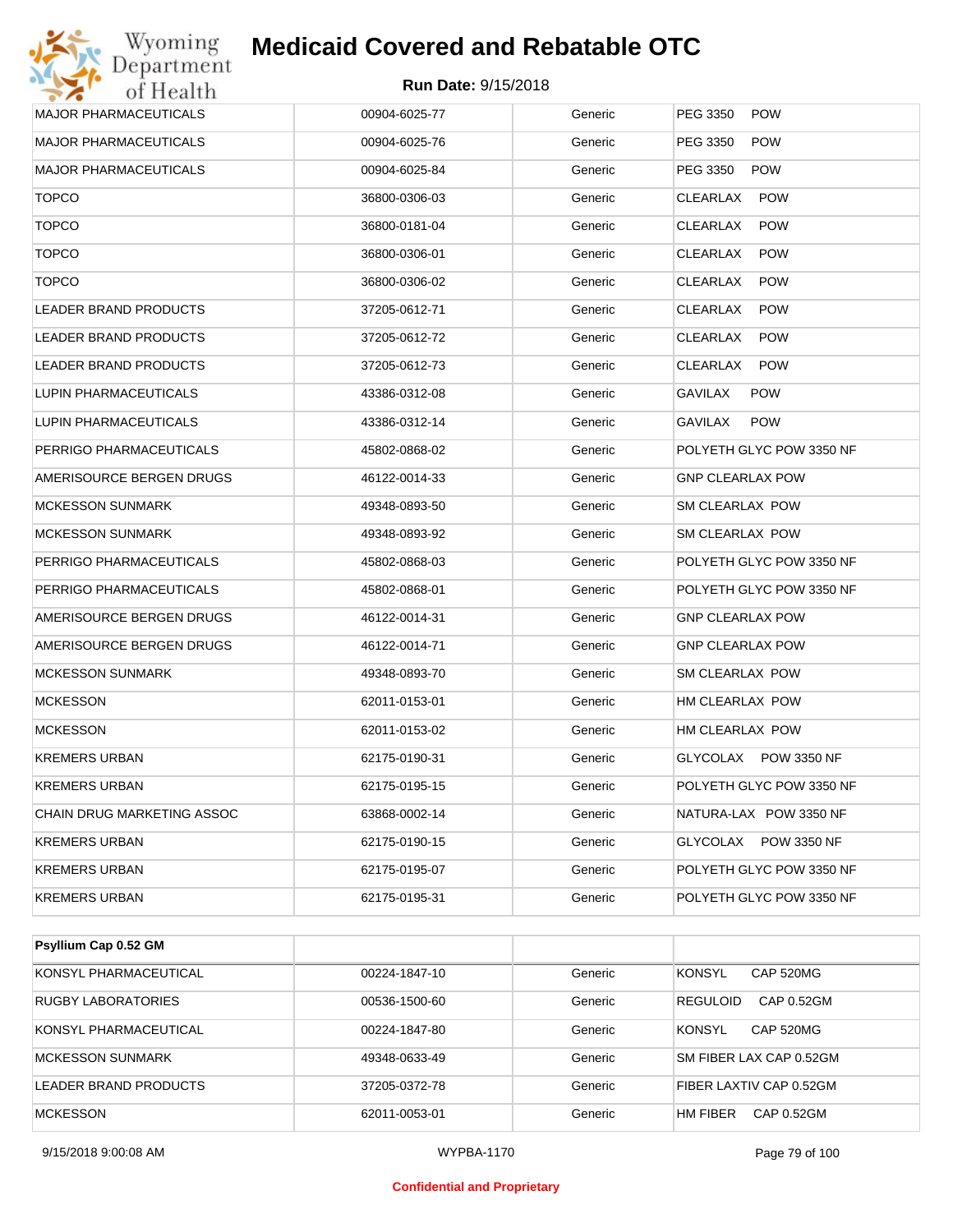

| Psyllium Powder 100%         |               |              |                               |
|------------------------------|---------------|--------------|-------------------------------|
| KONSYL PHARMACEUTICAL        | 00224-1801-81 | <b>Brand</b> | KONSYL DAILY POW 100%         |
| KONSYL PHARMACEUTICAL        | 00224-1801-06 | <b>Brand</b> | KONSYL DAILY POW 100%         |
| KONSYL PHARMACEUTICAL        | 00224-1801-07 | <b>Brand</b> | KONSYL DAILY POW 100%         |
| KONSYL PHARMACEUTICAL        | 00224-1801-80 | <b>Brand</b> | KONSYL DAILY POW 100%         |
| Psyllium Powder 28.3%        |               |              |                               |
| KONSYL PHARMACEUTICAL        | 00224-1852-06 | Generic      | KONSYL DAILY POW 28.3%        |
| KONSYL PHARMACEUTICAL        | 00224-1852-80 | Generic      | KONSYL DAILY POW 28.3%        |
| <b>RUGBY LABORATORIES</b>    | 00536-4445-54 | Generic      | REGULOID<br>POW 28.3%         |
| <b>RUGBY LABORATORIES</b>    | 00536-4445-89 | Generic      | REGULOID<br>POW 28.3%         |
| <b>MAJOR PHARMACEUTICALS</b> | 00904-5200-65 | Generic      | <b>NATURL FIBER POW 28.3%</b> |
| MAJOR PHARMACEUTICALS        | 00904-5200-66 | Generic      | NATURL FIBER POW 28.3%        |
| <b>MCKESSON SUNMARK</b>      | 49348-0047-65 | Generic      | SM FIBER<br>POW 28.3%         |
| <b>MCKESSON SUNMARK</b>      | 49348-0091-68 | Generic      | SM FIBER<br>POW 28.3%         |
| <b>MCKESSON</b>              | 62011-0133-01 | Generic      | HM FIBER<br>POW 28.3%         |
| Psyllium Powder 30.9%        |               |              |                               |
| KONSYL PHARMACEUTICAL        | 00224-1841-03 | Generic      | <b>KONSYL</b><br>POW 30.9%    |
| KONSYL PHARMACEUTICAL        | 00224-1841-80 | Generic      | KONSYL<br>POW 30.9%           |
| <b>MCKESSON</b>              | 62011-0135-01 | Generic      | HM FIBER<br>POW 30.9%         |
| Psyllium Powder 48.57%       |               |              |                               |
| <b>RUGBY LABORATORIES</b>    | 00536-4444-54 | Generic      | <b>REGULOID</b><br>POW 48.57% |
| <b>RUGBY LABORATORIES</b>    | 00536-4444-89 | Generic      | REGULOID<br>POW 48.57%        |
| <b>MAJOR PHARMACEUTICALS</b> | 00904-5199-65 | Generic      | NAT FIBER<br>POW THERAPY      |
| <b>MAJOR PHARMACEUTICALS</b> | 00904-5199-66 | Generic      | NAT FIBER<br>POW THERAPY      |
| <b>BERGEN BRUNSWIG</b>       | 24385-0301-27 | Generic      | NAT FIBER<br>POW 48.57%       |
| <b>MCKESSON SUNMARK</b>      | 49348-0166-65 | Generic      | SM FIBER<br>POW 48.57%        |
| <b>MCKESSON SUNMARK</b>      | 49348-0166-93 | Generic      | SM FIBER<br>POW 48.57%        |
| <b>MCKESSON</b>              | 62011-0136-01 | Generic      | HM FIBER<br>POW 48.57%        |
|                              |               |              |                               |

| KONSYL PHARMACEUTICAL | 00224-1822-03 | Brand | POW 52.3%<br>KONSYL-D |
|-----------------------|---------------|-------|-----------------------|
| KONSYL PHARMACEUTICAL | 00224-1822-80 | Brand | POW 52.3%<br>KONSYL-D |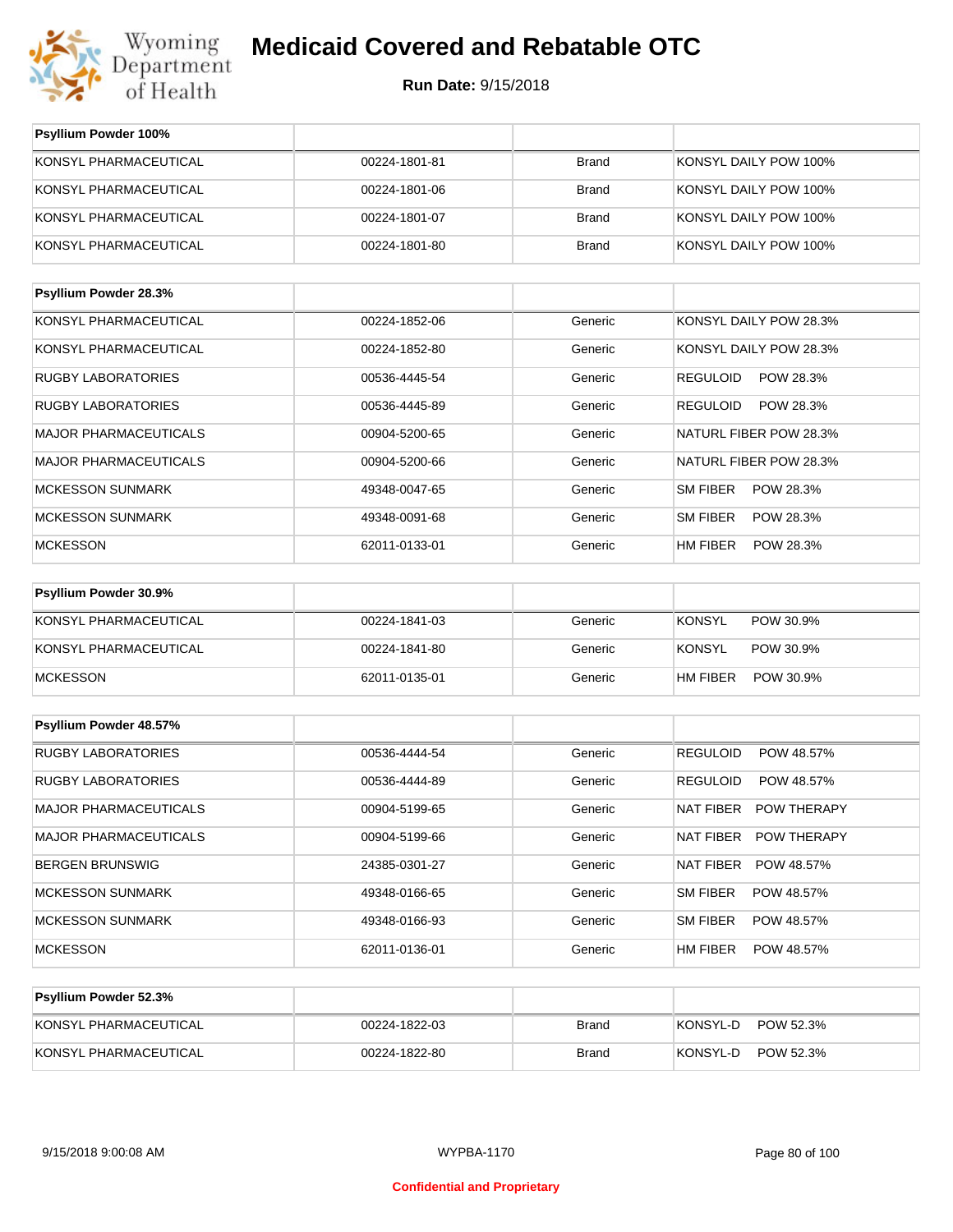

#### **Run Date:** 9/15/2018

| Psyllium Powder 58.6%          |               |              |                              |  |  |
|--------------------------------|---------------|--------------|------------------------------|--|--|
| <b>RUGBY LABORATORIES</b>      | 00536-1875-16 | Generic      | <b>REGULOID</b><br>POW 58.6% |  |  |
| <b>RUGBY LABORATORIES</b>      | 00536-1875-79 | Generic      | POW 58.6%<br><b>REGULOID</b> |  |  |
| <b>RUGBY LABORATORIES</b>      | 00536-1881-16 | Generic      | <b>REGULOID</b><br>POW 58.6% |  |  |
| <b>RUGBY LABORATORIES</b>      | 00536-1881-79 | Generic      | <b>REGULOID</b><br>POW 58.6% |  |  |
| <b>MAJOR PHARMACEUTICALS</b>   | 00904-5788-77 | Generic      | FIBER THERAP POW 58.6%       |  |  |
| <b>MCKESSON SUNMARK</b>        | 49348-0090-92 | Generic      | <b>SM FIBER</b><br>POW 58.6% |  |  |
| <b>MCKESSON</b>                | 62011-0137-01 | Generic      | HM FIBER<br>POW 58.6%        |  |  |
|                                |               |              |                              |  |  |
| Psyllium Powder 60.3%          |               |              |                              |  |  |
| KONSYL PHARMACEUTICAL          | 00224-1866-28 | <b>Brand</b> | <b>KONSYL</b><br>POW 60.3%   |  |  |
| KONSYL PHARMACEUTICAL          | 00224-1866-80 | <b>Brand</b> | <b>KONSYL</b><br>POW 60.3%   |  |  |
| KONSYL PHARMACEUTICAL          | 00224-1855-07 | <b>Brand</b> | <b>KONSYL</b><br>POW 60.3%   |  |  |
| KONSYL PHARMACEUTICAL          | 00224-1855-81 | <b>Brand</b> | <b>KONSYL</b><br>POW 60.3%   |  |  |
|                                |               |              |                              |  |  |
| Psyllium Powder 71.67%         |               |              |                              |  |  |
| KONSYL PHARMACEUTICAL          | 00224-1856-80 | <b>Brand</b> | <b>KONSYL</b><br>POW 71.67%  |  |  |
| KONSYL PHARMACEUTICAL          | 00224-1856-06 | <b>Brand</b> | <b>KONSYL</b><br>POW 71.67%  |  |  |
| Psyllium Powder Packet 100%    |               |              |                              |  |  |
| KONSYL PHARMACEUTICAL          | 00224-1801-35 | <b>Brand</b> | KONSYL DAILY POW 100%        |  |  |
| KONSYL PHARMACEUTICAL          | 00224-1801-24 | <b>Brand</b> | KONSYL DAILY POW 100%        |  |  |
| KONSYL PHARMACEUTICAL          | 00224-1801-84 | <b>Brand</b> | KONSYL DAILY POW 100%        |  |  |
|                                |               |              |                              |  |  |
| Psyllium Powder Packet 28.3%   |               |              |                              |  |  |
| KONSYL PHARMACEUTICAL          | 00224-1852-13 | <b>Brand</b> | KONSYL DAILY POW 28.3%       |  |  |
| KONSYL PHARMACEUTICAL          | 00224-1852-81 | Brand        | KONSYL DAILY POW 28.3%       |  |  |
| Psyllium Powder Packet 60.3%   |               |              |                              |  |  |
| KONSYL PHARMACEUTICAL          | 00224-1855-82 | <b>Brand</b> | <b>KONSYL</b><br>POW 60.3%   |  |  |
| KONSYL PHARMACEUTICAL          | 00224-1855-30 | Brand        | <b>KONSYL</b><br>POW 60.3%   |  |  |
|                                |               |              |                              |  |  |
| Sennosides Chew Tab 15 MG      |               |              |                              |  |  |
| GLAXO CONSUMER HEALTHCARE L.P. | 00067-0005-48 | Brand        | EX-LAX<br>CHW 15MG           |  |  |
| GLAXO CONSUMER HEALTHCARE L.P. | 00067-0005-12 | Brand        | EX-LAX<br>CHW 15MG           |  |  |
| GLAXO CONSUMER HEALTHCARE L.P. | 00067-0005-24 | <b>Brand</b> | EX-LAX<br>CHW 15MG           |  |  |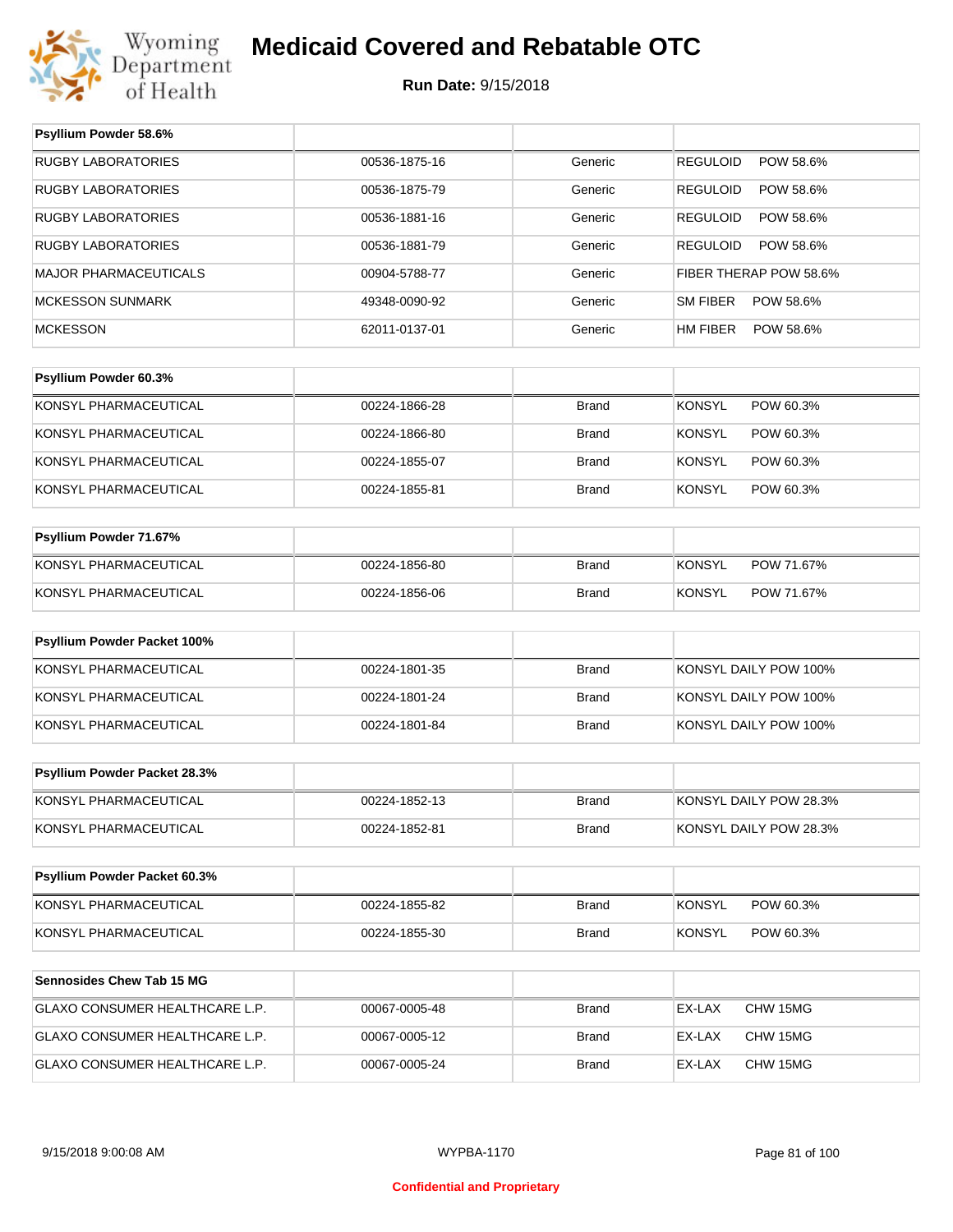

| Sennosides Syrup 8.8 MG/5ML           |               |              |                               |
|---------------------------------------|---------------|--------------|-------------------------------|
| <b>RUGBY LABORATORIES</b>             | 00536-1000-59 | Generic      | <b>SENEXON</b><br>LIQ 8.8MG/5 |
| <b>MAJOR PHARMACEUTICALS</b>          | 00904-6289-09 | Generic      | <b>SENNA</b><br>SYP 8.8MG/5   |
|                                       |               |              |                               |
| Sennosides Tab 15 MG                  |               |              |                               |
| <b>GLAXO CONSUMER HEALTHCARE L.P.</b> | 00067-0003-08 | <b>Brand</b> | EX-LAX<br>TAB 15MG            |
| <b>GLAXO CONSUMER HEALTHCARE L.P.</b> | 00067-0003-30 | <b>Brand</b> | EX-LAX<br>TAB 15MG            |
| <b>GLAXO CONSUMER HEALTHCARE L.P.</b> | 00067-6025-60 | Generic      | PERDIEM OVER TAB 15MG         |
| Sennosides Tab 17.2 MG                |               |              |                               |
|                                       |               |              |                               |
| PURDUE PRODUCTS LP                    | 67618-0315-12 | <b>Brand</b> | SENOKOT XTRA TAB 17,2MG       |
| <b>Sennosides Tab 25 MG</b>           |               |              |                               |
|                                       |               |              |                               |
| <b>GLAXO CONSUMER HEALTHCARE L.P.</b> | 00067-0016-90 | <b>Brand</b> | EX-LAX<br><b>TAB MAX ST</b>   |
| <b>GLAXO CONSUMER HEALTHCARE L.P.</b> | 00067-0016-24 | <b>Brand</b> | EX-LAX<br>TAB MAX ST          |
| <b>GLAXO CONSUMER HEALTHCARE L.P.</b> | 00067-0016-48 | <b>Brand</b> | EX-LAX<br>TAB MAX ST          |
| <b>BERGEN BRUNSWIG</b>                | 24385-0369-62 | Generic      | <b>GNP LAXATIVE TAB 25MG</b>  |

| BERGEN BRUNSWIG             | 24385-0369-62 | Generic | GNP LAXATIVE TAB 25MG          |
|-----------------------------|---------------|---------|--------------------------------|
| LEADER BRAND PRODUCTS       | 37205-0294-62 | Generic | TAB 25MG<br>I AXATIVF          |
| MCKESSON SUNMARK            | 49348-0224-04 | Generic | SM SENNA LAX TAB MAX STR       |
| ICHAIN DRUG MARKETING ASSOC | 63868-0549-24 | Generic | <b>TAB MAX-STR</b><br>LAXATIVE |

| Sennosides Tab 8.6 MG        |               |         |                             |
|------------------------------|---------------|---------|-----------------------------|
| <b>RUGBY LABORATORIES</b>    | 00536-5904-01 | Generic | TAB 8.6MG<br><b>SENEXON</b> |
| <b>PAR PHARMACEUTICAL</b>    | 00603-0282-21 | Generic | SENNA LAX TAB 8.6MG         |
| <b>MAJOR PHARMACEUTICALS</b> | 00904-6434-59 | Generic | TAB 8.6MG<br><b>SENNA</b>   |
| <b>MAJOR PHARMACEUTICALS</b> | 00904-6434-80 | Generic | TAB 8.6MG<br><b>SENNA</b>   |
| RUGBY LABORATORIES           | 00536-5904-10 | Generic | <b>SENEXON</b><br>TAB 8.6MG |
| <b>PAR PHARMACEUTICAL</b>    | 00603-0282-32 | Generic | SENNA LAX TAB 8.6MG         |
| <b>MAJOR PHARMACEUTICALS</b> | 00904-5165-61 | Generic | TAB 8.6MG<br><b>SENNA</b>   |
| <b>MAJOR PHARMACEUTICALS</b> | 00904-5165-80 | Generic | TAB 8.6MG<br><b>SENNA</b>   |
| <b>MAJOR PHARMACEUTICALS</b> | 00904-5165-59 | Generic | <b>SENNA</b><br>TAB 8.6MG   |
| <b>SELECT BRAND</b>          | 15127-0105-01 | Generic | SB SENNA-LAX TAB 8.6MG      |
| PHARBEST PHARMACEUTICALS     | 16103-0363-08 | Generic | SENNA-TABS TAB 8.6MG        |
| PHARBEST PHARMACEUTICALS     | 16103-0363-11 | Generic | SENNA-TABS TAB 8.6MG        |
| <b>BERGEN BRUNSWIG</b>       | 24385-0404-78 | Generic | SENNA-LAX TAB 8.6MG         |
| <b>LEADER BRAND PRODUCTS</b> | 37205-0241-78 | Generic | <b>SENNA</b><br>TAB 8.6MG   |
| <b>TIME-CAP LABS</b>         | 49483-0080-10 | Generic | SENNA-TIME TAB 8.6MG        |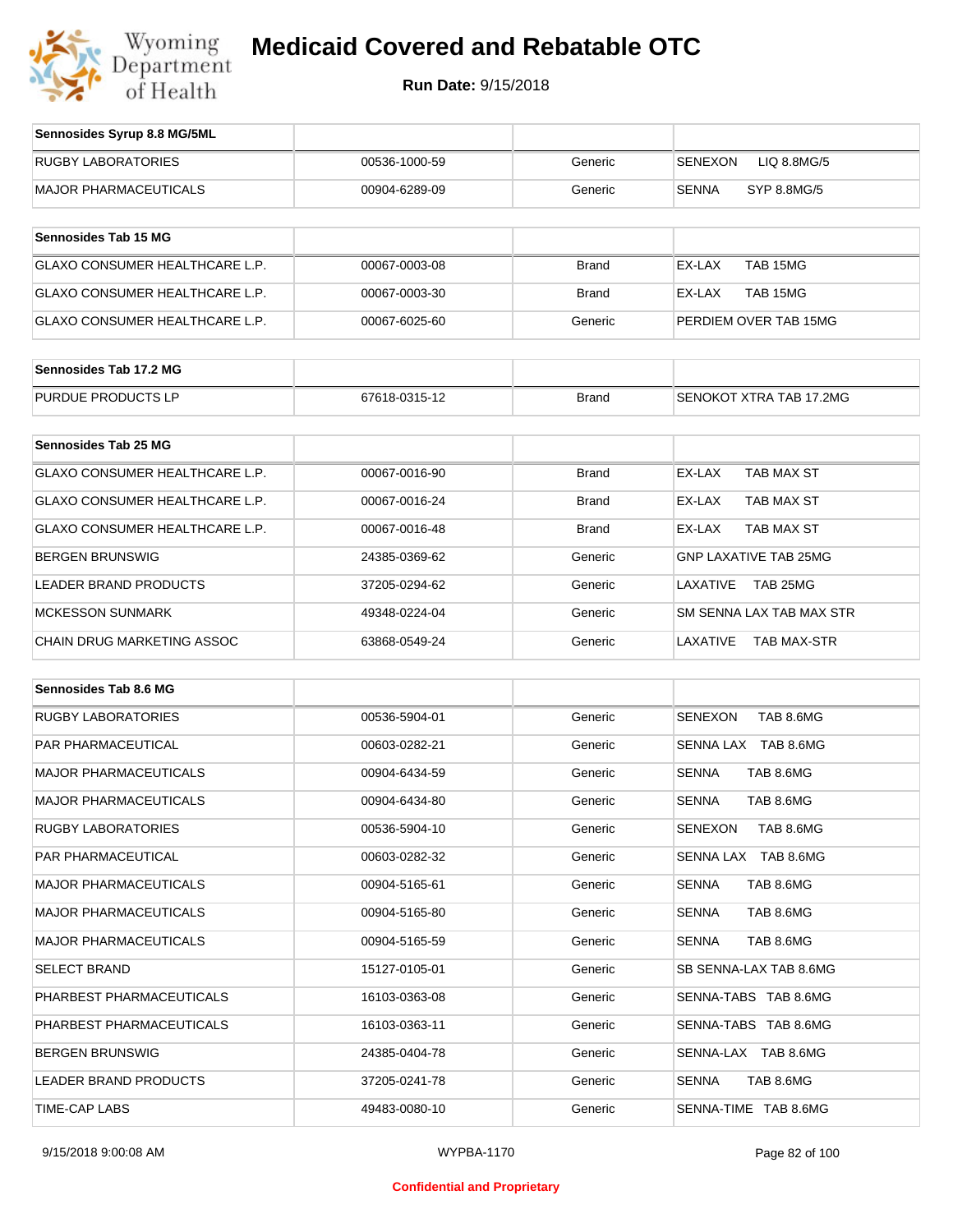

| TIME-CAP LABS              | 49483-0080-01 | Generic      | SENNA-TIME<br>TAB 8.6MG      |
|----------------------------|---------------|--------------|------------------------------|
| <b>MCKESSON</b>            | 62011-0192-01 | Generic      | <b>HM SENNA</b><br>TAB 8.6MG |
| AUBURN PHARMACEUTICAL      | 62107-0031-01 | Generic      | <b>SENNO</b><br>TAB 8.6MG    |
| PURDUE PRODUCTS LP         | 67618-0300-11 | <b>Brand</b> | TAB 8.6MG<br><b>SENOKOT</b>  |
| PURDUE PRODUCTS LP         | 67618-0300-50 | <b>Brand</b> | <b>SENOKOT</b><br>TAB 8.6MG  |
| CHAIN DRUG MARKETING ASSOC | 63868-0257-10 | Generic      | NAT VEG LAX TAB 8.6MG        |
| PURDUE PRODUCTS LP         | 67618-0300-10 | <b>Brand</b> | <b>SENOKOT</b><br>TAB 8.6MG  |
| PURDUE PRODUCTS LP         | 67618-0300-20 | <b>Brand</b> | <b>SENOKOT</b><br>TAB 8.6MG  |

| Sennosides-Docusate Sodium Tab 8.6-50<br>ΜG |               |              |                           |
|---------------------------------------------|---------------|--------------|---------------------------|
| <b>RUGBY LABORATORIES</b>                   | 00536-0355-01 | Generic      | DSS/SENNA TAB 8.6-50MG    |
| PAR PHARMACEUTICAL                          | 00603-0149-32 | Generic      | DOC-Q-LAX TAB 8.6-50MG    |
| <b>RUGBY LABORATORIES</b>                   | 00536-4086-01 | Generic      | SENEXON-S TAB 8.6-50MG    |
| <b>PAR PHARMACEUTICAL</b>                   | 00603-0149-21 | Generic      | DOC-Q-LAX TAB 8.6-50MG    |
| <b>MAJOR PHARMACEUTICALS</b>                | 00904-5643-61 | Generic      | DOK PLUS<br>TAB 8.6-50MG  |
| <b>RUGBY LABORATORIES</b>                   | 00536-0355-10 | Generic      | DSS/SENNA TAB 8.6-50MG    |
| <b>PAR PHARMACEUTICAL</b>                   | 00603-0283-21 | Generic      | SENNALAX-S TAB 8.6-50MG   |
| PAR PHARMACEUTICAL                          | 00603-0283-32 | Generic      | SENNALAX-S TAB 8.6-50MG   |
| RUGBY LABORATORIES                          | 00536-4086-10 | Generic      | SENEXON-S TAB 8.6-50MG    |
| <b>MAJOR PHARMACEUTICALS</b>                | 00904-5643-60 | Generic      | DOK PLUS<br>TAB 8.6-50MG  |
| <b>MAJOR PHARMACEUTICALS</b>                | 00904-6339-61 | Generic      | SENNA PLUS TAB 8.6-50MG   |
| <b>BERGEN BRUNSWIG</b>                      | 24385-0495-72 | Generic      | STOOL SOFTNR TAB 8.6-50MG |
| <b>BERGEN BRUNSWIG</b>                      | 24385-0505-72 | Generic      | SENNA PLUS TAB 8.6-50MG   |
| <b>BERGEN BRUNSWIG</b>                      | 24385-0495-78 | Generic      | STOOL SOFTNR TAB 8.6-50MG |
| <b>LEADER BRAND PRODUCTS</b>                | 37205-0251-72 | Generic      | SENNA PLUS TAB 8.6-50MG   |
| <b>MCKESSON SUNMARK</b>                     | 49348-0544-10 | Generic      | STOOL SOFTNR TAB 8.6-50MG |
| <b>MCKESSON SUNMARK</b>                     | 49348-0532-12 | Generic      | LAX/STL SOFT TAB 8.6-50MG |
| <b>MCKESSON SUNMARK</b>                     | 49348-0544-19 | Generic      | STOOL SOFTNR TAB 8.6-50MG |
| TIME-CAP LABS                               | 49483-0081-10 | Generic      | SENNA-TIME S TAB 8.6-50MG |
| <b>TIME-CAP LABS</b>                        | 49483-0081-01 | Generic      | SENNA-TIME S TAB 8.6-50MG |
| <b>MCKESSON</b>                             | 62011-0165-01 | Generic      | STOOL SOFTNR TAB 8.6-50MG |
| <b>CYPRESS PHARMACEUTICAL</b>               | 60258-0951-06 | Generic      | SENNA-S<br>TAB 8.6-50MG   |
| <b>MCKESSON PACKAGING SERVICES</b>          | 63739-0432-01 | Generic      | SENNA/DSS TAB 8.6-50MG    |
| <b>MCKESSON</b>                             | 62011-0161-01 | Generic      | SENNA-S<br>TAB 8.6-50MG   |
| <b>MCKESSON PACKAGING SERVICES</b>          | 63739-0432-10 | Generic      | SENNA/DSS TAB 8.6-50MG    |
| PURDUE PRODUCTS LP                          | 67618-0310-30 | <b>Brand</b> | SENOKOT S TAB 8.6-50MG    |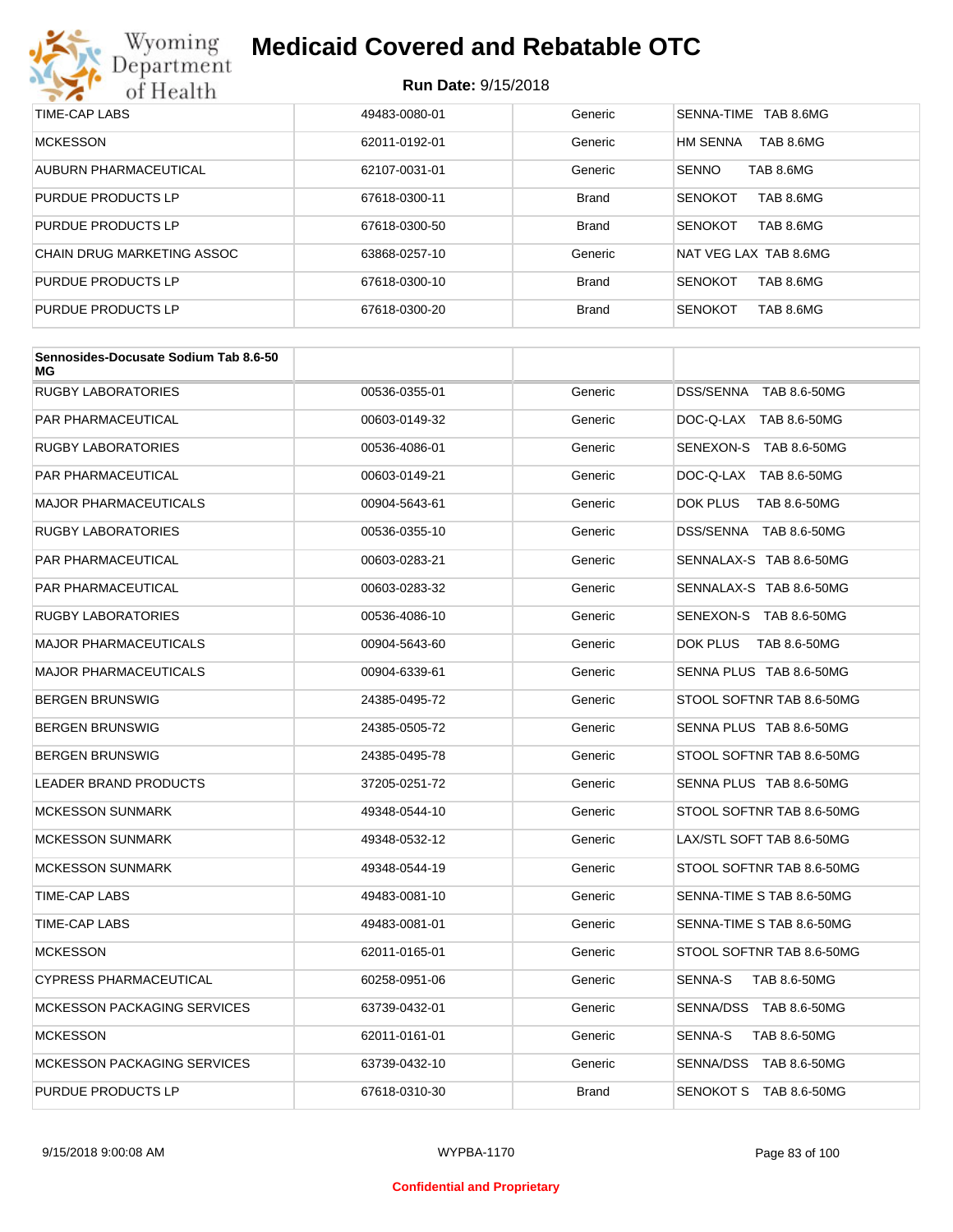#### **Run Date:** 9/15/2018

| Wyoming<br><b>Department</b>      | <b>Medicaid Covered and Rebatable OTC</b> |              |                           |  |  |
|-----------------------------------|-------------------------------------------|--------------|---------------------------|--|--|
| of Health                         | <b>Run Date: 9/15/2018</b>                |              |                           |  |  |
| <b>CHAIN DRUG MARKETING ASSOC</b> | 63868-0131-01                             | Generic      | STOOL SOFTNR TAB 8.6-50MG |  |  |
| <b>PURDUE PRODUCTS LP</b>         | 67618-0106-10                             | Generic      | PERI-COLACE TAB 8.6-50MG  |  |  |
| <b>PURDUE PRODUCTS LP</b>         | 67618-0106-30                             | Generic      | PERI-COLACE TAB 8.6-50MG  |  |  |
| <b>PURDUE PRODUCTS LP</b>         | 67618-0106-60                             | Generic      | PERI-COLACE TAB 8.6-50MG  |  |  |
| <b>PURDUE PRODUCTS LP</b>         | 67618-0310-01                             | <b>Brand</b> | SENOKOT S<br>TAB 8.6-50MG |  |  |
| <b>PURDUE PRODUCTS LP</b>         | 67618-0310-11                             | <b>Brand</b> | SENOKOT S<br>TAB 8.6-50MG |  |  |
| <b>PURDUE PRODUCTS LP</b>         | 67618-0310-60                             | <b>Brand</b> | SENOKOT S<br>TAB 8.6-50MG |  |  |

| Sennosides-Psyllium Cap 9-500 MG   |               |       |                          |
|------------------------------------|---------------|-------|--------------------------|
| KONSYL PHARMACEUTICAL              | 00224-1860-81 | Brand | SENNA PROMPT CAP 9-500MG |
| KONSYL PHARMACEUTICAL              | 00224-1860-60 | Brand | SENNA PROMPT CAP 9-500MG |
| <b>MINERALS &amp; ELECTROLYTES</b> |               |       |                          |

| Calcium Carbonate Tab 1250 MG (500 MG<br>Elemental Ca) |               |         |                         |
|--------------------------------------------------------|---------------|---------|-------------------------|
| <b>HIKMA</b>                                           | 00054-4120-25 | Generic | CALCIUM CARB TAB 1250MG |
| <b>HIKMA</b>                                           | 00054-8120-25 | Generic | CALCIUM CARB TAB 1250MG |

| <b>Calcium Carbonate-Magnesium Carbonate</b><br>Tab 250-300 MG |               |              |                                    |  |
|----------------------------------------------------------------|---------------|--------------|------------------------------------|--|
| NEPHRO-TECH                                                    | 59528-0508-05 | <b>Brand</b> | <b>TAB 300</b><br><b>MAGNEBIND</b> |  |

| Calcium Gluconate Tab 500 MG                         |               |         |                        |
|------------------------------------------------------|---------------|---------|------------------------|
| <b>HIKMA</b>                                         | 00054-0262-25 | Generic | CALCIUM GLUC TAB 500MG |
| <b>HIKMA</b>                                         | 00054-0262-20 | Generic | CALCIUM GLUC TAB 500MG |
| <b>NASAL AGENTS - SYSTEMIC AND</b><br><b>TOPICAL</b> |               |         |                        |

| Cromolyn Sodium Nasal Aerosol Soln 5.2<br>MG/ACT (4%) |               |         |                          |
|-------------------------------------------------------|---------------|---------|--------------------------|
| MAJOR PHARMACEUTICALS                                 | 00904-5532-67 | Generic | CROMOLYN SOD SPR 5.2/ACT |
| VALEANT                                               | 57782-0397-26 | Generic | CROMOLYN SOD SPR 5.2/ACT |

| Oxymetazoline HCI Nasal Soln 0.05% |               |         |                           |
|------------------------------------|---------------|---------|---------------------------|
| <b>GEISS DESTIN &amp; DUNN</b>     | 00113-0304-10 | Generic | NASAL 12 HR SPR 0.05%     |
| <b>GEISS DESTIN &amp; DUNN</b>     | 00113-0388-10 | Generic | 12 HR NASAL SPR 0.05%     |
| <b>PERRIGO</b>                     | 00113-0065-10 | Generic | <b>NASAL</b><br>SPR 0.05% |
| <b>GEISS DESTIN &amp; DUNN</b>     | 00113-0817-10 | Generic | SINUS NASAL SPR 0.05%     |
| <b>RUGBY LABORATORIES</b>          | 00536-1013-94 | Generic | SPR 0.05%<br>NRS NASAL    |
| <b>MAJOR PHARMACEUTICALS</b>       | 00904-5711-30 | Generic | NASAL DECONG SPR 0.05%    |
| MAJOR PHARMACEUTICALS              | 00904-5711-35 | Generic | NASAL DECONG SPR 0.05%    |

#### **Confidential and Proprietary**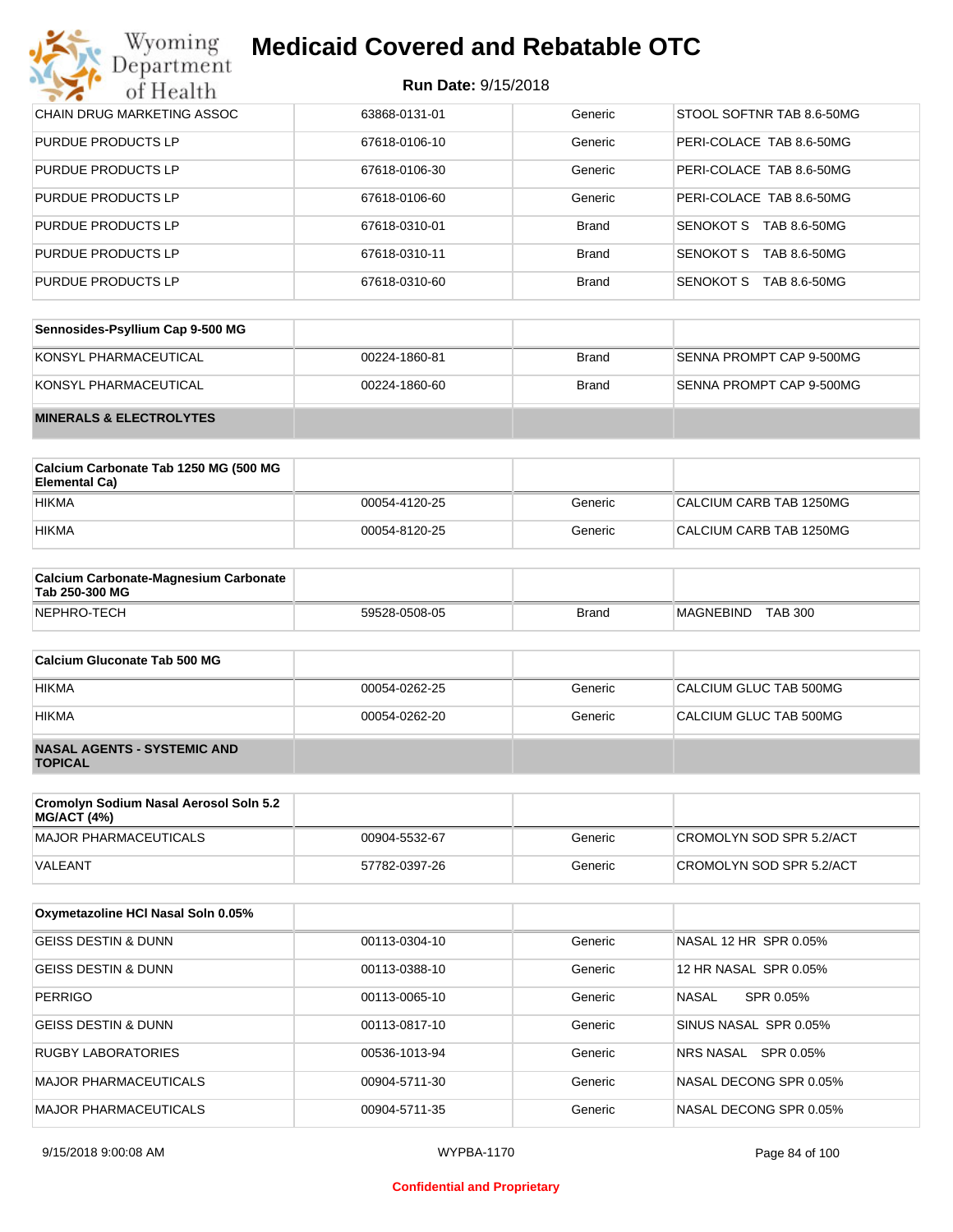

| SELECT BRAND             | 15127-0304-05 | Generic | 12 HR NASAL SPR 0.05%  |
|--------------------------|---------------|---------|------------------------|
| SELECT BRAND             | 15127-0304-10 | Generic | 12 HR NASAL SPR 0.05%  |
| <b>BERGEN BRUNSWIG</b>   | 24385-0067-10 | Generic | GNP NASAL SPR 0.05%    |
| <b>TOPCO</b>             | 36800-0065-10 | Generic | NASAL 12 HR SPR 0.05%  |
| <b>TOPCO</b>             | 36800-0817-10 | Generic | NASAL 12 HR SPR 0.05%  |
| <b>TOPCO</b>             | 36800-0304-10 | Generic | NASAL 12 HR SPR 0.05%  |
| BERGEN BRUNSWIG          | 24385-0498-10 | Generic | 12 HR NASAL SPR 0.05%  |
| <b>TOPCO</b>             | 36800-0688-05 | Generic | SINUS RELIEF SPR 0.05% |
| BERGEN BRUNSWIG          | 24385-0304-10 | Generic | 12 HR NASAL SPR 0.05%  |
| BERGEN BRUNSWIG          | 24385-0304-11 | Generic | 12 HR NASAL SPR 0.05%  |
| BERGEN BRUNSWIG          | 24385-0352-10 | Generic | GNP NASAL SPR 0.05%    |
| <b>TOPCO</b>             | 36800-0388-10 | Generic | NO DRIP NASL SPR 0.05% |
| AMERISOURCE BERGEN DRUGS | 46122-0165-10 | Generic | GNP NASAL SPR 0.05%    |
| AMERISOURCE BERGEN DRUGS | 46122-0165-11 | Generic | GNP NASAL SPR 0.05%    |
| <b>MCKESSON SUNMARK</b>  | 49348-0028-27 | Generic | SM NASAL 12H SPR 0.05% |
| <b>MCKESSON SUNMARK</b>  | 49348-0130-27 | Generic | SM NASAL SPR 0.05%     |
| <b>MCKESSON SUNMARK</b>  | 49348-0230-27 | Generic | SM NASAL<br>SPR 0.05%  |
| <b>MCKESSON SUNMARK</b>  | 49348-0231-27 | Generic | SM NASAL SPR 0.05%     |
| <b>PERRIGO</b>           | 45802-0410-59 | Generic | NASAL RELIEF SPR 0.05% |
| <b>MCKESSON SUNMARK</b>  | 49348-0472-27 | Generic | SM 12-HOUR SPR 0.05%   |
| <b>TARO</b>              | 51672-2030-03 | Generic | NASAL DECONG SPR 0.05% |
| <b>TARO</b>              | 51672-2030-05 | Generic | NASAL DECONG SPR 0.05% |
| <b>MCKESSON</b>          | 62011-0079-01 | Generic | SINUS NASAL SPR 0.05%  |
| <b>MCKESSON</b>          | 62011-0081-01 | Generic | HM NASAL SPR 0.05%     |
| RECKITT BENCKISER        | 63824-0126-75 | Generic | MUCINEX MS SPR 0.05%   |
| <b>MCKESSON</b>          | 62011-0080-01 | Generic | HM NASAL SPR 0.05%     |
| RECKITT BENCKISER        | 63824-0127-75 | Generic | MUCINEX FF SPR 0.05%   |
|                          |               |         |                        |

| <b>Phenylephrine HCI Nasal Soln 1%</b> |               |         |                                  |
|----------------------------------------|---------------|---------|----------------------------------|
| GLAXO CONSUMER HEALTHCARE L.P.         | 00067-2086-01 | Generic | 4-WAY FAST SPR 1%                |
| GEISS DESTIN & DUNN                    | 00113-0648-10 | Generic | NASAL FOUR SOL 1%                |
| <b>BERGEN BRUNSWIG</b>                 | 24385-0390-10 | Generic | <b>DRO 1%</b><br><b>GNP NOSE</b> |
| <b>TOPCO</b>                           | 36800-0390-10 | Generic | <b>DRO 1%</b><br><b>NOSE</b>     |
| <b>TOPCO</b>                           | 36800-0648-10 | Generic | NASAL FOUR SOL 1%                |
| AMERISOURCE BERGEN DRUGS               | 46122-0149-03 | Generic | GNP NASAL SPR 1%                 |
| LEADER BRAND PRODUCTS                  | 37205-0483-10 | Generic | DECONGESTANT SOL 1%              |
| <b>MCKESSON SUNMARK</b>                | 49348-0197-27 | Generic | <b>DRO 1%</b><br><b>SM NOSE</b>  |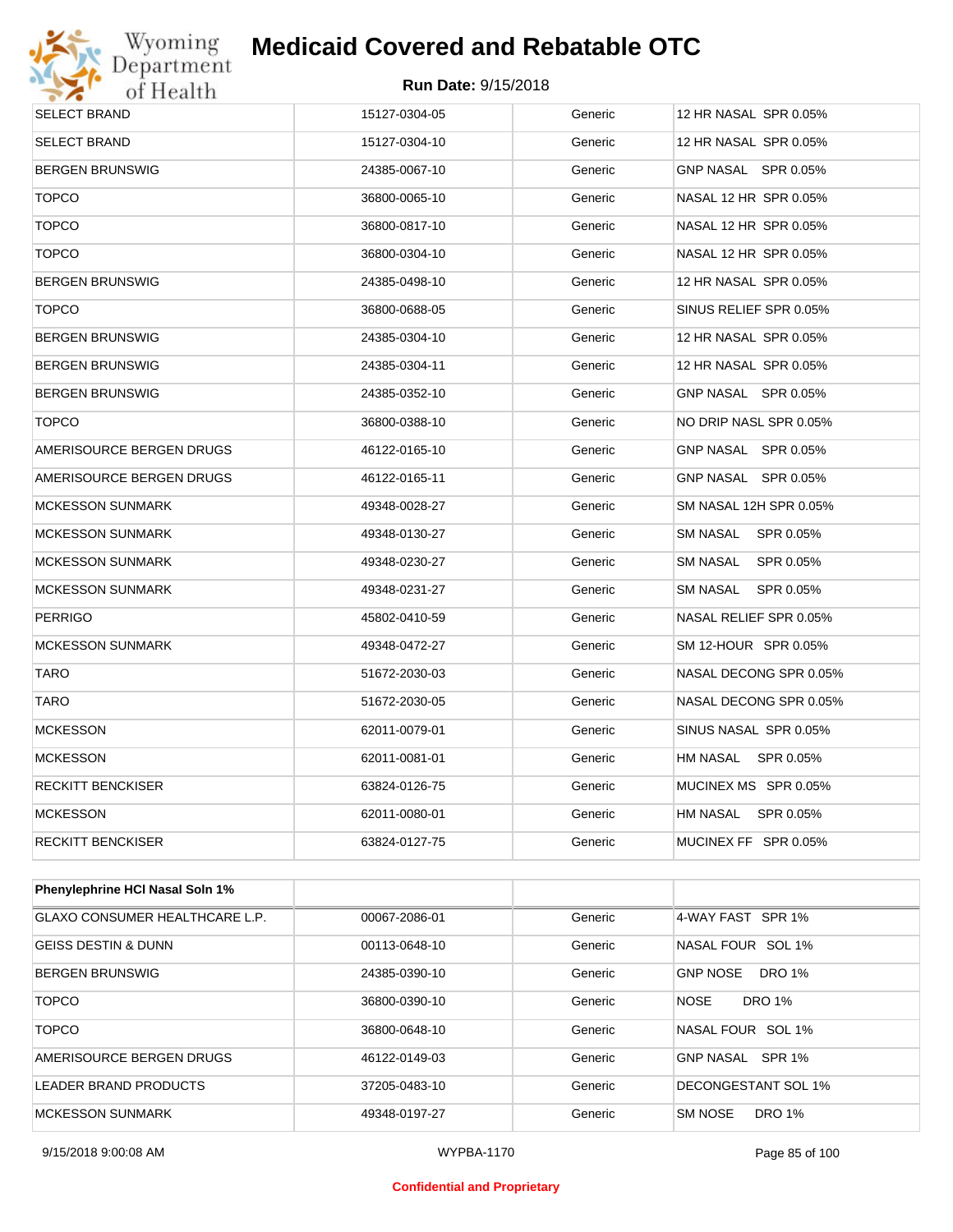

| <b>MCKESSON</b>                     | 62011-0085-01 | Generic      | <b>HM NOSE</b><br><b>DRO 1%</b> |  |
|-------------------------------------|---------------|--------------|---------------------------------|--|
| Phenylephrine HCI Tab 10 MG         |               |              |                                 |  |
| <b>PERRIGO</b>                      | 00113-0094-89 | Generic      | NASAL DECONG TAB 10MG           |  |
| <b>PERRIGO</b>                      | 00113-0094-23 | Generic      | NASAL DECONG TAB 10MG           |  |
| <b>PERRIGO</b>                      | 00113-0094-68 | Generic      | NASAL DECONG TAB 10MG           |  |
| <b>MAJOR PHARMACEUTICALS</b>        | 00904-5733-73 | Generic      | SUDOGEST PE TAB 10MG            |  |
| <b>MAJOR PHARMACEUTICALS</b>        | 00904-5733-49 | Generic      | SUDOGEST PE TAB 10MG            |  |
| <b>BERGEN BRUNSWIG</b>              | 24385-0603-68 | Generic      | NASAL DECONG TAB 10MG           |  |
| <b>TOPCO</b>                        | 36800-0094-89 | Generic      | NASAL DECONG TAB 10MG           |  |
| <b>TOPCO</b>                        | 36800-0094-23 | Generic      | NASAL DECONG TAB 10MG           |  |
|                                     |               |              |                                 |  |
| <b>TOPCO</b>                        | 36800-0094-68 | Generic      | NASAL DECONG TAB 10MG           |  |
| <b>LEADER BRAND PRODUCTS</b>        | 37205-0473-89 | Generic      | NASAL DECONG TAB 10MG           |  |
| <b>BERGEN BRUNSWIG</b>              | 24385-0603-89 | Generic      | NASAL DECONG TAB 10MG           |  |
| <b>TOPCO</b>                        | 36800-0094-47 | Generic      | NASAL DECONG TAB 10MG           |  |
| <b>LEADER BRAND PRODUCTS</b>        | 37205-0473-69 | Generic      | NASAL DECONG TAB 10MG           |  |
| <b>MCKESSON SUNMARK</b>             | 49348-0700-48 | Generic      | NASAL DECONG TAB 10MG           |  |
| <b>MCKESSON SUNMARK</b>             | 49348-0700-07 | Generic      | NASAL DECONG TAB 10MG           |  |
| <b>MCKESSON</b>                     | 62011-0077-01 | Generic      | NASAL DECONG TAB 10MG           |  |
| <b>MCKESSON</b>                     | 62011-0077-02 | Generic      | NASAL DECONG TAB 10MG           |  |
|                                     |               |              |                                 |  |
| Pseudoephedrine HCI Liq 15 MG/5ML   |               |              |                                 |  |
| <b>SILARX</b>                       | 54838-0104-40 | Generic      | CHILD SILFED LIQ 15MG/5ML       |  |
| <b>SILARX</b>                       | 54838-0104-70 | Generic      | CHILD SILFED LIQ 15MG/5ML       |  |
| Pseudoephedrine HCl Liq 30 MG/5ML   |               |              |                                 |  |
| <b>RUGBY LABORATORIES</b>           | 00536-1850-97 | <b>Brand</b> | NASAL DECONG LIQ 30MG/5ML       |  |
|                                     |               |              |                                 |  |
| Pseudoephedrine HCI Syrup 30 MG/5ML |               |              |                                 |  |
| <b>RUGBY LABORATORIES</b>           | 00536-1850-85 | <b>Brand</b> | NASAL DECON SYP 30MG/5ML        |  |
|                                     |               |              |                                 |  |
| Pseudoephedrine HCI Tab 30 MG       |               |              |                                 |  |
| <b>PERRIGO</b>                      | 00113-2432-67 | Generic      | NASAL DECONG TAB 30MG           |  |
| <b>GEISS DESTIN &amp; DUNN</b>      | 00113-0432-62 | Generic      | NASAL DECONG TAB 30MG           |  |
| <b>PERRIGO</b>                      | 00113-2432-62 | Generic      | NASAL DECONG TAB 30MG           |  |
| <b>PERRIGO</b>                      | 00113-2432-80 | Generic      | NASAL DECONG TAB 30MG           |  |
| MAJOR PHARMACEUTICALS               | 00904-5053-59 | Generic      | <b>SUDOGEST</b><br>TAB 30MG     |  |
| <b>RUGBY LABORATORIES</b>           | 00536-3607-35 | Generic      | NASAL DECONG TAB 30MG           |  |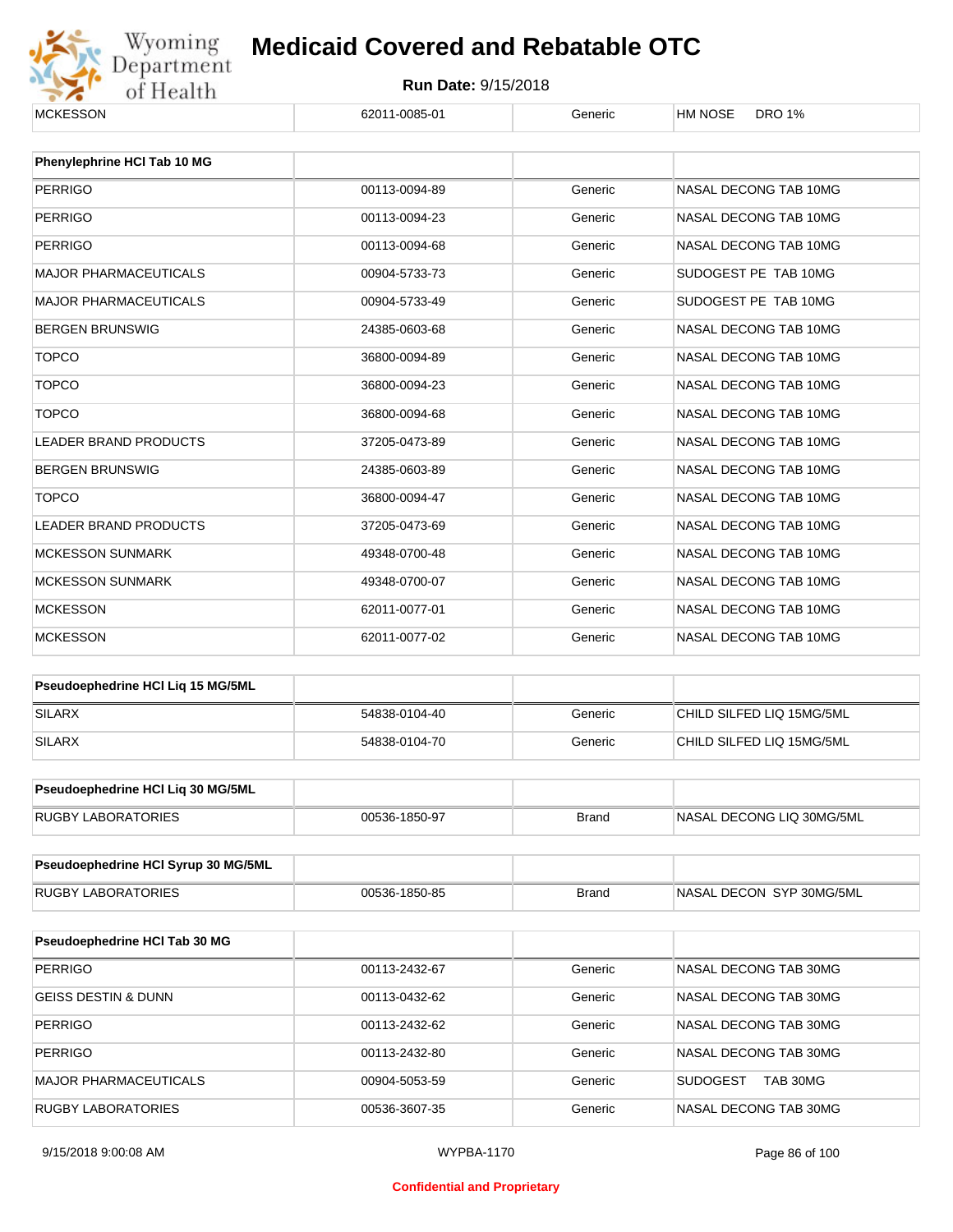| Wyoming<br>Department             | <b>Medicaid Covered and Rebatable OTC</b> |         |                             |
|-----------------------------------|-------------------------------------------|---------|-----------------------------|
| of Health                         | <b>Run Date: 9/15/2018</b>                |         |                             |
| <b>MAJOR PHARMACEUTICALS</b>      | 00904-5053-60                             | Generic | <b>SUDOGEST</b><br>TAB 30MG |
| <b>MAJOR PHARMACEUTICALS</b>      | 00904-5053-24                             | Generic | <b>SUDOGEST</b><br>TAB 30MG |
| <b>MAJOR PHARMACEUTICALS</b>      | 00904-6338-60                             | Generic | <b>SUDOGEST</b><br>TAB 30MG |
| <b>BERGEN BRUNSWIG</b>            | 24385-0432-80                             | Generic | NASAL DECONG TAB 30MG       |
| <b>BERGEN BRUNSWIG</b>            | 24385-0432-62                             | Generic | NASAL DECONG TAB 30MG       |
| <b>TOPCO</b>                      | 36800-0432-62                             | Generic | NASAL DECONG TAB 30MG       |
| <b>TOPCO</b>                      | 36800-0432-67                             | Generic | NASAL DECONG TAB 30MG       |
| <b>LEADER BRAND PRODUCTS</b>      | 37205-0445-80                             | Generic | PSEUDOEPHEDR TAB 30MG       |
| PERRIGO PHARMACEUTICALS           | 45802-0432-62                             | Generic | PSEUDOEPHEDR TAB 30MG       |
| <b>MCKESSON SUNMARK</b>           | 49348-0024-04                             | Generic | SM NASAL DEC TAB 30MG       |
| <b>MCKESSON SUNMARK</b>           | 49348-0024-08                             | Generic | SM NASAL DEC TAB 30MG       |
| <b>MCKESSON SUNMARK</b>           | 49348-0024-34                             | Generic | SM NASAL DEC TAB 30MG       |
| <b>MCKESSON</b>                   | 62011-0078-01                             | Generic | NASAL DECONG TAB 30MG       |
| <b>MCKESSON</b>                   | 62011-0078-02                             | Generic | NASAL DECONG TAB 30MG       |
| <b>CHAIN DRUG MARKETING ASSOC</b> | 63868-0146-24                             | Generic | SUPHEDRINE TAB 30MG         |
| CHAIN DRUG MARKETING ASSOC        | 63868-0146-48                             | Generic | SUPHEDRINE TAB 30MG         |

| Pseudoephedrine HCI Tab 60 MG |               |         |                             |
|-------------------------------|---------------|---------|-----------------------------|
| <b>IMAJOR PHARMACEUTICALS</b> | 00904-5125-59 | Generic | TAB 60MG<br>SUDOGEST        |
| <b>IMAJOR PHARMACEUTICALS</b> | 00904-5125-46 | Generic | TAB 60MG<br><b>SUDOGEST</b> |

| Pseudoephedrine HCI Tab ER 12HR 120<br>МG |               |         |                                 |
|-------------------------------------------|---------------|---------|---------------------------------|
| <b>PERRIGO</b>                            | 00113-2054-60 | Generic | DECONGESTANT TAB 120MG ER       |
| <b>GEISS DESTIN &amp; DUNN</b>            | 00113-0054-52 | Generic | DECONGESTANT TAB 120MG ER       |
| <b>MAJOR PHARMACEUTICALS</b>              | 00904-5803-15 | Generic | <b>SUDOGEST</b><br>TAB 120MG ER |
| <b>BERGEN BRUNSWIG</b>                    | 24385-0054-52 | Generic | PSEUDOFPHEDR TAB 120MG FR       |
| <b>TOPCO</b>                              | 36800-0054-52 | Generic | DECONGESTANT TAB 120MG ER       |
| <b>TOPCO</b>                              | 36800-0054-60 | Generic | DECONGESTANT TAB 120MG ER       |
| PERRIGO PHARMACEUTICALS                   | 45802-0107-52 | Generic | PSEUDOEPHEDR TAB 120MG ER       |
| AMERISOURCE BERGEN DRUGS                  | 46122-0166-60 | Generic | PSEUDOEPHEDR TAB 120MG ER       |
| LEADER BRAND PRODUCTS                     | 37205-0446-52 | Generic | DECONGESTANT TAB 120MG ER       |
| <b>MCKESSON SUNMARK</b>                   | 49348-0361-01 | Generic | DECONGESTANT TAB 120MG ER       |
| <b>OHM LABS</b>                           | 51660-0204-69 | Generic | PSEUDOEPHEDR TAB 120MG ER       |
| CHAIN DRUG MARKETING ASSOC                | 63868-0143-10 | Generic | OC SUPHEDRIN TAB 120MG SR       |
| <b>MCKESSON</b>                           | 62011-0087-01 | Generic | NASAL DECONG TAB 120MG FR       |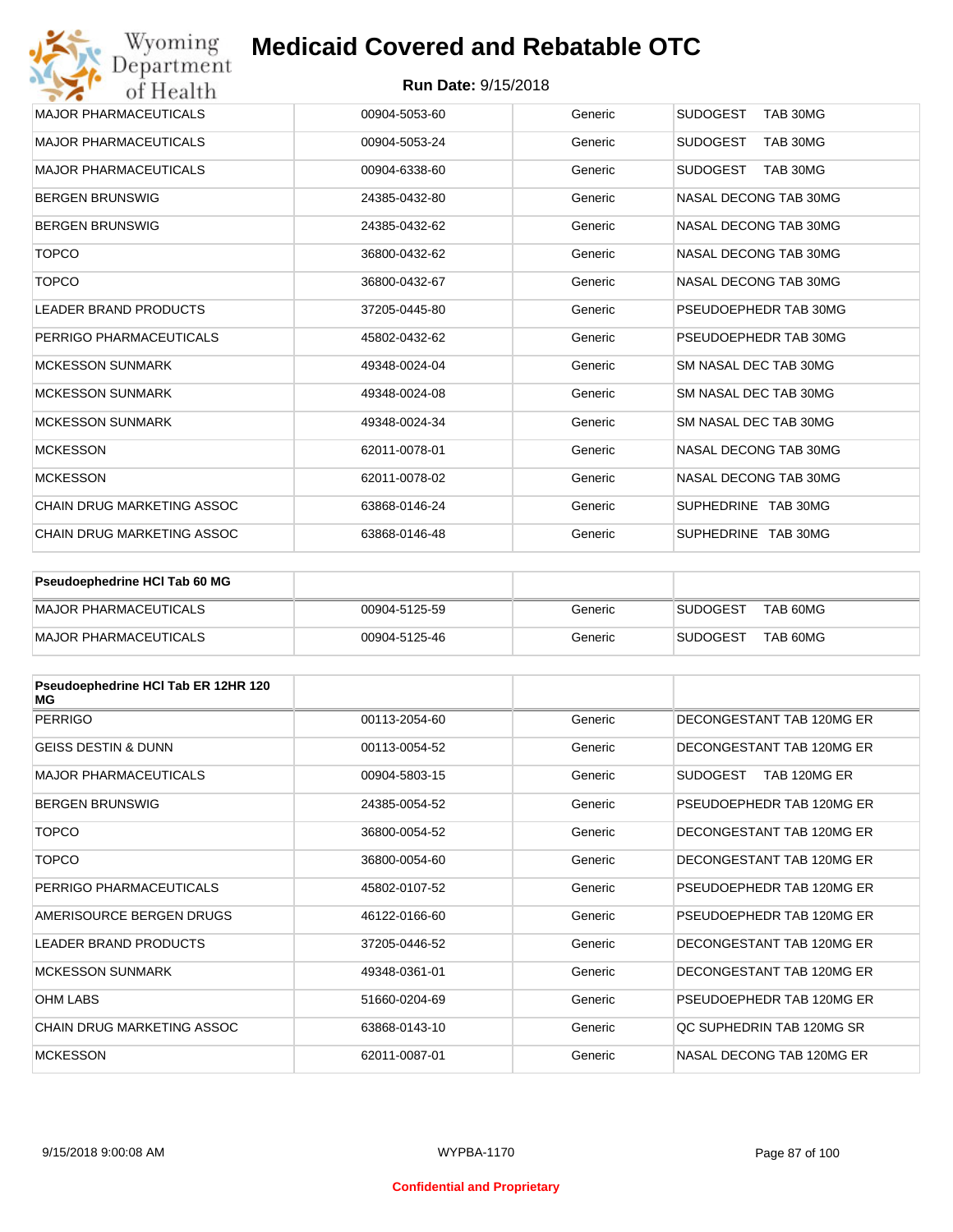

**Run Date:** 9/15/2018

**OPHTHALMIC AGENTS**

| Sodium Chloride Hypertonic Ophth Oint<br>5% |               |              |                              |
|---------------------------------------------|---------------|--------------|------------------------------|
| MAJOR PHARMACEUTICALS                       | 00904-5315-38 | Generic      | SOD CHLORIDE OIN 5% OP       |
| <b>AKORN</b>                                | 17478-0622-35 | Generic      | SOD CHLORIDE OIN 5% OP       |
| VALEANT                                     | 24208-0385-55 | <b>Brand</b> | MURO 128<br>OIN 5% OP        |
| VALEANT                                     | 24208-0385-56 | <b>Brand</b> | MURO 128<br><b>OIN 5% OP</b> |

| Sodium Chloride Hypertonic Ophth Soln<br>2% |               |              |          |           |
|---------------------------------------------|---------------|--------------|----------|-----------|
| <b>VALEANT</b>                              | 24208-0276-15 | <b>Brand</b> | MURO 128 | SOL 2% OP |

| Sodium Chloride Hypertonic Ophth Soln<br>5%                 |               |              |                              |
|-------------------------------------------------------------|---------------|--------------|------------------------------|
| MAJOR PHARMACEUTICALS                                       | 00904-5314-35 | Generic      | SOD CHLORIDE SOL 5% OP       |
| <b>AKORN</b>                                                | 17478-0623-12 | Generic      | SOD CHLORIDE SOL 5% OP       |
| VALEANT                                                     | 24208-0277-15 | <b>Brand</b> | SOL 5% OP<br><b>MURO 128</b> |
| VALEANT                                                     | 24208-0277-30 | <b>Brand</b> | <b>MURO 128</b><br>SOL 5% OP |
| <b>PSYCHOTHERAPEUTIC AND</b><br>NEUROLOGICAL AGENTS - MISC. |               |              |                              |

| <b>Nicotine Polacrilex Gum 2 MG</b>   |               |              |                                         |
|---------------------------------------|---------------|--------------|-----------------------------------------|
| <b>PERRIGO</b>                        | 00113-0206-25 | Generic      | NICOTINE POL GUM 2MG MINT               |
| <b>GLAXO CONSUMER HEALTHCARE L.P.</b> | 00135-0157-10 | <b>Brand</b> | <b>NICORETTE</b><br><b>GUM 2MG ORIG</b> |
| <b>GLAXO CONSUMER HEALTHCARE L.P.</b> | 00135-0225-03 | <b>Brand</b> | <b>GUM 2MG MINT</b><br><b>NICORETTE</b> |
| <b>GLAXO CONSUMER HEALTHCARE L.P.</b> | 00135-0229-04 | <b>Brand</b> | <b>NICORETTE</b><br><b>GUM 2MG MINT</b> |
| GLAXO CONSUMER HEALTHCARE L.P.        | 00135-0241-05 | <b>Brand</b> | <b>NICORETTE</b><br><b>GUM 2MGFRUIT</b> |
| GLAXO CONSUMER HEALTHCARE L.P.        | 00135-0241-08 | <b>Brand</b> | <b>NICORETTE</b><br><b>GUM 2MGFRUIT</b> |
| <b>GLAXO CONSUMER HEALTHCARE L.P.</b> | 00135-0466-05 | <b>Brand</b> | <b>NICORETTE</b><br><b>GUM 2MG CINN</b> |
| <b>GLAXO CONSUMER HEALTHCARE L.P.</b> | 00135-0474-05 | <b>Brand</b> | <b>NICORETTE</b><br><b>GUM 2MG MINT</b> |
| <b>GLAXO CONSUMER HEALTHCARE L.P.</b> | 00135-0474-08 | <b>Brand</b> | <b>NICORETTE</b><br><b>GUM 2MG MINT</b> |
| <b>GLAXO CONSUMER HEALTHCARE L.P.</b> | 00135-0157-07 | <b>Brand</b> | NICORETTE ST GUM 2MG ORIG               |
| <b>GLAXO CONSUMER HEALTHCARE L.P.</b> | 00135-0474-01 | <b>Brand</b> | <b>NICORETTE</b><br><b>GUM 2MG MINT</b> |
| GLAXO CONSUMER HEALTHCARE L.P.        | 00135-0474-02 | <b>Brand</b> | <b>NICORETTE</b><br><b>GUM 2MG MINT</b> |
| GLAXO CONSUMER HEALTHCARE L.P.        | 00135-0241-02 | <b>Brand</b> | <b>NICORETTE</b><br><b>GUM 2MGFRUIT</b> |
| <b>GLAXO CONSUMER HEALTHCARE L.P.</b> | 00135-0466-01 | <b>Brand</b> | <b>NICORETTE</b><br><b>GUM 2MG CINN</b> |
| <b>GLAXO CONSUMER HEALTHCARE L.P.</b> | 00135-0466-02 | <b>Brand</b> | <b>NICORETTE</b><br><b>GUM 2MG CINN</b> |
| <b>GLAXO CONSUMER HEALTHCARE L.P.</b> | 00135-0157-11 | <b>Brand</b> | <b>NICORETTE</b><br><b>GUM 2MG ORIG</b> |
| <b>GLAXO CONSUMER HEALTHCARE L.P.</b> | 00135-0225-02 | <b>Brand</b> | NICORETTE ST GUM 2MG MINT               |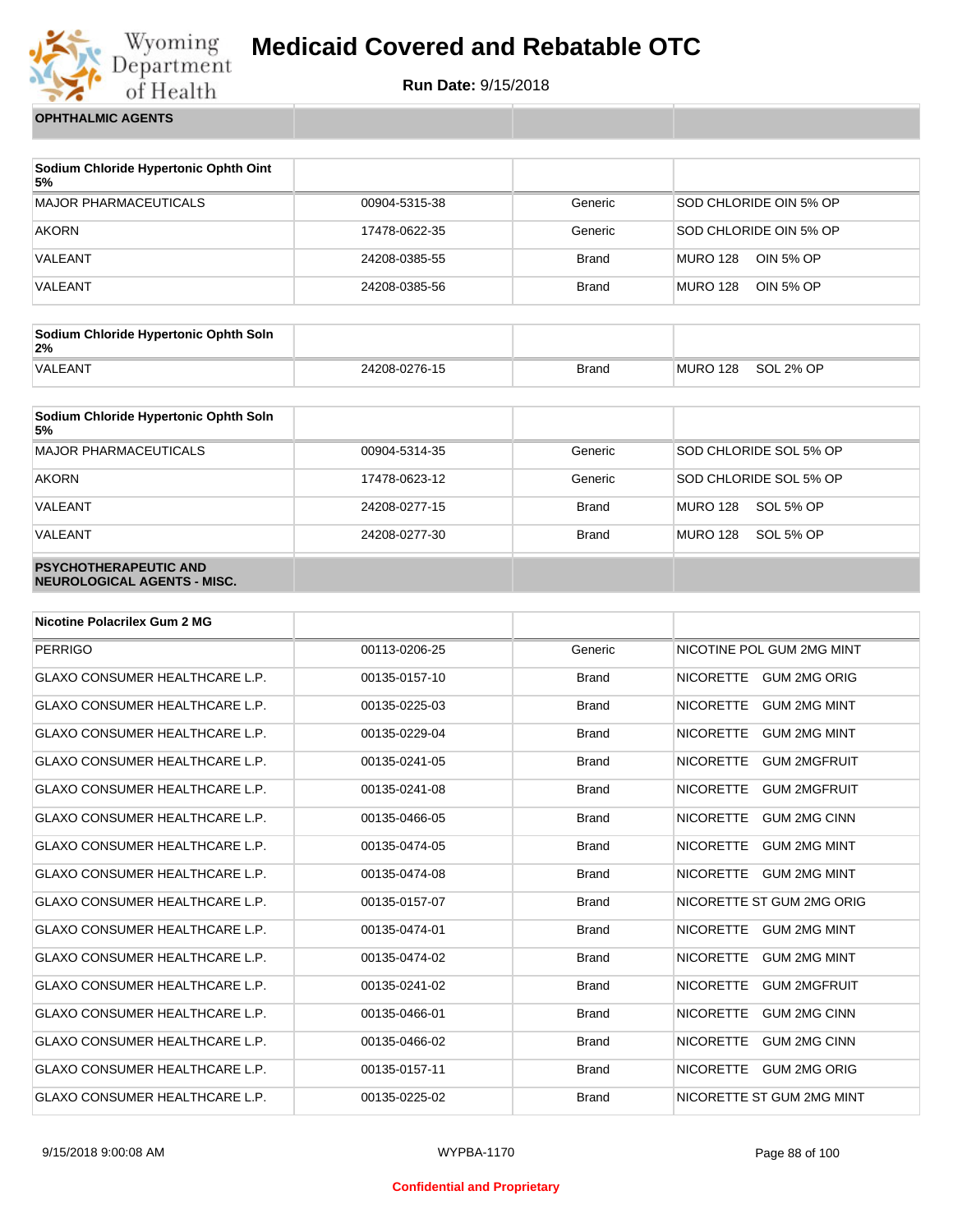| GLAXO CONSUMER HEALTHCARE L.P. | 00135-0229-05 | <b>Brand</b> | NICORETTE GUM 2MG MINT           |
|--------------------------------|---------------|--------------|----------------------------------|
| GLAXO CONSUMER HEALTHCARE L.P. | 00135-0241-03 | <b>Brand</b> | NICORETTE GUM 2MGFRUIT           |
| GLAXO CONSUMER HEALTHCARE L.P. | 00135-0241-06 | <b>Brand</b> | NICORETTE GUM 2MGFRUIT           |
| GLAXO CONSUMER HEALTHCARE L.P. | 00135-0466-03 | <b>Brand</b> | NICORETTE GUM 2MG CINN           |
| GLAXO CONSUMER HEALTHCARE L.P. | 00135-0474-03 | <b>Brand</b> | NICORETTE GUM 2MG MINT           |
| <b>RUGBY LABORATORIES</b>      | 00536-1362-06 | Generic      | NICOTINE POL GUM 2MG             |
| <b>RUGBY LABORATORIES</b>      | 00536-1362-23 | Generic      | NICOTINE POL GUM 2MG             |
| <b>RUGBY LABORATORIES</b>      | 00536-1362-34 | Generic      | NICOTINE POL GUM 2MG             |
| <b>RUGBY LABORATORIES</b>      | 00536-3029-06 | Generic      | NICOTINE POL GUM 2MG ORIG        |
| <b>RUGBY LABORATORIES</b>      | 00536-3029-23 | Generic      | NICOTINE POL GUM 2MG ORIG        |
| <b>RUGBY LABORATORIES</b>      | 00536-3029-34 | Generic      | NICOTINE POL GUM 2MG ORIG        |
| <b>RUGBY LABORATORIES</b>      | 00536-3386-01 | Generic      | NICOTINE POL GUM 2MGFRUIT        |
| <b>RUGBY LABORATORIES</b>      | 00536-3112-01 | Generic      | NICOTINE POL GUM 2MG MINT        |
| <b>RUGBY LABORATORIES</b>      | 00536-3404-01 | Generic      | NICOTINE POL GUM 2MG CINN        |
| <b>MAJOR PHARMACEUTICALS</b>   | 00904-5736-51 | Generic      | NICORELIEF GUM 2MG MINT          |
| <b>RUGBY LABORATORIES</b>      | 00536-3112-37 | Generic      | NICOTINE POL GUM 2MG MINT        |
| <b>MAJOR PHARMACEUTICALS</b>   | 00904-5734-11 | Generic      | NICORELIEF GUM 2MG ORIG          |
| <b>MAJOR PHARMACEUTICALS</b>   | 00904-5734-51 | Generic      | NICORELIEF GUM 2MG ORIG          |
| <b>MAJOR PHARMACEUTICALS</b>   | 00904-5736-11 | Generic      | NICORELIEF GUM 2MG MINT          |
| <b>TOPCO</b>                   | 36800-0029-25 | Generic      | NICOTINE POL GUM 2MG ORIG        |
| <b>BERGEN BRUNSWIG</b>         | 24385-0170-58 | Generic      | <b>GNP NICOTINE GUM 2MG MINT</b> |
| <b>TOPCO</b>                   | 36800-0352-78 | Generic      | NICOTINE POL GUM 2MGFRUIT        |
| LEADER BRAND PRODUCTS          | 37205-0967-58 | Generic      | NICOTINE POL GUM 2MG MINT        |
| <b>BERGEN BRUNSWIG</b>         | 24385-0594-71 | Generic      | <b>GNP NICOTINE GUM 2MG MINT</b> |
| <b>TOPCO</b>                   | 36800-0206-25 | Generic      | NICOTINE POL GUM 2MG MINT        |
| <b>TOPCO</b>                   | 36800-0456-78 | Generic      | NICOTINE POL GUM 2MG MINT        |
| <b>PERRIGO</b>                 | 45802-0206-25 | Generic      | NICOTINE POL GUM 2MG MINT        |
| <b>MCKESSON SUNMARK</b>        | 49348-0691-36 | Generic      | SM NICOTINE GUM 2MG MINT         |
| <b>MCKESSON SUNMARK</b>        | 49348-0787-10 | Generic      | SM NICOTINE GUM 2MG MINT         |
| LEADER BRAND PRODUCTS          | 37205-0203-71 | Generic      | NICOTINE POL GUM 2MG             |
| LEADER BRAND PRODUCTS          | 37205-0967-78 | Generic      | NICOTINE POL GUM 2MG MINT        |
| AMERISOURCE BERGEN DRUGS       | 46122-0173-20 | Generic      | <b>GNP NICOTINE GUM 2MG ORIG</b> |
| <b>MCKESSON SUNMARK</b>        | 49348-0573-08 | Generic      | SM NICOTINE GUM 2MG              |
| <b>MCKESSON SUNMARK</b>        | 49348-0573-36 | Generic      | SM NICOTINE GUM 2MG              |
| <b>MCKESSON</b>                | 62011-0047-02 | Generic      | HM NICOTINE GUM 2MG MINT         |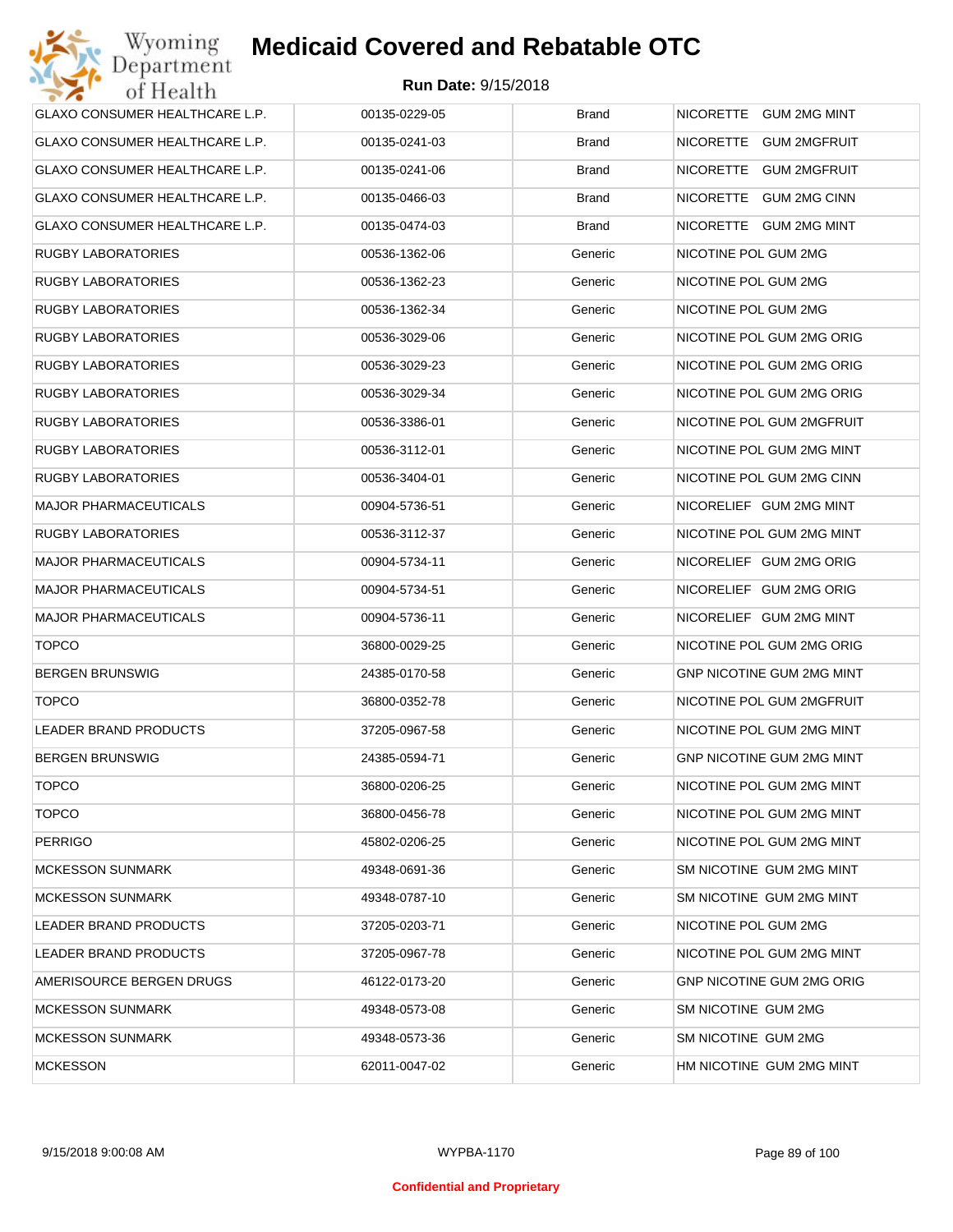

| <b>Nicotine Polacrilex Gum 4 MG</b>   |               |              |                                  |
|---------------------------------------|---------------|--------------|----------------------------------|
| <b>GLAXO CONSUMER HEALTHCARE L.P.</b> | 00135-0158-07 | <b>Brand</b> | NICORETTE ST GUM 4MG ORIG        |
| PERRIGO                               | 00113-0422-25 | Generic      | NICOTINE POL GUM 4MG MINT        |
| PERRIGO PHARMACEUTICALS               | 00113-0532-78 | Generic      | NICOTINE POL GUM 4MG MINT        |
| GLAXO CONSUMER HEALTHCARE L.P.        | 00135-0158-10 | <b>Brand</b> | NICORETTE GUM 4MG ORIG           |
| GLAXO CONSUMER HEALTHCARE L.P.        | 00135-0230-04 | <b>Brand</b> | NICORETTE GUM 4MG MINT           |
| GLAXO CONSUMER HEALTHCARE L.P.        | 00135-0467-03 | <b>Brand</b> | NICORETTE GUM 4MG CINN           |
| GLAXO CONSUMER HEALTHCARE L.P.        | 00135-0226-02 | <b>Brand</b> | NICORETTE GUM 4MG MINT           |
| GLAXO CONSUMER HEALTHCARE L.P.        | 00135-0226-03 | <b>Brand</b> | NICORETTE GUM 4MG MINT           |
| GLAXO CONSUMER HEALTHCARE L.P.        | 00135-0242-01 | <b>Brand</b> | NICORETTE GUM 4MGFRUIT           |
| GLAXO CONSUMER HEALTHCARE L.P.        | 00135-0242-02 | <b>Brand</b> | NICORETTE<br><b>GUM 4MGFRUIT</b> |
| GLAXO CONSUMER HEALTHCARE L.P.        | 00135-0242-03 | <b>Brand</b> | NICORETTE GUM 4MGFRUIT           |
| GLAXO CONSUMER HEALTHCARE L.P.        | 00135-0242-05 | <b>Brand</b> | NICORETTE<br><b>GUM 4MGFRUIT</b> |
| GLAXO CONSUMER HEALTHCARE L.P.        | 00135-0242-06 | <b>Brand</b> | NICORETTE<br><b>GUM 4MGFRUIT</b> |
| GLAXO CONSUMER HEALTHCARE L.P.        | 00135-0475-01 | <b>Brand</b> | NICORETTE GUM 4MG MINT           |
| GLAXO CONSUMER HEALTHCARE L.P.        | 00135-0475-02 | <b>Brand</b> | NICORETTE GUM 4MG MINT           |
| GLAXO CONSUMER HEALTHCARE L.P.        | 00135-0475-03 | <b>Brand</b> | NICORETTE GUM 4MG MINT           |
| GLAXO CONSUMER HEALTHCARE L.P.        | 00135-0475-05 | <b>Brand</b> | NICORETTE GUM 4MG MINT           |
| RUGBY LABORATORIES                    | 00536-1372-23 | Generic      | NICOTINE POL GUM 4MG MINT        |
| GLAXO CONSUMER HEALTHCARE L.P.        | 00135-0158-11 | <b>Brand</b> | NICORETTE GUM 4MG ORIG           |
| GLAXO CONSUMER HEALTHCARE L.P.        | 00135-0230-05 | <b>Brand</b> | NICORETTE GUM 4MG MINT           |
| <b>GLAXO CONSUMER HEALTHCARE L.P.</b> | 00135-0242-08 | <b>Brand</b> | NICORETTE<br><b>GUM 4MGFRUIT</b> |
| GLAXO CONSUMER HEALTHCARE L.P.        | 00135-0467-02 | <b>Brand</b> | NICORETTE GUM 4MG CINN           |
| GLAXO CONSUMER HEALTHCARE L.P.        | 00135-0467-05 | <b>Brand</b> | NICORETTE GUM 4MG CINN           |
| RUGBY LABORATORIES                    | 00536-3387-01 | Generic      | NICOTINE POL GUM 4MG             |
| RUGBY LABORATORIES                    | 00536-3030-23 | Generic      | NICOTINE POL GUM 4MG ORIG        |
| <b>RUGBY LABORATORIES</b>             | 00536-3113-01 | Generic      | NICOTINE POL GUM 4MG MINT        |
| RUGBY LABORATORIES                    | 00536-3405-01 | Generic      | NICOTINE POL GUM 4MG             |
| <b>MAJOR PHARMACEUTICALS</b>          | 00904-5737-11 | Generic      | NICORELIEF GUM 4MG MINT          |
| <b>MAJOR PHARMACEUTICALS</b>          | 00904-5737-51 | Generic      | NICORELIEF GUM 4MG MINT          |
| <b>MAJOR PHARMACEUTICALS</b>          | 00904-5735-11 | Generic      | NICORELIEF GUM 4MG ORIG          |
| GLAXO CONSUMER HEALTHCARE L.P.        | 00135-0475-08 | <b>Brand</b> | NICORETTE GUM 4MG MINT           |
| RUGBY LABORATORIES                    | 00536-1372-06 | Generic      | NICOTINE POL GUM 4MG MINT        |
| RUGBY LABORATORIES                    | 00536-1372-34 | Generic      | NICOTINE POL GUM 4MG MINT        |
| RUGBY LABORATORIES                    | 00536-3030-06 | Generic      | NICOTINE POL GUM 4MG ORIG        |
| RUGBY LABORATORIES                    | 00536-3113-37 | Generic      | NICOTINE POL GUM 4MG MINT        |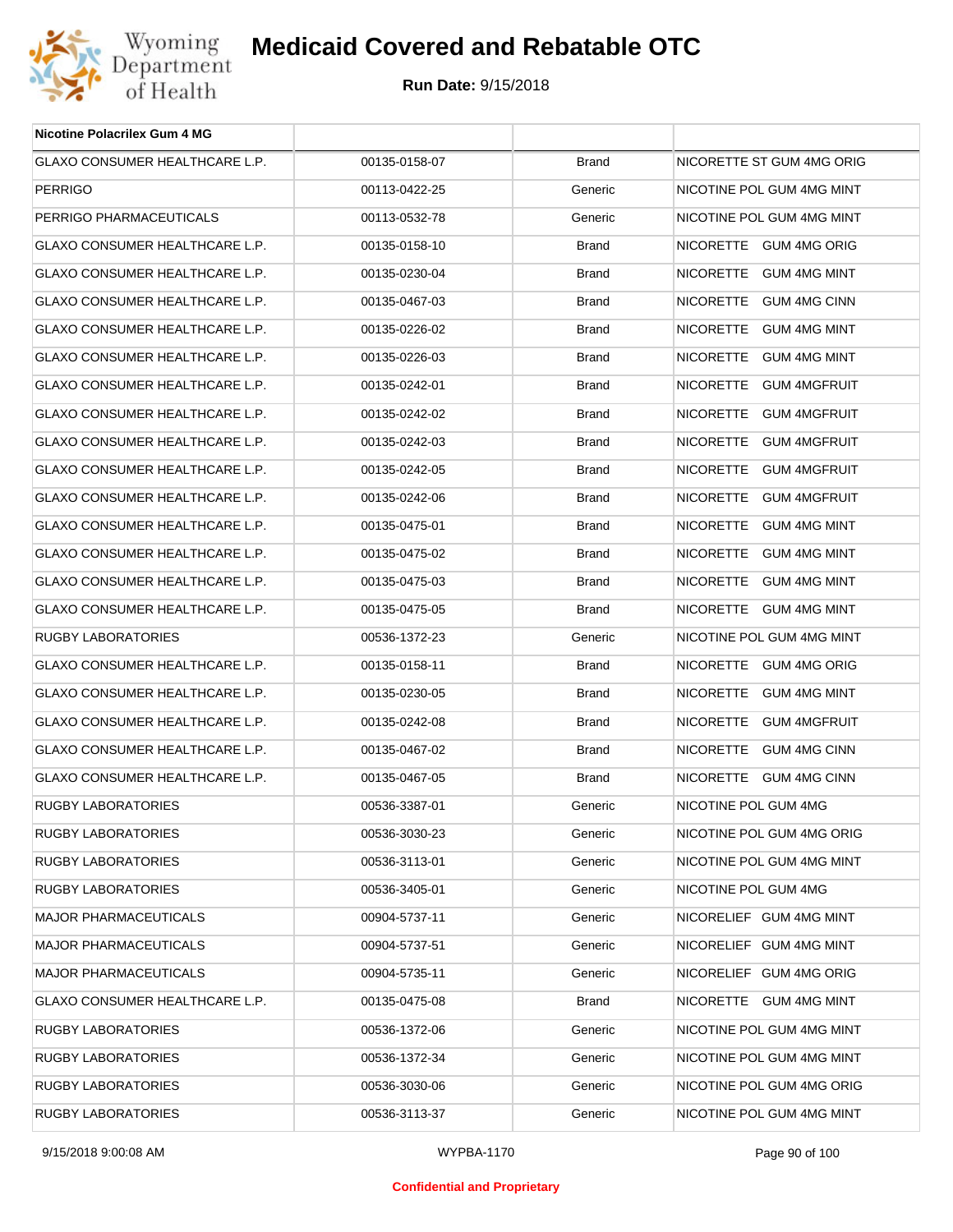

| <b>BERGEN BRUNSWIG</b><br>Generic<br><b>GNP NICOTINE GUM 4MG MINT</b><br>24385-0598-71<br><b>TOPCO</b><br>36800-0170-71<br>Generic<br>NICOTINE POL GUM 4MG ORIG<br><b>TOPCO</b><br>NICOTINE POL GUM 4MGFRUIT<br>36800-0854-78<br>Generic<br><b>LEADER BRAND PRODUCTS</b><br>NICOTINE POL GUM 4MG MINT<br>37205-0968-58<br>Generic | <b>MAJOR PHARMACEUTICALS</b> |
|-----------------------------------------------------------------------------------------------------------------------------------------------------------------------------------------------------------------------------------------------------------------------------------------------------------------------------------|------------------------------|
|                                                                                                                                                                                                                                                                                                                                   |                              |
|                                                                                                                                                                                                                                                                                                                                   |                              |
|                                                                                                                                                                                                                                                                                                                                   |                              |
|                                                                                                                                                                                                                                                                                                                                   |                              |
| <b>TOPCO</b><br>NICOTINE POL GUM 4MG ORIG<br>36800-0170-25<br>Generic                                                                                                                                                                                                                                                             |                              |
| <b>TOPCO</b><br>NICOTINE POL GUM 4MG MINT<br>36800-0422-71<br>Generic                                                                                                                                                                                                                                                             |                              |
| <b>TOPCO</b><br>NICOTINE POL GUM 4MG MINT<br>36800-0532-78<br>Generic                                                                                                                                                                                                                                                             |                              |
| NICOTINE POL GUM 4MG<br><b>LEADER BRAND PRODUCTS</b><br>Generic<br>37205-0204-71                                                                                                                                                                                                                                                  |                              |
| <b>PERRIGO</b><br>NICOTINE POL GUM 4MG MINT<br>45802-0001-25<br>Generic                                                                                                                                                                                                                                                           |                              |
| <b>PERRIGO</b><br>NICOTINE POL GUM 4MG MINT<br>45802-0110-78<br>Generic                                                                                                                                                                                                                                                           |                              |
| AMERISOURCE BERGEN DRUGS<br><b>GNP NICOTINE GUM 4MG MINT</b><br>46122-0286-60<br>Generic                                                                                                                                                                                                                                          |                              |
| <b>MCKESSON SUNMARK</b><br>SM NICOTINE GUM 4MG MINT<br>49348-0692-36<br>Generic                                                                                                                                                                                                                                                   |                              |
| <b>MCKESSON SUNMARK</b><br>Generic<br>SM NICOTINE GUM 4MG MINT<br>49348-0788-10                                                                                                                                                                                                                                                   |                              |
| <b>LEADER BRAND PRODUCTS</b><br>NICOTINE POL GUM 4MG MINT<br>37205-0968-78<br>Generic                                                                                                                                                                                                                                             |                              |
| SM NICOTINE GUM 4MG<br><b>MCKESSON SUNMARK</b><br>Generic<br>49348-0572-08                                                                                                                                                                                                                                                        |                              |
| <b>MCKESSON SUNMARK</b><br>SM NICOTINE GUM 4MG<br>49348-0572-36<br>Generic                                                                                                                                                                                                                                                        |                              |
| <b>MCKESSON</b><br>HM NICOTINE GUM 4MG MINT<br>62011-0170-01<br>Generic                                                                                                                                                                                                                                                           |                              |

| <b>Nicotine Polacrilex Lozenge 2 MG</b> |               |              |                                         |
|-----------------------------------------|---------------|--------------|-----------------------------------------|
| PERRIGO PHARMACEUTICALS                 | 00113-0344-05 | Generic      | NICOTINE POL LOZ 2MG MINT               |
| <b>GLAXO CONSUMER HEALTHCARE L.P.</b>   | 00135-0510-03 | <b>Brand</b> | <b>NICORETTE</b><br>LOZ 2MG MINT        |
| <b>GLAXO CONSUMER HEALTHCARE L.P.</b>   | 00135-0508-03 | <b>Brand</b> | LOZ 2MG MINT<br><b>NICORETTE</b>        |
| <b>GLAXO CONSUMER HEALTHCARE L.P.</b>   | 00135-0510-01 | <b>Brand</b> | <b>NICORETTE</b><br><b>LOZ 2MG MINT</b> |
| <b>GLAXO CONSUMER HEALTHCARE L.P.</b>   | 00135-0510-02 | <b>Brand</b> | <b>NICORETTE</b><br>LOZ 2MG MINT        |
| <b>GLAXO CONSUMER HEALTHCARE L.P.</b>   | 00135-0514-03 | <b>Brand</b> | <b>NICORETTE</b><br>LOZ 2MG ORIG        |
| <b>GLAXO CONSUMER HEALTHCARE L.P.</b>   | 00135-0512-01 | <b>Brand</b> | <b>NICORETTE</b><br>LOZ 2MG CHRY        |
| <b>GLAXO CONSUMER HEALTHCARE L.P.</b>   | 00135-0512-05 | <b>Brand</b> | <b>NICORETTE</b><br>LOZ 2MG CHRY        |
| <b>GLAXO CONSUMER HEALTHCARE L.P.</b>   | 00135-0508-02 | <b>Brand</b> | <b>NICORETTE</b><br><b>LOZ 2MG MINT</b> |
| <b>GLAXO CONSUMER HEALTHCARE L.P.</b>   | 00135-0510-05 | <b>Brand</b> | <b>NICORETTE</b><br>LOZ 2MG MINT        |
| <b>RUGBY LABORATORIES</b>               | 00536-1038-81 | Generic      | NICOTINE POL LOZ 2MG MINT               |
| <b>TOPCO</b>                            | 36800-0344-05 | Generic      | NICOTINE POL LOZ 2MG MINT               |
| <b>LEADER BRAND PRODUCTS</b>            | 37205-0987-69 | Generic      | NICOTINE POL LOZ 2MG MINT               |
| PERRIGO PHARMACEUTICALS                 | 45802-0344-05 | Generic      | NICOTINE POL LOZ 2MG MINT               |
| AMERISOURCE BERGEN DRUGS                | 46122-0254-15 | Generic      | <b>GNP NICOTINE LOZ MINI 2MG</b>        |
| AMERISOURCE BERGEN DRUGS                | 46122-0176-08 | Generic      | <b>GNP NICOTINE LOZ 2MG MINT</b>        |
| <b>MCKESSON SUNMARK</b>                 | 49348-0852-16 | Generic      | SM NICOTINE LOZ 2MG MINT                |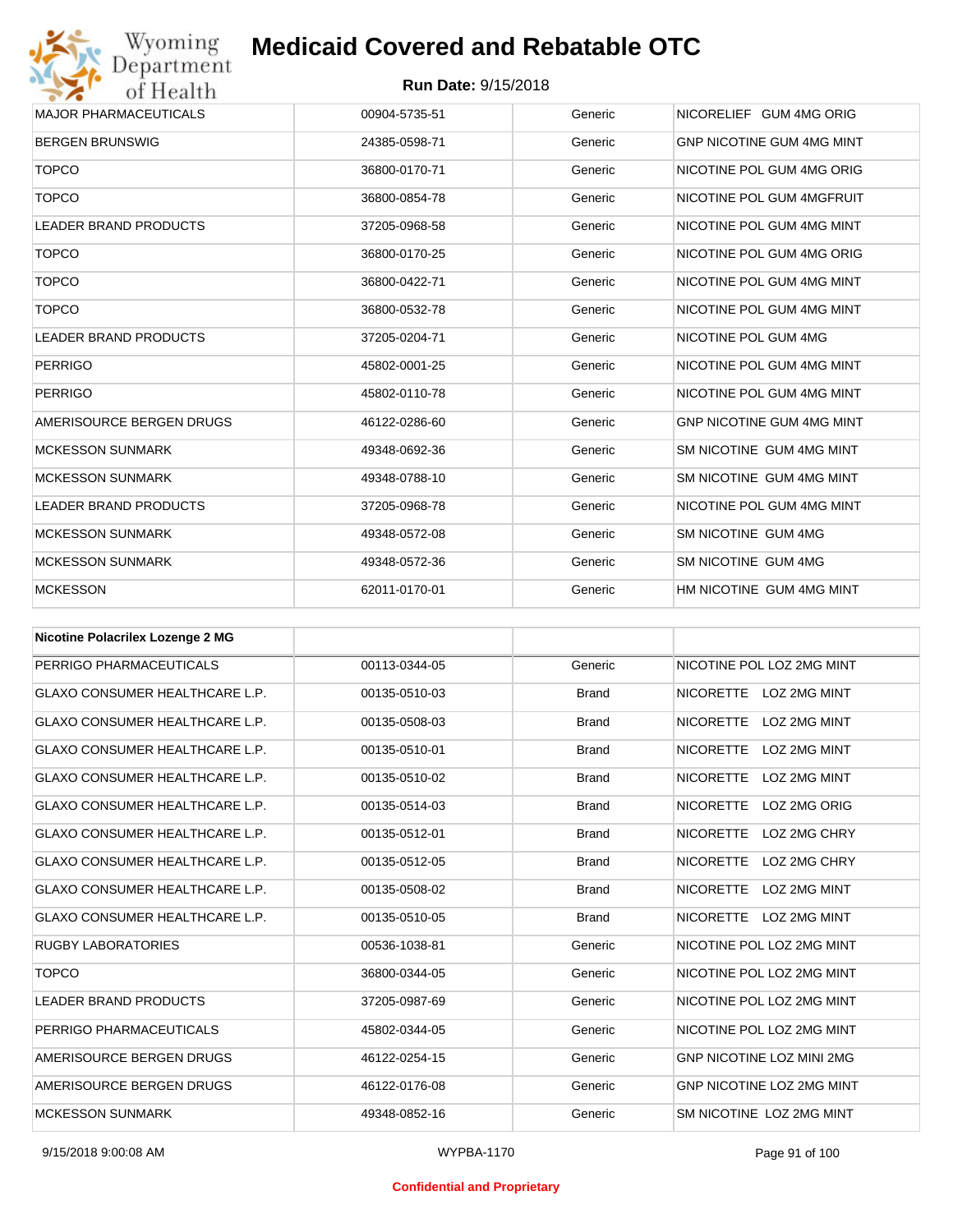# Wyoming<br>Department<br>of Health

## **Medicaid Covered and Rebatable OTC**

| <b>MCKESSON</b> | 62011-0199-01 | Generic | HM NICOTINE LOZ 2MG MINT |
|-----------------|---------------|---------|--------------------------|
| <b>MCKESSON</b> | 62011-0048-01 | Generic | HM NICOTINE LOZ 2MG MINT |

| <b>Nicotine Polacrilex Lozenge 4 MG</b> |               |              |                                         |
|-----------------------------------------|---------------|--------------|-----------------------------------------|
| <b>GEISS DESTIN &amp; DUNN</b>          | 00113-0873-05 | Generic      | NICOTINE POL LOZ 4MG MINT               |
| <b>GLAXO CONSUMER HEALTHCARE L.P.</b>   | 00135-0511-05 | <b>Brand</b> | NICORETTE LOZ 4MG MINT                  |
| <b>GLAXO CONSUMER HEALTHCARE L.P.</b>   | 00135-0509-02 | <b>Brand</b> | <b>NICORETTE</b><br>LOZ 4MG MINT        |
| <b>GLAXO CONSUMER HEALTHCARE L.P.</b>   | 00135-0509-03 | <b>Brand</b> | <b>NICORETTE</b><br><b>LOZ 4MG MINT</b> |
| <b>GLAXO CONSUMER HEALTHCARE L.P.</b>   | 00135-0511-01 | <b>Brand</b> | NICORETTE LOZ 4MG MINT                  |
| <b>RUGBY LABORATORIES</b>               | 00536-1039-81 | Generic      | NICOTINE POL LOZ 4MG MINT               |
| <b>GLAXO CONSUMER HEALTHCARE L.P.</b>   | 00135-0513-01 | <b>Brand</b> | NICORETTE LOZ 4MG CHRY                  |
| <b>GLAXO CONSUMER HEALTHCARE L.P.</b>   | 00135-0511-02 | <b>Brand</b> | <b>NICORETTE</b><br><b>LOZ 4MG MINT</b> |
| <b>GLAXO CONSUMER HEALTHCARE L.P.</b>   | 00135-0513-05 | <b>Brand</b> | NICORETTE LOZ 4MG CHRY                  |
| <b>GLAXO CONSUMER HEALTHCARE L.P.</b>   | 00135-0515-03 | <b>Brand</b> | NICORETTE LOZ 4MG ORIG                  |
| <b>TOPCO</b>                            | 36800-0873-05 | Generic      | NICOTINE POL LOZ 4MG MINT               |
| <b>MCKESSON SUNMARK</b>                 | 49348-0853-16 | Generic      | SM NICOTINE LOZ 4MG MINT                |
| <b>LEADER BRAND PRODUCTS</b>            | 37205-0988-69 | Generic      | NICOTINE POL LOZ 4MG MINT               |
| PERRIGO PHARMACEUTICALS                 | 45802-0873-05 | Generic      | NICOTINE POL LOZ 4MG MINT               |
| AMERISOURCE BERGEN DRUGS                | 46122-0177-08 | Generic      | GNP NICOTINE LOZ 4MG MINT               |
| AMERISOURCE BERGEN DRUGS                | 46122-0255-15 | Generic      | <b>GNP NICOTINE LOZ 4MG MINT</b>        |
| <b>MCKESSON</b>                         | 62011-0171-02 | Generic      | HM NICOTINE LOZ 4MG MINT                |
| <b>MCKESSON</b>                         | 62011-0171-01 | Generic      | HM NICOTINE LOZ 4MG MINT                |
| <b>MCKESSON</b>                         | 62011-0200-01 | Generic      | HM NICOTINE LOZ 4MG MINT                |

| Nicotine TD Patch 24 HR Kit 21-14-7<br>MG/24HR |               |         |                            |
|------------------------------------------------|---------------|---------|----------------------------|
| IDR.REDDY'S LABORATORIES                       | 00067-6045-56 | Generic | INICOTINE SYS KIT TRANSDER |
| IDR.REDDY'S LABORATORIES                       | 43598-0445-56 | Generic | INICOTINE SYS KIT TRANSDER |

| Nicotine TD Patch 24HR 14 MG/24HR     |               |              |                                        |
|---------------------------------------|---------------|--------------|----------------------------------------|
| DR. REDDY'S LABORATORIES              | 00067-5125-07 | Generic      | <b>NICOTINE</b><br><b>DIS 14MG/24H</b> |
| <b>MCKESSON SUNMARK</b>               | 00067-6129-14 | Generic      | SM NICOTINE DIS 14MG/24H               |
| <b>GLAXO CONSUMER HEALTHCARE L.P.</b> | 00135-0195-05 | <b>Brand</b> | NICODERM CO DIS 14MG/24H               |
| <b>GLAXO CONSUMER HEALTHCARE L.P.</b> | 00135-0195-02 | <b>Brand</b> | NICODERM CO DIS 14MG/24H               |
| <b>GLAXO CONSUMER HEALTHCARE L.P.</b> | 00135-0195-03 | <b>Brand</b> | NICODERM CO DIS 14MG/24H               |
| DR. REDDY'S LABORATORIES              | 00067-5125-14 | Generic      | <b>DIS 14MG/24H</b><br>NICOTINE        |
| <b>RUGBY LABORATORIES</b>             | 00536-5895-88 | Generic      | NICOTINE TD DIS 14MG/24H               |
| <b>LEADER BRAND PRODUCTS</b>          | 37205-0361-74 | Generic      | NICOTINE TD DIS 14MG/24H               |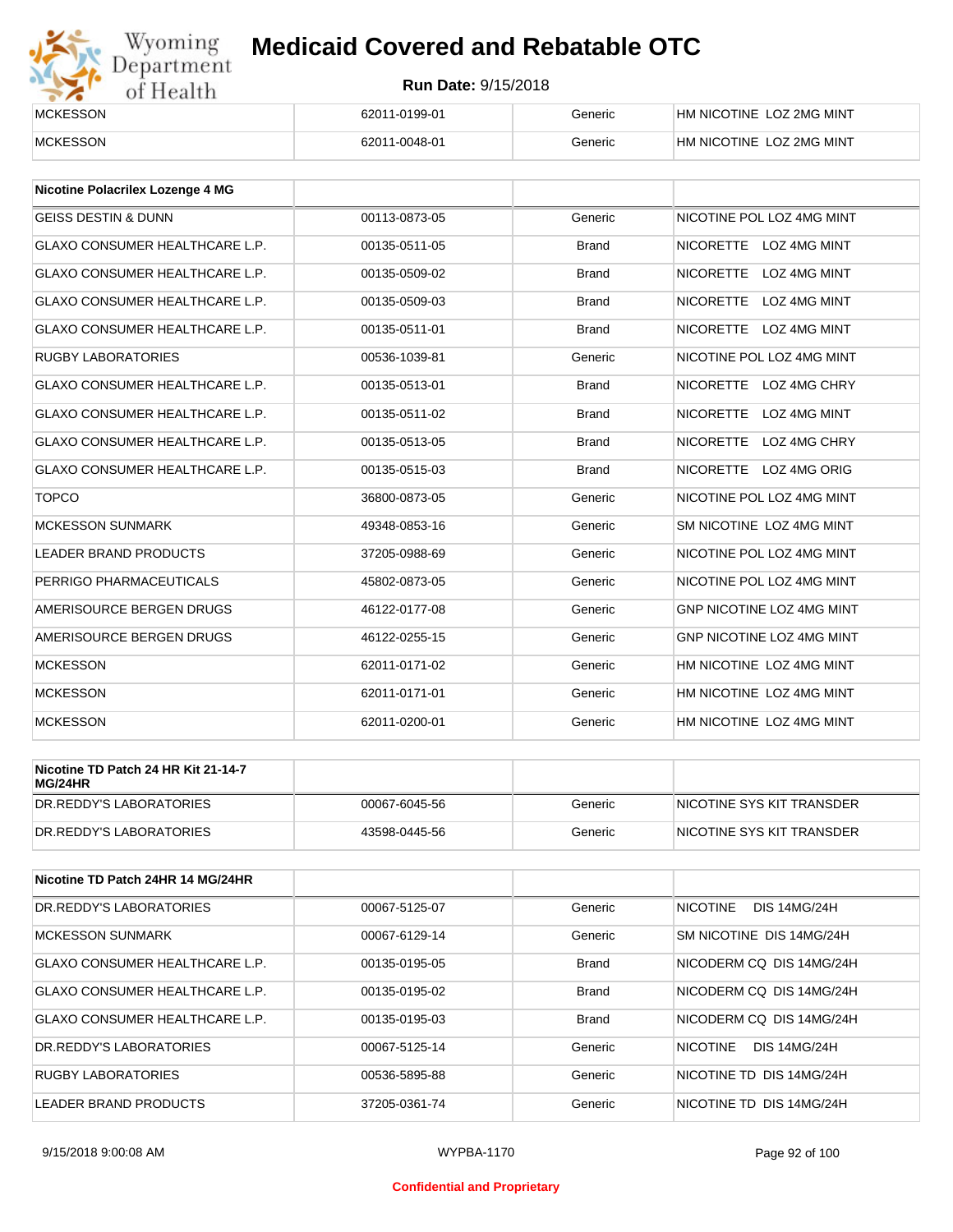| Wyoming<br>Department   | <b>Medicaid Covered and Rebatable OTC</b> |         |                          |
|-------------------------|-------------------------------------------|---------|--------------------------|
| of Health               | <b>Run Date: 9/15/2018</b>                |         |                          |
| DR.REDDY'S LABORATORIES | 43598-0447-70                             | Generic | NICOTINE TD DIS 14MG/24H |
| DR.REDDY'S LABORATORIES | 43598-0447-74                             | Generic | NICOTINE TD DIS 14MG/24H |
| <b>MCKESSON</b>         | 62011-0172-01                             | Generic | HM NICOTINE DIS 14MG/24H |

| Nicotine TD Patch 24HR 21 MG/24HR |               |              |                                        |
|-----------------------------------|---------------|--------------|----------------------------------------|
| DR. REDDY'S LABORATORIES          | 00067-5126-14 | Generic      | <b>DIS 21MG/24H</b><br><b>NICOTINE</b> |
| DR. REDDY'S LABORATORIES          | 00067-5126-28 | Generic      | <b>NICOTINE</b><br><b>DIS 21MG/24H</b> |
| GLAXO CONSUMER HEALTHCARE L.P.    | 00135-0145-02 | <b>Brand</b> | NICODERM CO DIS 21MG/24H               |
| GLAXO CONSUMER HEALTHCARE L.P.    | 00135-0194-03 | <b>Brand</b> | NICODERM CO DIS 21MG/24H               |
| DR. REDDY'S LABORATORIES          | 00067-5126-07 | Generic      | <b>NICOTINE</b><br>DIS 21MG/24H        |
| GLAXO CONSUMER HEALTHCARE L.P.    | 00135-0194-02 | <b>Brand</b> | NICODERM CO DIS 21MG/24H               |
| GLAXO CONSUMER HEALTHCARE L.P.    | 00135-0194-05 | <b>Brand</b> | NICODERM CO DIS 21MG/24H               |
| <b>MCKESSON SUNMARK</b>           | 00067-6130-14 | Generic      | SM NICOTINE DIS 21MG                   |
| GLAXO CONSUMER HEALTHCARE L.P.    | 00135-0194-01 | <b>Brand</b> | NICODERM CO DIS 21MG/24H               |
| <b>RUGBY LABORATORIES</b>         | 00536-5896-88 | Generic      | NICOTINE TD DIS 21MG/24H               |
| <b>LEADER BRAND PRODUCTS</b>      | 37205-0358-74 | Generic      | NICOTINE TD DIS 21MG/24H               |
| DR.REDDY'S LABORATORIES           | 43598-0448-28 | Generic      | NICOTINE TD DIS 21MG/24H               |
| DR. REDDY'S LABORATORIES          | 43598-0448-74 | Generic      | NICOTINE TD DIS 21MG/24H               |
| DR.REDDY'S LABORATORIES           | 43598-0448-70 | Generic      | NICOTINE TD DIS 21MG/24H               |
| <b>MCKESSON</b>                   | 62011-0173-01 | Generic      | HM NICOTINE DIS 21MG/24H               |

| Nicotine TD Patch 24HR 7 MG/24HR      |               |              |                                 |
|---------------------------------------|---------------|--------------|---------------------------------|
| GLAXO CONSUMER HEALTHCARE L.P.        | 00135-0196-05 | <b>Brand</b> | NICODERM CO DIS 7MG/24HR        |
| DR. REDDY'S LABORATORIES              | 00067-5124-07 | Generic      | <b>NICOTINE</b><br>DIS 7MG/24HR |
| DR. REDDY'S LABORATORIES              | 00067-5124-14 | Generic      | <b>NICOTINE</b><br>DIS 7MG/24HR |
| MCKESSON SUNMARK                      | 00067-6128-14 | Generic      | SM NICOTINE DIS 7MG/24HR        |
| <b>GLAXO CONSUMER HEALTHCARE L.P.</b> | 00135-0196-02 | Brand        | NICODERM CQ DIS 7MG/24HR        |
| RUGBY LABORATORIES                    | 00536-5894-88 | Generic      | NICOTINE TD DIS 7MG/24HR        |
| LEADER BRAND PRODUCTS                 | 37205-0363-74 | Generic      | NICOTINE TD DIS 7MG/24HR        |
| DR. REDDY'S LABORATORIES              | 43598-0446-74 | Generic      | NICOTINE TD DIS 7MG/24HR        |
| DR. REDDY'S LABORATORIES              | 43598-0446-70 | Generic      | NICOTINE TD DIS 7MG/24HR        |
| <b>MCKESSON</b>                       | 62011-0050-01 | Generic      | NICOTINE TD DIS 7MG/24HR        |
| <b>ULCER DRUGS</b>                    |               |              |                                 |

| <b>Cimetidine Tab 200 MG</b> |               |         |                               |
|------------------------------|---------------|---------|-------------------------------|
| BERGEN BRUNSWIG              | 24385-0111-65 | Generic | <b>TAB 200MG</b><br>HEARTBURN |
| <b>TOPCO</b>                 | 36800-0022-39 | Generic | HEARTBURN<br>TAB RELIEF       |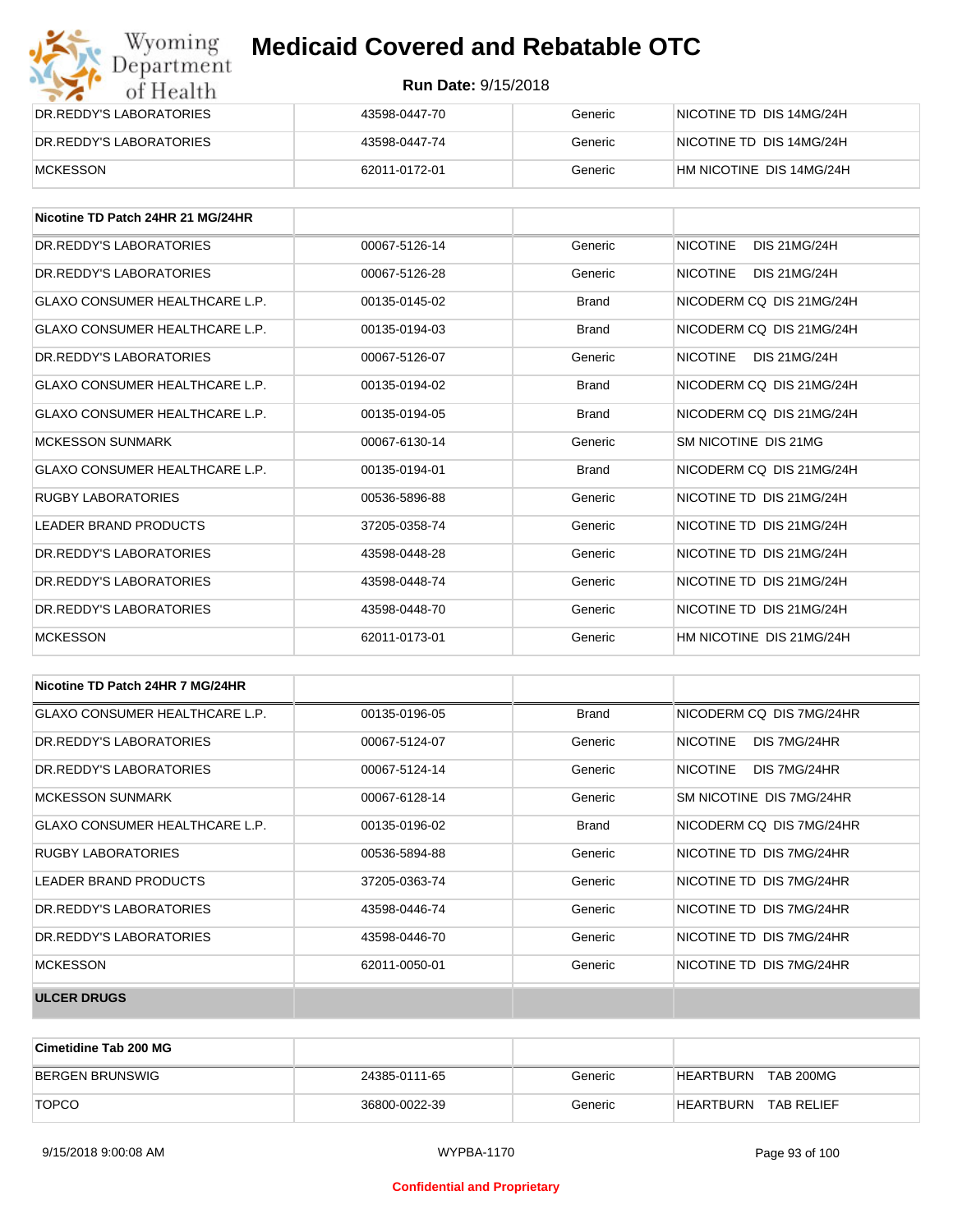

| <b>Famotidine Tab 10 MG</b>       |               |         |                             |
|-----------------------------------|---------------|---------|-----------------------------|
| TEVA PHARMACEUTICALS USA          | 00093-2748-65 | Generic | FAMOTIDINE TAB 10MG         |
| <b>TEVA PHARMACEUTICALS USA</b>   | 00093-2748-92 | Generic | FAMOTIDINE TAB 10MG         |
| TEVA PHARMACEUTICALS USA          | 00093-2748-94 | Generic | FAMOTIDINE TAB 10MG         |
| PERRIGO PHARMACEUTICALS           | 00113-0141-65 | Generic | ACID REDUCER TAB 10MG       |
| <b>MAJOR PHARMACEUTICALS</b>      | 00904-5529-87 | Generic | HEARTBURN<br>TAB RELIEF     |
| <b>MAJOR PHARMACEUTICALS</b>      | 00904-5529-52 | Generic | <b>HEARTBURN TAB RELIEF</b> |
| <b>SELECT BRAND</b>               | 15127-0370-30 | Generic | ACID REDUCER TAB 10MG       |
| <b>BERGEN BRUNSWIG</b>            | 24385-0255-72 | Generic | ACID REDUCER TAB 10MG       |
| <b>TOPCO</b>                      | 36800-0141-72 | Generic | ACID REDUCER TAB 10MG       |
| <b>TOPCO</b>                      | 36800-0141-65 | Generic | ACID REDUCER TAB 10MG       |
| <b>LEADER BRAND PRODUCTS</b>      | 37205-0614-65 | Generic | ACID REDUCER TAB 10MG       |
| <b>MCKESSON SUNMARK</b>           | 49348-0442-13 | Generic | ACID REDUCER TAB 10MG       |
| <b>MCKESSON</b>                   | 62011-0142-01 | Generic | FAMOTIDINE TAB 10MG         |
| <b>CHAIN DRUG MARKETING ASSOC</b> | 63868-0714-30 | Generic | ACID CONTROL TAB 10MG       |

| <b>Famotidine Tab 20 MG</b>  |               |         |                           |
|------------------------------|---------------|---------|---------------------------|
| PERRIGO PHARMACEUTICALS      | 00113-0194-02 | Generic | ACID REDUCER TAB 20MG     |
| <b>MAJOR PHARMACEUTICALS</b> | 00904-5780-51 | Generic | <b>HEARTBURN TAB 20MG</b> |
| <b>MAJOR PHARMACEUTICALS</b> | 00904-5780-17 | Generic | HEARTBURN TAB 20MG        |
| <b>BERGEN BRUNSWIG</b>       | 24385-0385-51 | Generic | ACID REDUCER TAB 20MG     |
| <b>TOPCO</b>                 | 36800-0194-02 | Generic | ACID REDUCER TAB 20MG     |
| <b>TOPCO</b>                 | 36800-0194-51 | Generic | ACID REDUCER TAB 20MG     |
| <b>LEADER BRAND PRODUCTS</b> | 37205-0861-63 | Generic | ACID REDUCER TAB 20MG     |
| <b>BERGEN BRUNSWIG</b>       | 24385-0385-63 | Generic | ACID REDUCER TAB 20MG     |
| <b>TOPCO</b>                 | 36800-0194-71 | Generic | ACID REDUCER TAB 20MG     |
| <b>BERGEN BRUNSWIG</b>       | 24385-0385-71 | Generic | ACID REDUCER TAB 20MG     |
| AMERISOURCE BERGEN DRUGS     | 46122-0168-78 | Generic | ACID REDUCER TAB 20MG     |
| <b>MCKESSON SUNMARK</b>      | 49348-0817-09 | Generic | ACID REDUCER TAB 20MG     |
| <b>MCKESSON SUNMARK</b>      | 49348-0817-05 | Generic | ACID REDUCER TAB 20MG     |
| <b>MCKESSON</b>              | 62011-0143-01 | Generic | FAMOTIDINE TAB 20MG       |
| CHAIN DRUG MARKETING ASSOC   | 63868-0486-25 | Generic | ACID CONTROL TAB 20MG     |

| <b>Famotidine-Ca Carbonate-Mag Hydroxide</b><br>Chew Tab 10-800-165 MG |               |         |                            |
|------------------------------------------------------------------------|---------------|---------|----------------------------|
| PERRIGO PHARMACEUTICALS                                                | 00113-0321-63 | Generic | I DUAL ACTION CHW COMPLETE |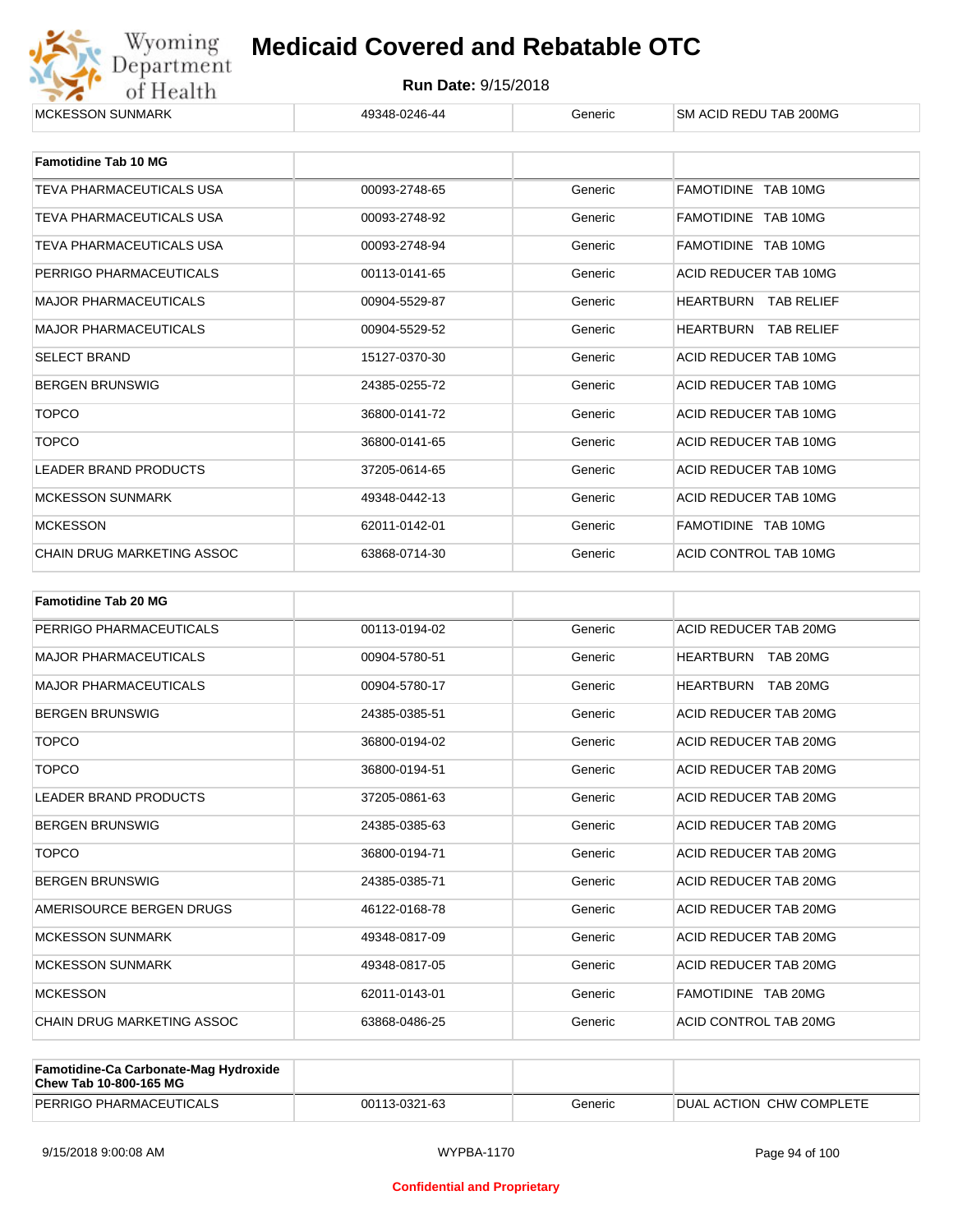

| <b>BERGEN BRUNSWIG</b>  | 24385-0202-63 | Generic | DUAL ACTION CHW COMPLETE        |
|-------------------------|---------------|---------|---------------------------------|
| <b>TOPCO</b>            | 36800-0546-71 | Generic | DUAL ACTION CHW COMPLETE        |
| <b>TOPCO</b>            | 36800-0321-63 | Generic | DUAL ACTION CHW COMPLETE        |
| <b>TOPCO</b>            | 36800-0546-63 | Generic | DUAL ACTION CHW COMPLETE        |
| <b>TOPCO</b>            | 36800-0321-71 | Generic | DUAL ACTION CHW COMPLETE        |
| <b>BERGEN BRUNSWIG</b>  | 24385-0201-63 | Generic | DUAL ACTION CHW COMPLETE        |
| <b>MCKESSON SUNMARK</b> | 49348-0403-05 | Generic | SM COMPLETE CHW DUAL ACT        |
| LEADER BRAND PRODUCTS   | 37205-0680-63 | Generic | ACID REDUCER CHW COMPLETE       |
| <b>MCKESSON</b>         | 62011-0182-01 | Generic | <b>COMPLETE</b><br>CHW DUAL ACT |

| Lansoprazole Cap Delayed Release 15 MG |               |              |                              |
|----------------------------------------|---------------|--------------|------------------------------|
| GLAXO CONSUMER HEALTHCARE L.P.         | 00067-6286-42 | <b>Brand</b> | PREVACID 24H CAP 15MG DR     |
| <b>GLAXO CONSUMER HEALTHCARE L.P.</b>  | 00067-6286-14 | <b>Brand</b> | PREVACID 24H CAP 15MG DR     |
| GLAXO CONSUMER HEALTHCARE L.P.         | 00067-6286-28 | <b>Brand</b> | PREVACID 24H CAP 15MG DR     |
| <b>RUGBY LABORATORIES</b>              | 00536-1034-13 | Generic      | <b>HEARTBURN TR CAP 15MG</b> |
| <b>RUGBY LABORATORIES</b>              | 00536-1034-71 | Generic      | <b>HEARTBURN TR CAP 15MG</b> |
| <b>RUGBY LABORATORIES</b>              | 00536-1034-88 | Generic      | <b>HEARTBURN TR CAP 15MG</b> |
| <b>LEADER BRAND PRODUCTS</b>           | 37205-0661-74 | Generic      | LANSOPRAZOLE CAP 15MG DR     |
| PERRIGO PHARMACEUTICALS                | 45802-0245-02 | Generic      | LANSOPRAZOLE CAP 15MG DR     |
| <b>MCKESSON SUNMARK</b>                | 49348-0301-46 | Generic      | LANSOPRAZOLE CAP 15MG DR     |
| <b>MCKESSON SUNMARK</b>                | 49348-0301-78 | Generic      | LANSOPRAZOLE CAP 15MG DR     |
| PERRIGO PHARMACEUTICALS                | 45802-0245-01 | Generic      | LANSOPRAZOLE CAP 15MG DR     |
| PERRIGO PHARMACEUTICALS                | 45802-0245-03 | Generic      | LANSOPRAZOLE CAP 15MG DR     |
| AMERISOURCE BERGEN DRUGS               | 46122-0107-03 | Generic      | LANSOPRAZOLE CAP 15MG DR     |
| <b>MCKESSON SUNMARK</b>                | 49348-0301-61 | Generic      | LANSOPRAZOLE CAP 15MG DR     |
| AMERISOURCE BERGEN DRUGS               | 46122-0107-04 | Generic      | LANSOPRAZOLE CAP 15MG DR     |
| AMERISOURCE BERGEN DRUGS               | 46122-0107-74 | Generic      | LANSOPRAZOLE CAP 15MG DR     |
| <b>MCKESSON</b>                        | 62011-0168-03 | Generic      | LANSOPRAZOLE CAP 15MG DR     |
| <b>MCKESSON</b>                        | 62011-0168-01 | Generic      | LANSOPRAZOLE CAP 15MG DR     |
| <b>MCKESSON</b>                        | 62011-0168-02 | Generic      | LANSOPRAZOLE CAP 15MG DR     |

| Omeprazole Delayed Release Tab 20 MG |               |         |                     |
|--------------------------------------|---------------|---------|---------------------|
| PERRIGO PHARMACEUTICALS              | 00113-0915-30 | Generic | OMEPRAZOLE TAB 20MG |
| PERRIGO PHARMACEUTICALS              | 00113-0915-55 | Generic | OMEPRAZOLE TAB 20MG |
| PERRIGO PHARMACEUTICALS              | 00113-0915-74 | Generic | OMEPRAZOLE TAB 20MG |
| MAJOR PHARMACEUTICALS                | 00904-5834-71 | Generic | OMEPRAZOLE TAB 20MG |
| MAJOR PHARMACEUTICALS                | 00904-5834-41 | Generic | OMEPRAZOLE TAB 20MG |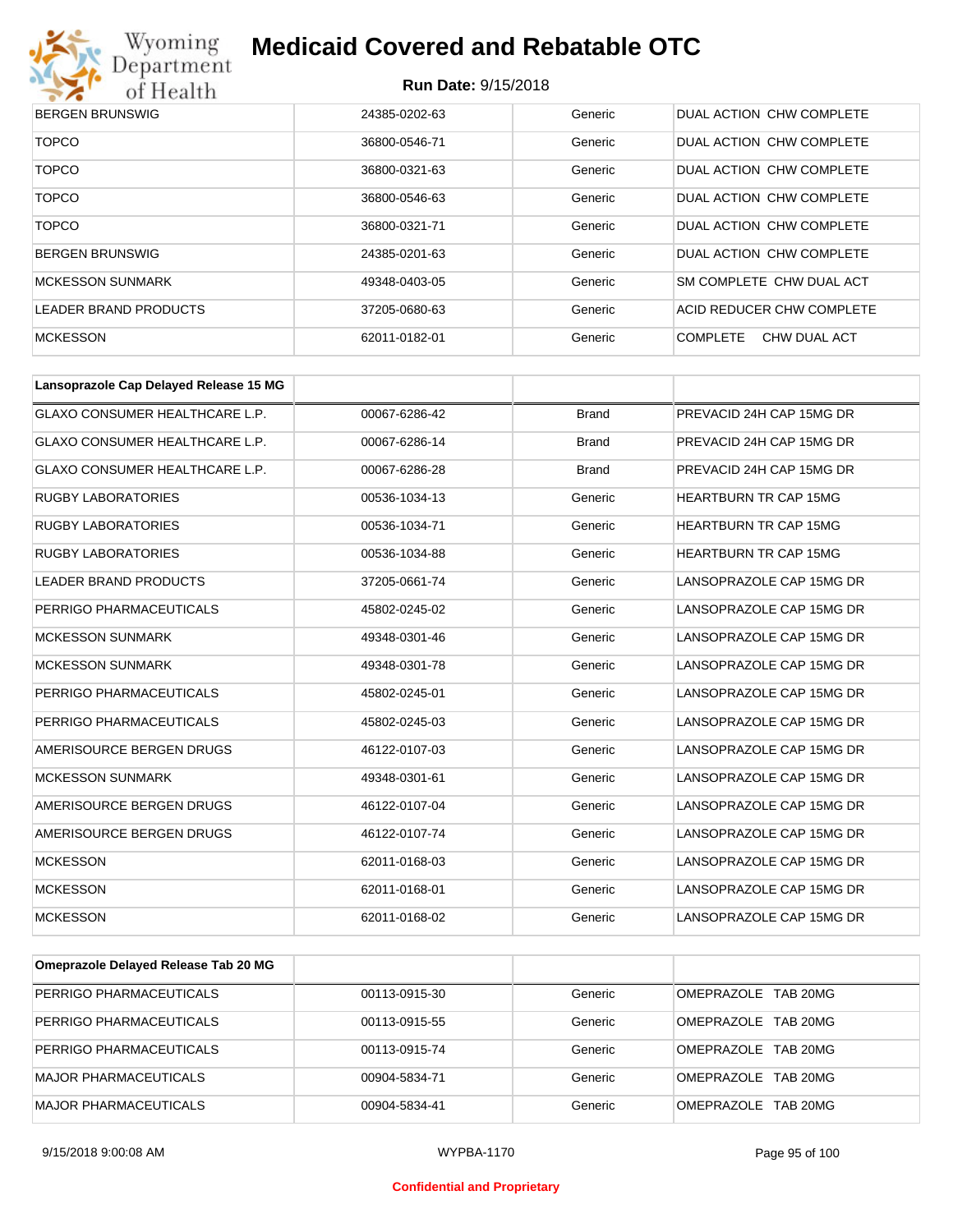## Wyoming<br>Department<br>of Health **Medicaid Covered and Rebatable OTC**

#### **Run Date:** 9/15/2018

| <b>MAJOR PHARMACEUTICALS</b> | 00904-5834-42 | Generic      | OMEPRAZOLE TAB 20MG |
|------------------------------|---------------|--------------|---------------------|
| <b>TOPCO</b>                 | 36800-0915-01 | Generic      | OMEPRAZOLE TAB 20MG |
| <b>TOPCO</b>                 | 36800-0915-55 | Generic      | OMEPRAZOLE TAB 20MG |
| <b>LEADER BRAND PRODUCTS</b> | 37205-0837-74 | Generic      | OMEPRAZOLE TAB 20MG |
| <b>PERRIGO</b>               | 45802-0888-30 | Generic      | OMEPRAZOLE TAB 20MG |
| AMERISOURCE BERGEN DRUGS     | 46122-0029-03 | <b>Brand</b> | OMEPRAZOLE TAB 20MG |
| AMERISOURCE BERGEN DRUGS     | 46122-0029-74 | <b>Brand</b> | OMEPRAZOLE TAB 20MG |
| AMERISOURCE BERGEN DRUGS     | 46122-0029-99 | <b>Brand</b> | OMEPRAZOLE TAB 20MG |
| <b>LEADER BRAND PRODUCTS</b> | 37205-0837-06 | Generic      | OMEPRAZOLE TAB 20MG |
| <b>LEADER BRAND PRODUCTS</b> | 37205-0837-15 | Generic      | OMEPRAZOLE TAB 20MG |
| <b>TOPCO</b>                 | 36800-0915-30 | Generic      | OMEPRAZOLE TAB 20MG |
| <b>TOPCO</b>                 | 36800-0915-74 | Generic      | OMEPRAZOLE TAB 20MG |
| <b>LEADER BRAND PRODUCTS</b> | 37205-0837-66 | Generic      | OMEPRAZOLE TAB 20MG |
| <b>PERRIGO</b>               | 45802-0888-55 | Generic      | OMEPRAZOLE TAB 20MG |
| AMERISOURCE BERGEN DRUGS     | 46122-0029-04 | <b>Brand</b> | OMEPRAZOLE TAB 20MG |
| <b>MCKESSON SUNMARK</b>      | 49348-0846-46 | <b>Brand</b> | OMEPRAZOLE TAB 20MG |
| <b>MCKESSON SUNMARK</b>      | 49348-0846-61 | Brand        | OMEPRAZOLE TAB 20MG |
| <b>MCKESSON SUNMARK</b>      | 49348-0846-78 | <b>Brand</b> | OMEPRAZOLE TAB 20MG |
| <b>MCKESSON</b>              | 62011-0157-01 | <b>Brand</b> | OMEPRAZOLE TAB 20MG |
| <b>MCKESSON</b>              | 62011-0157-03 | <b>Brand</b> | OMEPRAZOLE TAB 20MG |
| <b>MCKESSON</b>              | 62011-0157-02 | <b>Brand</b> | OMEPRAZOLE TAB 20MG |
|                              |               |              |                     |

| Omeprazole Magnesium Cap DR 20.6 MG<br>(20 MG Base Equiv) |               |         |                         |
|-----------------------------------------------------------|---------------|---------|-------------------------|
| <b>CHAIN DRUG MARKETING ASSOC</b>                         | 63868-0177-42 | Generic | OMEPRAZOLE CAP 20.6MGDR |

| Ranitidine HCI Tab 150 MG    |               |              |                                |
|------------------------------|---------------|--------------|--------------------------------|
| <b>PERRIGO</b>               | 00113-0852-02 | Generic      | ACID REDUCER TAB 150MG         |
| <b>PERRIGO</b>               | 00113-0852-71 | Generic      | ACID REDUCER TAB 150MG         |
| CHATTEM INC                  | 00597-0120-50 | <b>Brand</b> | ZANTAC<br><b>TAB 150MG</b>     |
| CHATTEM INC                  | 00597-0120-68 | <b>Brand</b> | ZANTAC<br><b>TAB 150MG</b>     |
| CHATTEM INC                  | 00597-0121-24 | <b>Brand</b> | ZANTAC<br><b>TAB 150MG</b>     |
| CHATTEM INC                  | 00597-0121-50 | <b>Brand</b> | ZANTAC<br><b>TAB 150MG</b>     |
| CHATTEM INC                  | 00597-0121-90 | <b>Brand</b> | ZANTAC<br><b>TAB 150MG</b>     |
| CHATTEM INC                  | 00597-0120-24 | <b>Brand</b> | ZANTAC<br><b>TAB 150MG</b>     |
| CHATTEM INC                  | 00597-0121-68 | <b>Brand</b> | ZANTAC<br><b>TAB 150MG</b>     |
| CHATTEM INC                  | 00597-0121-95 | <b>Brand</b> | ZANTAC<br><b>TAB 150MG</b>     |
| <b>MAJOR PHARMACEUTICALS</b> | 00904-6350-24 | Generic      | <b>TAB 150MG</b><br>RANITIDINE |

#### **Confidential and Proprietary**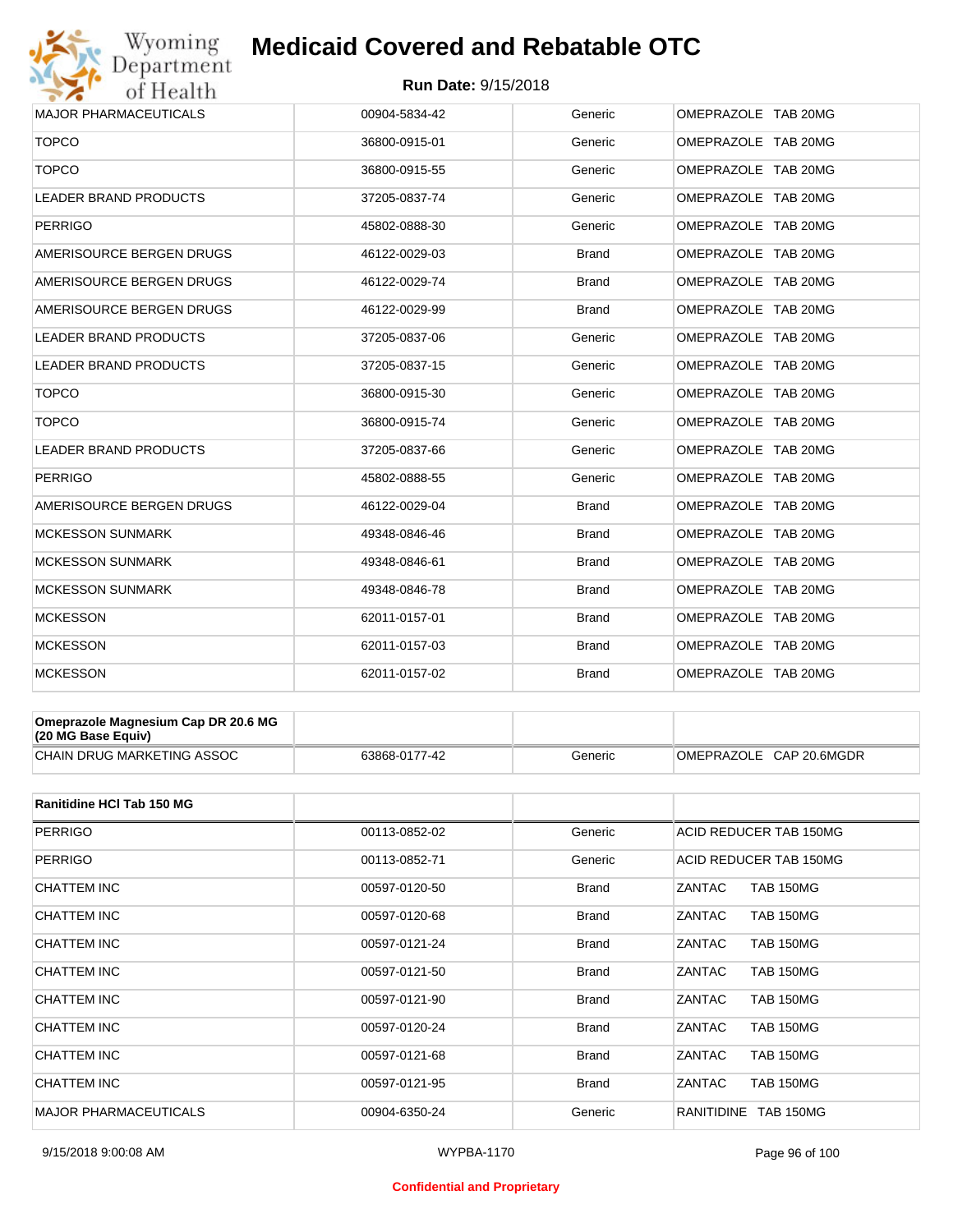| Wyoming<br>Department                   | <b>Medicaid Covered and Rebatable OTC</b> |         |                                      |  |
|-----------------------------------------|-------------------------------------------|---------|--------------------------------------|--|
| <b>Run Date: 9/15/2018</b><br>of Health |                                           |         |                                      |  |
| <b>MAJOR PHARMACEUTICALS</b>            | 00904-6350-51                             | Generic | RANITIDINE TAB 150MG                 |  |
| <b>BERGEN BRUNSWIG</b>                  | 24385-0268-62                             | Generic | ACID CONTROL TAB 150MG               |  |
| <b>BERGEN BRUNSWIG</b>                  | 24385-0268-71                             | Generic | ACID CONTROL TAB 150MG               |  |
| <b>TOPCO</b>                            | 36800-0047-71                             | Generic | <b>HEARTBURN</b><br><b>TAB 150MG</b> |  |
| <b>TOPCO</b>                            | 36800-0047-02                             | Generic | <b>HEARTBURN</b><br><b>TAB 150MG</b> |  |
| AMERISOURCE BERGEN DRUGS                | 46122-0041-62                             | Generic | ACID CONTROL TAB 150MG               |  |
| AMERISOURCE BERGEN DRUGS                | 46122-0041-71                             | Generic | ACID CONTROL TAB 150MG               |  |
| <b>MCKESSON SUNMARK</b>                 | 49348-0026-54                             | Generic | ACID REDUCER TAB 150MG               |  |
| AMERISOURCE BERGEN DRUGS                | 46122-0224-62                             | Generic | ACID CONTROL TAB 150MG               |  |
| <b>OHM LABS</b>                         | 51660-0351-60                             | Generic | ACID REDUCER TAB 150MG               |  |
| <b>MCKESSON</b>                         | 62011-0227-01                             | Generic | ACID REDUCER TAB 150MG               |  |

| <b>Ranitidine HCI Tab 75 MG</b> |               |              |                              |
|---------------------------------|---------------|--------------|------------------------------|
| <b>CHATTEM INC</b>              | 00597-0122-13 | <b>Brand</b> | ZANTAC<br>TAB 75MG           |
| <b>MAJOR PHARMACEUTICALS</b>    | 00904-6349-46 | Generic      | RANITIDINE TAB 75MG          |
| <b>CHATTEM INC</b>              | 00597-0122-27 | <b>Brand</b> | ZANTAC<br>TAB 75MG           |
| <b>CHATTEM INC</b>              | 00597-0122-37 | <b>Brand</b> | ZANTAC<br>TAB 75MG           |
| <b>CHATTEM INC</b>              | 00597-0122-54 | <b>Brand</b> | ZANTAC<br>TAB 75MG           |
| <b>CHATTEM INC</b>              | 00597-0122-81 | <b>Brand</b> | ZANTAC<br>TAB 75MG           |
| <b>MAJOR PHARMACEUTICALS</b>    | 00904-6349-52 | Generic      | RANITIDINE TAB 75MG          |
| <b>TOPCO</b>                    | 36800-0271-39 | Generic      | <b>HEARTBRN REL TAB 75MG</b> |
| <b>TOPCO</b>                    | 36800-0271-72 | Generic      | <b>HEARTBRN REL TAB 75MG</b> |
| AMERISOURCE BERGEN DRUGS        | 46122-0223-72 | Generic      | ACID REDUCER TAB 75MG        |
| <b>MCKESSON SUNMARK</b>         | 49348-0473-44 | Generic      | ACID REDUCER TAB 75MG        |
| AMERISOURCE BERGEN DRUGS        | 46122-0223-65 | Generic      | ACID REDUCER TAB 75MG        |
| <b>MCKESSON SUNMARK</b>         | 49348-0473-12 | Generic      | ACID REDUCER TAB 75MG        |
| <b>OHM LABS</b>                 | 51660-0352-30 | Generic      | ACID REDUCER TAB 75MG        |
| <b>MCKESSON</b>                 | 62011-0144-02 | Generic      | ACID REDUCER TAB 75MG        |
| <b>MCKESSON</b>                 | 62011-0225-01 | Generic      | ACID REDUCER TAB 75MG        |
| <b>MCKESSON</b>                 | 62011-0225-02 | Generic      | ACID REDUCER TAB 75MG        |
| <b>MCKESSON</b>                 | 62011-0144-01 | Generic      | ACID REDUCER TAB 75MG        |
| <b>VAGINAL PRODUCTS</b>         |               |              |                              |

| <b>Clotrimazole Vaginal Cream 1%</b> |               |         |                            |
|--------------------------------------|---------------|---------|----------------------------|
| ACTAVIS MID ATLANTIC                 | 00472-0220-41 | Generic | <b>CLOTRIMAZOLE CRE 1%</b> |
| ACTAVIS MID ATLANTIC                 | 00472-0220-63 | Generic | CLOTRIMAZOLE CRE 1%        |
| IMCKESSON SUNMARK                    | 49348-0793-76 | Generic | CLOTRIMAZOLE CRE 1% VAG    |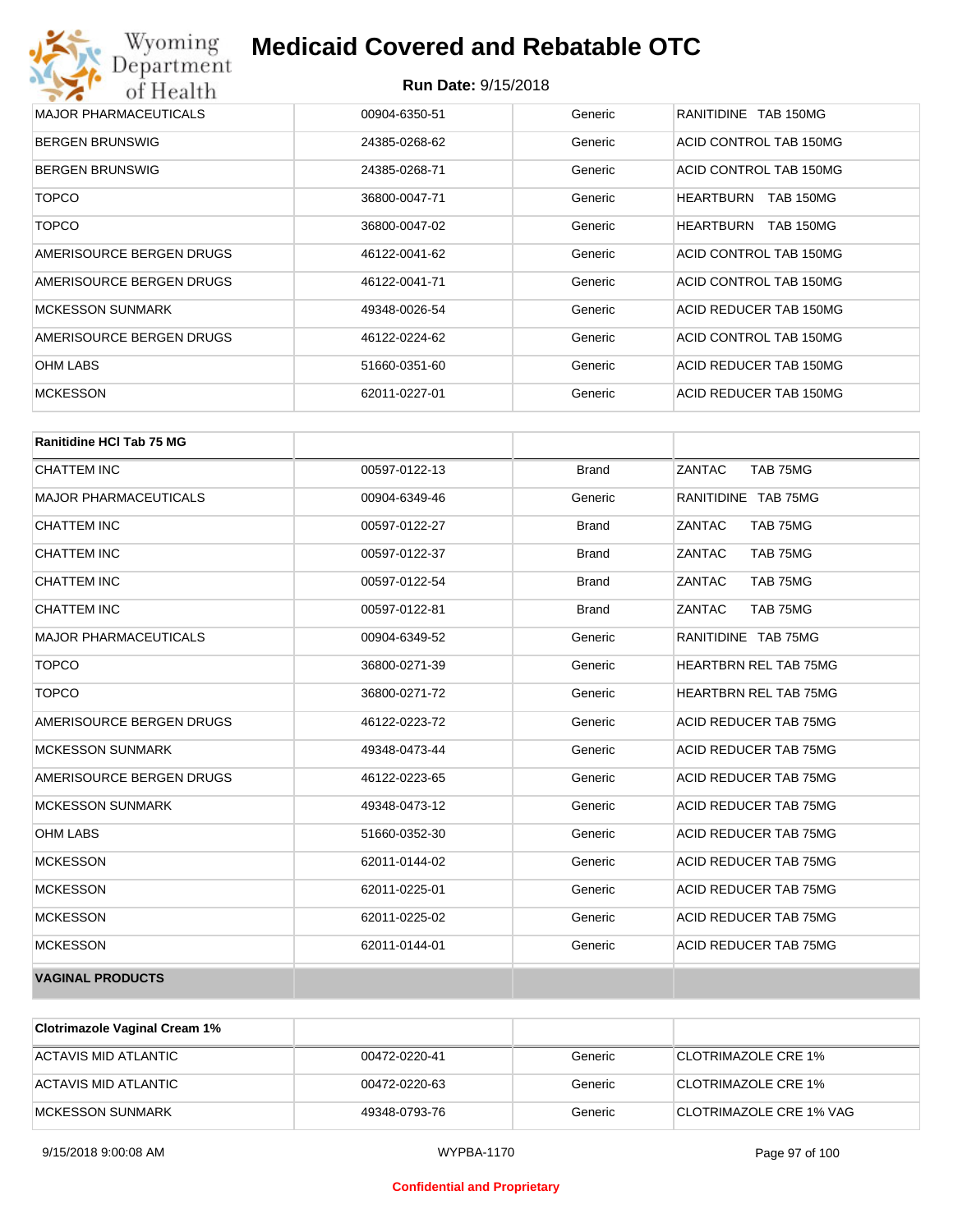

| TARO                                                         | 51672-2003-06 | Generic | <b>CLOTRIMAZOLE CRE 1% VAG</b> |
|--------------------------------------------------------------|---------------|---------|--------------------------------|
|                                                              |               |         |                                |
| <b>Clotrimazole Vaginal Cream 2%</b>                         |               |         |                                |
| <b>BERGEN BRUNSWIG</b>                                       | 24385-0110-09 | Generic | <b>CLOTRIMAZOLE CRE 3 DAY</b>  |
| <b>MCKESSON SUNMARK</b>                                      | 49348-0379-54 | Generic | 3 DAY VAGINL CRE 2%            |
| <b>TARO</b>                                                  | 51672-2062-00 | Generic | 3 DAY VAGINL CRE 2%            |
|                                                              |               |         |                                |
| Miconazole Nitrate Vaginal App 200 MG &<br>2% Cream 9 GM Kit |               |         |                                |
| <b>TOPCO</b>                                                 | 36800-0982-00 | Generic | MICONAZOLE 3 KIT COMBINAT      |
| AMERISOURCE BERGEN DRUGS                                     | 46122-0144-04 | Generic | MICONAZOLE 3 KIT COMBO PK      |
| <b>MCKESSON SUNMARK</b>                                      | 49348-0645-73 | Generic | MICONAZOLE 3 KIT COMBINAT      |
|                                                              |               |         |                                |
| Miconazole Nitrate Vaginal Cream 2%                          |               |         |                                |
| <b>GEISS DESTIN &amp; DUNN</b>                               | 00113-0214-29 | Generic | MICONAZOLE 7 CRE TUBE/KIT      |
| <b>GEISS DESTIN &amp; DUNN</b>                               | 00113-0825-29 | Generic | MICONAZOLE 7 CRE 2%            |
| <b>ACTAVIS MID ATLANTIC</b>                                  | 00472-0730-63 | Generic | MICONAZOLE CRE 2%              |
| <b>MAJOR PHARMACEUTICALS</b>                                 | 00904-7734-45 | Generic | MICONAZOLE 7 CRE 2%            |
| <b>ACTAVIS MID ATLANTIC</b>                                  | 00472-0730-41 | Generic | MICONAZOLE CRE 2%              |
| G & W LABS                                                   | 00713-0252-37 | Generic | MICONAZOLE CRE 2%              |
| <b>MAJOR PHARMACEUTICALS</b>                                 | 00904-7734-57 | Generic | MICONAZOLE 7 CRE 2%            |
| <b>TOPCO</b>                                                 | 36800-0825-29 | Generic | MICONAZOLE 7 CRE 2%            |
| <b>BERGEN BRUNSWIG</b>                                       | 24385-0590-29 | Generic | MICONAZOLE 7 CRE 2%            |
| <b>MCKESSON SUNMARK</b>                                      | 49348-0872-77 | Generic | MICONAZOLE 7 CRE 2%            |
| <b>MCKESSON SUNMARK</b>                                      | 49348-0530-77 | Generic | MICONAZOLE 7 CRE 2%            |
| <b>TARO</b>                                                  | 51672-2035-06 | Generic | MICONAZOLE CRE 2%              |
|                                                              |               |         |                                |

| Miconazole Nitrate Vaginal Cream 4% (200<br>MG/5GM) |               |         |                     |
|-----------------------------------------------------|---------------|---------|---------------------|
| <b>CHAIN DRUG MARKETING ASSOC</b>                   | 63868-0197-25 | Generic | 3 DAY VAGNAL CRE 4% |

| Miconazole Nitrate Vaginal Supp 1200 MG<br>8. 2% Cream Kit |               |         |                          |
|------------------------------------------------------------|---------------|---------|--------------------------|
| <b>TOPCO</b>                                               | 36800-0737-45 | Generic | MICONAZOLE 1 KIT         |
| AMERISOURCE BERGEN DRUGS                                   | 46122-0027-02 | Generic | MICONAZOLE 1 KIT         |
| LEADER BRAND PRODUCTS                                      | 37205-0640-03 | Generic | MICONAZOLE 1 KIT 1200-2% |

| Miconazole Nitrate Vaginal Supp 200 MG &<br>2% Cream 9 GM Kit |               |         |                           |
|---------------------------------------------------------------|---------------|---------|---------------------------|
| IGEISS DESTIN & DUNN                                          | 00113-0081-00 | Generic | MICONAZOLE 3 KIT COMBO PK |
| GLAXO CONSUMER HEALTHCARE L.P.                                | 00067-2091-03 | Generic | VAGISTAT-3 KIT COMBO PK   |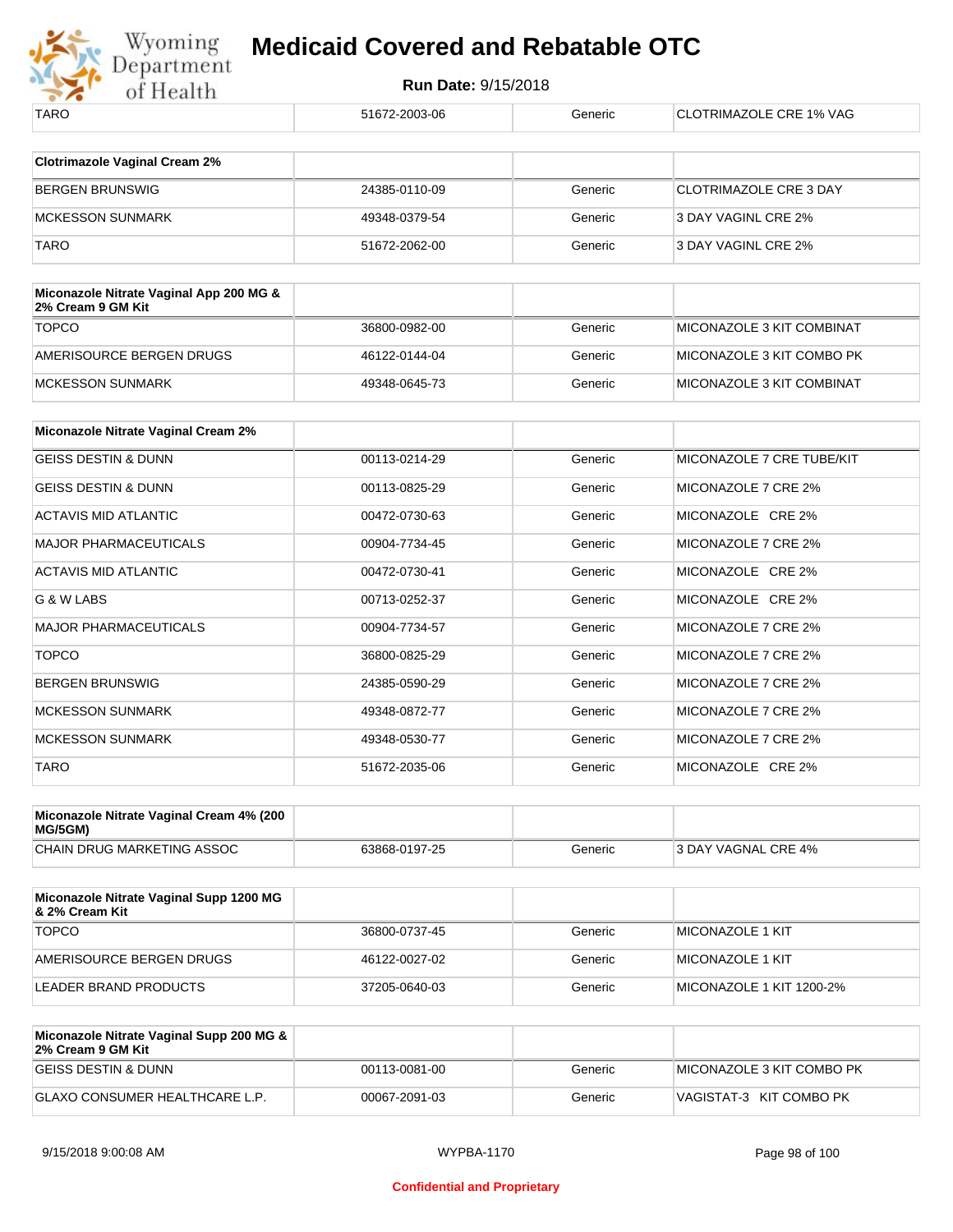| MAJOR PHARMACEUTICALS | 00904-5415-01 | Generic | MICONAZOLE 3 KIT COMBO PK  |
|-----------------------|---------------|---------|----------------------------|
| IBERGEN BRUNSWIG      | 24385-0606-02 | Generic | MICONAZOLE 3 KIT COMBO PK  |
| <b>TOPCO</b>          | 36800-0081-00 | Generic | MICONAZOLE 3 KIT COMBO PK  |
| IMCKESSON SUNMARK     | 49348-0355-43 | Generic | IMICONAZOLE 3 KIT COMBO PK |

| Miconazole Nitrate Vaginal Suppos 100 MG |               |         |                        |
|------------------------------------------|---------------|---------|------------------------|
| G & W LABS                               | 00713-0197-57 | Generic | MICONAZOLE SUP 100MG   |
| ACTAVIS MID ATLANTIC                     | 00472-1736-07 | Generic | MICONAZOLE 7 SUP 100MG |
| IMCKESSON SUNMARK                        | 49348-0833-61 | Generic | SM MICON 7 SUP 100MG   |

| Nonoxynol-9 Film 28% |               |       |                          |
|----------------------|---------------|-------|--------------------------|
| APOTHECUS            | 52925-0112-01 | Brand | VCF VAGINAL MIS CONTRACP |
| <b>APOTHECUS</b>     | 52925-0112-03 | Brand | VCF VAGINAL MIS CONTRACP |
| APOTHECUS            | 52925-0112-02 | Brand | VCF VAGINAL MIS CONTRACP |

| Nonoxynol-9 Foam 12.5% |               |              |                          |
|------------------------|---------------|--------------|--------------------------|
| <b>APOTHECUS</b>       | 52925-0312-14 | <b>Brand</b> | VCF VAGINAL AER CONTRACP |

| Nonoxynol-9 Gel 2% |               |       |                            |
|--------------------|---------------|-------|----------------------------|
| <b>MILEX</b>       | 00396-4010-00 | Brand | <b>GEL 2%</b><br>SHUR-SEAL |

| Nonoxynol-9 Gel 3%       |               |       |                    |  |
|--------------------------|---------------|-------|--------------------|--|
| CALDWELL CONSUMER HEALTH | 34362-0302-13 | Brand | GEL 3%<br>GYNOL II |  |

| Nonoxynol-9 Gel 4%       |               |       |                   |
|--------------------------|---------------|-------|-------------------|
| CALDWELL CONSUMER HEALTH | 34362-0300-10 | Brand | CONCEPTROL GEL 4% |

| Nonoxynol-9 Vaginal Sponge 1000 MG |               |       |                         |
|------------------------------------|---------------|-------|-------------------------|
| <b>MAYER LABORATORIES</b>          | 16169-0404-03 | Brand | <b>TODAY SPONGE MIS</b> |

| Nonoxynol-9 Vaginal Suppos 100 MG |               |       |        |           |
|-----------------------------------|---------------|-------|--------|-----------|
| BLAIREX LABS                      | 50486-0221-12 | Brand | ENCARE | SUP 100MG |

| <b>Povidone-lodine Douche Soln 0.3%</b> |               |         |                        |
|-----------------------------------------|---------------|---------|------------------------|
| <b>TOPCO</b>                            | 36800-0110-36 | Generic | SOL 0.3%<br>MED DOUCHE |

| Tioconazole Vaginal Oint 6.5% |               |         |                          |
|-------------------------------|---------------|---------|--------------------------|
| BERGEN BRUNSWIG               | 24385-0374-82 | Generic | TIOCONAZOLE OIN 6.5% VAG |
| <b>TOPCO</b>                  | 36800-0426-54 | Generic | TIOCONAZOLE OIN 6.5% VAG |